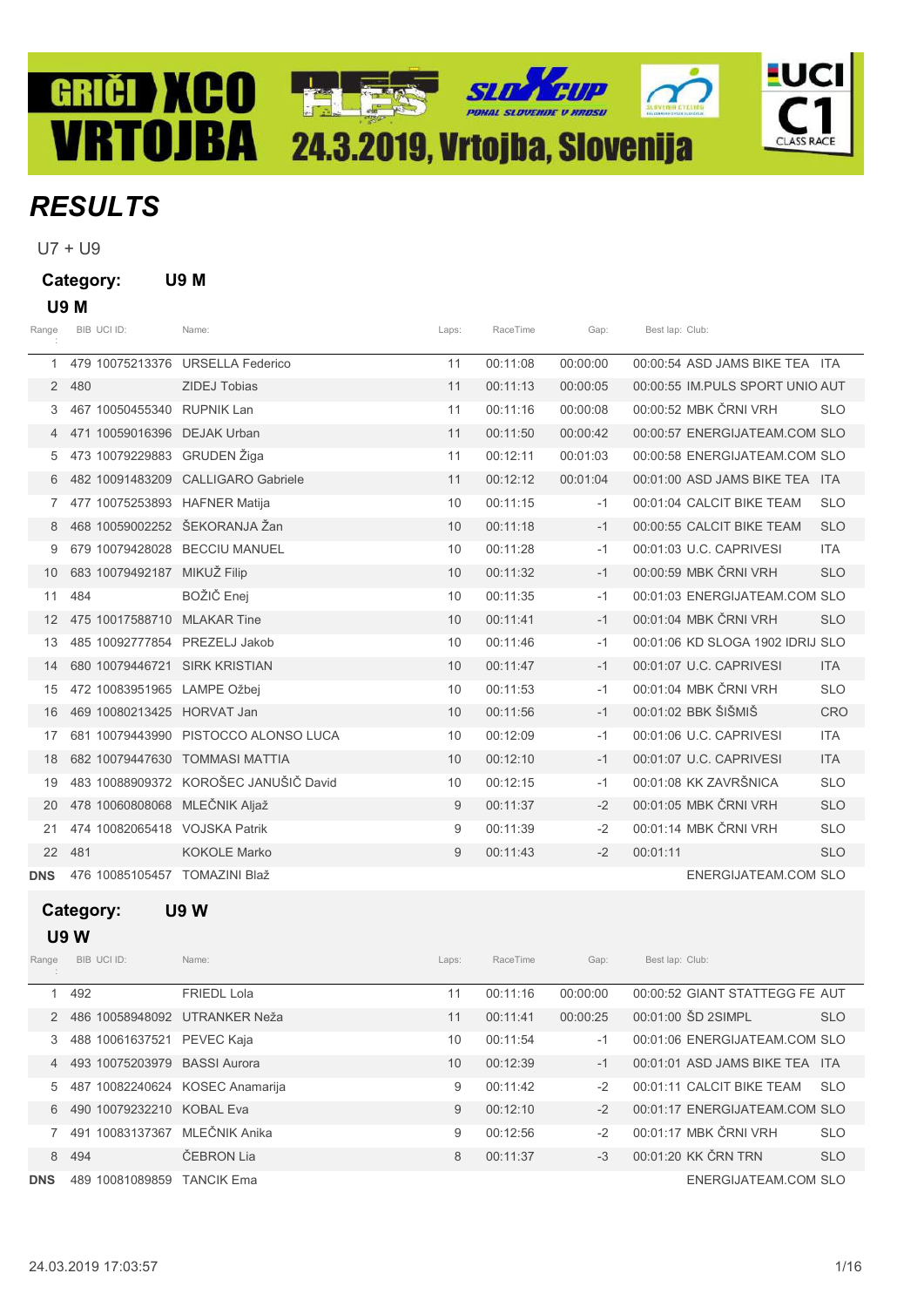## Category: U7 M U7 M

| Range | BIB UCI ID:                   | Name:        | Laps: | RaceTime | Gap:     | Best lap: Club:                |            |
|-------|-------------------------------|--------------|-------|----------|----------|--------------------------------|------------|
|       | 176 10079491783 RUPNIK Tilen  |              | 9     | 00:12:02 | 00:00:00 | 00:01:16 MBK ČRNI VRH          | <b>SLO</b> |
|       | 175 10082067539 GLADEK Patrik |              | 8     | 00:11:35 | $-1$     | 00:01:13 MBK ČRNI VRH          | <b>SLO</b> |
|       | 178 10092679844 STRAŠEK JON   |              | 8     | 00:11:51 | -1       | 00:01:26 KK BIKE-EK HALOZE SLO |            |
|       | 4 177                         | ČEBRON Enej  |       | 00.12.14 | $-2$     | 00:01:37 KK ČRN TRN            | <b>SLO</b> |
| 5     | 186                           | SEVER viktor |       | 00.12.35 | -2       | 00:01:40                       | <b>SLO</b> |

## U13 + U11

| Category: | <b>U13 M</b> |  |
|-----------|--------------|--|
|-----------|--------------|--|

|  |  | Μ |
|--|--|---|
|--|--|---|

| Range | BIB UCI ID:                     | Name:                              | Laps:          | RaceTime | Gap:     | Best lap: Club: |                                  |            |
|-------|---------------------------------|------------------------------------|----------------|----------|----------|-----------------|----------------------------------|------------|
| 1     | 437 10063272575 MUŠÁLEK Jakub   |                                    | 4              | 00:22:30 | 00:00:00 |                 | 00:05:12 HEAD PRO TEAM OP CZE    |            |
| 2     | 431 10079610106 FRIEDL Anatol   |                                    | 4              | 00:23:02 | 00:00:32 |                 | 00:05:22 GIANT STATTEGG FE AUT   |            |
|       | 404 10017578202 RUDOLF Jernej   |                                    | 4              | 00:23:07 | 00:00:37 |                 | 00:05:32 MBK ČRNI VRH            | <b>SLO</b> |
| 4     |                                 | 424 10074560244 SADNIK Johannes    | $\overline{4}$ | 00:23:24 | 00:00:54 |                 | 00:05:39 RC ARBO GRIFFEN         | AUT        |
| 5     | 440 10078548863 CUNEO Stefano   |                                    | 4              | 00:23:24 | 00:00:54 |                 | 00:05:38 BICICAMOGLI             | <b>ITA</b> |
| 6     | 410 10017652768 AŽMAN Juš       |                                    | 4              | 00:23:50 | 00:01:20 |                 | 00:05:27 KK ZAVRŠNICA            | <b>SLO</b> |
|       | 415 10059001545 ŠTAJNAR Gašper  |                                    | 4              | 00:23:57 | 00:01:27 |                 | 00:05:22 CALCIT BIKE TEAM        | <b>SLO</b> |
| 8     | 402 10017650950 BOŠKIN Filip    |                                    | $\overline{4}$ | 00:24:02 | 00:01:32 |                 | 00:05:42 KD SLOGA 1902 IDRIJ SLO |            |
| 9     | 438 1003612390                  | <b>LEO Simone</b>                  | 4              | 00:24:04 | 00:01:34 |                 | 00:05:36 ASD ACIDO LATTICO ITA   |            |
| 10    | 406 10017614069 ZUPANIČ Jurij   |                                    | 4              | 00:24:24 | 00:01:54 |                 | 00:05:48 ENERGIJATEAM.COM SLO    |            |
| 11    | 408 10017650647 PEČNIK Tian     |                                    | 4              | 00:24:47 | 00:02:17 |                 | 00:05:49 KK RAVNE                | <b>SLO</b> |
| 12    | 403 10017641856 UTRANKER Jaka   |                                    | $\overline{4}$ | 00:24:55 | 00:02:25 |                 | 00:05:58 SD 2SIMPL               | <b>SLO</b> |
| 13    |                                 | 436 10030990470 CARMINATI Mirko    | 4              | 00:25:04 | 00:02:34 |                 | 00:06:09 ASD TEAM BRAMATI ITA    |            |
| 14    |                                 | 427 10032765166 ZAMBON Giovanni    | 4              | 00:25:11 | 00:02:41 |                 | 00:06:09 ASD ACIDO LATTICO ITA   |            |
| 15    | 423 10075258442 OSOLIN Matej    |                                    | 4              | 00:25:31 | 00:03:01 |                 | 00:06:12 CALCIT BIKE TEAM        | <b>SLO</b> |
| 16    | 421 10077201876 GOLOB Nik       |                                    | $\overline{4}$ | 00:25:58 | 00:03:28 |                 | 00:06:13 CALCIT BIKE TEAM        | <b>SLO</b> |
| 17    |                                 | 426 10079632738 PLETZER Benjamin   | 4              | 00:25:59 | 00:03:29 |                 | 00:06:03 RC KAC                  | AUT        |
| 18    | 405 10017577390 TOMINŠEK Jaka   |                                    | 4              | 00:26:05 | 00:03:35 |                 | 00:06:16 CALCIT BIKE TEAM        | <b>SLO</b> |
| 19    |                                 | 441 10051059366 SAETTONE Christian | 4              | 00:26:47 | 00:04:17 |                 | 00:06:23 BICICAMOGLI             | <b>ITA</b> |
| 20    | 430 10034538246 DISPENSA Flavio |                                    | $\overline{4}$ | 00:26:49 | 00:04:19 | 00:06:26        |                                  | <b>ITA</b> |
| 21    | 495 10047416614 LAZECKY marek   |                                    | 4              | 00:27:06 | 00:04:36 |                 | 00:06:25 HEAD PRO TEAM OP CZE    |            |
| 22    |                                 | 442 10030092313 GRANZOTTO Simone   | 4              | 00:27:23 | 00:04:53 |                 | 00:06:15 GDC PEDALE MANZA ITA    |            |
| 23    | 428 10055735574 FIOR Federico   |                                    | 4              | 00:27:23 | 00:04:53 |                 | 00:06:37 ASD JAMS BIKE TEA ITA   |            |
| 24    |                                 | 443 10031621879 SABATINO Jacopo    | 4              | 00:27:24 | 00:04:54 |                 | 00:06:20 ASD JAMS BIKE TEA ITA   |            |
| 25    |                                 | 496 10092364794 DVORAK sebastin    | 4              | 00:27:34 | 00:05:04 |                 | 00:06:42 HEAD PRO TEAM OP CZE    |            |
| 26    | 446 10088905736 BERLOT Vid      |                                    | 4              | 00:27:35 | 00:05:05 |                 | 00:06:45 KK ZAVRŠNICA            | <b>SLO</b> |
| 27    | 422 10028409563 ANTOLOVIC Erik  |                                    | 4              | 00:28:02 | 00:05:32 |                 | 00:06:38 BGK TUŠKANAC            | <b>CRO</b> |
| 28    | 417 10017578404 KUNC Ambrož     |                                    | $\overline{4}$ | 00:28:19 | 00:05:49 |                 | 00:06:35 MBK ČRNI VRH            | <b>SLO</b> |
| 29.   |                                 | 498 10032891064 MANIA SAMUELE      | 4              | 00:28:42 | 00:06:12 |                 | 00:06:53 U.C. CAPRIVESI          | ITA        |
| 30    | 425 10028439067 TURČIĆ Marko    |                                    | 4              | 00:28:50 | 00:06:20 |                 | 00:07:01 BK NOVIGRAD             | <b>CRO</b> |
| 31    | 447 10088910887 BLAŽIČ Juš      |                                    | 4              | 00:29:07 | 00:06:37 |                 | 00:06:59 KK ZAVRŠNICA            | <b>SLO</b> |
| 32    |                                 | 416 10078546742 MAKSIMOVIĆ Luka    | 4              | 00:29:10 | 00:06:40 |                 | 00:07:01 CALCIT BIKE TEAM        | <b>SLO</b> |
| 33    | 413 10017642260 KOBAL Ažbe      |                                    | 4              | 00:29:19 | 00:06:49 |                 | 00:06:37 ENERGIJATEAM.COM SLO    |            |
| 34    | 418 10017567589 JUTERŠEK Nejc   |                                    | 4              | 00:29:57 | 00:07:27 |                 | 00:06:58 CALCIT BIKE TEAM        | <b>SLO</b> |
| 35    | 420 10017648930 BENDA Gal       |                                    | 4              | 00:30:07 | 00:07:37 |                 | 00:07:06 ENERGIJATEAM.COM SLO    |            |
|       | 36 412 10079964255 JAGODIČ Ažbe |                                    | 4              | 00:30:08 | 00:07:38 |                 | 00:06:55 ENERGIJATEAM.COM SLO    |            |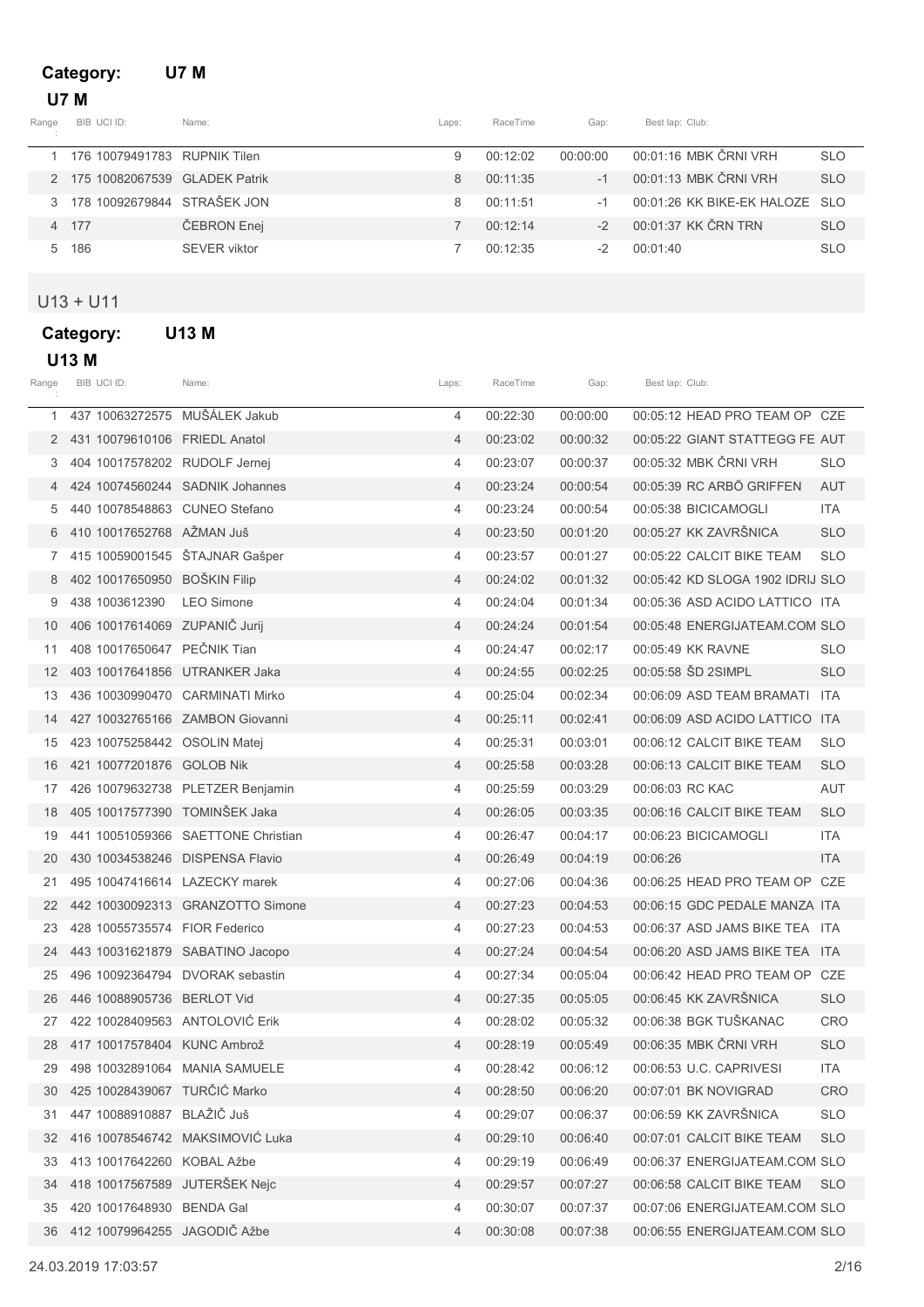|            |                                | 429 10079633849 GORITSCHNIG David | 4 | 00:30:23 | 00:07:53 |          | 00:07:15 IM PULS SPORT UNIO AUT |            |
|------------|--------------------------------|-----------------------------------|---|----------|----------|----------|---------------------------------|------------|
| 38         | 419 10056529863 ZUPAN Urban    |                                   | 4 | 00:30:41 | 00:08:11 |          | 00:07:05 KK ZAVRŠNICA           | <b>SLO</b> |
| 39         | 439 10051877095 PODO Massimo   |                                   | 4 | 00:31:29 | 00:08:59 |          | 00:07:12 ASD ACIDO LATTICO      | <b>ITA</b> |
|            | 411 10050452512 RUPNIK Ožbe    |                                   | 3 | 00:22:31 | $-1$     |          | 00:06:48 MBK ČRNI VRH           | <b>SLO</b> |
|            | 451 10082612860 CARRARO Nicolò |                                   | 3 | 00:22:37 | $-1$     |          | 00:07:29 TEAM OTTAVIO BOTT ITA  |            |
|            | 444 10033471145 TONIZZO Joele  |                                   | 3 | 00:22:48 | $-1$     |          | 00:07:13 ASD JAMS BIKE TEA ITA  |            |
|            | 448 10091539486 KOŠELNIK Anže  |                                   | 3 | 00:22:59 | $-1$     |          | 00:07:33 KK ZAVRŠNICA           | <b>SLO</b> |
|            |                                | 452 10033905625 GRIGOLINI Filippo | 3 | 00:23:08 | $-1$     |          | 00:06:41 ASD TEAM GRANZON ITA   |            |
| 45         | 414 10017576582 PRELEC Žiga    |                                   | 3 | 00:23:15 | $-1$     |          | 00:07:21 CALCIT BIKE TEAM       | <b>SLO</b> |
| 46         | 445 10088907150 KNAFELJ Aljaž  |                                   | 3 | 00:23:19 | $-1$     |          | 00:07:38 KK ZAVRŠNICA           | <b>SLO</b> |
|            | 409 10017617204 KOROŠEC Aljaž  |                                   | 3 | 00:23:22 | $-1$     |          | 00:07:20 KK ZAVRŠNICA           | <b>SLO</b> |
| 48         | 407 10017576986 AUER Nik       |                                   | 3 | 00:26:06 | $-1$     |          | 00:07:25 CALCIT BIKE TEAM       | <b>SLO</b> |
| 49         | 499                            | <b>MELINK BENO</b>                | 3 | 00:26:07 | $-1$     | 00:08:17 |                                 | <b>SLO</b> |
| 50         | 450                            | <b>ZGONC Jakob</b>                | 3 | 00:26:44 | $-1$     |          | 00:08:08 CALCIT BIKE TEAM       | <b>SLO</b> |
| 51         |                                | 432 10091086317 JUGOVIĆ Dominik   | 3 | 00:27:07 | $-1$     |          | 00:08:33 BK GROBNIK             | <b>CRO</b> |
| 52         | 433 10091093185 BOZANIĆ Ivano  |                                   | 3 | 00:27:51 | $-1$     |          | 00:08:42 BK GROBNIK             | CRO        |
| 53         |                                | 434 10091033470 MIKULIČIĆ Nikola  | 3 | 00:28:13 | $-1$     |          | 00:08:46 BK GROBNIK             | <b>CRO</b> |
| 54         | 449 10092441182 MOHORIČ Urban  |                                   | 3 | 00:29:32 | $-1$     |          | 00:08:36 MBK ČRNI VRH           | <b>SLO</b> |
| <b>DNS</b> | 435 10079891709 BAN Adrien     |                                   |   |          |          |          | <b>BK GROBNIK</b>               | CRO        |

## Category: U13 W U13 W

| Range      | BIB UCI ID:                    | Name:                                 | Laps:          | RaceTime | Gap:     | Best lap: Club: |                                  |            |
|------------|--------------------------------|---------------------------------------|----------------|----------|----------|-----------------|----------------------------------|------------|
| 1          | 464 10023647974 SZABÓ Léna     |                                       | 4              | 00:25:52 | 00:00:00 |                 | 00:06:13 FEMAT-ZKSE              | <b>HUN</b> |
|            |                                | 457 10075260058 ŠERKEZI Maruša Tereza | $\overline{4}$ | 00:26:12 | 00:00:20 |                 | 00:06:06 CALCIT BIKE TEAM        | <b>SLO</b> |
| 3.         | 456 10017646102 TANCIK Meta    |                                       | 4              | 00:26:37 | 00:00:45 |                 | 00:06:10 ENERGIJATEAM.COM SLO    |            |
|            | 461 10074570752 SADNIK Theresa |                                       | $\overline{4}$ | 00:26:53 | 00:01:01 |                 | 00:06:38 RC ARBO GRIFFEN         | AUT        |
| 5          | 453 10017610534                | <b>GNEZDA Hana</b>                    | 4              | 00:27:06 | 00:01:14 |                 | 00:06:15 KD SLOGA 1902 IDRIJ SLO |            |
| 6.         |                                | 497 10031188009 BASSIGNANA SERENA     | 4              | 00:28:36 | 00:02:44 |                 | 00:06:14 ROSTESE RODMAN          | <b>ITA</b> |
|            | 455 10017643876                | JANEŽIČ Meta                          | 4              | 00:28:38 | 00:02:46 |                 | 00:07:00 ENERGIJATEAM.COM SLO    |            |
| 8          | 463 10030949145                | <b>TAMBOSCO Ilaria</b>                | 4              | 00:28:50 | 00:02:58 |                 | 00:06:54 ASD JAMS BIKE TEA ITA   |            |
| 9          | 459 10061638329                | AHAČIČ Nastja                         | 3              | 00:22:03 | $-1$     |                 | 00:07:04 ENERGIJATEAM.COM SLO    |            |
| 10         | 458 10087908252 PLETZER Lina   |                                       | 3              | 00:22:06 | $-1$     |                 | 00:06:52 RC KAC                  | <b>AUT</b> |
| 11         | 460 10028426337                | NADU Lena                             | 3              | 00:24:30 | $-1$     |                 | 00:07:32 BK MONTES               | <b>CRO</b> |
| 12         |                                | 462 10017653374 NOVAK Ivana Rosa      | 3              | 00:25:58 | $-1$     |                 | 00:07:59 KD SLOGA 1902 IDRIJ SLO |            |
| 13         | 466 10017604874                | KRAPEŽ Kaja                           | 3              | 00:27:03 | $-1$     |                 | 00:08:12 CALCIT BIKE TEAM        | <b>SLO</b> |
| <b>DNF</b> | 465 10052955314                | <b>BASSI</b> Giulia                   |                |          |          |                 | ASD JAMS BIKE TEA ITA            |            |
| <b>DNS</b> | 454 10017578505                | <b>TERPIN Eva</b>                     |                |          |          |                 | MBK ČRNI VRH                     | <b>SLO</b> |

## Category: U11 M

## U11 M

| Range          | BIB UCI ID:                  | Name:                                | Laps:          | RaceTime | Gap:     | Best lap: Club:                |            |
|----------------|------------------------------|--------------------------------------|----------------|----------|----------|--------------------------------|------------|
|                | 156                          | <b>FRIEDL Ruben</b>                  | 3              | 00:18:07 | 00:00:00 | 00:05:49 GIANT STATTEGG FE AUT |            |
| $\mathcal{P}$  | 136 10017577491              | <b>MAJNIK Maks</b>                   | $\overline{2}$ | 00:12:10 | $-1$     | 00:06:05 CALCIT BIKE TEAM      | <b>SLO</b> |
| 3              |                              | 150 10034727495 RENCELJ VRHUNC Jakob | 2              | 00:12:51 | $-1$     | 00:06:19 CYCLING TEAM FRIU SLO |            |
| $\overline{4}$ | 138 10017614271 DEJAK Lenart |                                      | $\overline{2}$ | 00:12:54 | $-1$     | 00:06:18 ENERGIJATEAM.COM SLO  |            |
| 5              | 148 10075246520              | <b>BERLEC Oskar</b>                  | 2              | 00:13:22 | $-1$     | 00:06:39 CALCIT BIKE TEAM      | <b>SLO</b> |
| 6              | 137 10017602854 KRAPEŽ Jakob |                                      | $\mathfrak{D}$ | 00:13:23 | $-1$     | 00:06:31 CALCIT BIKE TEAM      | <b>SLO</b> |
|                |                              | 147 10075259553 ŠERKEZI Joža Matjaž  | $\mathcal{P}$  | 00:13:24 | $-1$     | 00:06:35 CALCIT BIKE TEAM      | <b>SLO</b> |
| 8              | 153 10062189007 ANTLER Jurij |                                      | 2              | 00:13:36 | $-1$     | 00:06:47 MBK ČRNI VRH          | <b>SLO</b> |
| 9              | 159 10031899442 CROCÈ Marco  |                                      | $\mathcal{P}$  | 00:13:38 | $-1$     | 00:06:49 PONTIDA MTB TEAM      | <b>ITA</b> |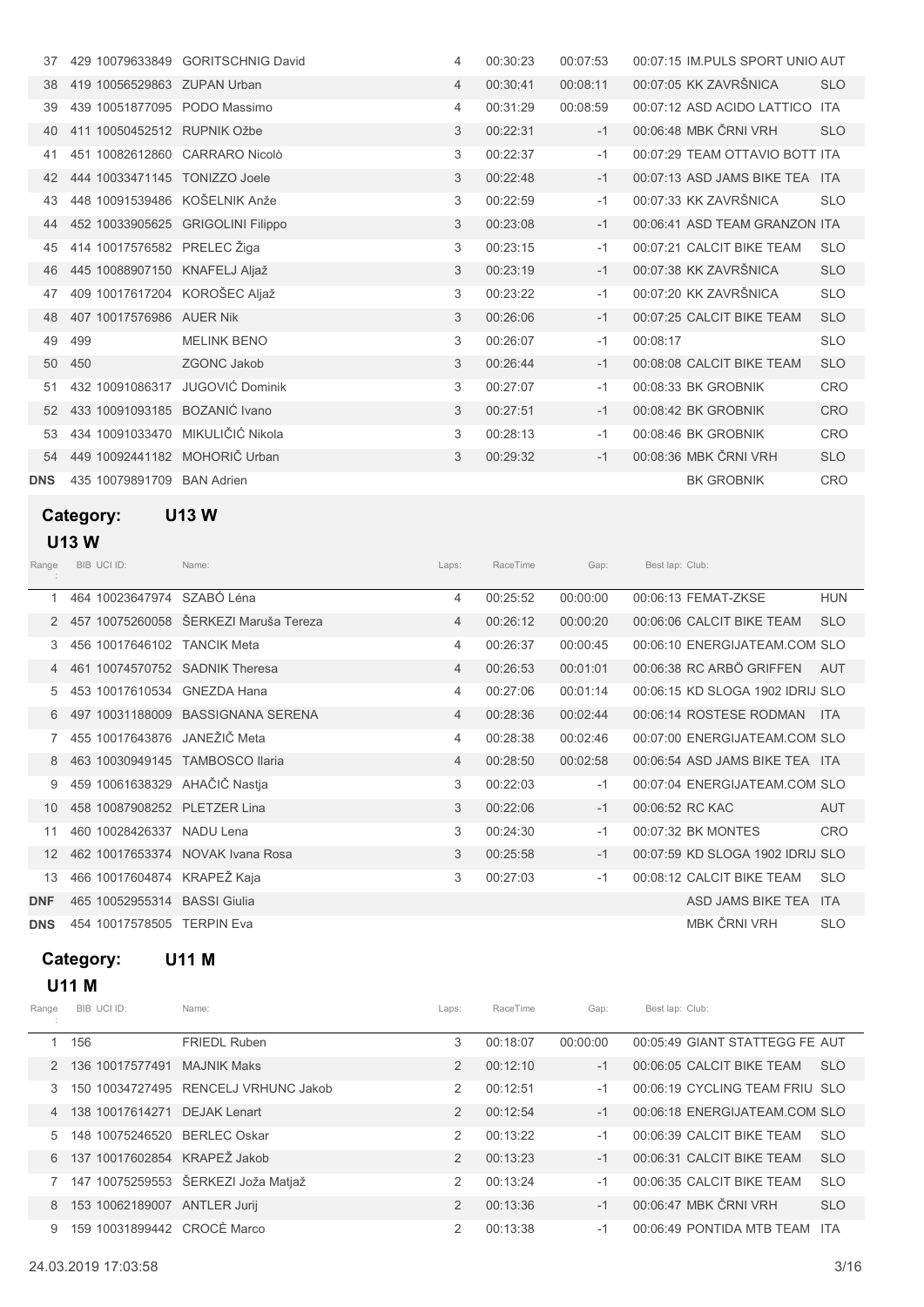| 10         |                                | 142 10059916678 ZUPANC ANCLIN Kristjan | 2              | 00:13:42 | $-1$ | 00:06:49 CALCIT BIKE TEAM        | <b>SLO</b> |
|------------|--------------------------------|----------------------------------------|----------------|----------|------|----------------------------------|------------|
| 11         | 146 10075260462 ŽONTA Vid      |                                        | 2              | 00:13:47 | $-1$ | 00:06:51 CALCIT BIKE TEAM        | <b>SLO</b> |
| 12         |                                | 149 10017588508 KLEMENČIČ Urban        | 2              | 00:13:50 | $-1$ | 00:06:53 MBK ČRNI VRH            | <b>SLO</b> |
| 13         | 140 10017588407 CIGALE Amadej  |                                        | 2              | 00:13:50 | $-1$ | 00:06:42 MBK ČRNI VRH            | <b>SLO</b> |
| 14         | 158 10091211811 GOLOB Jon      |                                        | $\overline{2}$ | 00:13:59 | $-1$ | 00:06:55 CALCIT BIKE TEAM        | <b>SLO</b> |
| 15         | 144 10017578606 MLAKAR Jakob   |                                        | 2              | 00:14:01 | $-1$ | 00:06:59 MBK ČRNI VRH            | <b>SLO</b> |
| 16         | 160 10017654182 BOŠKIN Aljaž   |                                        | $\overline{2}$ | 00:14:04 | $-1$ | 00:06:55 KD SLOGA 1902 IDRIJ SLO |            |
| 17         | 139 10050453421 LAMPE Urban    |                                        | 2              | 00:14:04 | $-1$ | 00:07:01 MBK ČRNI VRH            | <b>SLO</b> |
| 18         | 169                            | <b>TOFFUL Riccardo</b>                 | 2              | 00:14:14 | $-1$ | 00:06:56 GCD PEDALE MANZA ITA    |            |
| 19         |                                | 180 10033968673 BLASEOTTO GABRIELE     | 2              | 00:14:42 | $-1$ | 00:07:21 JAMS BIKE BUJA          | <b>ITA</b> |
| 20         | 154 10033367778 SIST Samuele   |                                        | $\overline{2}$ | 00:15:00 | $-1$ | 00:07:30 ASD ACIDO LATTICO ITA   |            |
| 21         | 162 10082326712 TOMASI Mattia  |                                        | 2              | 00:15:11 | $-1$ | 00:07:23 ASD JAMS BIKE TEA ITA   |            |
| 22         |                                | 181 10051813542 SOLENNE MANUEL         | $\overline{2}$ | 00:15:24 | $-1$ | 00:07:37 ASD TEAM BRAMATI ITA    |            |
| 23         |                                | 161 10082851320 ZAMBON Massimo         | 2              | 00:15:28 | $-1$ | 00:07:41 ASD ACIDO LATTICO ITA   |            |
| 24         | 152 10017605379 MOČNIK Tomaž   |                                        | 2              | 00:15:42 | $-1$ | 00:07:46 KD SLOGA 1902 IDRIJ SLO |            |
| 25         |                                | 143 10052177492 TAMBOSCO Cristian      | 2              | 00:16:19 | $-1$ | 00:08:00 ASD JAMS BIKE TEA ITA   |            |
| 26         | 145 10059916476 ROJC Žan       |                                        | $\overline{2}$ | 00:16:27 | $-1$ | 00:07:50 CALCIT BIKE TEAM        | <b>SLO</b> |
| 27         | 165 10091539183 PETAČ Nejc     |                                        | 2              | 00:16:34 | $-1$ | 00:08:02 KK ZAVRŠNICA            | <b>SLO</b> |
| 28         | 141 10050449882 RUPNIK Luka    |                                        | $\overline{2}$ | 00:16:44 | $-1$ | 00:08:00 MBK ČRNI VRH            | <b>SLO</b> |
| 29         | 179 10092680551 STRAŠEK VID    |                                        | 2              | 00:16:56 | $-1$ | 00:08:12 KK BIKE-EK HALOZE SLO   |            |
| 30         | 167 10089667285 KOVAČIČ Patrik |                                        | $\overline{2}$ | 00:17:29 | $-1$ | 00:08:43 ENERGIJATEAM.COM SLO    |            |
| 31         | 164 10091479670 SAV Aljaz      |                                        | 2              | 00:17:56 | $-1$ | 00:08:29 CALCIT BIKE TEAM        | <b>SLO</b> |
| 32         |                                | 168 10092440778 DAKSKOBLER Miha        | $\overline{2}$ | 00:17:58 | $-1$ | 00:08:03 MBK ČRNI VRH            | <b>SLO</b> |
| 33         | 155 10083368652 GUTMAN Lovro   |                                        | 2              | 00:18:02 | $-1$ | 00:08:43 ENERGIJATEAM.COM SLO    |            |
| 34         | 151 10017576279 KOKALJ David   |                                        | $\overline{2}$ | 00:19:00 | $-1$ | 00:09:08 CALCIT BIKE TEAM        | <b>SLO</b> |
| 35         |                                | 157 10091036605 ABRAMOVIĆ Pavel        | 2              | 00:20:24 | $-1$ | 00:10:05 BK GROBNIK              | <b>CRO</b> |
| 36         | 185 10079892315 PILČIĆ FILIP   |                                        | $\overline{2}$ | 00:21:07 | $-1$ | 00:10:16 BK GROBNIK              | CRO        |
| 37         |                                | 184 10092614469 TONETTI CARLO LUCA     | 2              | 00:21:19 | $-1$ | 00:09:23 U.C. CAPRIVESI          | <b>ITA</b> |
| <b>DNS</b> |                                | 163 10031333509 MASCHIO Lorenzo        |                |          |      | ASD JAMS BIKE TEA                | <b>ITA</b> |
| <b>DNS</b> | 166 10092707631 GAŠPERLIN Jaka |                                        |                |          |      | <b>CALCIT BIKE TEAM</b>          | <b>SLO</b> |

## Category: U11 W

## U11 W

| Range          | BIB UCI ID:                | Name:                             | Laps:         | RaceTime | Gap:     | Best lap: Club:                  |            |
|----------------|----------------------------|-----------------------------------|---------------|----------|----------|----------------------------------|------------|
|                |                            | 1 171 10017566781 ŠOŠTARKO Tajda  | 2             | 00:14:43 | 00:00:00 | 00:07:14 CALCIT BIKE TEAM        | <b>SLO</b> |
|                |                            | 172 10033802965 CAFUERI Rachele   | $\mathcal{P}$ | 00.15.18 | 00:00:35 | 00:07:22 ASD ACIDO LATTICO ITA   |            |
|                |                            | 174 10080106422 MARANI Valentina  | 2             | 00:16:42 | 00:01:59 | 00:08:08 TEAM OTTAVIO BOTT ITA   |            |
| $\overline{4}$ |                            | 183 10056614133 PLANISCIG ARIANNA | 2             | 00.16.43 | 00:02:00 | 00:08:09 U.C. CAPRIVESI          | <b>ITA</b> |
|                | 170 10059518271 KOBAL NeŽa |                                   | 2             | 00:17:22 | 00.02.39 | 00:08:14 ENERGIJATEAM.COM SLO    |            |
| 6              | 173 10052075644 MRAK Metka |                                   | 2             | 00:23:18 | 00.08.35 | 00:10:57 KD SLOGA 1902 IDRIJ SLO |            |

## U15

## Category: U15 M

## U15 M

| Range | BIB UCI ID:                     | Name:                             | Laps: | RaceTime | Gap:     | Best lap: Club:                |            |
|-------|---------------------------------|-----------------------------------|-------|----------|----------|--------------------------------|------------|
|       | 520 10017649233 PAHOR Žan       |                                   | 6     | 00:29:46 | 00:00:00 | 00:04:35 ENERGIJATEAM.COM SLO  |            |
|       | 2 564 10032631891 BONETTO Carlo |                                   | 6     | 00.30.26 | 00:00:40 | 00:04:52 ASD ROSTESE RODM ITA  |            |
|       | 3 518 10017575673 VOVK Ambrož   |                                   | 6     | 00.30.43 | 00.00.57 | 00:04:53 CALCIT BIKE TEAM      | <b>SLO</b> |
|       | 4 516 10017588811 GLADEK Marcel |                                   | 6     | 00:30:45 | 00.00.59 | 00:04:34 MBK ČRNI VRH          | <b>SLO</b> |
|       |                                 | 5 527 10029149591 CAFUERI Tommaso | 6     | 00:30:49 | 00.01.03 | 00:04:45 ASD ACIDO LATTICO ITA |            |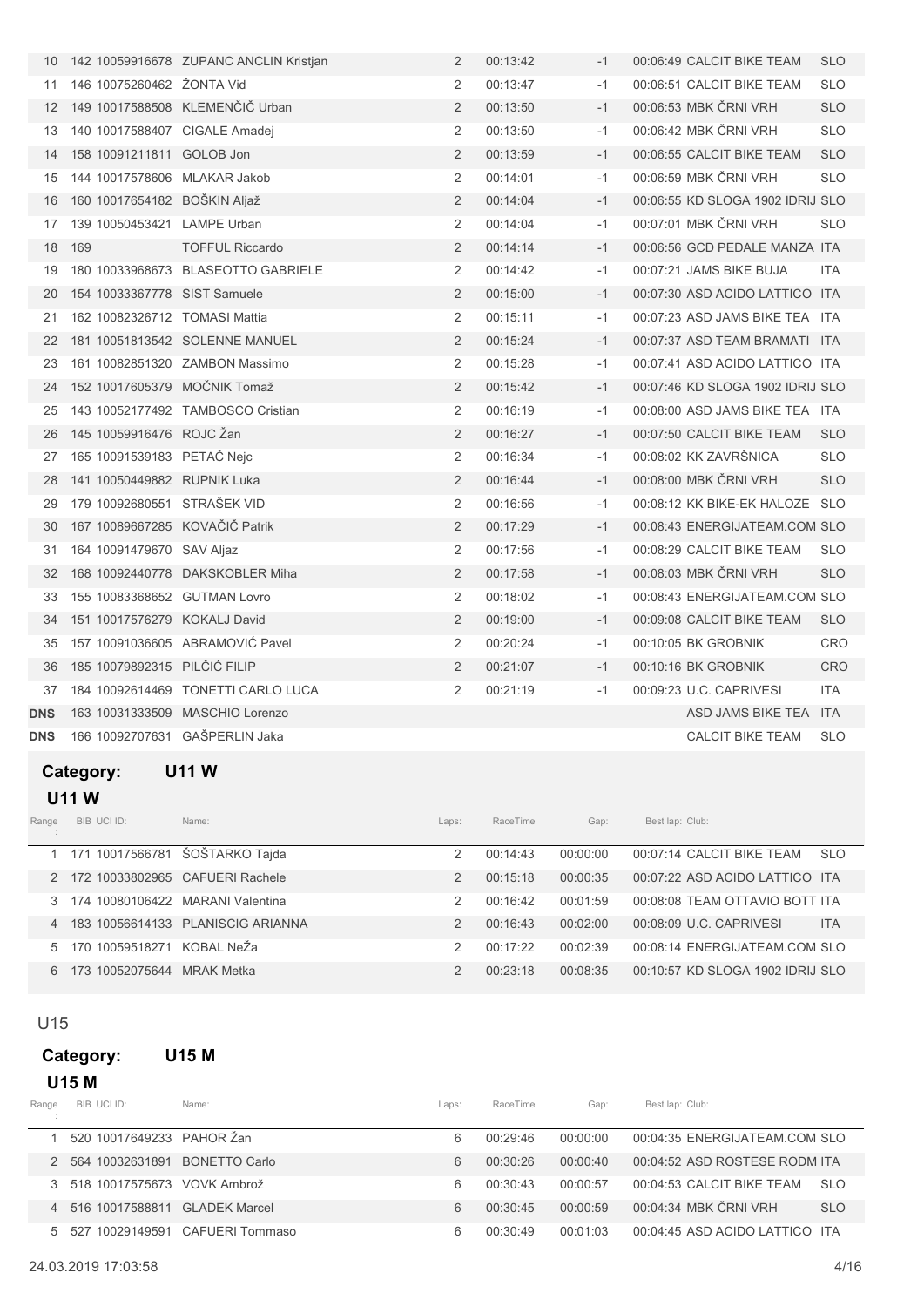| 6              | 502 10028787459 FLOCCO Alan    |                                            | 6 | 00:30:49 | 00:01:03 | 00:04:38 ASD TEAM GRANZON ITA   |            |
|----------------|--------------------------------|--------------------------------------------|---|----------|----------|---------------------------------|------------|
| 7 <sup>1</sup> | 560 10029381583 SETTIN Mattia  |                                            | 6 | 00:31:52 | 00:02:06 | 00:04:55 BETTINI BIKE TEAM ITA  |            |
| 8              | 534 10035133582 KOSCH Matthias |                                            | 6 | 00:31:55 | 00:02:09 | 00:04:45 LYSIVIR RACING TEA AUT |            |
| 9              |                                | 553 10029237295 SCHIAVINATO Francesco      | 6 | 00:31:59 | 00:02:13 | 00:04:55 ASD TEAM VELOCIRA ITA  |            |
| 10             | 565 10031453343 MARES Elia     |                                            | 6 | 00:32:11 | 00:02:25 | 00:05:04 G.S WINNERBIKE         | <b>ITA</b> |
| 11             |                                | 532 10079633546 GORITSCHNIG Marco          | 6 | 00:32:48 | 00:03:02 | 00:04:58 IM.PULS SPORT UNIO AUT |            |
| 12             | 684                            | <b>PRA' Ettore</b>                         | 6 | 00:33:07 | 00:03:21 | 00:05:03 HELLAS MONTEFORT ITA   |            |
| 13             |                                | 550 10030841738 SACCHET Stefano            | 6 | 00:33:23 | 00:03:37 | 00:05:08 BETTINI BIKE TEAM ITA  |            |
| 14             | 510 10056528550 KAVČIČ Blaž    |                                            | 6 | 00:33:23 | 00:03:37 | 00:05:07 KK ZAVRŠNICA           | <b>SLO</b> |
| 15             | 501 10030893975 VIEZZI Stefano |                                            | 6 | 00:33:46 | 00:04:00 | 00:05:07 ASD LIBERTAS CERE ITA  |            |
| 16             | 506 10064120822 POTOCNIK Vid   |                                            | 6 | 00:34:09 | 00:04:23 | 00:05:06 KK RAVNE               | <b>SLO</b> |
| 17             | 514 10017651556 MAROLT Jaka    |                                            | 6 | 00:34:13 | 00:04:27 | 00:05:17 KK ZAVRŠNICA           | <b>SLO</b> |
| 18             |                                | 531 10029304084 BELLANTE Dominik           | 6 | 00:34:31 | 00:04:45 | 00:05:10 U.S. LITEGOSA          | <b>ITA</b> |
| 19             | 572 10028421081 ANTOLOVIC Noa  |                                            | 6 | 00:34:46 | 00:05:00 | 00:05:39 BGK TUŠKANAC           | <b>CRO</b> |
| 20             |                                | 533 10032262786 DA PARE Alessandro         | 6 | 00:34:52 | 00:05:06 | 00:05:19 TRIVIUM FROGGY TE ITA  |            |
| 21             | 512 10017653576 SVETLICIC Jošt |                                            | 6 | 00:35:07 | 00:05:21 | 00:05:13 MBK ČRNI VRH           | <b>SLO</b> |
| 22             |                                | 547 10030781518 SERAFINI Nicholas          | 6 | 00:35:08 | 00:05:22 | 00:05:12 ASD JAMS BIKE TEA ITA  |            |
| 23             | 525 10017644381 GOMBAC Jure    |                                            | 6 | 00:35:12 | 00:05:26 | 00:05:26 ENERGIJATEAM.COM SLO   |            |
| 24             | 523 10079230489 FELICIJAN Vid  |                                            | 6 | 00:35:15 | 00:05:29 | 00:05:29 ENERGIJATEAM.COM SLO   |            |
| 25             | 538 10030940051 ARICI Riccardo |                                            | 6 | 00:35:22 | 00:05:36 | 00:05:47 ASD TEAM BRAMATI ITA   |            |
| 26             | 528 10056478434 KOSELJ Anže    |                                            | 5 | 00:29:55 | $-1$     | 00:05:32 KK ZAVRŠNICA           | <b>SLO</b> |
| 27             | 515 10017627510 LIPOVŠEK Matic |                                            | 5 | 00:30:02 | $-1$     | 00:05:26 ENERGIJATEAM.COM SLO   |            |
| 28             |                                | 526 10030431914 URSELLA Leonardo           | 5 | 00:30:06 | $-1$     | 00:05:27 ASD JAMS BIKE TEA ITA  |            |
| 29             | 573 10031966837 FANTUZ Matteo  |                                            | 5 | 00:30:12 | -1       | 00:05:44 ASD SANFIORESE         | ITA.       |
| 30             | 517 10017641957 UTRANKER Filip |                                            | 5 | 00:30:29 | $-1$     | 00:05:42 SD 2SIMPL              | <b>SLO</b> |
| 31             | 541 10033845809 BASSI Federico |                                            | 5 | 00:30:40 | -1       | 00:05:37 ASD JAMS BIKE TEA ITA  |            |
| 32             | 504 10017572340 STARMAN Gal    |                                            | 5 | 00:30:40 | $-1$     | 00:05:45 CALCIT BIKE TEAM       | <b>SLO</b> |
| 33             |                                | 685 10034585736 DE GASPARI Andrea          | 5 | 00:30:41 | -1       | 00:05:50 HELLAS MONTEFORT ITA   |            |
| 34             |                                | 568 10032703431 AZZINI Leonardo Maria      | 5 | 00:30:45 | $-1$     | 00:05:56 ASD TEAM GRANZON ITA   |            |
|                | 35 563 10061626407 IVAN Borisz |                                            | 5 | 00:31:19 | -1       | 00:06:04 FEMAT-ZKSE             | HUN        |
| 36             |                                | 554 10029237194 GEROTTO Alessio            | 5 | 00:31:19 | $-1$     | 00:05:42 ASD TEAM VELOCIRA ITA  |            |
| 37             |                                | 557 10032702421 TOMASELLI Stefano          | 5 | 00:31:20 | -1       | 00:05:40 G.S. LAGORAI BIKE ITA  |            |
| 38             |                                | 552 10030650768 CASETTA Giacomo            | 5 | 00:31:24 | $-1$     | 00:05:51 ASD TEAM VELOCIRA ITA  |            |
| 39             |                                | 567 10030772323 SDRAULIG Andrea            | 5 | 00:31:47 | -1       | 00:05:57 ASD TEAM GRANZON ITA   |            |
| 40             | 561 10029691074 MALISAN Luca   |                                            | 5 | 00:31:48 | $-1$     | 00:06:08 GCD PEDALE MANZA ITA   |            |
| 41             | 521 10063523058 KRANJC Alex    |                                            | 5 | 00:32:11 | -1       | 00:05:40 KK ZAVRŠNICA           | <b>SLO</b> |
| 42             |                                | 544 10031718677 SCHIFFO Massimiliano       | 5 | 00:32:12 | $-1$     | 00:06:01 ASD JAMS BIKE TEA ITA  |            |
| 43             |                                | 556 10030539422 BRAMATI Alessandro         | 5 | 00:32:14 | -1       | 00:06:07 ASD TEAM BRAMATI ITA   |            |
| 44             |                                | 549 10032375449 PEDRETTI Tommaso           | 5 | 00:32:19 | $-1$     | 00:06:08 TEAM VERONA MTB ITA    |            |
| 45             |                                | 598 10079446822 SIRK ALEXANDER             | 5 | 00:32:37 | -1       | 00:06:05 U.C. CAPRIVESI         | ITA        |
| 46             | 529 10028411785 ARALICA Marin  |                                            | 5 | 00:33:32 | $-1$     | 00:06:15 BK MONTES              | <b>CRO</b> |
| 47             |                                | 511 10079425196 KOŠELJNIK Nace             | 5 | 00:33:36 | -1       | 00:05:48 KK RAVNE               | <b>SLO</b> |
| 48             | 522 10044105072 VORKAPIĆ Erik  |                                            | 5 | 00:33:36 | $-1$     | 00:06:03 BK GROBNIK             | <b>CRO</b> |
| 49             |                                | 566 10030903675 DALLA GASPERINA Alessandro | 5 | 00:33:37 | -1       | 00:06:12 G.S WINNERBIKE         | ITA        |
| 50             |                                | 569 10083368854 DOLINŠEK Lovro Luka        | 5 | 00:33:38 | $-1$     | 00:06:29 ENERGIJATEAM.COM SLO   |            |
| 51             | 508 10017576481 INKRET Jan     |                                            | 5 | 00:34:05 | -1       | 00:05:30 CALCIT BIKE TEAM       | <b>SLO</b> |
| 52             | 524 10044106284 PEČNJAK Filip  |                                            | 5 | 00:34:09 | $-1$     | 00:05:58 BGK TUŠKANAC           | <b>CRO</b> |
| 53             |                                | 540 10079315567 BORGOBELLO Tommaso         | 5 | 00:34:13 | -1       | 00:06:20 ASD JAMS BIKE TEA ITA  |            |
| 54             | 537 10028813428 BRAMATI Marco  |                                            | 5 | 00:34:36 | $-1$     | 00:06:12 ASD TEAM BRAMATI ITA   |            |
| 55             | 505 10059089552 MAVROVIĆ Mirko |                                            | 5 | 00:35:15 | -1       | 00:06:30 BGK TUŠKANAC           | CRO        |
| 56             |                                | 596 10064003109 BATTISTIN FEDERICO         | 5 | 00:35:25 | $-1$     | 00:06:49 U.C. CAPRIVESI         | <b>ITA</b> |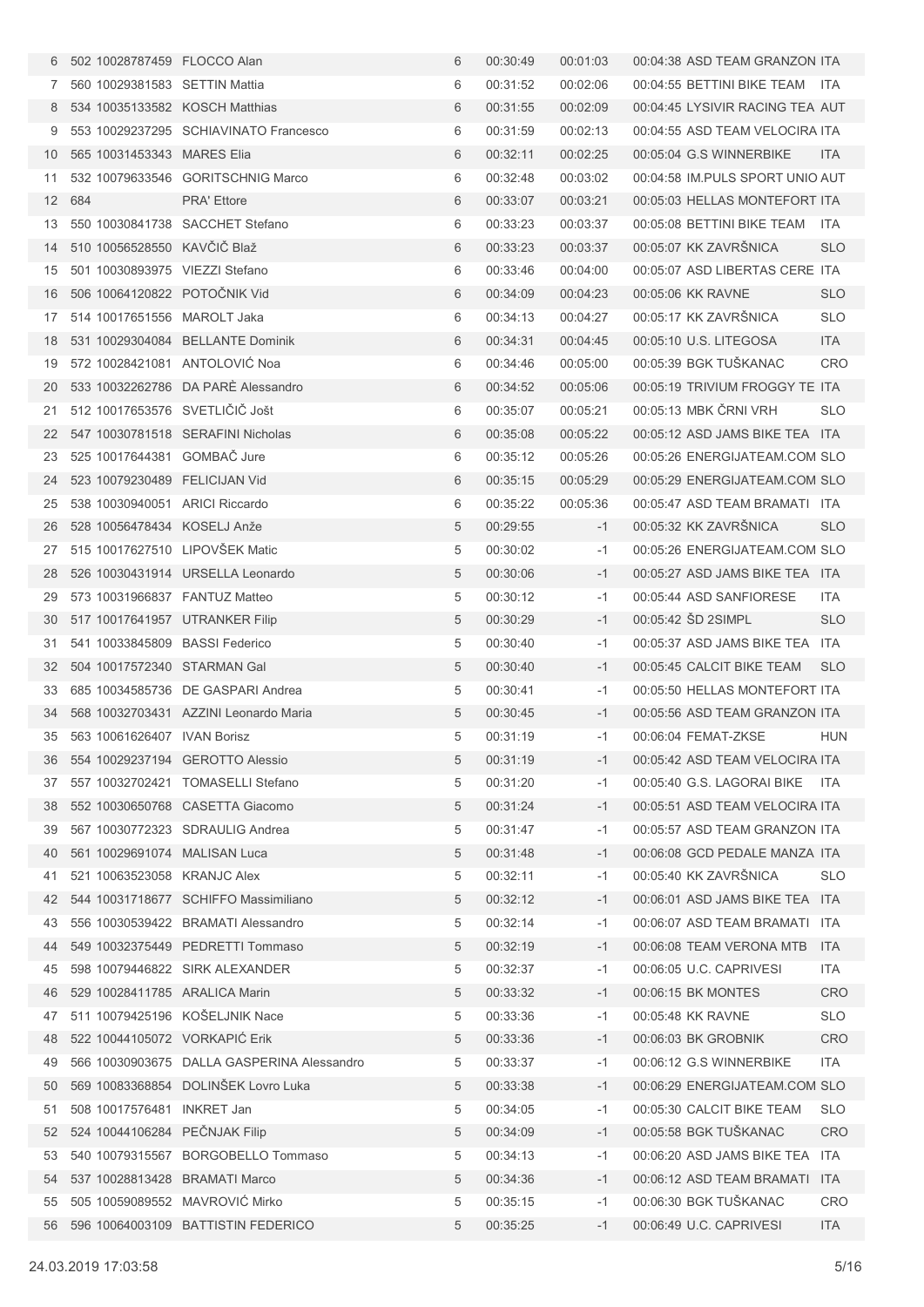| 57         |                             | 595 10056613224 MELIS ALESSANDRO     | 5              | 00:35:29 | $-1$ | 00:06:14 U.C. CAPRIVESI       | <b>ITA</b> |
|------------|-----------------------------|--------------------------------------|----------------|----------|------|-------------------------------|------------|
| 58         |                             | 513 10017644785 ŠTRIKER Tine         | 4              | 00:29:48 | $-2$ | 00:06:58 KK RAVNE             | <b>SLO</b> |
| 59         | 509 10017648425 KERŽAN Žan  |                                      | 4              | 00:29:51 | $-2$ | 00:06:51 ENERGIJATEAM.COM SLO |            |
| 60         |                             | 599 10033251984 ZUCCHIA VALENTINO    | $\overline{4}$ | 00:30:04 | $-2$ | 00:07:11 U.C. CAPRIVESI       | <b>ITA</b> |
| 61         |                             | 551 10077586543 PANDIAN Kevin Angelo | $\overline{4}$ | 00:30:37 | $-2$ | 00:07:22 HELLAS MONTEFORT ITA |            |
| 62         |                             | 535 10091031450 IVANOVIĆ Neo         | $\overline{4}$ | 00:30:50 | $-2$ | 00:07:05 BK GROBNIK           | <b>CRO</b> |
| 63         |                             | 562 10091212518 BABAČIČ Mai          | $\overline{4}$ | 00:31:25 | $-2$ | 00:07:20 CALCIT BIKE TEAM     | <b>SLO</b> |
| 64         |                             | 600 10091169371 ZAVADLAV MARTIN      | $\overline{4}$ | 00:31:55 | $-2$ | 00:07:30 U.C. CAPRIVESI       | <b>ITA</b> |
| 65         |                             | 571 10089676682 SEMPRIMOŽNIK Matic   | $\overline{4}$ | 00:32:09 | $-2$ | 00:07:13 ENERGIJATEAM.COM SLO |            |
| 66         |                             | 503 10079247263 GUTMAN OŽbej         | $\overline{4}$ | 00:34:49 | $-2$ | 00:08:02 ENERGIJATEAM.COM SLO |            |
| 67         |                             | 548 10091029834 PAVUŠEK Bartol       | $\overline{4}$ | 00:37:25 | $-2$ | 00:08:50 BK GROBNIK           | <b>CRO</b> |
| 68         |                             | 559 10089534620 TESOLAT Matteo       | $\overline{4}$ | 00:39:29 | $-2$ | 00:08:37 ASD ACIDO LATTICO    | <b>ITA</b> |
| 69         |                             | 536 10091037716 GRUBIŠIĆ Patrik      | 3              | 00:32:28 | $-3$ | 00:09:10 BK GROBNIK           | CRO        |
| 70         |                             | 558 10033337264 LOVINO Marco         | 3              | 00:34:37 | $-3$ | 00:08:43 ASD ACIDO LATTICO    | <b>ITA</b> |
| <b>DNF</b> | 519 10017583252 TERPIN Tine |                                      |                |          |      | MBK ČRNI VRH                  | <b>SLO</b> |
| <b>DNS</b> |                             | 507 10059597891 MUŠIČ Marko          |                |          |      | ENERGIJATEAM.COM SLO          |            |
| <b>DNS</b> | 530 10030789602 SIST Andrea |                                      |                |          |      | ASD ACIDO LATTICO ITA         |            |
| <b>DNS</b> |                             | 539 10084215582 ADRIANO Massimiliano |                |          |      | ASD JAMS BIKE TEA ITA         |            |
| <b>DNS</b> |                             | 542 10091652048 MONINO Riccardo      |                |          |      | ASD JAMS BIKE TEA ITA         |            |
| <b>DNS</b> |                             | 543 10033452755 LOVO Michele         |                |          |      | ASD JAMS BIKE TEA ITA         |            |
| <b>DNS</b> |                             | 546 10060744717 TORCUTTI Matteo      |                |          |      | ASD JAMS BIKE TEA ITA         |            |
| <b>DNS</b> |                             | 555 10030841738 SACCHET Stefano      |                |          |      | <b>BETTINI BIKE TEAM</b>      | <b>ITA</b> |
| <b>DNS</b> | 570 10088904928 ZUPAN Julij |                                      |                |          |      | KK ZAVRŠNICA                  | <b>SLO</b> |
| <b>DNS</b> |                             | 574 10031706452 STEFFAN Lorenzo      |                |          |      | <b>ASD SANFIORESE</b>         | <b>ITA</b> |

# Category: U15 W

U15 W

| Range      | BIB UCI ID:                    | Name:                               | Laps:          | RaceTime | Gap:     | Best lap: Club: |                                |            |
|------------|--------------------------------|-------------------------------------|----------------|----------|----------|-----------------|--------------------------------|------------|
|            |                                | 586 10017554455 KRANJEC ŽAGAR Hana  | 6              | 00:34:17 | 00:00:00 |                 | 00:05:31 CALCIT BIKE TEAM      | <b>SLO</b> |
| 2          | 589 10030952983 TURINA Matilde |                                     | 5              | 00:30:09 | $-1$     |                 | 00:05:45 TEAM VERONA MTB       | <b>ITA</b> |
| 3          |                                | 582 10017579010 KLEMENČIČ Ivana     | 5              | 00:30:37 | $-1$     |                 | 00:05:37 MBK ČRNI VRH          | <b>SLO</b> |
|            | 588 10029506774 PERUSIN Bianca |                                     | 5              | 00:31:07 | $-1$     |                 | 00:05:56 GCD PEDALE MANZA ITA  |            |
| 5          |                                | 587 10023585431 BRUCHNER Regina     | 5              | 00:31:17 | $-1$     |                 | 00:05:57 FEMAT-ZKSE            | <b>HUN</b> |
| 6          | 585 10058281725 PUŠEC Mirta    |                                     | 5              | 00:32:07 | $-1$     |                 | 00:05:50 BK MONTES             | <b>CRO</b> |
| 7          |                                | 577 10057781365 VITKOVICS Vanda     | 5              | 00:33:42 | $-1$     |                 | 00:05:59 FEMAT-ZKSE            | <b>HUN</b> |
| 8          |                                | 590 10030922974 MENGOTTI Giorgia    | 5              | 00:33:44 | $-1$     |                 | 00:06:00 CONEGLIANO BIKE T ITA |            |
|            |                                | 576 10028447555 ČOGA SPASOVSKI Dora | 5              | 00:34:15 | $-1$     |                 | 00:06:28 BK MONTES             | <b>CRO</b> |
| 10         | 584 10017582646 SMRDEL Tina    |                                     | 5              | 00:35:22 | $-1$     |                 | 00:05:50 MBK ČRNI VRH          | <b>SLO</b> |
| 11         | 597 10061554160 DOSE GIDA      |                                     | 5              | 00:36:52 | $-1$     |                 | 00:06:39 U.C. CAPRIVESI        | <b>ITA</b> |
| 12         | 581 10028408149 LIPOVAC Amelie |                                     | $\overline{4}$ | 00:29:13 | $-2$     |                 | 00:06:11 BK MONTES             | <b>CRO</b> |
| 13         | 580 10017564862 KRANJEC Zoja   |                                     | 4              | 00:29:51 | $-2$     |                 | 00:06:34 CALCIT BIKE TEAM      | <b>SLO</b> |
| 14         | 575 10031621778 SABATINO Alice |                                     | $\overline{4}$ | 00:30:50 | $-2$     |                 | 00:06:42 ASD JAMS BIKE TEA     | <b>ITA</b> |
| 15         | 592 10029430992                | DAL BEN Elena                       | 4              | 00:31:57 | $-2$     |                 | 00:07:12 TEAM VERONA MTB       | <b>ITA</b> |
| 16         | 579 10075258846 SUŠNIK Tjaša   |                                     | 4              | 00:33:46 | $-2$     |                 | 00:07:20 CALCIT BIKE TEAM      | <b>SLO</b> |
| <b>DNF</b> | 591 10033060008 SANTIN Gaia    |                                     |                |          |          |                 | ASD TEAM VELOCIRA ITA          |            |
| <b>DNS</b> |                                | 578 10035134390 REINBACHER Helene   |                |          |          |                 | AUTOHOME RACING AUT            |            |
| <b>DNS</b> | 593 10089524516 PODO Gaia      |                                     |                |          |          |                 | ASD ACIDO LATTICO ITA          |            |
|            |                                |                                     |                |          |          |                 |                                |            |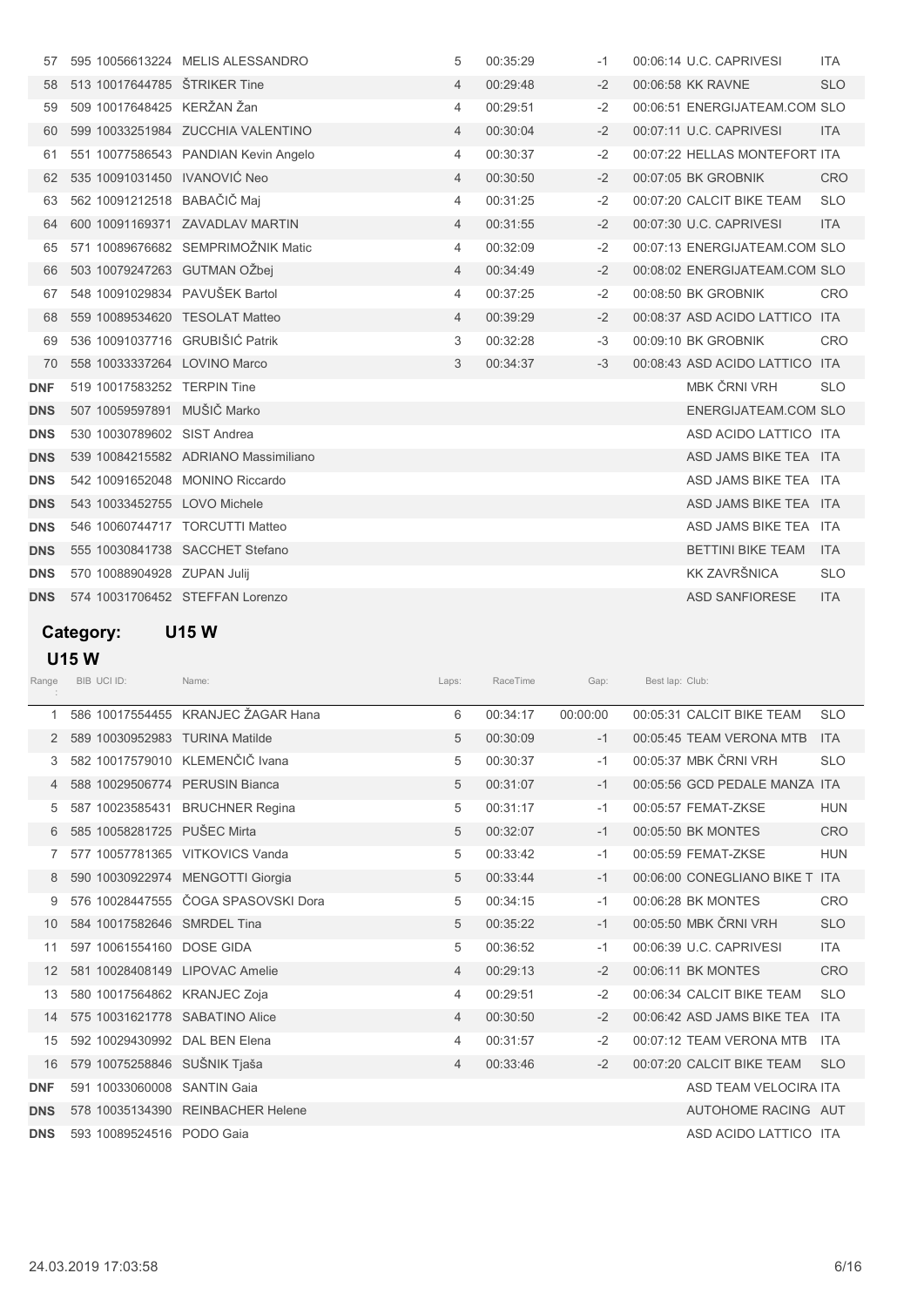### U17

÷

### Category: U17 M  $\overline{1}$   $\overline{1}$   $\overline{2}$   $\overline{1}$   $\overline{2}$   $\overline{1}$   $\overline{2}$   $\overline{1}$   $\overline{2}$   $\overline{3}$   $\overline{4}$   $\overline{2}$   $\overline{3}$   $\overline{4}$   $\overline{2}$   $\overline{3}$   $\overline{4}$   $\overline{2}$   $\overline{3}$   $\overline{4}$   $\overline{3}$   $\overline{4}$   $\overline{2}$   $\overline{4}$   $\overline{$

|                   | <b>U17 M</b>                    |                                                                                     |                |            |          |                                |            |
|-------------------|---------------------------------|-------------------------------------------------------------------------------------|----------------|------------|----------|--------------------------------|------------|
| Range             | BIB UCI ID:                     | Name:                                                                               | Laps:          | RaceTime   | Gap:     | Best lap: Club:                |            |
|                   | 618 10058280008 BOŠNJAK Fran    |                                                                                     | 4              | 00:49:36   | 00:00:00 | 00:08:21 BBK ŠIŠMIŠ            | <b>CRO</b> |
| 2                 | 619 10017582848 RUS Jure        |                                                                                     | $\overline{4}$ | 00:50:16   | 00:00:40 | 00:08:27 MBK ČRNI VRH          | <b>SLO</b> |
| 3                 | 668 10030058664                 | <b>SOLENNE Gioele</b>                                                               | 4              | 00:50:50   | 00:01:14 | 00:08:25 TEAM BRAMATI PIEM ITA |            |
|                   |                                 | 644 10035134491 REINBACHER Valentin                                                 | $\overline{4}$ | 00:51:00   | 00:01:24 | 00:08:29 AUTOHOME RACING AUT   |            |
| 5                 |                                 | 637 10047985476 VOŽENÍLEK Martin                                                    | $\overline{4}$ | 00:51:13   | 00:01:37 | 00:08:37 HEAD PRO TEAM OP CZE  |            |
| 6                 | 672 10056250078 RENNA Edoardo   |                                                                                     | $\overline{4}$ | 00:51:40   | 00:02:04 | 00:08:51 TEAM BRAMATI PIEM ITA |            |
|                   | 620 10017654586 GNEZDA Nace     |                                                                                     | 4              | 00:52:41   | 00:03:05 | 00:08:41 MBK ČRNI VRH          | <b>SLO</b> |
| 8                 | 664 10032498923 PIVATO Riccardo |                                                                                     | $\overline{4}$ | 00:53:11   | 00:03:35 | 00:09:45 ASD SANFIORESE        | <b>ITA</b> |
| 9                 |                                 | 677 10056004346 SPORYSCH Daniel                                                     | $\overline{4}$ | 00:53:17   | 00:03:41 | 00:09:14 EXPRES CZ-TUFO TE CZE |            |
| 10                | 623 10035128330 HAUSER Theo     |                                                                                     | $\overline{4}$ | 00:53:33   | 00:03:57 | 00:08:35 LRV STEIERMARK        | <b>AUT</b> |
| 11                | 640 10055882185 LEPKA Filip     |                                                                                     | $\overline{4}$ | 00:54:27   | 00:04:51 | 00:09:20 SPORTUNION HINTE AUT  |            |
| $12 \overline{ }$ | 652 10030953084 TURINA Davide   |                                                                                     | $\overline{4}$ | 00:54:39   | 00:05:03 | 00:09:08 TEAM VERONA MTB       | <b>ITA</b> |
|                   |                                 | $\overline{10}$ 000 $\overline{10000000000}$ $\overline{0}$ $\overline{1000000000}$ |                | $00F - 00$ | 0000000  |                                |            |

|    |                                | 6 672 10056250078 RENNA Edoardo       | 4              | 00:51:40 | 00:02:04 | 00:08:51 TEAM BRAMATI PIEM ITA   |            |
|----|--------------------------------|---------------------------------------|----------------|----------|----------|----------------------------------|------------|
| 7  | 620 10017654586 GNEZDA Nace    |                                       | 4              | 00:52:41 | 00:03:05 | 00:08:41 MBK ČRNI VRH            | <b>SLO</b> |
| 8  |                                | 664 10032498923 PIVATO Riccardo       | $\overline{4}$ | 00:53:11 | 00:03:35 | 00:09:45 ASD SANFIORESE          | ITA        |
| 9  |                                | 677 10056004346 SPORYSCH Daniel       | 4              | 00:53:17 | 00:03:41 | 00:09:14 EXPRES CZ-TUFO TE CZE   |            |
| 10 | 623 10035128330 HAUSER Theo    |                                       | $\overline{4}$ | 00:53:33 | 00:03:57 | 00:08:35 LRV STEIERMARK          | <b>AUT</b> |
| 11 | 640 10055882185 LEPKA Filip    |                                       | 4              | 00:54:27 | 00:04:51 | 00:09:20 SPORTUNION HINTE AUT    |            |
| 12 | 652 10030953084 TURINA Davide  |                                       | $\overline{4}$ | 00:54:39 | 00:05:03 | 00:09:08 TEAM VERONA MTB ITA     |            |
| 13 |                                | 669 10028900627 BASSIGNANA Fabio      | 4              | 00:55:08 | 00:05:32 | 00:09:14 TEAM BRAMATI PIEM ITA   |            |
| 14 | 662 10030764845 PERIN Fabrizio |                                       | $\overline{4}$ | 00:55:19 | 00:05:43 | 00:09:35 ASD SANFIORESE          | ITA        |
| 15 | 642 10047319917 DUBČÁK Pavel   |                                       | 4              | 00:55:34 | 00:05:58 | 00:09:33 4EVER CYKLO BULIS CZE   |            |
| 16 | 616 10017649637 JEREB Tine     |                                       | $\overline{4}$ | 00:55:51 | 00:06:15 | 00:09:07 MBK CRNI VRH            | <b>SLO</b> |
| 17 |                                | 674 10028786752 BOLZAN Edoardo        | 4              | 00:56:20 | 00:06:44 | 00:09:35 G.S WINNERBIKE          | ITA        |
| 18 |                                | 626 10030718466 SACCON Federico       | $\overline{4}$ | 00:56:26 | 00:06:50 | 00:08:51 CONEGLIANO BIKE T ITA   |            |
| 19 |                                | 638 10060087440 SZCZEPANSKI Lukáš     | 4              | 00:57:03 | 00:07:27 | 00:09:03 HEAD PRO TEAM OP CZE    |            |
| 20 |                                | 665 10030642886 FERRONI Lorenzo       | $\overline{4}$ | 00:57:46 | 00:08:10 | 00:09:27 ASD SANFIORESE          | ITA        |
| 21 |                                | 686 10028878904 CURIDORI Simone       | 4              | 00:57:51 | 00:08:15 | 00:10:00 ASD ACIDO LATTICO ITA   |            |
| 22 | 622 10033718089 ROSSI Lorenzo  |                                       | $\overline{4}$ | 00:57:59 | 00:08:23 | 00:09:23 ASD TEAM VELOCIRA ITA   |            |
| 23 | 617 10017582747 SMRDEL Miha    |                                       | 4              | 00:58:25 | 00:08:49 | 00:09:09 MBK ČRNI VRH            | <b>SLO</b> |
| 24 |                                | 630 10035133986 KUMMERER Kilian       | $\overline{4}$ | 00:58:27 | 00:08:51 | 00:09:25 RC KAC                  | AUT        |
| 25 | 634 10064051710 FREY Valentin  |                                       | 4              | 00:58:45 | 00:09:09 | 00:09:44 IM PULS SPORT KLA AUT   |            |
| 26 |                                | 667 10030791218 BARAZZUOL Enrico      | $\overline{4}$ | 00:58:47 | 00:09:11 | 00:09:41 ASD SANFIORESE          | ITA        |
| 27 |                                | 663 10030915395 ZANELLA Alberto       | 4              | 00:59:00 | 00:09:24 | 00:09:51 ASD SANFIORESE          | ITA.       |
| 28 | 613 10017613665 KAVČIČ Jernej  |                                       | $\overline{4}$ | 00:59:19 | 00:09:43 | 00:09:12 KD SLOGA 1902 IDRIJ SLO |            |
| 29 | 611 10017644078 JANEŽIČ Luka   |                                       | 4              | 00:59:42 | 00:10:06 | 00:09:42 ENERGIJATEAM.COM SLO    |            |
| 30 | 636 10062801218 KOLLER Simon   |                                       | $\overline{4}$ | 00:59:48 | 00:10:12 | 00:09:52 HEAD PRO TEAM OP CZE    |            |
| 31 |                                | 632 10030893167 DELLA MEA Assi        | 4              | 01:00:08 | 00:10:32 | 00:09:33 ASD JAMS BIKE TEA ITA   |            |
|    | 32 610 10073869827 BRUS Jakob  |                                       | $\overline{4}$ | 01:00:12 | 00:10:36 | 00:09:58 IZVIR VIPAVA            | <b>SLO</b> |
| 33 | 609 10017573047 JAGODIC David  |                                       | 4              | 01:00:57 | 00:11:21 | 00:09:20 CALCIT BIKE TEAM        | <b>SLO</b> |
|    |                                | 34 653 10084871950 RICCARDO Bertagnin | $\overline{4}$ | 01:01:09 | 00:11:33 | 00:09:53 HELLAS MONTEFORT ITA    |            |
|    |                                | 35 647 10030702504 MENGHINI Alessio   | 4              | 01:01:21 | 00:11:45 | 00:09:22 GCD PEDALE MANZA ITA    |            |
|    |                                | 36 643 10047317489 CHOVANEC Tomáš     | 4              | 01:01:24 | 00:11:48 | 00:09:42 4EVER CYKLO BULIS CZE   |            |
|    |                                | 37 625 10029255685 PADOIN Telemaco    | 4              | 01:01:26 | 00:11:50 | 00:10:14 FOUR ES RACING TE ITA   |            |
| 38 | 615 10017564963 DEČMAN Jaka    |                                       | 4              | 01:01:47 | 00:12:11 | 00:09:36 CALCIT BIKE TEAM        | <b>SLO</b> |
| 39 | 602 10029409774 FLOCCO Kevin   |                                       | 4              | 01:02:11 | 00:12:35 | 00:09:14 ASD TEAM GRANZON ITA    |            |
| 40 | 607 10017651859 MARKELJ Tim    |                                       | 4              | 01:02:33 | 00:12:57 | 00:10:08 KK ZAVRŠNICA            | <b>SLO</b> |
| 41 |                                | 649 10031158909 CROCÉ Nicolò Mattia   | 4              | 01:02:40 | 00:13:04 | 00:09:39 ASD TEAM BRAMATI ITA    |            |
| 42 | 612 10017613362 MRAK Matevž    |                                       | 4              | 01:03:14 | 00:13:38 | 00:10:13 MBK ČRNI VRH            | <b>SLO</b> |
| 43 |                                | 641 10035134592 SACHSE Simeon         | 4              | 01:03:14 | 00:13:38 | 00:09:54 ALTIS THE BIKE TEA AUT  |            |
| 44 |                                | 658 10030689164 DAL BEN Enrico        | 4              | 01:03:22 | 00:13:46 | 00:10:14 TEAM VERONA MTB ITA     |            |
|    | 45 655 10031736663 PIAN Kirill |                                       | 4              | 01:03:53 | 00:14:17 | 00:10:18 TEAM RUDY PROJEC ITA    |            |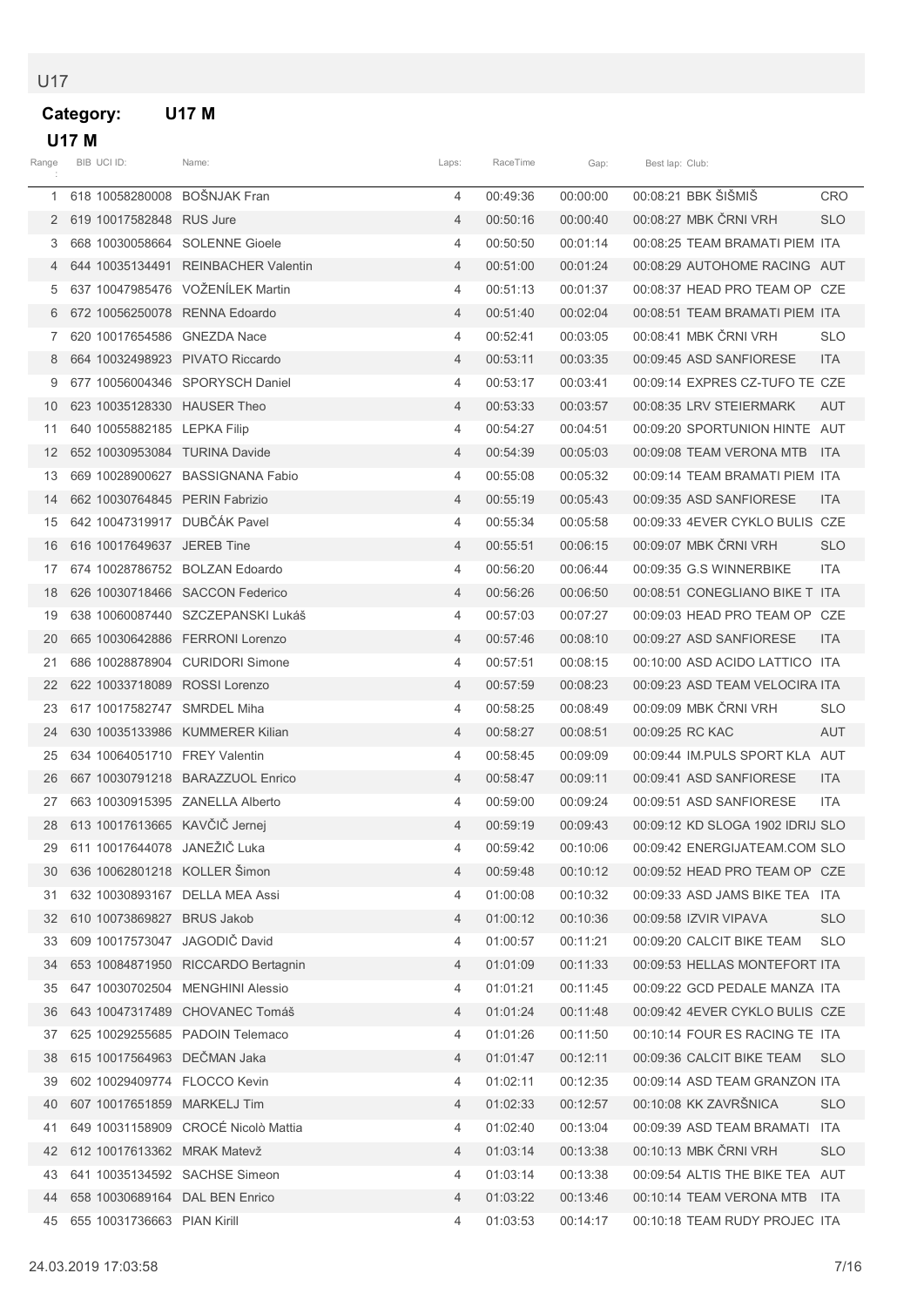| 46         | 605 10017625385 AHACIC Gašper  |                                      | 4              | 01:04:16 | 00:14:40 | 00:10:31 ENERGIJATEAM.COM SLO  |            |
|------------|--------------------------------|--------------------------------------|----------------|----------|----------|--------------------------------|------------|
| 47         | 629 10028923562 KALTAK Giorgio |                                      | 4              | 01:04:20 | 00:14:44 | 00:09:56 G.S WINNERBIKE        | ITA.       |
| 48         | 603 10017645290 ZUPAN Benjamin |                                      | $\overline{4}$ | 01:04:46 | 00:15:10 | 00:10:32 KK ZAVRŠNICA          | <b>SLO</b> |
| 49         |                                | 651 10029916804 MENEGATTI Matteo     | 4              | 01:04:46 | 00:15:10 | 00:09:41 TEAM VERONA MTB       | ITA        |
| 50         |                                | 639 10030654509 DOLIANA Lorenzo      | $\overline{4}$ | 01:05:08 | 00:15:32 | 00:10:09 U.S. LITEGOSA         | <b>ITA</b> |
| 51         | 631 10077184500 AHOLA Ruben    |                                      | 4              | 01:05:31 | 00:15:55 | 00:10:21 BBK ŠIŠMIŠ            | <b>CRO</b> |
| 52         | 624 10064832356 SVILOKOS Jakov |                                      | 4              | 01:06:06 | 00:16:30 | 00:10:01 BK MONTES             | <b>CRO</b> |
| 53         |                                | 676 10055040208 OLIOSI Enrico Leon   | 4              | 01:06:19 | 00:16:43 | 00:10:27 ASD TEAM GRANZON ITA  |            |
| 54         | 614 10017575976 AUER Nal       |                                      | 4              | 01:06:27 | 00:16:51 | 00:09:33 CALCIT BIKE TEAM      | <b>SLO</b> |
| 55         | 606 10076674339 BAKOŠ Matej    |                                      | 4              | 01:06:53 | 00:17:17 | 00:10:30 KK ZAVRŠNICA          | <b>SLO</b> |
| 56         | 670 10079139553 MIANI Pietro   |                                      | $\overline{4}$ | 01:07:02 | 00:17:26 | 00:10:27 ASD TEAM GRANZON ITA  |            |
| 57         |                                | 654 10091492606 GIURIATO Andrea      | 4              | 01:07:13 | 00:17:37 | 00:10:45 HELLAS MONTEFORT ITA  |            |
| 58         | 675 10085106164 SPAHIČ Aljaž   |                                      | $\overline{4}$ | 01:08:09 | 00:18:33 | 00:10:36 ENERGIJATEAM.COM SLO  |            |
| 59         | 601 10075250055 BREZAR Vid     |                                      | 3              | 00:50:11 | -1       | 00:10:33 CALCIT BIKE TEAM      | <b>SLO</b> |
| 60         |                                | 661 10033905322 DI GASPERO Cristiano | 3              | 00:50:28 | $-1$     | 00:10:07 ASD TEAM GRANZON ITA  |            |
| 61         | 633 10073725845 GREINER Ivan   |                                      | 3              | 00:53:04 | -1       | 00:10:56 BGK TUŠKANAC          | <b>CRO</b> |
| 62         |                                | 657 10028920835 BUONOCORE Alessandro | 3              | 00:53:07 | $-1$     | 00:10:56 CONEGLIANO BIKE T ITA |            |
| 63         | 671 10059004272 VERLINŠEK Žiga |                                      | 3              | 00:57:04 | -1       | 00:11:54 CALCIT BIKE TEAM      | <b>SLO</b> |
| 64         | 182 10089681433 UGHI FILIPPO   |                                      | 3              | 00:58:47 | $-1$     | 00:11:43 U.C. CAPRIVESI        | <b>ITA</b> |
| 65         |                                | 659 10090857456 MARKOVINA Dominic    | 3              | 01:02:03 | -1       | 00:12:26 BK MONTES             | <b>CRO</b> |
| 66         | 645 10079892416 PAŠKVAN Matija |                                      | 3              | 01:04:09 | $-1$     | 00:14:08 BK GROBNIK            | <b>CRO</b> |
| 67         | 635 10075952293 RNJAK Toma     |                                      | 3              | 01:04:51 | -1       | 00:12:02 BK MONTES             | <b>CRO</b> |
| 68         |                                | 646 10091080657 MARGETIĆ Matko       | 3              | 01:05:41 | $-1$     | 00:12:34 BK GROBNIK            | <b>CRO</b> |
| 69         |                                | 648 10091032359 BUDISELIĆ Sandro     | 2              | 00:52:02 | -2       | 00:15:24 BK GROBNIK            | CRO        |
| DNF        |                                | 673 10064297947 NEUGEBAUER Michal    |                |          |          | SPORTOVNIKURZY.C CZE           |            |
| DNF        | 604 10028449373 KROBOT Mihael  |                                      |                |          |          | BK MURA AVANTURA CRO           |            |
| DNF        | 656 10029042386 ZAVAN Martino  |                                      |                |          |          | CONEGLIANO BIKE T ITA          |            |
| DNF        |                                | 660 10028861625 MAZZUCCO Gabriele    |                |          |          | BETTINI BIKE TEAM ITA          |            |
| <b>DNS</b> | 608 10017650445 STERN Nejc     |                                      |                |          |          | <b>KK RAVNE</b>                | <b>SLO</b> |
| <b>DNS</b> | 621 10029161921 RIVA Manuel    |                                      |                |          |          | ASD JAMS BIKE TEA ITA          |            |
| DNS        | 627 10034676874 TONEATTI Luca  |                                      |                |          |          | ASD JAMS BIKE TEA ITA          |            |
| DNS        | 628 10079963346 VRHOVNIK Žan   |                                      |                |          |          | ENERGIJATEAM.COM SLO           |            |
| <b>DNS</b> | 650 10084785054 DRUSIN Fabio   |                                      |                |          |          | ASD JAMS BIKE TEA ITA          |            |

## Category: U17 W U17 W

| Range         | BIB UCI ID:                 | Name:                               | Laps: | RaceTime | Gap:     | Best lap: Club:                  |            |
|---------------|-----------------------------|-------------------------------------|-------|----------|----------|----------------------------------|------------|
|               |                             | 470 10035125906 SADNIK Katharina    | 3     | 00:43:43 | 00:00:00 | 00:09:53 RADCLUB ARBÖ GRI AUT    |            |
| $\mathcal{P}$ | 369 10028924774             | <b>BRAIDA Lucrezia</b>              | 3     | 00:45:11 | 00:01:28 | 00:09:57 ASD TEAM GRANZON ITA    |            |
| 3             | 384 10030539523             | <b>BRAMATI Lucia</b>                | 3     | 00:45:55 | 00:02:12 | 00:09:57 ASD TEAM BRAMATI        | <b>ITA</b> |
| 4             | 390 10035126108             | <b>GRUBER Valentina</b>             | 3     | 00:46:56 | 00:03:13 | 00:10:43 LRV STEIERMARK          | <b>AUT</b> |
| 5             |                             | 368 10035138131 LACKNER Annabell    | 3     | 00:47:08 | 00:03:25 | 00:11:02 RC ARBÖ GRIFFEN         | <b>AUT</b> |
| 6             | 367 10035142070 JACOB Klara |                                     | 3     | 00:47:25 | 00:03:42 | 00:10:32 ALTIS THE BIKE TEA      | AUT        |
|               | 377 10017582949             | MLAKAR Daša                         | 3     | 00:47:27 | 00:03:44 | 00:10:09 MBK ČRNI VRH            | <b>SLO</b> |
| 8             | 365 10053334220             | <b>CANCIANI Lisa</b>                | 3     | 00:47:30 | 00:03:47 | 00:10:49 ASD JAMS BIKE TEA       | <b>ITA</b> |
|               | 385 10032014125             | ARICI Sofia                         | 3     | 00:47:32 | 00:03:49 | 00:10:33 ASD TEAM BRAMATI        | <b>ITA</b> |
| 10            |                             | 383 10047396305 BRTNÍČKOVÁ Michaela | 3     | 00:47:53 | 00:04:10 | 00:10:40 4EVER CYKLO BULIS CZE   |            |
| 11            | 378 10028452609             | NADU Anja                           | 3     | 00:48:29 | 00:04:46 | 00:10:53 BK MONTES               | <b>CRC</b> |
| 12            | 382 10055850055             | <b>KREBS Sarah</b>                  | 3     | 00:49:21 | 00:05:38 | 00:11:10 RC KAC                  | <b>AUT</b> |
| 13            | 373 10017653273             | MOROZ Nuša                          | 3     | 00:49:48 | 00:06:05 | 00:10:41 KD SLOGA 1902 IDRIJ SLO |            |
| 14            | 371 10028919926             | <b>TOMASELLA Elena</b>              | 3     | 00:50:31 | 00:06:48 | 00:11:00 CONEGLIANO BIKE T ITA   |            |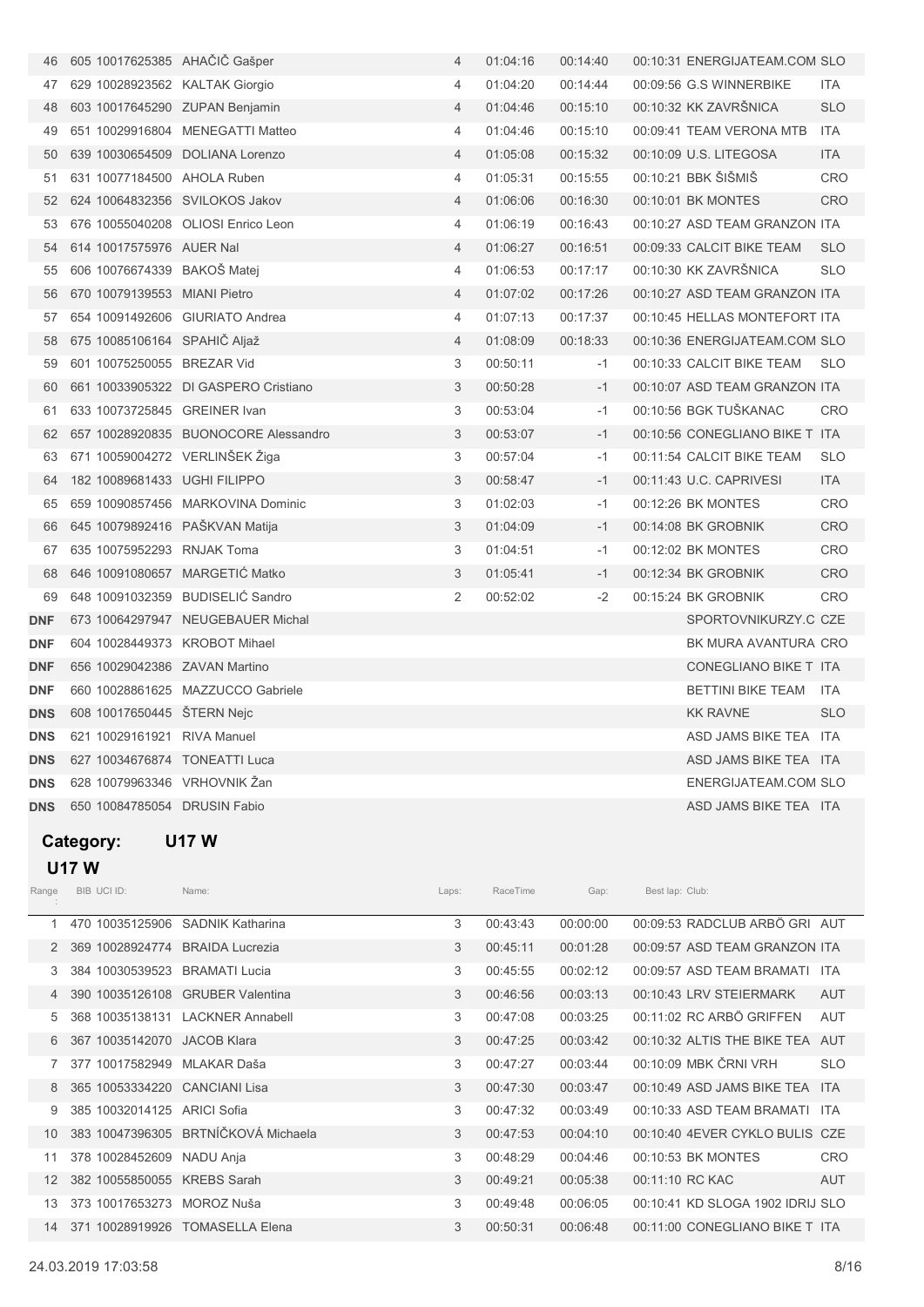| 15         | 372 10028984085 | <b>RUMAC Elisa</b>                  | 3              | 00:50:38 | 00:06:55 | 00:10:09 ASD JAMS BIKE TEA ITA |            |
|------------|-----------------|-------------------------------------|----------------|----------|----------|--------------------------------|------------|
| 16         |                 | 391 10029239622 FONTANA Beatrice    | 3              | 00:51:58 | 00:08:15 | 00:10:52 ASD SANFIORESE        | <b>ITA</b> |
| 17         | 375 10017644179 | <b>MOVRIN Ema</b>                   | 3              | 00:52:29 | 00:08:46 | 00:11:31 ENERGIJATEAM.COM SLO  |            |
| 18         | 380 10077193792 | <b>BINDEROVA Petra</b>              | 3              | 00:52:43 | 00:09:00 | 00:11:32 HEAD PRO TEAM OP CZE  |            |
| 19         |                 | 381 10029208805 ROSSO Arianna       | 3              | 00:53:36 | 00:09:53 | 00:11:08 U.S. LITEGOSA         | <b>ITA</b> |
| 20         | 392 10029239723 | <b>FONTANA Camilla</b>              | 3              | 00:55:36 | 00:11:53 | 00:11:46 ASD SANFIORESE        | <b>ITA</b> |
| 21         | 376 10082556478 | TEPIĆ Klara                         | 3              | 01:00:55 | 00:17:12 | 00:12:54 BBK ŠIŠMIŠ            | <b>CRO</b> |
| 22         | 388 10029042689 | <b>BARDELLE Anna</b>                | 3              | 01:01:48 | 00:18:05 | 00:13:21 TEAM RUDY PROJEC ITA  |            |
| 23         | 389 10031732320 | D'ESTE Camilla                      | 3              | 01:07:28 | 00:23:45 | 00:13:07 CONEGLIANO BIKE T ITA |            |
| 24         |                 | 387 10091090761 PILČIĆ Valentina    | $\overline{2}$ | 00:50:29 | $-1$     | 00:20:04 BK GROBNIK            | <b>CRO</b> |
| <b>DNF</b> | 374 10030630863 | PAPO Alice                          |                |          |          | ASD JAMS BIKE TEA ITA          |            |
| <b>DNF</b> | 379 10077199250 | HOLOUBKOVÁ Silvie                   |                |          |          | HEAD PRO TEAM OP CZE           |            |
| <b>DNS</b> | 366 10031325627 | <b>BORGHESE Chiara Martina</b>      |                |          |          | ASD JAMS BIKE TEA ITA          |            |
| <b>DNS</b> |                 | 386 10031767682 MICHELETTO Victoria |                |          |          | ASD JAMS BIKE TEA ITA          |            |

Elite W, Junior W, Masters, Amaters

## Category: U23+Elite W U23+Elite W

| Range      | BIB UCI ID:                     | Name:                                | Laps: | RaceTime | Gap:     | Best lap: Club:                         |
|------------|---------------------------------|--------------------------------------|-------|----------|----------|-----------------------------------------|
| 1          |                                 | 101 10006646100 BELOMOINA Yana       | 6     | 01:22:08 | 00:00:00 | 00:08:59 CST SANDD, BAFANG UKR          |
| 2          | 115 10048435114 BERTA Martina   |                                      | 6     | 01:22:43 | 00:00:35 | 00:08:37 TORPADO URSUS<br><b>ITA</b>    |
| 3          | 109 10009354420 KOLLER Nicole   |                                      | 6     | 01:22:59 | 00:00:51 | 00:08:57 MöBEL MäRKI MTB P SUI          |
| 4          | 102 10004604450 ŽAKELJ Tanja    |                                      | 6     | 01:23:21 | 00:01:13 | 00:08:54 UNIOR DEVINCI FACT SLO         |
| 5          | 104 10011219042 TOVO Marika     |                                      | 6     | 01:23:49 | 00:01:41 | 00:08:46 GHOST FACTORY RA ITA           |
| 6          | 107 10008817280 TEOCCHI Chiara  |                                      | 6     | 01:24:54 | 00:02:46 | 00:08:53 BIANCHI COUNTERV ITA           |
| 7          | 108 10011048987 PASTEINER Lisa  |                                      | 6     | 01:25:15 | 00:03:07 | 00:08:47 GHOST FACTORY RA AUT           |
| 8          | 105 10003279085 LECHNER Eva     |                                      | 6     | 01:25:37 | 00:03:29 | 00:08:54 TORPADO-SÜDTIROL ITA           |
| 9          |                                 | 131 10011144270 MARCHET Giorgia      | 6     | 01:25:45 | 00:03:37 | 00:09:04 TEAM RUDY PROJEC ITA           |
| 10         | 103 10006049043 ČÁBELICKÁ Jitka |                                      | 6     | 01:27:20 | 00:05:12 | 00:08:56 GAPP SYSTEM - CAB CZE          |
| 11         |                                 | 112 10009838612 SPIELMANN Anna       | 6     | 01:28:12 | 00:06:04 | 00:09:06 KTM MTB FACTORY T AUT          |
| 12         | 118 10048171392 SÁSKOVÁ Tereza  |                                      | 6     | 01:28:36 | 00:06:28 | 00:08:55 CESKA SPORITELNA CZE           |
| 13         |                                 | 135 10006448662 CALVETTI Serena      | 6     | 01:28:57 | 00:06:49 | 00:09:13 KTM PROTEK DAMA ITA            |
| 14         | 124 10030420800 SPECIA Giada    |                                      | 6     | 01:29:14 | 00:07:06 | 00:09:05 TEAM RUDY PROJEC ITA           |
| 15         | 119 10011150233 DRUML Corina    |                                      | 6     | 01:29:34 | 00:07:26 | 00:09:08 KTM MTB FACTORY T AUT          |
| 16         |                                 | 114 10011015746 DETILLEUX Emeline    | 6     | 01:30:30 | 00:08:22 | 00:09:07 TEAM MERIDA WALL BEL           |
| 17         |                                 | 111 10009547612 WOJTYLA Gabriela     | 6     | 01:30:47 | 00:08:39 | 00:09:23 POLISH NATIONAL TE POL         |
| 18         |                                 | 120 10011219951 ZIELINSKA Magdalena  | 6     | 01:32:23 | 00:10:15 | 00:09:18 POLISH NATIONAL TE POL         |
| 19         |                                 | 106 10002825512 KALENTYEVA Irina     | 6     | 01:33:00 | 00:10:52 | 00:09:30 MöBEL MäRKI MTB P RUS          |
| 20         |                                 | 110 10007885878 PODGORSKA Aleksandra | 6     | 01:34:20 | 00:12:12 | 00:09:16 VOLKSWAGEN SAMO POL            |
| 21         | 113 10006828578 JEŽKOVÁ Hana    |                                      | 6     | 01:35:37 | 00:13:29 | 00:09:44 GT OPPORTUNITY B CZE           |
| 22         | 116 10004280411 VESELÁ Lucie    |                                      | 6     | 01:37:33 | 00:15:25 | 00:10:03 GT OPPORTUNITY B CZE           |
| 23         | 134 10015495530 BOLZAN Matilde  |                                      | 6     | 01:40:03 | 00:17:55 | 00:10:39 G.S WINNERBIKE<br><b>ITA</b>   |
| 24         |                                 | 125 10011006551 STEGAGNOLO Giorgia   | 5     | 01:22:33 | $-1$     | 00:10:07 FOUR ES RACING TE ITA          |
| 25         | 126 10015787136 PIANA Federica  |                                      | 5     | 01:23:22 | $-1$     | 00:10:01 VALLERBIKE ASD<br><b>ITA</b>   |
| 26         | 128 10011144371 PILAT Noemi     |                                      | 5     | 01:25:19 | $-1$     | 00:10:10 CUBE CRAZY VICTOR ITA          |
| 27         |                                 | 129 10011006349 SACCU Francesca      | 5     | 01:26:48 | $-1$     | 00:09:55 TREK MARCHISIO<br><b>ITA</b>   |
| 28         | 132 10053587632 MOSSER Nina     |                                      | 5     | 01:30:54 | $-1$     | 00:10:47 ASVÖ ÖAMTC SC HE AUT           |
| 29         | 121 10075257230 KNAP Maruša     |                                      | 5     | 01:45:15 | $-1$     | 00:11:47 CALCIT BIKE TEAM<br><b>SLO</b> |
| <b>DNF</b> | 127 10017590124 MOVRIN Vita     |                                      |       |          |          | ENERGIJATEAM.COM SLO                    |
| <b>DNF</b> |                                 | 130 10054835801 KUČEROVÁ Monika      |       |          |          | HEAD PRO TEAM OP CZE                    |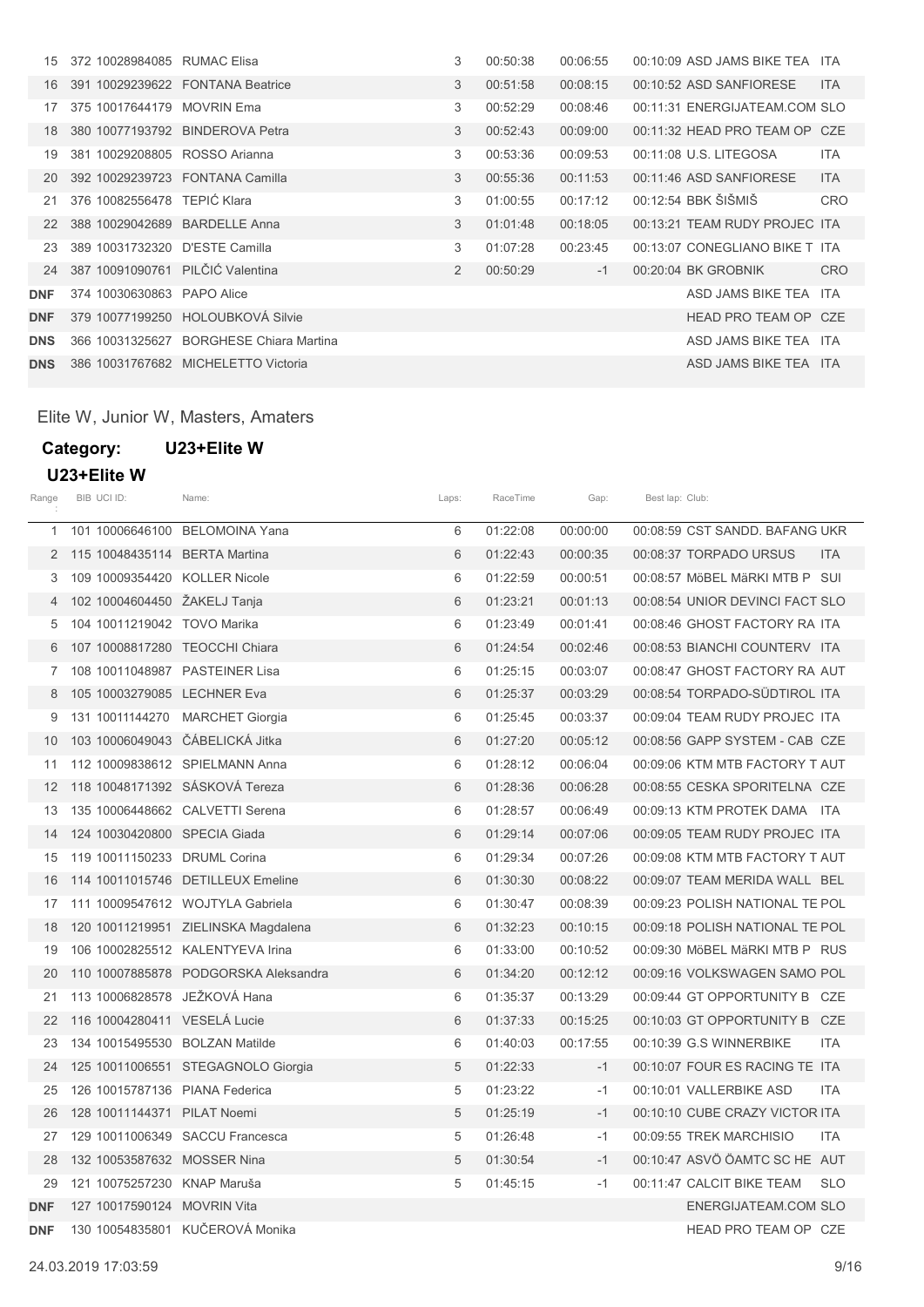**DNS** 133 10023490754 PAGOTTO Gaia ASD TEAM VELOCIRA ITA

## Category: U19 W

## U19 W

| Range          | BIB UCI ID:                   | Name:                           | Laps: | RaceTime | Gap:     | Best lap: Club:                   |            |
|----------------|-------------------------------|---------------------------------|-------|----------|----------|-----------------------------------|------------|
| 1              | 89 10030392306                | <b>PESSE Nicole</b>             | 5     | 01:19:01 | 00:00:00 | 00:09:41 RDR FACTORY TEAM ITA     |            |
| $\overline{2}$ | 84 10017643169                | <b>HOMAR Tamara</b>             | 5     | 01:19:26 | 00:00:25 | 00:10:01 ENERGIJATEAM.COM SLO     |            |
| 3              | 85 10017643977                | JANEŽIČ Ana                     | 5     | 01:20:30 | 00:01:29 | 00:10:00 ENERGIJATEAM.COM SLO     |            |
| 4              |                               | 80 10035128431 WAGNER Anna Lena | 5     | 01:21:31 | 00:02:30 | 00:09:55 LRV STEIERMARK           | AUT        |
| 5              | 82 10030380077                | <b>ZONTONE Asia</b>             | 5     | 01:23:28 | 00:04:27 | 00:09:50 ASD JAMS BIKE TEA ITA    |            |
| 6              |                               | 81 10047317388 PRCHALOVÁ Libuše | 5     | 01:25:37 | 00:06:36 | 00:10:21 4EVER CYKLO BULIS CZE    |            |
| 7              | 79 10058285361                | BOŠNJAK Larisa                  | 5     | 01:26:53 | 00:07:52 | 00:10:18 BBK ŠIŠMIŠ               | <b>CRO</b> |
| 8              | 83 10030364620 ZANGA Marta    |                                 | 5     | 01:27:21 | 00:08:20 | 00:09:59 KTM PROTEK DAMA          | <b>ITA</b> |
| 9              |                               | 87 10054910771 VELLO Margherita | 5     | 01:27:32 | 00:08:31 | 00:11:02 A.S.D. TEAM FRIULI S ITA |            |
| 10             | 92 10030287424 CASSOL Camilla |                                 | 5     | 01:30:30 | 00:11:29 | 00:11:23 SSD PEDALE FELTRI ITA    |            |
| 11             | 88 10066711227                | <b>JUNG Rosine</b>              | 5     | 01:31:06 | 00:12:05 | 00:10:43 VTT FUN CLUB             | <b>FRA</b> |
| 12             | 86 10028428963                | FILIPOVIĆ Jana                  | 5     | 01:32:33 | 00:13:32 | 00:11:17 BK BIKER                 | <b>CRO</b> |
| 13             |                               | 90 10088406184 ESPOSITO Rachele | 4     | 01:21:28 | $-1$     | 00:12:12 BICICAMOGLI              | <b>ITA</b> |
| <b>DNS</b>     | 91 10035128936                | HÖLLER Lena                     |       |          |          | <b>LRV STEIERMARK</b>             | <b>AUT</b> |

### Category: Veterani 1

### Veterani 1

| Range          | BIB UCI ID:                   | Name:                            | Laps:          | RaceTime | Gap:     | Best lap: Club: |                                 |            |
|----------------|-------------------------------|----------------------------------|----------------|----------|----------|-----------------|---------------------------------|------------|
| 1              | 305 10006573247               | <b>BRAVIN Andrea</b>             | 5              | 01:03:47 | 00:00:00 |                 | 00:08:42 CAPRIVESI              | <b>ITA</b> |
| $\overline{2}$ | 309 10059836149               | ČRETNIK Marko                    | 5              | 01:06:30 | 00:02:43 |                 | 00:08:47 GANESHA TEAM           | <b>SLO</b> |
| 3              | 302 10007400979 JURAK Primož  |                                  | 5              | 01:09:35 | 00:05:48 |                 | 00:08:48 SD 2SIMPL              | <b>SLO</b> |
|                |                               | 307 10006955385 VODOPIVEC Luka   | 5              | 01:09:48 | 00:06:01 |                 | 00:08:50 MBK ČRNI VRH           | <b>SLO</b> |
| 5              |                               | 306 10017595174 PODGORNIK Tadej  | 5              | 01:11:28 | 00:07:41 |                 | 00:09:02 MBK ČRNI VRH           | <b>SLO</b> |
| 6              | 310 10017614170               | <b>DEJAK Janez</b>               | 5              | 01:11:40 | 00:07:53 |                 | 00:09:13 ENERGIJATEAM.COM SLO   |            |
| 7              | 312 10081513629               | <b>STRASEK Ales</b>              | 5              | 01:13:27 | 00:09:40 |                 | 00:09:18 KK BIKE-EK HALOZE SLO  |            |
| 8              | 318 10053619358 PAVAN Valerio |                                  | 5              | 01:13:27 | 00:09:40 |                 | 00:09:08 LA ROCCIA TEAM         | <b>ITA</b> |
| 9              | 308 10004070243 PREŠEREN Jure |                                  | 5              | 01:13:57 | 00:10:10 |                 | 00:09:46 KK ZAVRŠNICA           | <b>SLO</b> |
| 10             | 304 10017641654 JAZBEC Matic  |                                  | 5              | 01:14:54 | 00:11:07 |                 | 00:09:34 SD 2SIMPL              | <b>SLO</b> |
| 11             | 300 10007459280               | MIKELJ Uroš                      | 5              | 01:15:13 | 00:11:26 |                 | 00:10:43 CALCIT BIKE TEAM       | <b>SLO</b> |
| 12             | 319 10056474996 KAVČIČ Jure   |                                  | 5              | 01:18:04 | 00:14:17 |                 | 00:09:54 KK ZAVRŠNICA           | <b>SLO</b> |
| 13             |                               | 313 10053622186 ARMELLIN Stefano | 5              | 01:20:45 | 00:16:58 |                 | 00:09:36 LA ROCCIA TEAM         | <b>ITA</b> |
| 14             | 301 10017655192 BLATNIK Žiga  |                                  | 5              | 01:23:00 | 00:19:13 |                 | 00:09:59 KK ZAVRŠNICA           | <b>SLO</b> |
| 15             | 303 10017612251               | <b>DEBELJAK Miha</b>             | 4              | 01:05:25 | $-1$     |                 | 00:09:40 ENERGIJATEAM.COM SLO   |            |
| 16             | 316 10029883458               | <b>MACAN Stefano</b>             | $\overline{4}$ | 01:05:42 | $-1$     |                 | 00:10:11 TRIVIUM FROGGY TE ITA  |            |
| 17             | 315 10080156740 ZAGOZDA Miha  |                                  | 4              | 01:06:39 | $-1$     |                 | 00:10:29 KK BIKE-EK HALOZE SLO  |            |
| 18             | 320 10053619055               | <b>FLORIO Marco</b>              | $\overline{4}$ | 01:08:58 | $-1$     |                 | 00:10:27 LA ROCCIA TEAM         | <b>ITA</b> |
| 19             | 311 10017602046 ROBIČ Matic   |                                  | 4              | 01:09:43 | $-1$     |                 | 00:10:33 KD BIKE EK HALOZE SLO  |            |
| 20             | 321 10030823348               | <b>CAMPAGNOLO Marcello</b>       | 3              | 01:30:53 | $-2$     |                 | 00:09:08 A.S.D. FEDERCLUB T ITA |            |
| <b>DNS</b>     | 314 10028431387 SVITIĆ Dean   |                                  |                |          |          |                 | ADRENALINA MTB TE CRO           |            |
| <b>DNS</b>     | 317 10015039630 BRUNA Diego   |                                  |                |          |          |                 | ASD ACIDO LATTICO ITA           |            |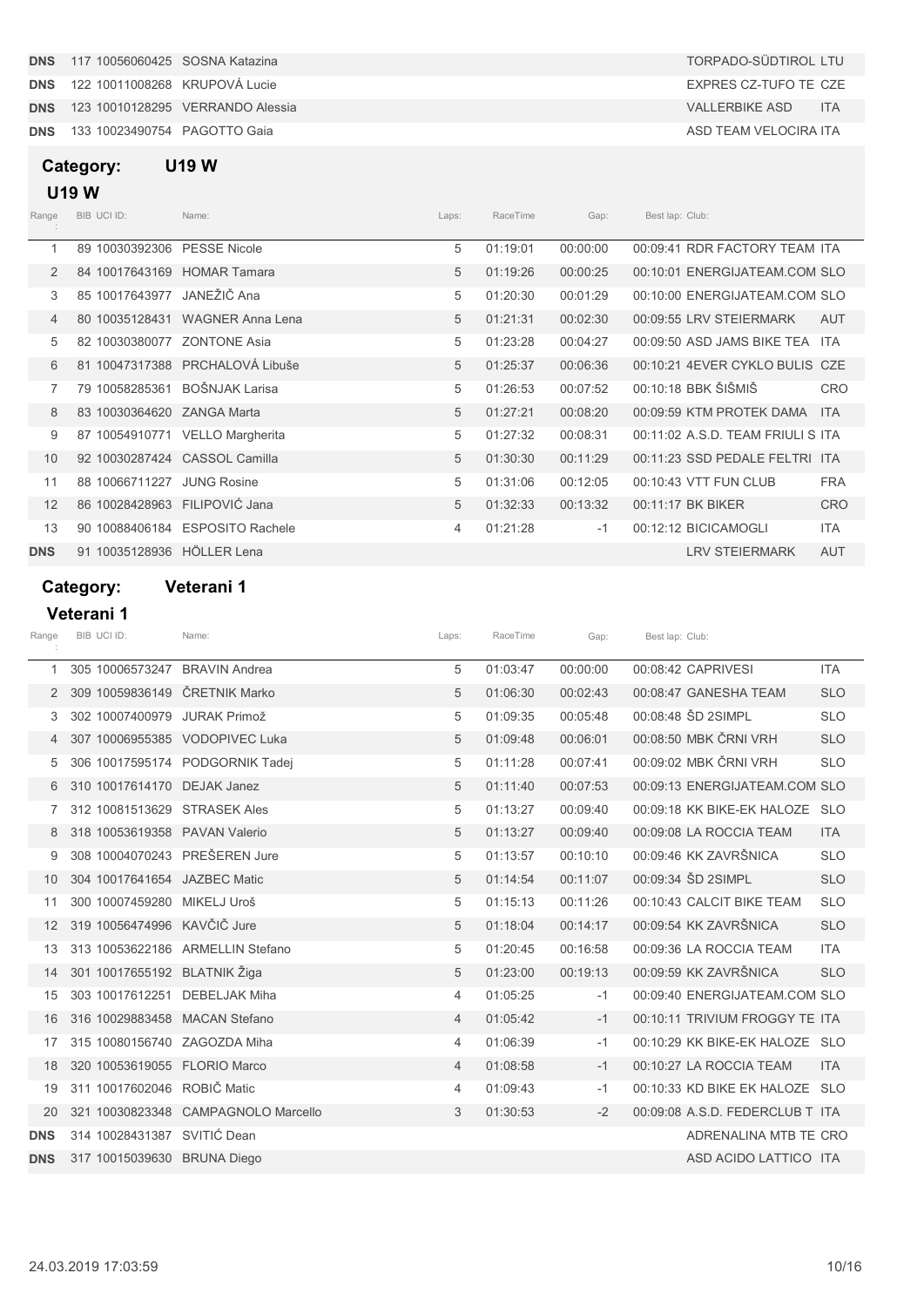## Category: Veterani 2

# Veterani 2

| Range          | BIB UCI ID:                     | Name:                              | Laps:          | RaceTime | Gap:     | Best lap: Club:               |            |
|----------------|---------------------------------|------------------------------------|----------------|----------|----------|-------------------------------|------------|
| 1              |                                 | 341 10028497368 DAPRETTO Gianpiero | 5              | 01:07:21 | 00:00:00 | 00:08:44 ASD FEDERCLUBTRI ITA |            |
| 2              | 322 10004224029                 | <b>TANCIK Mitja</b>                | 5              | 01:07:25 | 00:00:04 | 00:09:13 ENERGIJATEAM.COM SLO |            |
| 3              | 324 10003481270                 | <b>BLAZNIK Robert</b>              | 5              | 01:08:08 | 00:00:47 | 00:09:26 MBK ČRNI VRH         | <b>SLO</b> |
| $\overline{4}$ | 326 10003492586                 | <b>BOŠKIN Aleš</b>                 | 5              | 01:08:48 | 00:01:27 | 00:09:24 MBK ČRNI VRH         | <b>SLO</b> |
| 5              | 331 10003953136 MIKLIČ Gregor   |                                    | 5              | 01:09:23 | 00:02:02 | 00:09:04 CALCIT BIKE TEAM     | <b>SLO</b> |
| 6              |                                 | 334 10017642058 UTRANKER Damjan    | 5              | 01:10:49 | 00:03:28 | 00:09:22 SD 2SIMPL            | <b>SLO</b> |
| 7              | 342 10017604773 ERJAVEC Rok     |                                    | 5              | 01:11:15 | 00:03:54 | 00:09:32 GANESHA TEAM         | <b>SLO</b> |
| 8              |                                 | 337 10003924440 MARTINJAŠ Aljoša   | 5              | 01:12:08 | 00:04:47 | 00:09:08 CALCIT BIKE TEAM     | <b>SLO</b> |
| 9              | 328 10017611241 ČERNE Mitja     |                                    | 5              | 01:12:44 | 00:05:23 | 00:09:21 DEŠ FLEŠ             | <b>SLO</b> |
| 10             | 330 10017574461 PIRC Tomaž      |                                    | 5              | 01:13:16 | 00:05:55 | 00:09:46 CALCIT BIKE TEAM     | <b>SLO</b> |
| 11             |                                 | 327 10017599117 DAKSKOBLER Matej   | 5              | 01:13:16 | 00:05:55 | 00:09:20 KK PANTAL            | <b>SLO</b> |
| 12             | 332 10014497238 TOMAT Loris     |                                    | 5              | 01:14:13 | 00:06:52 | 00:09:40 A.S.D. VALCHIARO'    | <b>ITA</b> |
| 13             | 323 10017642563 PEVEC Evgen     |                                    | 5              | 01:17:24 | 00:10:03 | 00:09:55 ENERGIJATEAM.COM SLO |            |
| 14             |                                 | 340 10088173990 COCEANO Lorenzo    | 5              | 01:18:39 | 00:11:18 | 00:09:58 ASD VALCHIARó        | <b>ITA</b> |
| 15             | 343 10073402914 KOVAČ Tihomir   |                                    | 5              | 01:18:55 | 00:11:34 | 00:10:26 BK OSIJEK 2010       | CRO        |
| 16             | 339 10017586080 LOČNIKAR Bojan  |                                    | 5              | 01:21:30 | 00:14:09 | 00:09:45 BIKEREPUBLIC         | <b>SLO</b> |
| 17             | 344 10017614372 RIJAVEC Aleš    |                                    | 4              | 00:57:43 | $-1$     | 00:09:39 ENERGIJATEAM.COM SLO |            |
| 18             | 336 10017604470 STARMAN Jan     |                                    | $\overline{4}$ | 01:08:17 | $-1$     | 00:10:26 CALCIT BIKE TEAM     | <b>SLO</b> |
| 19             | 335 10035770247 KALTAK Sanel    |                                    | 4              | 01:10:12 | $-1$     | 00:10:53 G.S WINNERBIKE       | <b>ITA</b> |
| 20             |                                 | 338 10091543530 KOSELNIK Ludvik    | 4              | 01:15:48 | $-1$     | 00:11:28 KK ZAVRŠNICA         | <b>SLO</b> |
| 21             | 325 10017643371 KERŽAN Peter    |                                    | 4              | 01:16:53 | $-1$     | 00:11:59 ENERGIJATEAM.COM SLO |            |
| <b>DNS</b>     |                                 | 329 10003008600 CZARNOTA Bogdan    |                |          |          | <b>VOLKSWAGEN SAMO POL</b>    |            |
| <b>DNS</b>     | 333 10077390220 LOVINO Marcello |                                    |                |          |          | ASD ACIDO LATTICO ITA         |            |

## Category: Veterani 3 Veterani 3

| Range             | BIB UCI ID:                     | Name:                             | Laps:          | RaceTime | Gap:     | Best lap: Club:                   |            |
|-------------------|---------------------------------|-----------------------------------|----------------|----------|----------|-----------------------------------|------------|
| 1                 |                                 | 348 10012200762 ROLLAND Christian | 5              | 01:11:49 | 00:00:00 | 00:09:46 SC BRIANCON              | <b>FRA</b> |
| 2                 | 359 10028659339                 | <b>PENDINI Andrea</b>             | 5              | 01:12:07 | 00:00:18 | 00:09:27 CORRATEC MTB RAC ITA     |            |
| 3                 | 394 10029093516                 | MANIACCO RENZO                    | 5              | 01:14:26 | 00:02:37 | 00:10:02 U.C. CAPRIVESI           | <b>ITA</b> |
| 4                 | 346 10017647819 ZUPAN Tine      |                                   | 5              | 01:16:48 | 00:04:59 | 00:09:48 SCOTT TEAM               | <b>SLO</b> |
| 5                 | 345 10017572643 KEMPERL Bojan   |                                   | 5              | 01:19:50 | 00:08:01 | 00:10:31 CALCIT BIKE TEAM         | <b>SLO</b> |
| 6                 | 351 10029513242 BELLANTE Dario  |                                   | 5              | 01:21:47 | 00:09:58 | 00:10:31 U.S. LITEGOSA            | <b>ITA</b> |
| 7                 | 350 10028566884                 | <b>BRANCATI Giuliano</b>          | 4              | 01:03:51 | $-1$     | 00:09:59 U.C. CAPRIVESI           | <b>ITA</b> |
| 8                 | 355 10049006202 LEWIS Clive     |                                   | $\overline{4}$ | 01:04:01 | $-1$     | 00:10:30 MTB TABY                 | <b>SWE</b> |
| 9                 |                                 | 354 10028638929 FONTANA Giorgio   | 4              | 01:04:40 | $-1$     | 00:11:13 ADS KAISER TEAM          | <b>ITA</b> |
| 10                | 352 10032785980 VELLO Francesco |                                   | $\overline{4}$ | 01:08:07 | $-1$     | 00:10:44 A.S.D. TEAM FRIULI S ITA |            |
| 11                | 353 10030952377                 | <b>BARILANI Gianluca</b>          | 4              | 01:08:43 | $-1$     | 00:11:15 TEAM TODESCO ASD ITA     |            |
| $12 \overline{ }$ | 347 10017576178 VOVK Janez      |                                   | $\overline{4}$ | 01:10:22 | $-1$     | 00:11:17 CALCIT BIKE TEAM         | <b>SLO</b> |
| 13                | 357 10031056956 BOLZAN Riccardo |                                   | 4              | 01:11:11 | $-1$     | 00:11:35 G.S WINNERBIKE           | <b>ITA</b> |
| 14                | 356 10029683293                 | <b>FINOTTO Fabio</b>              | $\overline{4}$ | 01:28:03 | $-1$     | 00:12:24 ASD CICLISTI EUROV ITA   |            |
| <b>DNS</b>        | 349 10029544564                 | <b>BRAIDOT Mauro</b>              |                |          |          | <b>U.C. CAPRIVESI</b>             | <b>ITA</b> |
| <b>DNS</b>        | 358 10030647031                 | <b>CATTARUZZI Paolo</b>           |                |          |          | A.S.D. FEDERCLUB T ITA            |            |
|                   | Category:                       | Veterani 4                        |                |          |          |                                   |            |

Veterani 4

end and the Mange BIB UCI ID: Name: Name: Caps: Club: Caps: Club: Club: Club: Club: Club: Club: Club: Club: Club: Club: Club: Club: Club: Club: Club: Club: Club: Club: Club: Club: Club: Club: Club: Club: Club: Club: Club:

RaceTime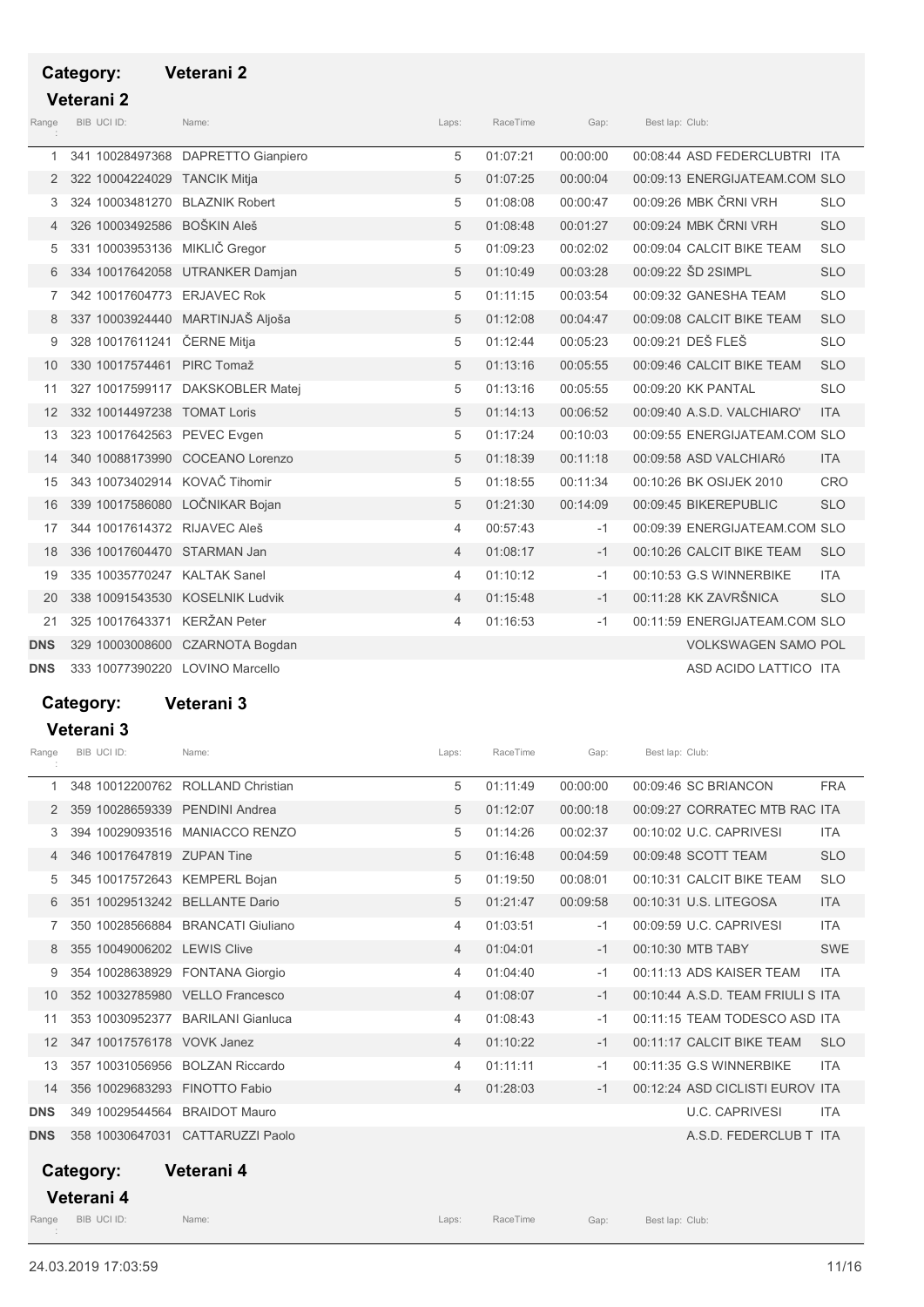| Category: | <b>Veteranke</b> |
|-----------|------------------|
|           |                  |

### Veteranke

| Range | BIB UCI ID:                       | Name:                              | Laps: | RaceTime | Gap:             | Best lap: Club:                |            |
|-------|-----------------------------------|------------------------------------|-------|----------|------------------|--------------------------------|------------|
|       | 361 10008853656 SELVA Chiara      |                                    | 5     | 01.19.11 | $00.00 \cdot 00$ | 00:10:32 SPEZZOTTO BIKE TE ITA |            |
|       | 2 363 10029689155 ROCCA Valentina |                                    |       | 01.13.08 | $-1$             | 00:12:21 TEAM TODESCO          | <b>ITA</b> |
|       | 3 360 10059078842 PODPEČAN Ana    |                                    |       | 01.13.25 |                  | 00:11:47 CALCIT BIKE TEAM      | <b>SLO</b> |
|       |                                   | 4 362 10058948294 UTRANKER Martina |       | 01.24.54 |                  | 00:13:08 SD 2SIMPL             | <b>SLO</b> |
|       | 5 364 10017572845 KRANJEC Mira    |                                    |       | 01:24:55 | $-1$             | 00:13:02 CALCIT BIKE TEAM      | <b>SLO</b> |

## Category: Amaterji

## Amaterji

| Range      | BIB UCI ID: |                            | Name:                            | Laps: | RaceTime | Gap:     | Best lap: Club: |                                |            |
|------------|-------------|----------------------------|----------------------------------|-------|----------|----------|-----------------|--------------------------------|------------|
|            |             | 289 10076313217            | DA ROS Ivo                       | 5     | 01:06:03 | 00:00:00 |                 | 00:08:17 LA ROCCIA TEAM        | <b>ITA</b> |
| 2          |             |                            | 693 10032966745 WAYER Benjamin   | 5     | 01:08:55 | 00:02:52 |                 | 00:08:56 CYCLING TEAM FRIU HUN |            |
| 3.         |             | 290 10007662273 URŠIČ Blaž |                                  | 5     | 01:09:20 | 00:03:17 |                 | 00:08:55 KK PANTAL             | <b>SLO</b> |
|            |             |                            | 296 10014302228 LAVRENČIČ Mihael | 5     | 01:10:07 | 00:04:04 |                 | 00:08:58 CYCLING TEAM FRIU ITA |            |
| 5          |             | 287 10014692652            | <b>ERJAVEC Simon</b>             | 5     | 01:11:10 | 00:05:07 |                 | 00:08:56 CALCIT BIKE TEAM      | <b>SLO</b> |
| 6          |             | 292 10031616425            | <b>PETRUSSA Davide</b>           | 5     | 01:12:29 | 00:06:26 |                 | 00:09:24 VALCHIARO             | <b>ITA</b> |
|            |             | 291 10030066849            | <b>CELEGHIN Davide</b>           | 5     | 01:13:09 | 00:07:06 |                 | 00:09:04 BIKE CLUB 2000        | <b>ITA</b> |
| 8          |             |                            | 294 10006905168 SLÁMA Michal     | 5     | 01:13:50 | 00:07:47 |                 | 00:09:03 4EVER CYKLO BULIS CZE |            |
| 9          |             | 393 10080439757            | KIDRIČ JAKOB                     | 5     | 01:15:08 | 00:09:05 |                 | 00:09:22 KK BIKE-EK HALOZE SLO |            |
| 10         |             | 295 10056474188            | <b>RAZINGAR Matej</b>            | 5     | 01:18:28 | 00:12:25 |                 | 00:09:40 KK ZAVRŠNICA          | <b>SLO</b> |
| 11         |             | 395 10034289682            | <b>PEZZIN Federico</b>           | 5     | 01:21:47 | 00:15:44 |                 | 00:09:39 ASD ACIDO LATTICO     | <b>ITA</b> |
| 12         |             | 286 10058947688            | ŽELIMORSKI Luka                  | 5     | 01:23:00 | 00:16:57 |                 | 00:09:44 SD 2SIMPL             | <b>SLO</b> |
| DNF        |             |                            | 288 10028903455 VOGRIG Flavio    |       |          |          |                 | VALCHIARÓ                      | <b>ITA</b> |
| <b>DNF</b> |             |                            | 293 10017592851 GERGOLET Gregor  |       |          |          |                 | <b>KK DJAK</b>                 | <b>SLO</b> |

## Category: Amaterke

### Amaterke

| Range | BIB UCI ID:                    | Name: | Laps: | RaceTime | Gap:     | Best lap: Club:           |            |
|-------|--------------------------------|-------|-------|----------|----------|---------------------------|------------|
|       | 298 10012247747 RUCCO Tamara   |       |       | 01.12.31 | 00:00:00 | 00:11:44 BIKE TEAM 53.3   | <b>ITA</b> |
|       | 2 297 10091493717 MARKIČ Urška |       |       | 01.17.01 | 00.04.30 | 00:11:36 CALCIT BIKE TEAM | - SLO      |

## Category: Hobi - moški

### Hobi - moški

| Range      | BIB UCI ID: | Name:                   | Laps: | RaceTime | Gap:     | Best lap: Club:              |            |
|------------|-------------|-------------------------|-------|----------|----------|------------------------------|------------|
|            | 594         | <b>JAUERNEGGER PAUL</b> |       | 00:40:56 | 00:00:00 | 00:09:42 VELDENAM WORTHE AUT |            |
| <b>DNS</b> | 400         | PAGANO Matteo           |       |          |          | <b>MBC TRIESTE</b>           | <b>ITA</b> |
| <b>DNS</b> | -401        | <b>GRIGOLINI Andrea</b> |       |          |          |                              | ITA        |

Elite M, Junior M

## Category: U23+Elite M

### U23+Elite M

| Range | BIB UCI ID:                | Name:                            | Laps: | RaceTime | Gap:             | Best lap: Club:               |            |
|-------|----------------------------|----------------------------------|-------|----------|------------------|-------------------------------|------------|
|       |                            | 8 10007946001 COLLEDANI Nadir    |       | 01.20.37 | $00.00 \cdot 00$ | 00:07:31 BIANCHI COUNTERV ITA |            |
|       | 2 10006120074 BRAIDOT Luca |                                  |       | 01.21.05 | 00.00.28         | 00:07:30 C.S. CARABINIERI     | <b>ITA</b> |
|       |                            | 10 10006447248 PETTINA' Nicholas |       | 01.21.32 | 00.00.55         | 00:07:44 C.S. CARABINIERI     | <b>ITA</b> |
|       |                            | 10006446137 KERSCHBAUMER Gerhard |       | 01.21.33 | 00.00.56         | 00:07:29 TORPADO URSUS        | <b>ITA</b> |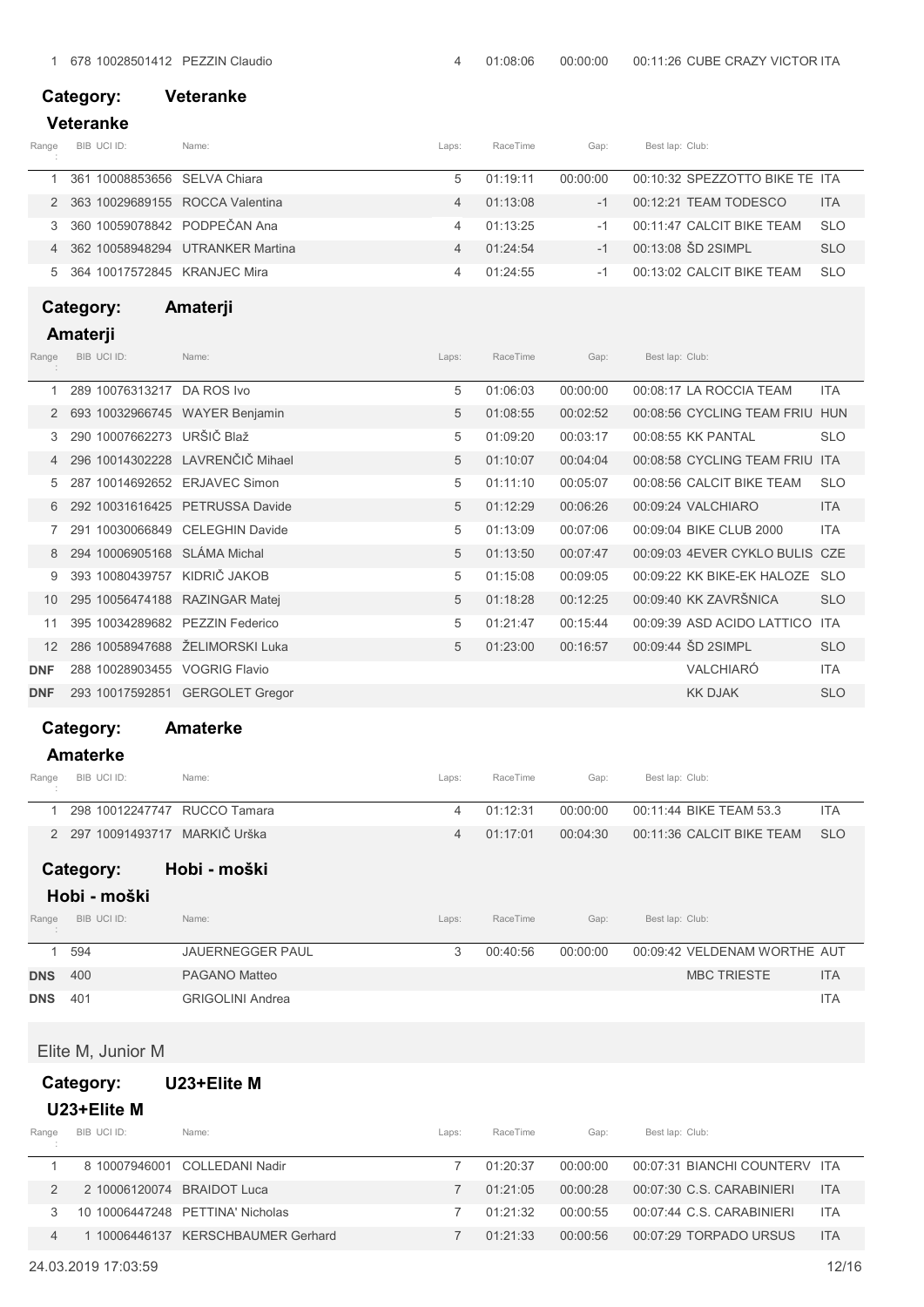| 5  |                               | 12 10006914060 TABACCHI Mirko       | 7              | 01:22:21 | 00:01:44 | 00:07:33 KTM PROTEK DAMA ITA      |            |
|----|-------------------------------|-------------------------------------|----------------|----------|----------|-----------------------------------|------------|
| 6  | 4 10003917366 MARKT Karl      |                                     | $\overline{7}$ | 01:22:34 | 00:01:57 | 00:07:36 MöBEL MäRKI MTB P AUT    |            |
| 7  | 22 10011009581 ZANOTTI Juri   |                                     | 7              | 01:23:28 | 00:02:51 | 00:07:36 TORPADO URSUS            | ITA.       |
| 8  | 7 10006801906 RAGGL Gregor    |                                     | $\overline{7}$ | 01:24:56 | 00:04:19 | 00:07:32 MöBEL MäRKI MTB P AUT    |            |
| 9  | 13 10009544780 PRÜDEK Matěj   |                                     | 7              | 01:25:38 | 00:05:01 | 00:07:37 GAPP SYSTEM - CAB CZE    |            |
| 10 | 26 10008822435 KOBES Lukáš    |                                     | $\overline{7}$ | 01:25:53 | 00:05:16 | 00:07:41 SKIBIKECENTRUM.CZ CZE    |            |
| 11 |                               | 15 10011133459 AGOSTINELLI Alessio  | 7              | 01:26:06 | 00:05:29 | 00:07:51 SUPERBIKE BRAVI P ITA    |            |
| 12 |                               | 6 10006444723 BRAIDOT Daniele       | $\overline{7}$ | 01:26:45 | 00:06:08 | 00:07:40 C.S. CARABINIERI         | ITA        |
| 13 |                               | 42 10033096582 TRABALZA Alessio     | 7              | 01:26:53 | 00:06:16 | 00:08:03 VALLERBIKE ASD           | ITA        |
| 14 | 20 10008078464 TRIGO Florian  |                                     | $\overline{7}$ | 01:27:15 | 00:06:38 | 00:07:45 TEAM MERIDA WALL FRA     |            |
| 15 | 14 10007434830 BELL Tom       |                                     | 7              | 01:27:28 | 00:06:51 | 00:08:03 TRILUX                   | <b>GBR</b> |
| 16 |                               | 56 10016518878 FONTANA Filippo      | $\overline{7}$ | 01:27:57 | 00:07:20 | 00:08:07 C.S. CARABINIERI         | ITA        |
| 17 |                               | 23 10007423110 BONETTO Edoardo      | 7              | 01:28:36 | 00:07:59 | 00:07:48 VITTORIA-BRIGHT RA ITA   |            |
| 18 | 11 10009079180 NAGLIČ Rok     |                                     | $\overline{7}$ | 01:28:55 | 00:08:18 | 00:07:48 CALCIT BIKE TEAM         | <b>SLO</b> |
| 19 |                               | 19 10017604571 HRIBOVŠEK Boštjan    | 7              | 01:28:56 | 00:08:19 | 00:08:15 CALCIT BIKE TEAM         | <b>SLO</b> |
| 20 | 76 10023559866 ROTA Luciano   |                                     | $\overline{7}$ | 01:29:42 | 00:09:05 | 00:08:32 SCUOLA MTB SAN PA ITA    |            |
| 21 | 33 10009745652 JELÍNEK Josef  |                                     | 7              | 01:30:22 | 00:09:45 | 00:08:04 MITAS MERCEDES-B CZE     |            |
| 22 |                               | 49 10017582444 GOVEKAR Matevž       | $\overline{7}$ | 01:30:38 | 00:10:01 | 00:08:07 MBK ČRNI VRH             | <b>SLO</b> |
| 23 |                               | 43 10015495025 MARTINELLI Andrea    | 7              | 01:30:44 | 00:10:07 | 00:08:12 ARCOBALENO CARR ITA      |            |
| 24 |                               | 37 10011064246 BRANCATI Alberto     | $\overline{7}$ | 01:30:49 | 00:10:12 | 00:08:04 U.C. CAPRIVESI           | <b>ITA</b> |
| 25 |                               | 25 10009838410 BONETTO Francesco    | 7              | 01:30:55 | 00:10:18 | 00:08:01 VITTORIA-BRIGHT RA ITA   |            |
| 26 | 21 10007708046 DIMIC Gregor   |                                     | $\overline{7}$ | 01:31:26 | 00:10:49 | 00:07:49 ENERGIJATEAM.COM SLO     |            |
| 27 |                               | 74 10011183171 TAUCERI Federico     | 7              | 01:31:48 | 00:11:11 | 00:08:21 ASD SALESE FACTO ITA     |            |
| 28 |                               | 50 10015632340 SIFFREDI Andrea      | 7              | 01:31:49 | 00:11:12 | 00:08:19 VALLERBIKE ASD           | <b>ITA</b> |
| 29 |                               | 51 10030362091 VANTAGGIATO Ramon    | 7              | 01:32:01 | 00:11:24 | 00:08:23 ASD TEAM VELOCIRA ITA    |            |
| 30 |                               | 29 10012287961 ROLLAND Bastien      | $\overline{7}$ | 01:32:11 | 00:11:34 | 00:08:22 SC BRIANCON              | <b>FRA</b> |
| 31 | 17 10008196783 KRAJNC Gregor  |                                     | 7              | 01:32:26 | 00:11:49 | 00:08:02 CALCIT BIKE TEAM         | <b>SLO</b> |
| 32 | 27 10016125222 IVARTNIK David |                                     | $\overline{7}$ | 01:32:34 | 00:11:57 | 00:08:03 ENERGIJATEAM.COM SLO     |            |
| 33 |                               | 35 10008832943 DAL PIVA Lorenzo     | 7              | 01:32:46 | 00:12:09 | 00:08:12 TEAM RUDY PROJEC ITA     |            |
| 34 | 39 10048206455 JIROUŠ Samuel  |                                     | $\overline{7}$ | 01:32:58 | 00:12:21 | 00:08:06 CESKA SPORITELNA CZE     |            |
| 35 |                               | 47 10017564458 ŠTAJNAR Mihael       | 7              | 01:33:28 | 00:12:51 | 00:08:15 CALCIT BIKE TEAM         | <b>SLO</b> |
| 36 |                               | 45 10017578000 KLEMENČIČ Miha       | 7              | 01:34:31 | 00:13:54 | 00:08:05 MBK ČRNI VRH             | <b>SLO</b> |
| 37 | 67 10092366010 HOŘÁK Radek    |                                     | 7              | 01:34:41 | 00:14:04 | 00:08:32 HEAD PRO TEAM OP CZE     |            |
| 38 | 59 10023479034 TOMÁŠEK Alvin  |                                     | 7              | 01:34:45 | 00:14:08 | 00:08:34 EXPRES CZ-TUFO TE CZE    |            |
| 39 |                               | 72 10077580782 ELIPANNI Lorenzo     | 7              | 01:35:13 | 00:14:36 | 00:08:33 KTM TORRE BIKE           | ITA.       |
| 40 |                               | 41 10011037469 TAFFAREL Nicola      | 7              | 01:35:45 | 00:15:08 | 00:08:13 TORPADO URSUS            | <b>ITA</b> |
| 41 |                               | 75 10029882953 MARTINUZZI Christian | 6              | 01:21:05 | $-1$     | 00:08:33 ASD TEAM VELOCIRA ITA    |            |
| 42 |                               | 77 10090223017 BANDINI Giacomo      | 6              | 01:21:24 | $-1$     | 00:08:50 TORPADO-SÜDTIROL ITA     |            |
| 43 | 44 10010904194 DRAGAR Blaž    |                                     | 6              | 01:21:50 | $-1$     | 00:08:44 ENERGIJATEAM.COM SLO     |            |
| 44 | 32 10009164359 BELAK Jure     |                                     | 6              | 01:22:17 | $-1$     | 00:08:35 CALCIT BIKE TEAM         | <b>SLO</b> |
| 45 |                               | 71 10014349920 LIEVORE Daniele      | 6              | 01:23:08 | $-1$     | 00:08:33 KTM TORRE BIKE           | ITA        |
| 46 |                               | 57 10030359061 BRAIDA Edoardo       | 6              | 01:23:45 | $-1$     | 00:08:50 TRIVIUM FROGGY TE ITA    |            |
| 47 | 31 10008063411 KUBÍN Filip    |                                     | 6              | 01:24:04 | $-1$     | 00:08:18 GT OPPORTUNITY B CZE     |            |
| 48 |                               | 70 10030096252 CASTELLANI Mattia    | 6              | 01:26:24 | $-1$     | 00:08:54 A.S.D. TEAM FRIULI - ITA |            |
| 49 | 66 10047392665 TVARÓG Martin  |                                     | 6              | 01:26:33 | $-1$     | 00:08:44 HEAD PRO TEAM OP CZE     |            |
| 50 | 54 10017583757 LOZAR Matjaž   |                                     | 6              | 01:26:36 | $-1$     | 00:08:55 MBK ČRNI VRH             | <b>SLO</b> |
| 51 | 34 10059240914 TOLJAN Josip   |                                     | 6              | 01:28:10 | $-1$     | 00:08:50 BBK ORLOV KRUG           | <b>CRO</b> |
| 52 | 48 10015801785 FEDRIGO Elia   |                                     | 6              | 01:28:24 | $-1$     | 00:08:55 FOUR ES RACING TE ITA    |            |
| 53 | 68 10032587839 VELLO Damiano  |                                     | 6              | 01:28:46 | $-1$     | 00:08:47 A.S.D TEAM FRIULI S ITA  |            |
| 54 | 52 10017649334 KERŽAN Žiga    |                                     | 6              | 01:30:11 | $-1$     | 00:08:54 ENERGIJATEAM.COM SLO     |            |
| 55 |                               | 55 10030190626 BERTON Alessandro    | 6              | 01:31:58 | $-1$     | 00:08:32 ASD TEAM VELOCIRA ITA    |            |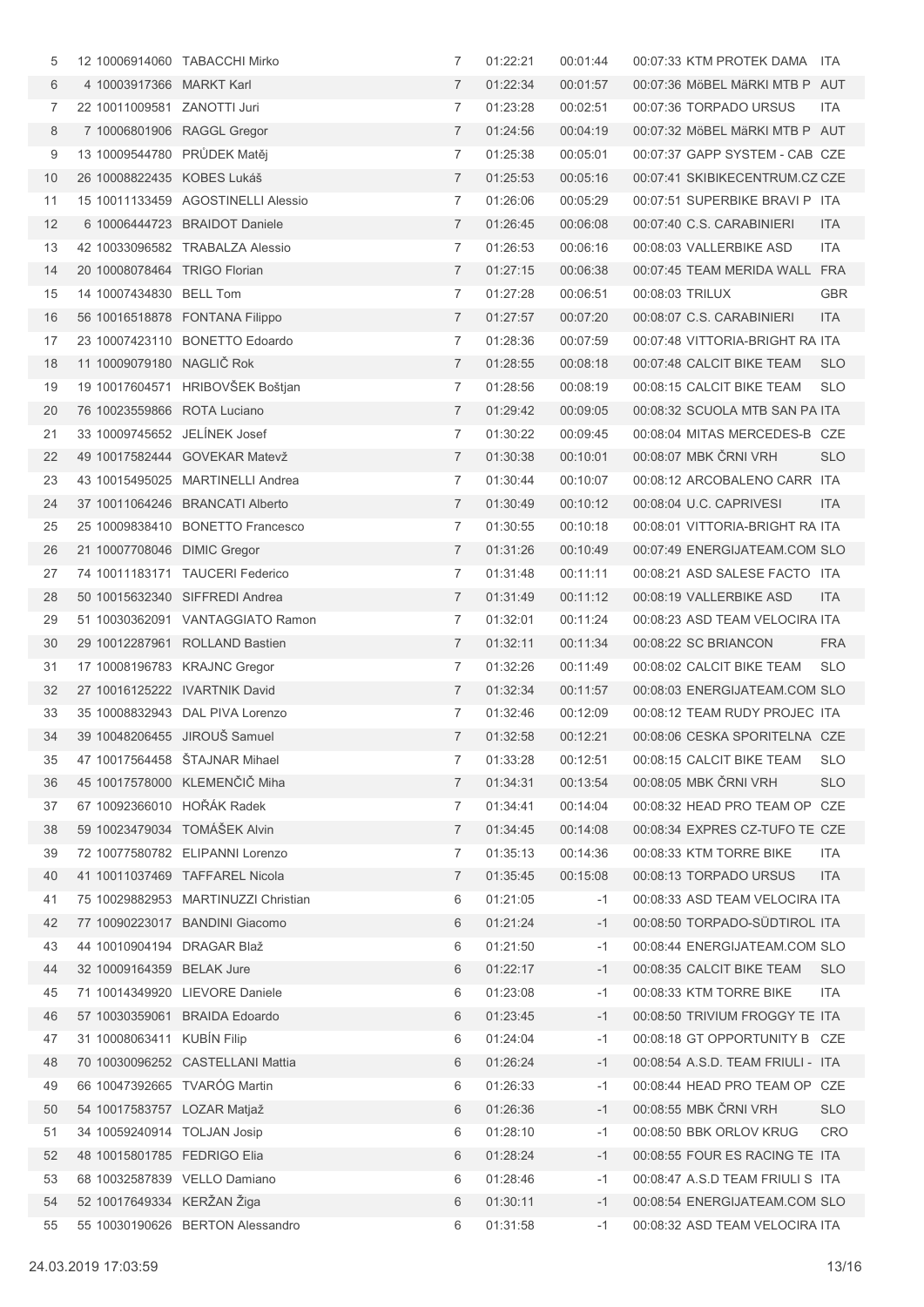| 56         | 53 10017574562 JAGODIČ Tilen  |                                     | 6 | 01:37:49 | $-1$ | 00:09:12 CALCIT BIKE TEAM<br><b>SLO</b> |  |
|------------|-------------------------------|-------------------------------------|---|----------|------|-----------------------------------------|--|
| 57         | 73 10047350128 VÍCH Michal    |                                     | 5 | 01:26:01 | $-2$ | 00:09:38 HEAD PRO TEAM OP CZE           |  |
| 58         |                               | 60 10059002050 MANCU Benjamin       | 5 | 01:34:58 | $-2$ | 00:10:50 CALCIT BIKE TEAM<br><b>SLO</b> |  |
| <b>DNF</b> | 18 10009547410 HELTA Filip    |                                     |   |          |      | POLISH NATIONAL TE POL                  |  |
| <b>DNF</b> | 64 10006905067 BULIS Roman    |                                     |   |          |      | 4EVER CYKLO BULIS CZE                   |  |
| <b>DNF</b> | 36 10011219850 TOPOR Michal   |                                     |   |          |      | POLISH NATIONAL TE POL                  |  |
| <b>DNF</b> |                               | 28 10054063134 PACURAR Vlad-Lucian  |   |          |      | ACS SPORT COMPET ROU                    |  |
| <b>DNF</b> |                               | 5 10007312366 WAWAK Bartlomiej      |   |          |      | <b>VOLKSWAGEN SAMO POL</b>              |  |
| <b>DNF</b> | 40 10011012918 VAIRETTI Oscar |                                     |   |          |      | <b>VELO CLUB MONTE T ITA</b>            |  |
| <b>DNF</b> | 69 10011182060 CANAL Adolfo   |                                     |   |          |      | <b>TEAM TODESCO</b><br><b>ITA</b>       |  |
| <b>DNF</b> |                               | 65 10015635572 FURLANI Gialuca      |   |          |      | A.S.D. FEDERCLUB T ITA                  |  |
| <b>DNF</b> | 78 10017603359 GALIČ Jan      |                                     |   |          |      | <b>ENERGIJATEAM.COM SLO</b>             |  |
| <b>DNF</b> |                               | 3 10004229382 TEMPIER Stephane      |   |          |      | BIANCHI COUNTERV FRA                    |  |
| <b>DNS</b> |                               | 9 10008079979 FOIDL Maximilian      |   |          |      | JB BRUNEX FELT FA AUT                   |  |
| <b>DNS</b> | 16 10010127588 ZEŤÁK Michael  |                                     |   |          |      | <b>EXPRES CZ-TUFO TE CZE</b>            |  |
| <b>DNS</b> |                               | 24 10013492478 PELLEGRINI Lorenzo   |   |          |      | <b>VALLERBIKE ASD</b><br><b>ITA</b>     |  |
| <b>DNS</b> | 30 10030600753                | <b>TOCCOLI Zaccaria</b>             |   |          |      | SANTA CRUZ FSA MT ITA                   |  |
| <b>DNS</b> |                               | 38 10032574503 BARBERINI Alessandro |   |          |      | <b>VALLERBIKE ASD</b><br><b>ITA</b>     |  |
| <b>DNS</b> |                               | 46 10009824060 OLIVETTI Simone      |   |          |      | <b>VALLERBIKE ASD</b><br><b>ITA</b>     |  |
| <b>DNS</b> |                               | 58 10029857388 CASPANI Riccardo     |   |          |      | <b>VELO CLUB MONTE T ITA</b>            |  |
| <b>DNS</b> | 63 10007386128 KOROŠEC Rok    |                                     |   |          |      | LJUBLJANA GUSTO S SLO                   |  |

## Category: U19 M

## U19 M

| Range | BIB UCI ID:                | Name:                                  | Laps: | RaceTime | Gap:     | Best lap: Club:                 |            |
|-------|----------------------------|----------------------------------------|-------|----------|----------|---------------------------------|------------|
| 1     | 200 10035124185 BAIR Mario |                                        | 5     | 00:59:06 | 00:00:00 | 00:07:59 RACING TEAM HAIMI AUT  |            |
|       |                            | 202 10030256809 CHERCHI Dario          | 5     | 01:01:54 | 00:02:48 | 00:08:05 BICICAMOGLI            | <b>ITA</b> |
| 3     |                            | 212 10032190644 PEDERIVA Simone        | 5     | 01:02:50 | 00:03:44 | 00:07:59 CUBE CRAZY VICTOR ITA  |            |
|       |                            | 201 10030330668 HUEZ Emanuele          | 5     | 01:03:00 | 00:03:54 | 00:07:55 KTM PROTEK DAMA ITA    |            |
| 5     |                            | 208 10030685831 BERGAGNA Tommaso       | 5     | 01:03:29 | 00:04:23 | 00:08:00 ASD JAMS BIKE TEA ITA  |            |
|       |                            | 6 215 10047288288 KUČERA Jakub         | 5     | 01:04:29 | 00:05:23 | 00:08:16 EXPRES CZ-TUFO TE CZE  |            |
| 7     |                            | 219 10017582545 KLEMENČIČ Jakob        | 5     | 01:04:32 | 00:05:26 | 00:08:15 MBK ČRNI VRH           | <b>SLO</b> |
|       |                            | 233 10051224165 SØLVHØJ Oliver Vedersø | 5     | 01:04:35 | 00:05:29 | 00:08:01 MTB7130+               | <b>DEN</b> |
| 9     |                            | 213 10035135303 FIGOUTZ Matthias       | 5     | 01:04:43 | 00:05:37 | 00:08:05 LRV STEIERMARK         | <b>AUT</b> |
| 10    | 220 10017622860 ŽLE Blaž   |                                        | 5     | 01:04:59 | 00:05:53 | 00:08:30 CALCIT BIKE TEAM       | <b>SLO</b> |
| 11    |                            | 249 10028799381 BERNARDI Cristian      | 5     | 01:05:02 | 00:05:56 | 00:08:26 MTB CLUB GAERNE        | <b>ITA</b> |
| 12    |                            | 229 10030071192 TRINCHERI Lorenzo      | 5     | 01:05:16 | 00:06:10 | 00:09:01 UCLA1991               | <b>ITA</b> |
| 13    |                            | 257 10030827388 CANDEAGO Andrea        | 5     | 01:05:23 | 00:06:17 | 00:09:03 BETTINI BIKE TEAM      | <b>ITA</b> |
| 14    |                            | 251 10055551375 REVELCHIONE Matteo     | 5     | 01:05:50 | 00:06:44 | 00:08:45 VITTORIA-BRIGHT RA ITA |            |
| 15    |                            | 274 10030656529 BERETTA Mattia         | 5     | 01:06:03 | 00:06:57 | 00:08:50 KTM PROTEK DAMA ITA    |            |
| 16    |                            | 273 10030714224 RIGANO Marco           | 5     | 01:06:07 | 00:07:01 | 00:08:48 RACING TEAM RIVE       | <b>ITA</b> |
| 17    |                            | 214 10030379471 CASASOLA Manuel        | 5     | 01:06:09 | 00:07:03 | 00:08:26 ASD LIBERTAS CERE ITA  |            |
| 18    |                            | 206 10017649435 SMOLNIKAR Jakob        | 5     | 01:06:13 | 00:07:07 | 00:08:15 ENERGIJATEAM.COM SLO   |            |
| 19    |                            | 264 10035121862 CHURFÜRST Daniel       | 5     | 01:06:34 | 00:07:28 | 00:09:01 UNION RC BIKEREI       | AUT        |
| 20    |                            | 250 10032749204 ROSSI Giovanni         | 5     | 01:06:42 | 00:07:36 | 00:08:49 FOUR ES RACING TE ITA  |            |
| 21    |                            | 218 10030282976 MAZZUCCO Loris         | 5     | 01:06:47 | 00:07:41 | 00:08:31 TEAM RUDY PROJEC ITA   |            |
| 22    | 211 10058329013 SÁSKA Jan  |                                        | 5     | 01:06:57 | 00:07:51 | 00:08:15 CESKA SPORITELNA CZE   |            |
| 23    |                            | 271 10029315909 ANDRIOLLO Elia         | 5     | 01:07:42 | 00:08:36 | 00:08:33 G.S. LAGORAI BIKE      | ITA.       |
| 24    |                            | 238 10034801358 DAL FARRA Loris        | 5     | 01:07:52 | 00:08:46 | 00:08:27 BSK GRAF MTB           | SUI        |
| 25    |                            | 239 10047236960 ŠINDELÁŘ Jan           | 5     | 01:07:56 | 00:08:50 | 00:08:38 HEAD PRO TEAM OP CZE   |            |
| 26    |                            | 221 10017554556 KRANJEC ŽAGAR Matic    | 5     | 01:08:14 | 00:09:08 | 00:09:01 CALCIT BIKE TEAM       | <b>SLO</b> |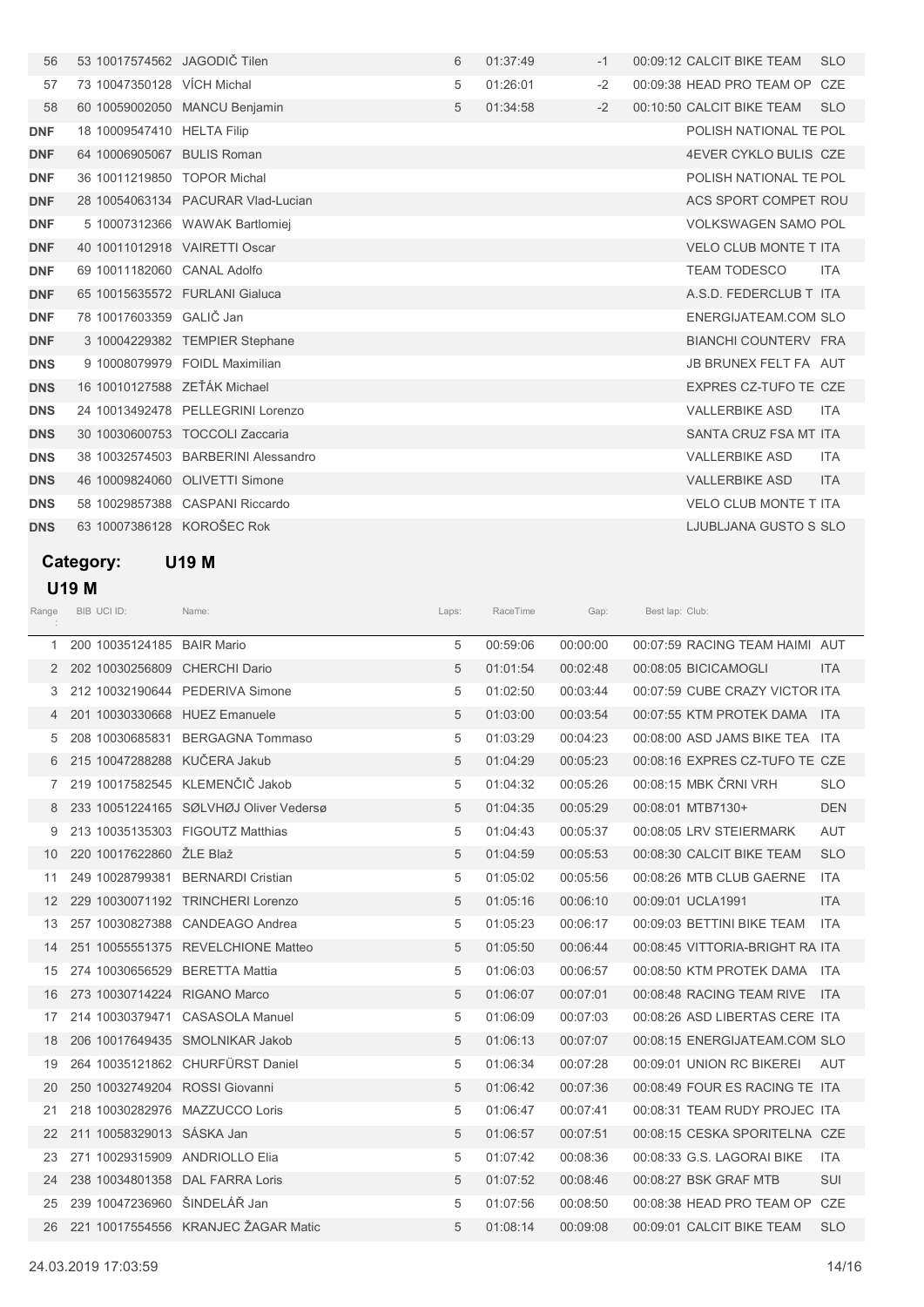| 27  |                               | 216 10030695935 FAORO Lorenzo        | 5 | 01:08:14 | 00:09:08 | 00:08:31 TEAM RUDY PROJEC ITA   |            |
|-----|-------------------------------|--------------------------------------|---|----------|----------|---------------------------------|------------|
| 28  |                               | 246 10035119337 ATTWENGER Moritz     | 5 | 01:08:45 | 00:09:39 | 00:08:37 LYSIVIR RACING TEA AUT |            |
| 29  |                               | 240 10047697510 VITEK Tomáš          | 5 | 01:08:48 | 00:09:42 | 00:08:47 HEAD PRO TEAM OP CZE   |            |
| 30  |                               | 232 10030425951 ROSSO Mattias        | 5 | 01:08:58 | 00:09:52 | 00:08:39 U.S. LITEGOSA          | <b>ITA</b> |
| 31  |                               | 209 10032901572 CHIUMENTI Giacomo    | 5 | 01:09:13 | 00:10:07 | 00:08:04 ASD TEAM VELOCIRA ITA  |            |
| 32  |                               | 270 10029390172 GAVARDI Luca         | 5 | 01:09:13 | 00:10:07 | 00:08:58 SCUOLA MTB SAN PA ITA  |            |
| 33  | 228 10050146152 HATZ Lukas    |                                      | 5 | 01:09:30 | 00:10:24 | 00:08:36 LRV STEIERMARK         | AUT        |
| 34  |                               | 222 10017564559 HRIBAR Jernej        | 5 | 01:10:01 | 00:10:55 | 00:08:52 CALCIT BIKE TEAM       | <b>SLO</b> |
| 35  |                               | 275 10031732522 LAZZARETTI Lorenzo   | 5 | 01:10:06 | 00:11:00 | 00:08:59 SSD PEDALE FELTRI ITA  |            |
| 36  |                               | 277 10030901251 MENON Catalin        | 5 | 01:10:27 | 00:11:21 | 00:09:22 RACING TEAM RIVE       | <b>ROU</b> |
| 37  | 223 10017651253 JEREB Jan     |                                      | 5 | 01:10:29 | 00:11:23 | 00:08:53 MBK ČRNI VRH           | <b>SLO</b> |
| 38  | 225 10017572441 VOVK Peter    |                                      | 5 | 01:10:32 | 00:11:26 | 00:09:02 CALCIT BIKE TEAM       | <b>SLO</b> |
| 39  | 237 10066707082 JUNG Théo     |                                      | 5 | 01:11:11 | 00:12:05 | 00:08:50 VTT FUN CLUB           | <b>FRA</b> |
| 40  |                               | 205 10028437350 HUNJAK Stjepan       | 5 | 01:11:31 | 00:12:25 | 00:08:48 BK MURA AVANTURA CRO   |            |
| 41  |                               | 248 10080830080 VARNI Niccolo'       | 5 | 01:12:12 | 00:13:06 | 00:09:10 VALLERBIKE ASD         | ITA.       |
| 42  |                               | 276 10057170063 LANTHALER Jonas      | 5 | 01:12:47 | 00:13:41 | 00:09:11 SPORT AM WOERTH ITA    |            |
| 43  |                               | 235 10030934290 ZANETTE Alessandro   | 5 | 01:13:05 | 00:13:59 | 00:08:36 ASD ACIDO LATTICO ITA  |            |
| 44  |                               | 224 10017647617 DOLENŠEK Anže        | 5 | 01:13:56 | 00:14:50 | 00:09:09 CALCIT BIKE TEAM       | <b>SLO</b> |
| 45  |                               | 243 10049006505 LEWIS William        | 5 | 01:13:59 | 00:14:53 | 00:09:13 HEAD PRO TEAM OP SWE   |            |
| 46  |                               | 203 10048898387 LÄSSER Franz-Josef   | 5 | 01:14:04 | 00:14:58 | 00:08:49 LRV STEIERMARK         | AUT        |
| 47  |                               | 258 10047317186 VINKLÁREK František  | 5 | 01:14:44 | 00:15:38 | 00:09:07 4EVER CYKLO BULIS CZE  |            |
| 48  | 231 10035129643 ERTL Marco    |                                      | 5 | 01:15:48 | 00:16:42 | 00:09:09 LRV STEIERMARK         | AUT        |
| 49  |                               | 265 10031714233 CANCELLIER Davide    | 5 | 01:15:52 | 00:16:46 | 00:09:35 ASD SANFIORESE         | ITA.       |
| 50  |                               | 262 10054903903 SZABO Levente        | 5 | 01:16:52 | 00:17:46 | 00:09:10 INTERCYCLING TEAM HUN  |            |
| 51  | 261 10035129340 POSCH Erik    |                                      | 5 | 01:17:24 | 00:18:18 | 00:09:27 LRV STEIERMARK         | AUT        |
| 52  |                               | 241 10048190085 BOHDALOVSKÝ JIří     | 5 | 01:18:42 | 00:19:36 | 00:09:20 HEAD PRO TEAM OP CZE   |            |
| 53  |                               | 210 10035133077 BRUNNER Dominik      | 4 | 00:59:15 | $-1$     | 00:09:21 LRV STEIERMARK         | AUT        |
| 54  |                               | 253 10053611880 FIORIO Nicolas       | 4 | 00:59:15 | $-1$     | 00:09:21 TEAM VERONA MTB        | <b>ITA</b> |
| 55  |                               | 256 10030310157 GASPERIN Simone      | 4 | 00:59:16 | $-1$     | 00:09:22 BETTINI BIKE TEAM ITA  |            |
|     | 56 226 10079794608 PAVLIČ Gaj |                                      | 4 | 00:59:27 | $-1$     | 00:09:41 CALCIT BIKE TEAM       | <b>SLO</b> |
| 57  | 244 10073403621 KOVAC Luka    |                                      | 4 | 00:59:48 | -1       | 00:09:36 BK OSIJEK 2010         | CRO        |
| 58  |                               | 255 10030697147 RABENSTEINER Alex    | 4 | 01:00:25 | $-1$     | 00:09:26 RH RACING KRONPL ITA   |            |
| 59  |                               | 268 10033837725 SANCASSANI Matteo    | 4 | 01:00:27 | -1       | 00:09:54 ASD ACIDO LATTICO ITA  |            |
| 60  |                               | 242 10062677845 PIETROŇ Filip        | 4 | 01:01:07 | $-1$     | 00:09:41 HEAD PRO TEAM OP CZE   |            |
| 61  |                               | 269 10031742727 GHILARDI Cristian    | 4 | 01:01:49 | -1       | 00:09:51 SCUOLA MTB SAN PA ITA  |            |
| 62  |                               | 254 10032461537 FABRETTI Matteo      | 4 | 01:04:53 | $-1$     | 00:10:30 ASD TEAM VELOCIRA ITA  |            |
| 63  |                               | 263 10030647839 DE NARDI Juri        | 4 | 01:06:48 | -1       | 00:09:51 ASD SANFIORESE         | - ITA      |
| 64  |                               | 259 10091893033 IACOLETTIG Francesco | 4 | 01:08:58 | $-1$     | 00:09:36 ASD TEAM GRANZON ITA   |            |
| 65  |                               | 260 10034729115 GRANZIERA Matteo     | 4 | 01:12:08 | -1       | 00:09:51 ASD TEAM GRANZON ITA   |            |
| DNF |                               | 227 10030897514 VAZZOLA Gianni       |   |          |          | CUBE CRAZY VICTOR ITA           |            |
| DNF | 217 10017651051 PEČNIK Teo    |                                      |   |          |          | <b>KK RAVNE</b>                 | <b>SLO</b> |
| DNF |                               | 272 10029409067 MANTINGER Peter      |   |          |          | ASD PROFI BIKE TEA ITA          |            |
| DNF |                               | 230 10029227902 CAPRA Manuel         |   |          |          | G.S. LAGORAI BIKE ITA           |            |
| DNS |                               | 252 10033415470 MECCHIA Lorenzo      |   |          |          | ASD JAMS BIKE TEA ITA           |            |
| DNS |                               | 204 10030672491 TONEATTI Davide      |   |          |          | ASD JAMS BIKE TEA ITA           |            |
| DNS |                               | 207 10047262626 PONÍŽIL Karel        |   |          |          | 4EVER CYKLO BULIS CZE           |            |
| DNS |                               | 234 10030678252 VUERICH Luca         |   |          |          | U.S. LITEGOSA                   | ITA.       |
| DNS | 236 10047213823 ŠULC David    |                                      |   |          |          | IVAR CS - AUTHOR T CZE          |            |
| DNS |                               | 245 10029182129 CAMPANA Daniele      |   |          |          | U.S. LITEGOSA                   | ITA.       |
| DNS |                               | 247 10030148287 GRIVEL Thierry       |   |          |          | RDR FACTORY TEAM ITA            |            |
| DNS |                               | 266 10032449514 BIASUTTO Mattia      |   |          |          | ASD ACIDO LATTICO ITA           |            |
|     |                               |                                      |   |          |          |                                 |            |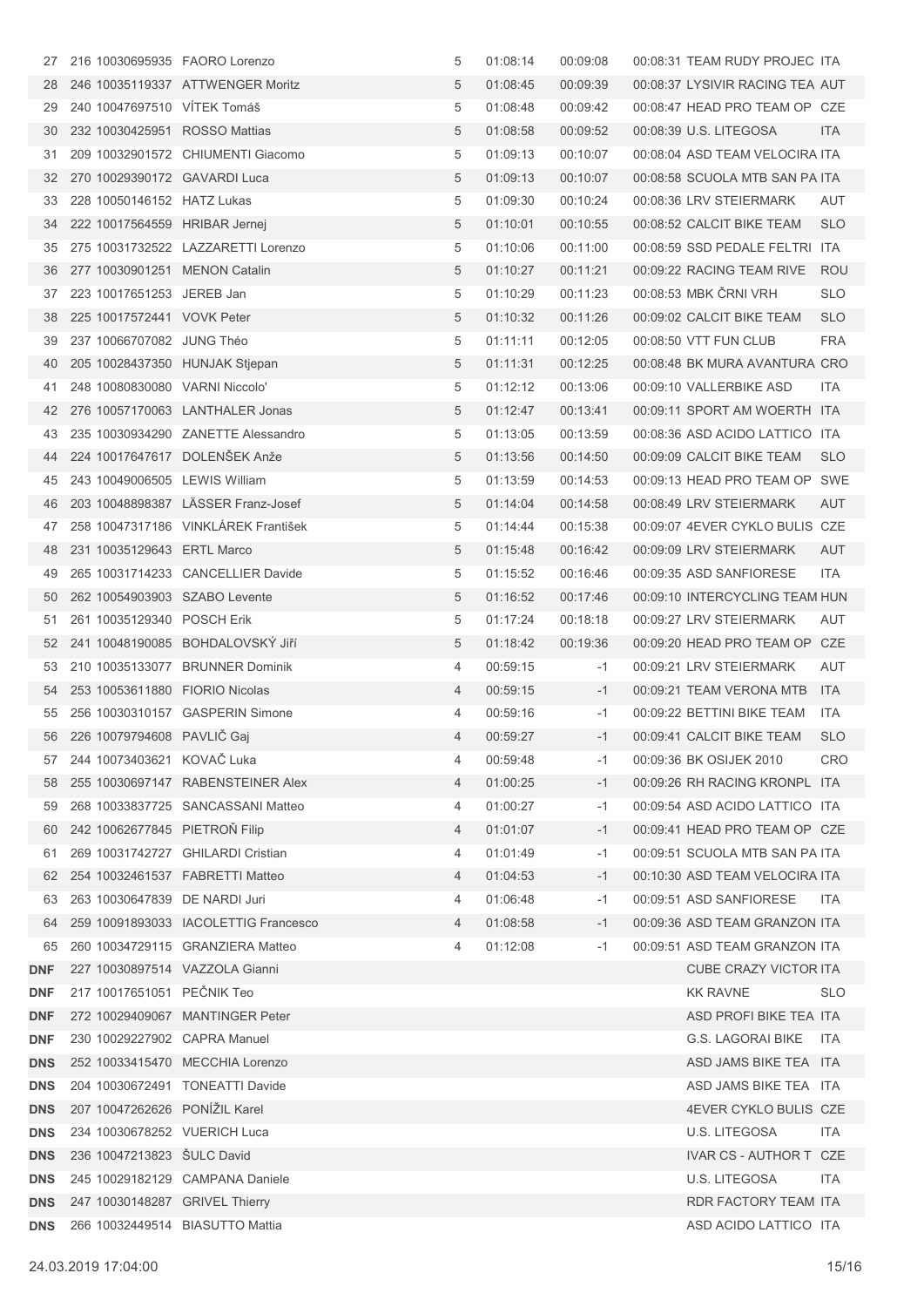| Event:              | GRIČI XCO VRTOJBA 2019, UCI C1 class MTB<br>Race,                                    | Date: | 24.03.2019 |
|---------------------|--------------------------------------------------------------------------------------|-------|------------|
| Organizer:          |                                                                                      |       |            |
| Commisaries:        | ZEMIANSCHI Radu (UCI)<br>Andreja Bauman<br>Egon Bajc<br>Irma Baloh<br>Fabijan Franko |       |            |
| Responsible person: |                                                                                      |       |            |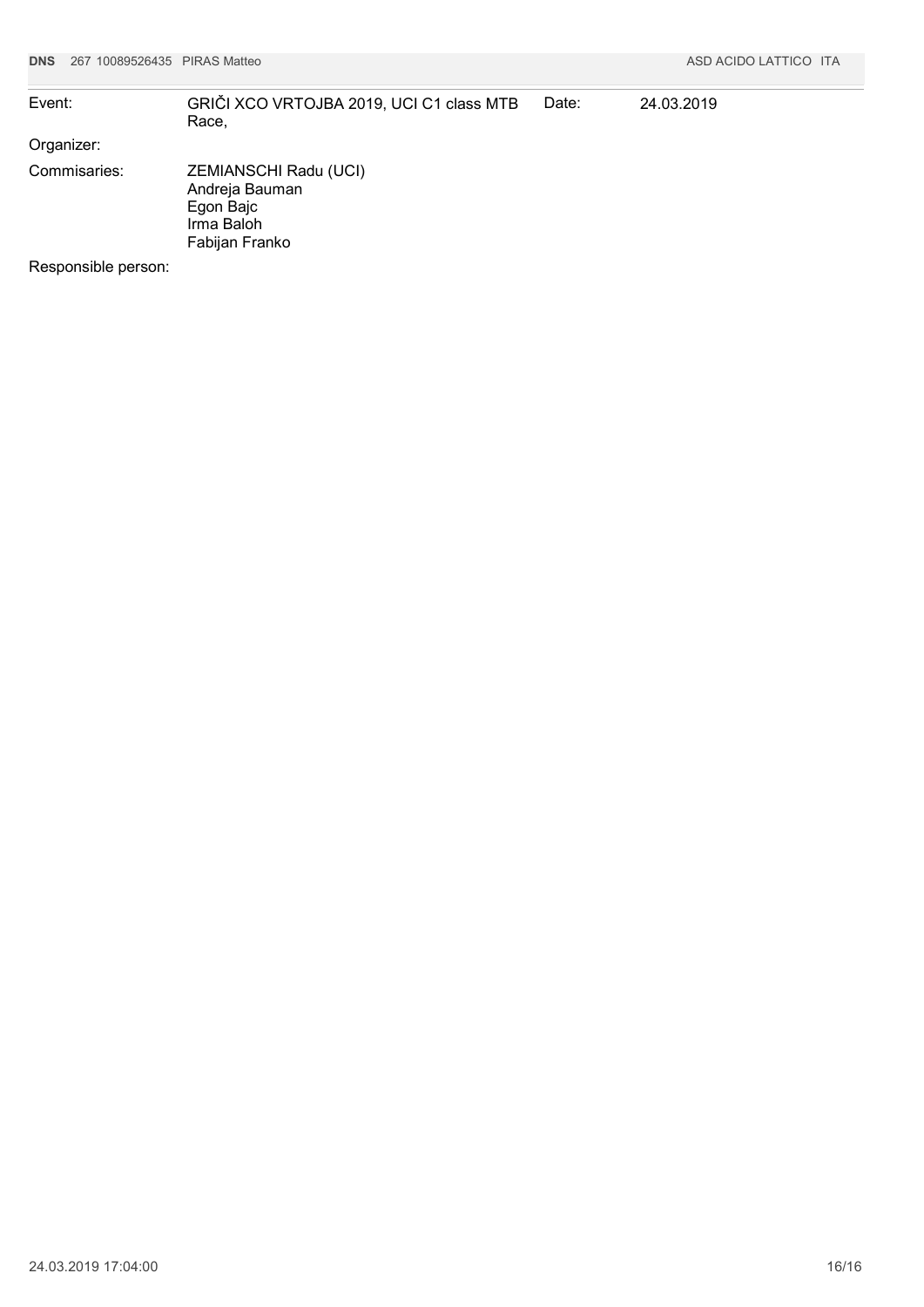# **HLES** 24.3.2019, Vrtojba, Slovenija

## **RESULTS**

GRIČI ) XCO

VRTOJBA

 $U7 + U9$ 

Category: U9 M Coun. BIB UCI ID: Name: Name: Coun. BIB UCI ID: Name: Cap: Coun. BIB UCI ID: : Best lap: Club / town: 1 479 10075213376 URSELLA Federico 11 00:11:08 00:00:00 00:00:54 ASD JAMS BIKE TEAM B  $\ket{00:00:55} \quad \quad 00:00:54 \quad \quad 00:00:57 \quad \quad 00:00:55 \quad \quad 00:01:02 \quad \quad 00:01:04 \quad \quad 00:01:02 \quad \quad 00:01:09 \quad \quad 00:01:04$ 00:01:05 2 480 ZIDEJ Tobias 11 00:11:13 00:00:55 00:00:05 IM.PULS SPORT UNION  $\, 00.01:21 \qquad \, 00:00:55 \qquad \, 00:00:59 \qquad \, 00:00:59 \qquad \, 00:01:01 \qquad \, 00:00:58 \qquad \, 00:00:59 \qquad \, 00:00:59 \qquad \, 00:01:05 \qquad \, 00:00:00 \qquad \, 0.01:05 \qquad \, 0.01:05 \qquad \, 0.01:05 \qquad \, 0.01:05 \qquad \, 0.01:05 \qquad \, 0.01:05 \qquad \,$ 00:00:59 3 467 10050455340 RUPNIK Lan 11 00:11:16 00:00:08 00:00:52 MBK ČRNI VRH 00:00:52 00:00:55 00:00:59 00:01:00 00:01:04 00:01:05 00:01:05 00:01:02 00:01:03 00:01:08 00:01:03 4 471 10059016396 DEJAK Urban 11 00:11:50 00:00:57 00:00:42 ENERGIJATEAM.COM 00:00:57 00:01:03 00:01:03 00:01:05 00:01:05 00:01:03 00:01:07 00:01:08 00:01:09 00:01:04 00:01:06 5 473 10079229883 GRUDEN Žiga 11 00:12:11 00:00:58 00:01:03 ENERGIJATEAM.COM 00:00:58 00:01:02 00:01:06 00:01:05 00:01:10 00:01:09 00:01:05 00:01:11 00:01:10 00:01:07 00:01:08 6 482 10091483209 CALLIGARO Gabriele 11 00:12:12 00:01:00 00:01:04 ASD JAMS BIKE TEAM B 00:01:00 00:01:01 00:01:07 00:01:08 00:01:06 00:01:09 00:01:06 00:01:09 00:01:05 00:01:10 00:01:11 7 477 10075253893 **HAFNER Matija** 10 10 10:11:15 -1 00:01:04 CALCIT BIKE TEAM 00:01:09 00:01:04 00:01:07 00:01:09 00:01:11 00:01:08 00:01:07 00:01:07 00:01:07 00:01:06 8 468 10059002252 ŠEKORANJA Žan 10 10 10:11:18 -1 00:00:55 CALCIT BIKE TEAM 00:00:55 00:01:03 00:01:07 00:01:07 00:01:14 00:01:12 00:01:10 00:01:10 00:01:11 00:01:09 9 679 10079428028 BECCIU MANUEL 10 00:11:28 -1 00:01:03 U.C. CAPRIVESI 00:01:06 00:01:03 00:01:09 00:01:09 00:01:12 00:01:09 00:01:11 00:01:10 00:01:09 00:01:10 10 683 10079492187 MIKUŽ Filip 10 00 00:11:32 -1 00:00:59 MBK ČRNI VRH 00:00:59 00:01:04 00:01:10 00:01:08 00:01:22 00:01:11 00:01:07 00:01:10 00:01:13 00:01:08 11 484 **BOŽIČ Enej 10 10:11:35 -1 00:01:03** ENERGIJATEAM.COM 00:01:21 00:01:04 00:01:09 00:01:11 00:01:03 00:01:09 00:01:10 00:01:05 00:01:13 00:01:10

-UC

**CLASS RACE**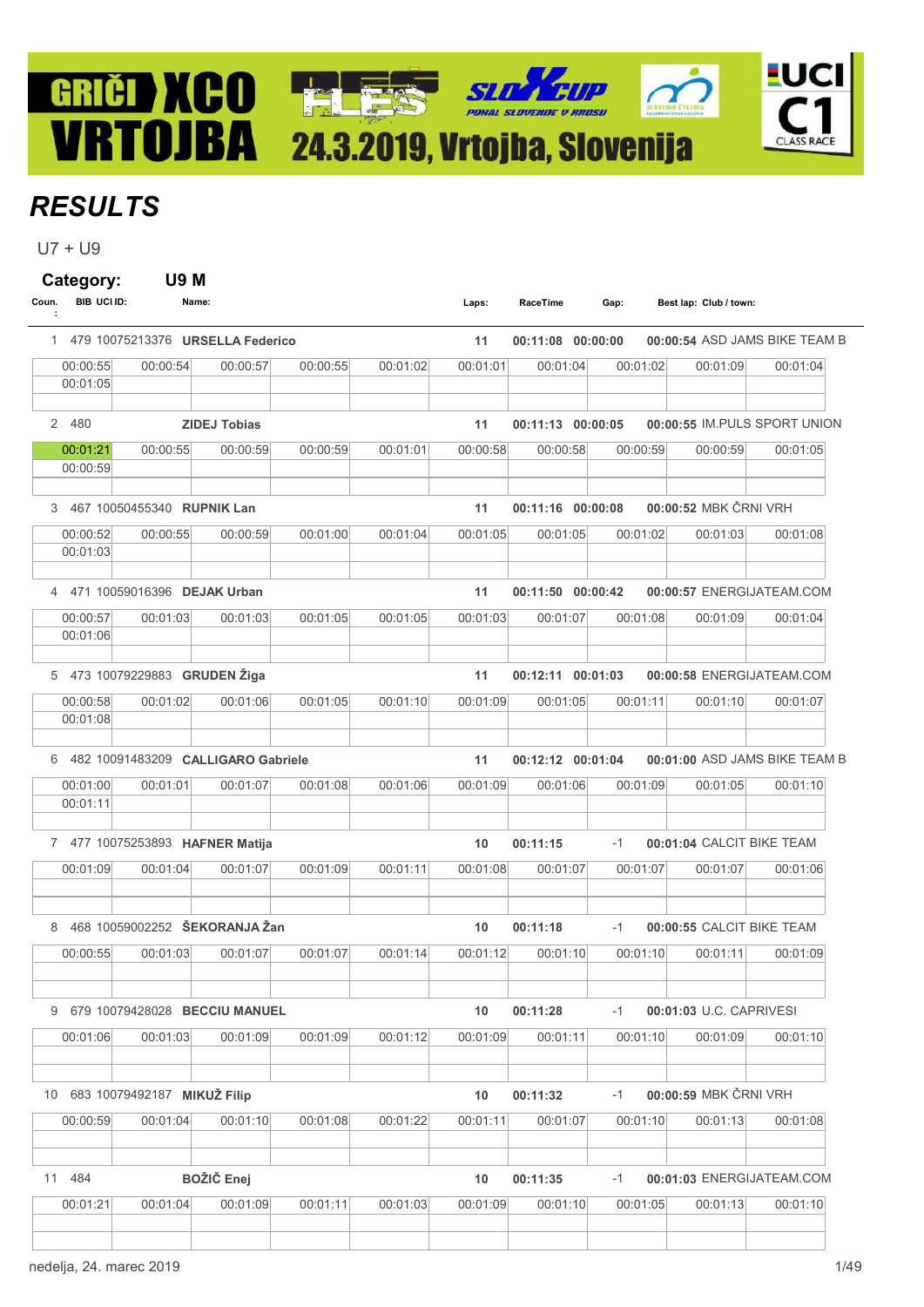|                           | 12 475 10017588710 MLAKAR Tine           |                     |          |          | 10       | 00:11:41          | $-1$     | 00:01:04 MBK ČRNI VRH         |                  |
|---------------------------|------------------------------------------|---------------------|----------|----------|----------|-------------------|----------|-------------------------------|------------------|
| 00:01:04                  | 00:01:09                                 | 00:01:11            | 00:01:14 | 00:01:08 | 00:01:10 | 00:01:16          | 00:01:12 | 00:01:10                      | 00:01:07         |
|                           | 13 485 10092777854 PREZELJ Jakob         |                     |          |          | 10       | 00:11:46          | $-1$     | 00:01:06 KD SLOGA 1902 IDRIJA |                  |
| 00:01:12                  |                                          |                     |          |          |          |                   | 00:01:08 |                               |                  |
|                           | 00:01:07                                 | 00:01:15            | 00:01:11 | 00:01:10 | 00:01:15 | 00:01:06          |          | 00:01:11                      | 00:01:11         |
|                           | 14 680 10079446721 SIRK KRISTIAN         |                     |          |          | 10       | 00:11:47          | $-1$     | 00:01:07 U.C. CAPRIVESI       |                  |
| 00:01:14                  | 00:01:07                                 | 00:01:10            | 00:01:12 | 00:01:10 | 00:01:10 | 00:01:11          | 00:01:07 | 00:01:15                      | 00:01:11         |
|                           | 15 472 10083951965 LAMPE Ožbej           |                     |          |          | 10       | 00:11:53          | $-1$     | 00:01:04 MBK ČRNI VRH         |                  |
| 00:01:08                  | 00:01:04                                 | 00:01:13            | 00:01:13 | 00:01:09 | 00:01:19 | 00:01:11          | 00:01:10 | 00:01:12                      | 00:01:14         |
|                           |                                          |                     |          |          |          |                   |          |                               |                  |
|                           | 16 469 10080213425 <b>HORVAT Jan</b>     |                     |          |          | 10       | 00:11:56          | $-1$     | 00:01:02 BBK ŠIŠMIŠ           |                  |
| 00:01:02                  | 00:01:05                                 | 00:01:08            | 00:01:14 | 00:01:12 | 00:01:13 | 00:01:15          | 00:01:10 | 00:01:19                      | 00:01:18         |
|                           | 17 681 10079443990 PISTOCCO ALONSO LUCA  |                     |          |          | 10       | 00:12:09          | $-1$     | 00:01:06 U.C. CAPRIVESI       |                  |
| 00:01:14                  | 00:01:06                                 | 00:01:08            | 00:01:13 | 00:01:11 | 00:01:14 | 00:01:19          | 00:01:13 | 00:01:17                      | 00:01:14         |
|                           |                                          |                     |          |          |          |                   |          |                               |                  |
|                           | 18 682 10079447630 TOMMASI MATTIA        |                     |          |          | 10       | 00:12:10          | $-1$     | 00:01:07 U.C. CAPRIVESI       |                  |
| 00:01:23                  | 00:01:12                                 | 00:01:07            | 00:01:12 | 00:01:12 | 00:01:11 | 00:01:15          | 00:01:13 | 00:01:14                      | 00:01:11         |
|                           | 19 483 10088909372 KOROŠEC JANUŠIČ David |                     |          |          | 10       | 00:12:15          | $-1$     | 00:01:08 KK ZAVRŠNICA         |                  |
| 00:01:08                  | 00:01:10                                 | 00:01:10            | 00:01:12 | 00:01:11 | 00:01:19 | 00:01:11          | 00:01:15 | 00:01:20                      | 00:01:19         |
|                           |                                          |                     |          |          |          |                   |          |                               |                  |
|                           | 20 478 10060808068 MLEČNIK Aljaž         |                     |          |          | 9        | 00:11:37          | $-2$     | 00:01:05 MBK ČRNI VRH         |                  |
| 00:01:05                  | 00:01:06                                 | 00:01:06            | 00:01:08 | 00:01:07 | 00:01:11 | 00:01:14          | 00:02:24 | 00:01:16                      |                  |
|                           | 21 474 10082065418 VOJSKA Patrik         |                     |          |          | 9        | 00:11:39          | $-2$     | 00:01:14 MBK ČRNI VRH         |                  |
| 00:01:22                  | 00:01:21                                 | 00:01:16            | 00:01:15 | 00:01:15 | 00:01:16 | 00:01:19          | 00:01:21 | 00:01:14                      |                  |
|                           |                                          |                     |          |          |          |                   |          |                               |                  |
| 22 481                    |                                          | <b>KOKOLE Marko</b> |          |          | 9        | 00:11:43          | $-2$     | 00:01:11                      |                  |
| 00:01:11                  | 00:01:15                                 | 00:01:19            | 00:01:19 | 00:01:18 | 00:01:14 | 00:01:21          | 00:01:24 | 00:01:22                      |                  |
| <b>DNS</b>                | 476 10085105457 TOMAZINI Blaž            |                     |          |          |          |                   |          |                               | ENERGIJATEAM.COM |
| 04:26:23                  |                                          |                     |          |          |          |                   |          |                               |                  |
| Category:                 | <b>U9W</b>                               |                     |          |          |          |                   |          |                               |                  |
| BIB UCI ID:<br>Coun.<br>÷ | Name:                                    |                     |          |          | Laps:    | RaceTime          | Gap:     | Best lap: Club / town:        |                  |
| 1 492                     |                                          | <b>FRIEDL Lola</b>  |          |          | 11       | 00:11:16 00:00:00 |          | 00:00:52 GIANT STATTEGG FEDE  |                  |
| 00:01:06                  | 00:00:58                                 | 00:01:03            | 00:01:00 | 00:01:01 | 00:00:52 | 00:01:05          | 00:01:04 | 00:01:04                      | 00:01:06         |
| 00:00:57                  |                                          |                     |          |          |          |                   |          |                               |                  |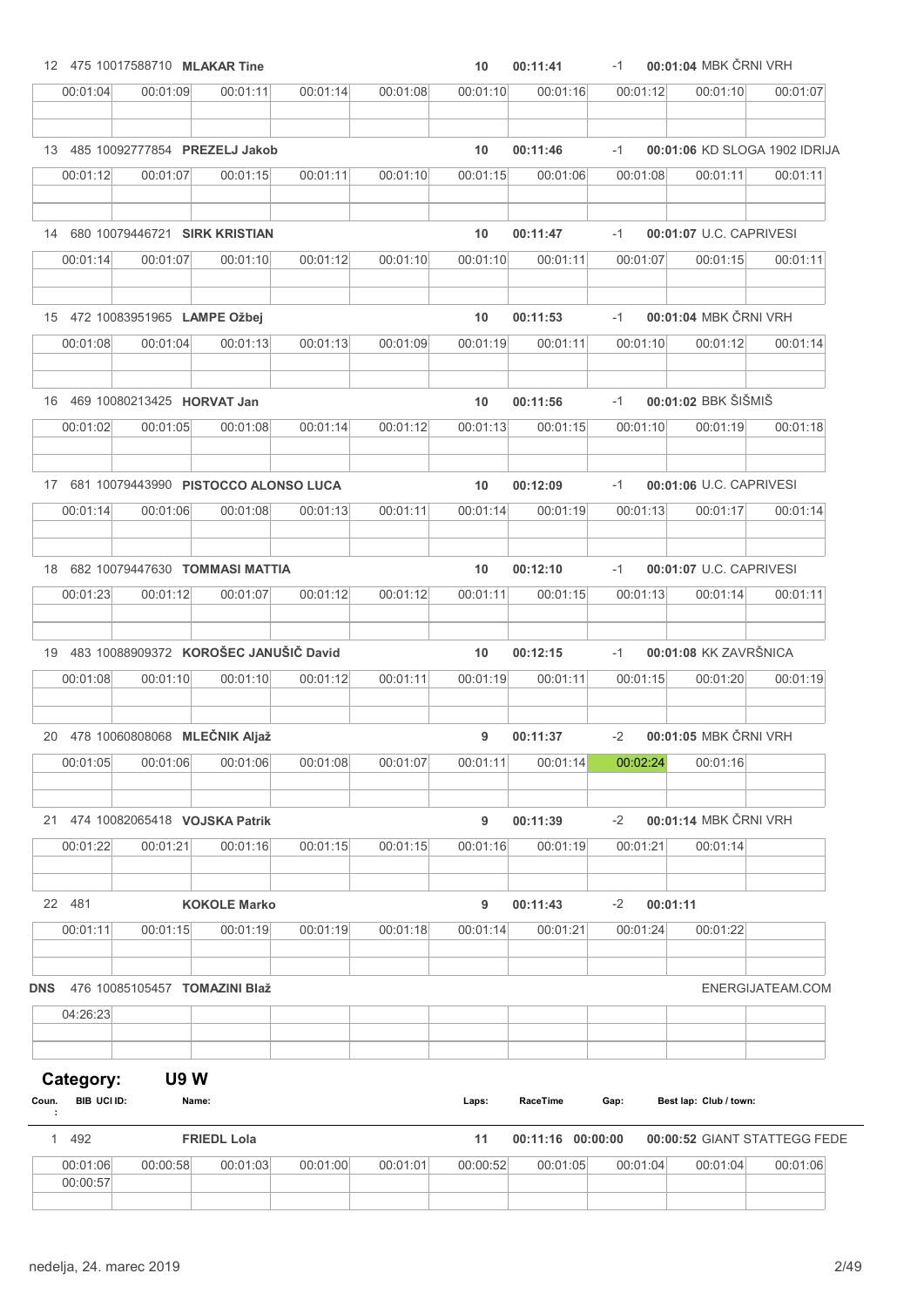|                                 |                                       | 2 486 10058948092 UTRANKER Neža |          |          | 11             | 00:11:41 00:00:25 |          |          | 00:01:00 ŠD 2SIMPL     |                                |
|---------------------------------|---------------------------------------|---------------------------------|----------|----------|----------------|-------------------|----------|----------|------------------------|--------------------------------|
| 00:01:08<br>00:01:05            | 00:01:00                              | 00:01:02                        | 00:01:03 | 00:01:01 | 00:01:04       | 00:01:01          | 00:01:07 |          | 00:01:03               | 00:01:07                       |
|                                 | 3 488 10061637521 PEVEC Kaja          |                                 |          |          | 10             | 00:11:54          | $-1$     |          |                        | 00:01:06 ENERGIJATEAM.COM      |
| 00:01:20                        | 00:01:06                              | 00:01:09                        | 00:01:11 | 00:01:08 | 00:01:17       | 00:01:10          | 00:01:10 |          | 00:01:11               | 00:01:12                       |
|                                 | 4 493 10075203979 <b>BASSI Aurora</b> |                                 |          |          | 10             | 00:12:39          | $-1$     |          |                        | 00:01:01 ASD JAMS BIKE TEAM B  |
| 00:01:13                        | 00:01:01                              | 00:01:04                        | 00:01:05 | 00:01:07 | 00:01:11       | 00:01:14          | 00:02:16 |          | 00:01:04               | 00:01:24                       |
|                                 | 5 487 10082240624 KOSEC Anamarija     |                                 |          |          | 9              | 00:11:42          | $-2$     |          |                        | 00:01:11 CALCIT BIKE TEAM      |
| 00:01:26                        | 00:01:11                              | 00:01:17                        | 00:01:14 | 00:01:14 | 00:01:20       | 00:01:19          | 00:01:18 |          | 00:01:23               |                                |
|                                 | 6 490 10079232210 KOBAL Eva           |                                 |          |          | 9              | 00:12:10          | $-2$     |          |                        | 00:01:17 ENERGIJATEAM.COM      |
| 00:01:27                        | 00:01:21                              | 00:01:18                        | 00:01:19 | 00:01:22 | 00:01:23       | 00:01:17          | 00:01:24 |          | 00:01:19               |                                |
|                                 | 7 491 10083137367 MLEČNIK Anika       |                                 |          |          | 9              | 00:12:56          | $-2$     |          | 00:01:17 MBK ČRNI VRH  |                                |
| 00:01:23                        | 00:01:24                              | 00:01:17                        | 00:01:27 | 00:01:28 | 00:01:26       | 00:01:31          | 00:01:24 |          | 00:01:36               |                                |
| 8 494                           |                                       | ČEBRON Lia                      |          |          | 8              | 00:11:37          | $-3$     |          | 00:01:20 KK ČRN TRN    |                                |
| 00:01:20                        | 00:01:22                              | 00:01:24                        | 00:01:38 | 00:01:31 | 00:01:30       | 00:01:28          | 00:01:24 |          |                        |                                |
|                                 |                                       |                                 |          |          |                |                   |          |          |                        |                                |
|                                 | 489 10081089859 TANCIK Ema            |                                 |          |          |                |                   |          |          |                        | ENERGIJATEAM.COM               |
| 04:26:26                        |                                       |                                 |          |          |                |                   |          |          |                        |                                |
|                                 |                                       |                                 |          |          |                |                   |          |          |                        |                                |
| Category:<br>BIB UCI ID:<br>÷   | <b>U7 M</b><br>Name:                  |                                 |          |          | Laps:          | RaceTime          | Gap:     |          | Best lap: Club / town: |                                |
|                                 | 1 176 10079491783 RUPNIK Tilen        |                                 |          |          | 9              | 00:12:02 00:00:00 |          |          | 00:01:16 MBK ČRNI VRH  |                                |
| <b>DNS</b><br>Coun.<br>00:01:25 | 00:01:23                              | 00:01:20                        | 00:01:24 | 00:01:19 | 00:01:16       | 00:01:16          |          | 00:01:23 | 00:01:16               |                                |
|                                 | 2 175 10082067539 GLADEK Patrik       |                                 |          |          | 8              | 00:11:35          | $-1$     |          | 00:01:13 MBK ČRNI VRH  |                                |
| 00:01:13                        | 00:01:17                              | 00:01:24                        | 00:01:32 | 00:01:33 | 00:01:31       | 00:01:31          | 00:01:34 |          |                        |                                |
|                                 | 3 178 10092679844 STRAŠEK JON         |                                 |          |          | 8              | 00:11:51          | $-1$     |          |                        | 00:01:26 KK BIKE-EK HALOZE 200 |
| 00:01:28                        | 00:01:26                              | 00:01:26                        | 00:01:33 | 00:01:31 | 00:01:30       | 00:01:27          | 00:01:30 |          |                        |                                |
| 4 177                           |                                       | ČEBRON Enej                     |          |          | 7              | 00:12:14          | $-2$     |          | 00:01:37 KK ČRN TRN    |                                |
| 00:01:37                        | 00:01:39                              | 00:01:40                        | 00:01:50 | 00:01:51 | 00:01:49       | 00:01:48          |          |          |                        |                                |
| 5 186                           |                                       | sever viktor                    |          |          | $\overline{7}$ | 00:12:35          | $-2$     | 00:01:40 |                        |                                |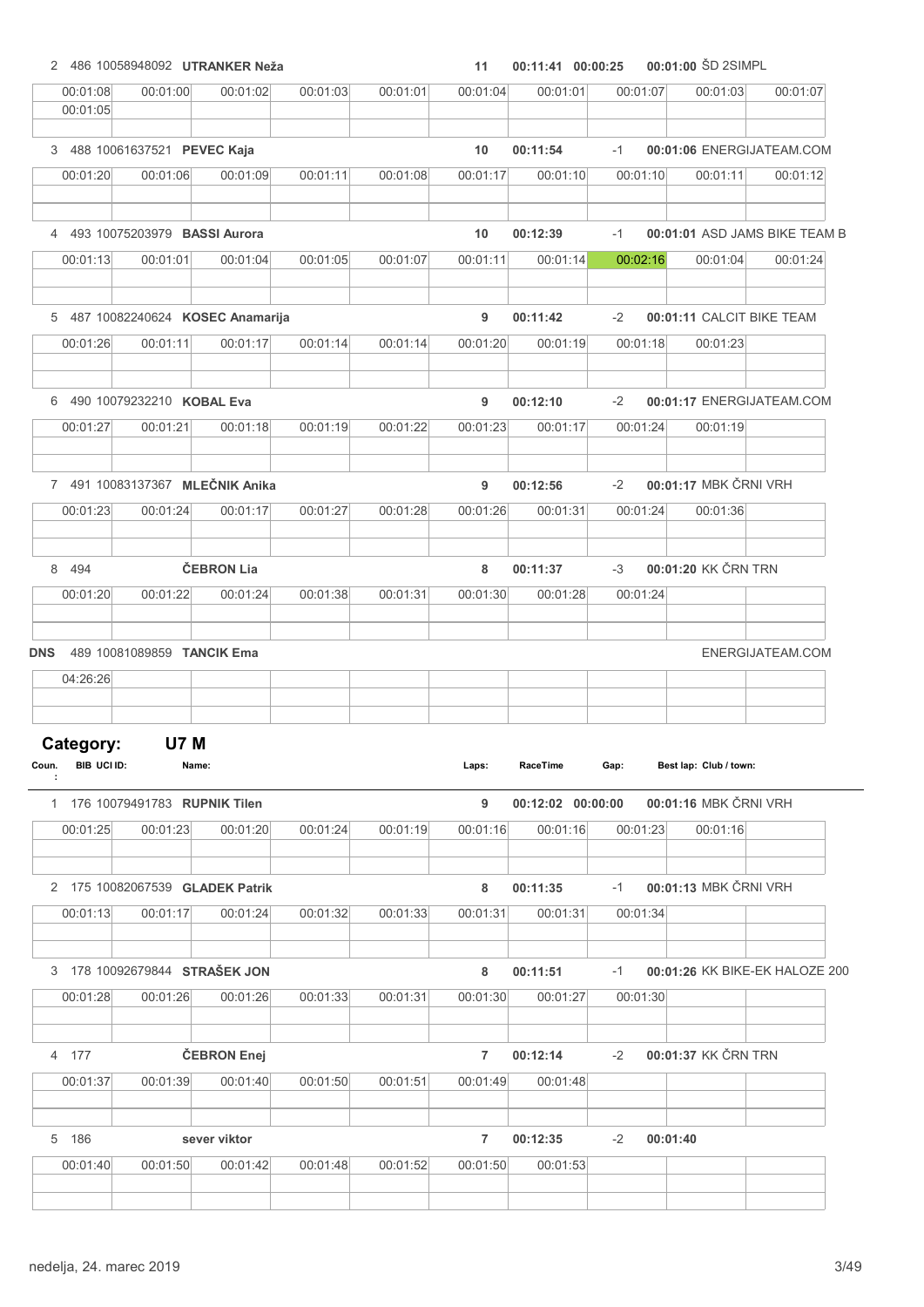## U13 + U11

| BIB UCI ID:<br>Coun. | Name:                              |          |          | Laps: | RaceTime | Gap:              | Best lap: Club / town:        |
|----------------------|------------------------------------|----------|----------|-------|----------|-------------------|-------------------------------|
|                      | 1 437 10063272575 MUŠÁLEK Jakub    |          |          | 4     |          | 00:22:30 00:00:00 | 00:05:12 HEAD PRO TEAM OPAVA  |
| 00:05:12             | 00:05:37                           | 00:05:47 | 00:05:54 |       |          |                   |                               |
|                      | 2 431 10079610106 FRIEDL Anatol    |          |          | 4     |          | 00:23:02 00:00:32 | 00:05:22 GIANT STATTEGG FEDE  |
| 00:05:22             | 00:05:27                           | 00:06:34 | 00:05:39 |       |          |                   |                               |
|                      | 3 404 10017578202 RUDOLF Jernej    |          |          | 4     |          | 00:23:07 00:00:37 | 00:05:32 MBK ČRNI VRH         |
| 00:05:32             | 00:05:47                           | 00:06:04 | 00:05:44 |       |          |                   |                               |
|                      | 4 424 10074560244 SADNIK Johannes  |          |          | 4     |          | 00:23:24 00:00:54 | 00:05:39 RC ARBÖ GRIFFEN      |
| 00:05:47             | 00:05:56                           | 00:06:02 | 00:05:39 |       |          |                   |                               |
|                      | 5 440 10078548863 CUNEO Stefano    |          |          | 4     |          | 00:23:24 00:00:54 | 00:05:38 BICICAMOGLI          |
| 00:05:45             | 00:05:51                           | 00:06:10 | 00:05:38 |       |          |                   |                               |
|                      | 6 410 10017652768 AŽMAN Juš        |          |          | 4     |          | 00:23:50 00:01:20 | 00:05:27 KK ZAVRŠNICA         |
| 00:05:27             | 00:05:57                           | 00:06:21 | 00:06:05 |       |          |                   |                               |
|                      | 7 415 10059001545 ŠTAJNAR Gašper   |          |          | 4     |          | 00:23:57 00:01:27 | 00:05:22 CALCIT BIKE TEAM     |
| 00:05:22             | 00:06:03                           | 00:06:23 | 00:06:09 |       |          |                   |                               |
|                      | 8 402 10017650950 BOŠKIN Filip     |          |          | 4     |          | 00:24:02 00:01:32 | 00:05:42 KD SLOGA 1902 IDRIJA |
| 00:05:42             | 00:06:09                           | 00:06:15 | 00:05:56 |       |          |                   |                               |
|                      | 9 438 1003612390 LEO Simone        |          |          | 4     |          | 00:24:04 00:01:34 | 00:05:36 ASD ACIDO LATTICO TE |
| 00:05:36             | 00:05:58                           | 00:06:31 | 00:05:59 |       |          |                   |                               |
|                      | 10 406 10017614069 ZUPANIČ Jurij   |          |          | 4     |          | 00:24:24 00:01:54 | 00:05:48 ENERGIJATEAM.COM     |
| 00:05:48             | 00:06:04                           | 00:06:18 | 00:06:14 |       |          |                   |                               |
|                      | 11 408 10017650647 PEČNIK Tian     |          |          | 4     |          | 00:24:47 00:02:17 | 00:05:49 KK RAVNE             |
| 00:05:49             | 00:06:18                           | 00:06:26 | 00:06:14 |       |          |                   |                               |
|                      | 12 403 10017641856 UTRANKER Jaka   |          |          | 4     |          | 00:24:55 00:02:25 | 00:05:58 SD 2SIMPL            |
| 00:06:01             | 00:05:58                           | 00:06:29 | 00:06:27 |       |          |                   |                               |
|                      | 13 436 10030990470 CARMINATI Mirko |          |          | 4     |          | 00:25:04 00:02:34 | 00:06:09 ASD TEAM BRAMATI     |
|                      |                                    |          |          |       |          |                   |                               |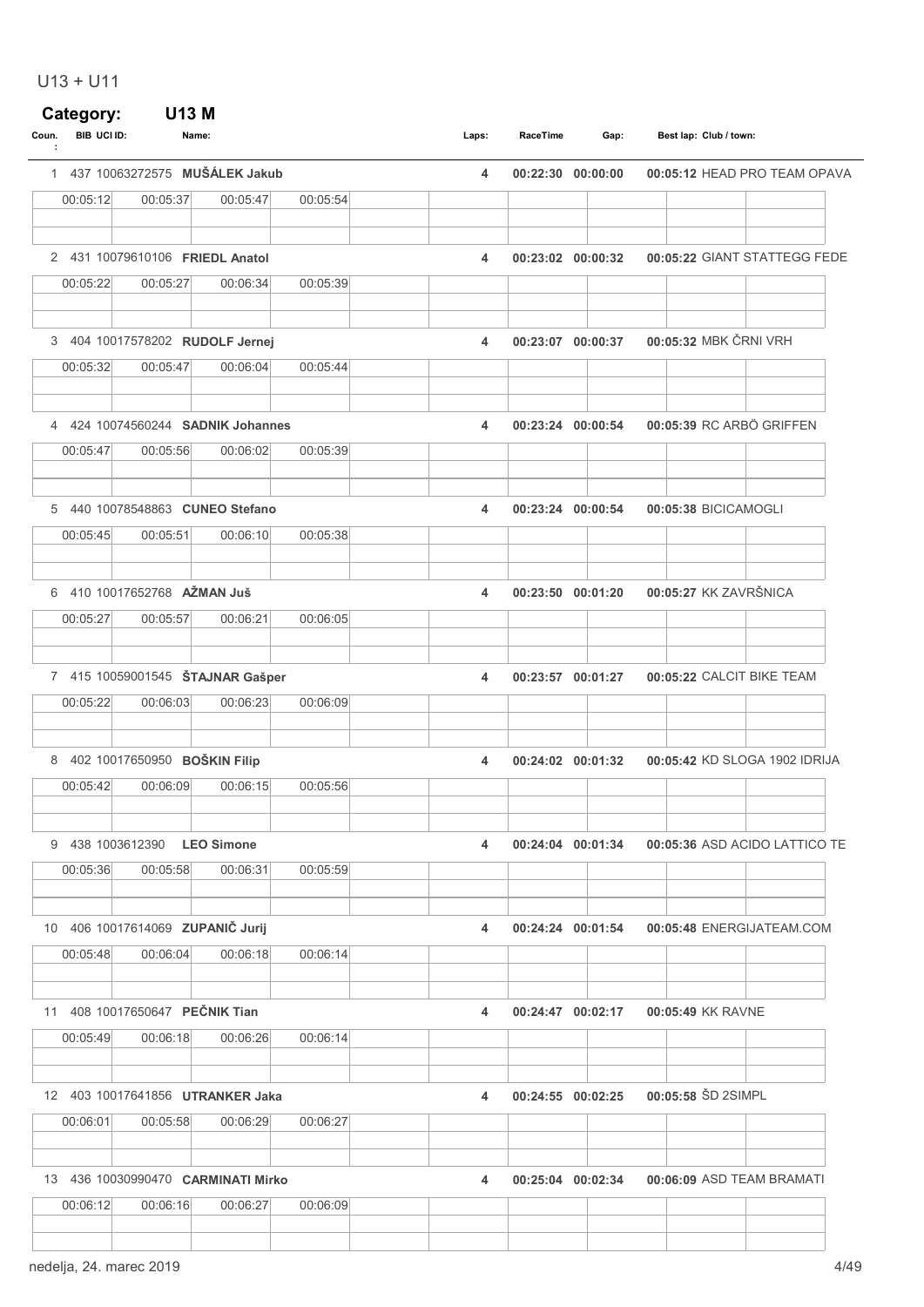14 427 10032765166 ZAMBON Giovanni 4 00:25:11 00:06:09 00:02:41 ASD ACIDO LATTICO TE

| 00:06:09                              | 00:06:21 | 00:06:26 | 00:06:15 |   |                   |                               |  |
|---------------------------------------|----------|----------|----------|---|-------------------|-------------------------------|--|
| 15 423 10075258442 OSOLIN Matej       |          |          |          | 4 | 00:25:31 00:03:01 | 00:06:12 CALCIT BIKE TEAM     |  |
| 00:06:15                              | 00:06:12 | 00:06:30 | 00:06:34 |   |                   |                               |  |
| 16 421 10077201876 GOLOB Nik          |          |          |          | 4 | 00:25:58 00:03:28 | 00:06:13 CALCIT BIKE TEAM     |  |
| 00:06:13                              | 00:06:33 | 00:06:43 | 00:06:29 |   |                   |                               |  |
| 17 426 10079632738 PLETZER Benjamin   |          |          |          | 4 | 00:25:59 00:03:29 | 00:06:03 RC KAC               |  |
| 00:06:03                              | 00:06:34 | 00:06:49 | 00:06:33 |   |                   |                               |  |
| 18 405 10017577390 TOMINŠEK Jaka      |          |          |          | 4 | 00:26:05 00:03:35 | 00:06:16 CALCIT BIKE TEAM     |  |
| 00:06:16                              | 00:06:31 | 00:06:40 | 00:06:38 |   |                   |                               |  |
| 19 441 10051059366 SAETTONE Christian |          |          |          | 4 | 00:26:47 00:04:17 | 00:06:23 BICICAMOGLI          |  |
| 00:06:23                              | 00:06:40 | 00:07:05 | 00:06:39 |   |                   |                               |  |
| 20 430 10034538246 DISPENSA Flavio    |          |          |          | 4 | 00:26:49 00:04:19 | 00:06:26                      |  |
| 00:06:26                              | 00:06:38 | 00:06:48 | 00:06:57 |   |                   |                               |  |
| 21 495 10047416614 lazecky marek      |          |          |          | 4 | 00:27:06 00:04:36 | 00:06:25 HEAD PRO TEAM OPAVA  |  |
| 00:06:25                              | 00:06:38 | 00:07:10 | 00:06:53 |   |                   |                               |  |
| 22 442 10030092313 GRANZOTTO Simone   |          |          |          | 4 | 00:27:23 00:04:53 | 00:06:15 GDC PEDALE MANZANE   |  |
| 00:06:15                              | 00:07:01 | 00:07:06 | 00:07:01 |   |                   |                               |  |
| 23 428 10055735574 FIOR Federico      |          |          |          | 4 | 00:27:23 00:04:53 | 00:06:37 ASD JAMS BIKE TEAM B |  |
| 00:06:37                              | 00:06:45 | 00:07:06 | 00:06:55 |   |                   |                               |  |
| 24 443 10031621879 SABATINO Jacopo    |          |          |          | 4 | 00:27:24 00:04:54 | 00:06:20 ASD JAMS BIKE TEAM B |  |
| 00:06:20                              | 00:06:32 | 00:06:55 | 00:07:37 |   |                   |                               |  |
| 25 496 10092364794 dvorak sebastin    |          |          |          | 4 | 00:27:34 00:05:04 | 00:06:42 HEAD PRO TEAM OPAVA  |  |
| 00:06:42                              | 00:06:44 | 00:07:01 | 00:07:07 |   |                   |                               |  |
| 26 446 10088905736 BERLOT Vid         |          |          |          | 4 | 00:27:35 00:05:05 | 00:06:45 KK ZAVRŠNICA         |  |
| 00:07:07                              | 00:06:45 | 00:06:56 | 00:06:47 |   |                   |                               |  |
| 27 422 10028409563 ANTOLOVIĆ Erik     |          |          |          | 4 | 00:28:02 00:05:32 | 00:06:38 BGK TUŠKANAC         |  |
| 00:06:38                              | 00:07:10 | 00:07:22 | 00:06:52 |   |                   |                               |  |
|                                       |          |          |          |   |                   |                               |  |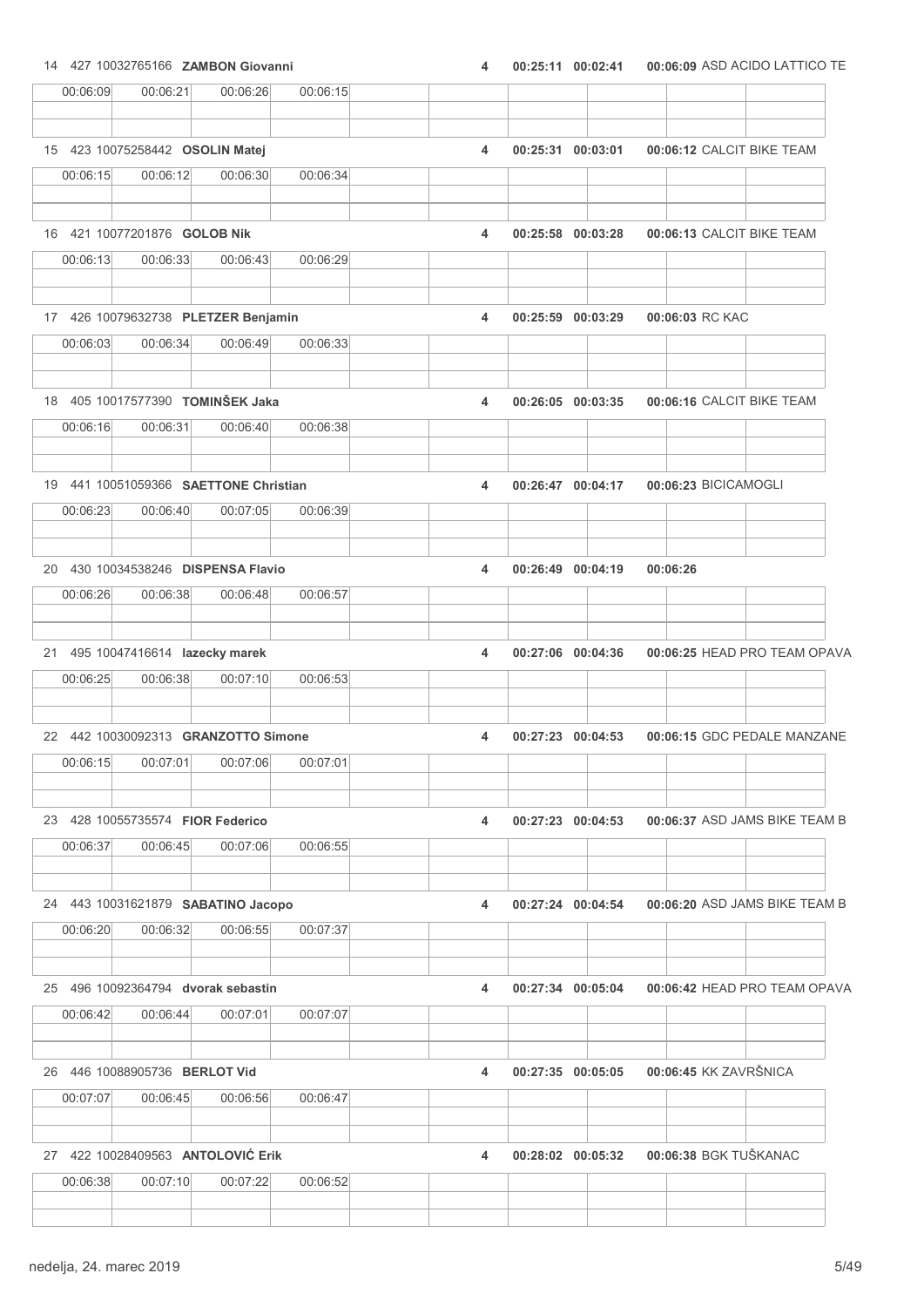28 417 10017578404 KUNC Ambrož **120 aproximation and 120 aproximation** 4 00:28:19 00:05:49 00:06:35 MBK ČRNI VRH

| 498 10032891064 MANIA SAMUELE<br>00:06:53 U.C. CAPRIVESI<br>29<br>4<br>00:28:42 00:06:12<br>00:06:53<br>00:07:17<br>00:07:00<br>00:07:32<br>30 425 10028439067 TURČIĆ Marko<br>00:07:01 BK NOVIGRAD<br>4<br>00:28:50 00:06:20<br>00:07:29<br>00:07:01<br>00:07:05<br>00:07:15<br>31 447 10088910887 BLAŽIČ Juš<br>00:06:59 KK ZAVRŠNICA<br>4<br>00:29:07 00:06:37<br>00:06:59<br>00:07:22<br>00:07:12<br>00:07:34<br>32 416 10078546742 MAKSIMOVIĆ Luka<br>00:07:01 CALCIT BIKE TEAM<br>4<br>00:29:10 00:06:40<br>00:07:22<br>00:07:01<br>00:07:14<br>00:07:33<br>33 413 10017642260 KOBAL Ažbe<br>00:06:37 ENERGIJATEAM.COM<br>4<br>00:29:19 00:06:49<br>00:07:35<br>00:06:37<br>00:07:27<br>00:07:40<br>34 418 10017567589 JUTERŠEK Nejc<br>00:06:58 CALCIT BIKE TEAM<br>4<br>00:29:57 00:07:27<br>00:06:58<br>00:07:23<br>00:07:33<br>00:08:03<br>35 420 10017648930 BENDA Gal<br>00:07:06 ENERGIJATEAM.COM<br>4<br>00:30:07 00:07:37<br>00:07:53<br>00:07:06<br>00:07:30<br>00:07:38<br>36 412 10079964255 JAGODIČ Ažbe<br>00:06:55 ENERGIJATEAM.COM<br>4<br>00:30:08 00:07:38<br>00:06:55<br>00:07:43<br>00:07:49<br>00:07:41<br>37 429 10079633849 <b>GORITSCHNIG David</b><br>$00:30:23$ $00:07:53$<br>00:07:15 IM PULS SPORT UNION<br>4<br>00:07:15<br>00:07:54<br>00:07:31<br>00:07:43<br>00:07:05 KK ZAVRŠNICA<br>38 419 10056529863 ZUPAN Urban<br>00:30:41 00:08:11<br>4<br>00:07:32<br>00:07:05<br>00:08:07<br>00:07:57<br>39 439 10051877095 PODO Massimo<br>00:31:29 00:08:59<br>00:07:12 ASD ACIDO LATTICO TE<br>4 |
|------------------------------------------------------------------------------------------------------------------------------------------------------------------------------------------------------------------------------------------------------------------------------------------------------------------------------------------------------------------------------------------------------------------------------------------------------------------------------------------------------------------------------------------------------------------------------------------------------------------------------------------------------------------------------------------------------------------------------------------------------------------------------------------------------------------------------------------------------------------------------------------------------------------------------------------------------------------------------------------------------------------------------------------------------------------------------------------------------------------------------------------------------------------------------------------------------------------------------------------------------------------------------------------------------------------------------------------------------------------------------------------------------------------------------------------------------------------------------------------------------------------------------------|
|                                                                                                                                                                                                                                                                                                                                                                                                                                                                                                                                                                                                                                                                                                                                                                                                                                                                                                                                                                                                                                                                                                                                                                                                                                                                                                                                                                                                                                                                                                                                    |
|                                                                                                                                                                                                                                                                                                                                                                                                                                                                                                                                                                                                                                                                                                                                                                                                                                                                                                                                                                                                                                                                                                                                                                                                                                                                                                                                                                                                                                                                                                                                    |
|                                                                                                                                                                                                                                                                                                                                                                                                                                                                                                                                                                                                                                                                                                                                                                                                                                                                                                                                                                                                                                                                                                                                                                                                                                                                                                                                                                                                                                                                                                                                    |
|                                                                                                                                                                                                                                                                                                                                                                                                                                                                                                                                                                                                                                                                                                                                                                                                                                                                                                                                                                                                                                                                                                                                                                                                                                                                                                                                                                                                                                                                                                                                    |
|                                                                                                                                                                                                                                                                                                                                                                                                                                                                                                                                                                                                                                                                                                                                                                                                                                                                                                                                                                                                                                                                                                                                                                                                                                                                                                                                                                                                                                                                                                                                    |
|                                                                                                                                                                                                                                                                                                                                                                                                                                                                                                                                                                                                                                                                                                                                                                                                                                                                                                                                                                                                                                                                                                                                                                                                                                                                                                                                                                                                                                                                                                                                    |
|                                                                                                                                                                                                                                                                                                                                                                                                                                                                                                                                                                                                                                                                                                                                                                                                                                                                                                                                                                                                                                                                                                                                                                                                                                                                                                                                                                                                                                                                                                                                    |
|                                                                                                                                                                                                                                                                                                                                                                                                                                                                                                                                                                                                                                                                                                                                                                                                                                                                                                                                                                                                                                                                                                                                                                                                                                                                                                                                                                                                                                                                                                                                    |
|                                                                                                                                                                                                                                                                                                                                                                                                                                                                                                                                                                                                                                                                                                                                                                                                                                                                                                                                                                                                                                                                                                                                                                                                                                                                                                                                                                                                                                                                                                                                    |
|                                                                                                                                                                                                                                                                                                                                                                                                                                                                                                                                                                                                                                                                                                                                                                                                                                                                                                                                                                                                                                                                                                                                                                                                                                                                                                                                                                                                                                                                                                                                    |
|                                                                                                                                                                                                                                                                                                                                                                                                                                                                                                                                                                                                                                                                                                                                                                                                                                                                                                                                                                                                                                                                                                                                                                                                                                                                                                                                                                                                                                                                                                                                    |
|                                                                                                                                                                                                                                                                                                                                                                                                                                                                                                                                                                                                                                                                                                                                                                                                                                                                                                                                                                                                                                                                                                                                                                                                                                                                                                                                                                                                                                                                                                                                    |
|                                                                                                                                                                                                                                                                                                                                                                                                                                                                                                                                                                                                                                                                                                                                                                                                                                                                                                                                                                                                                                                                                                                                                                                                                                                                                                                                                                                                                                                                                                                                    |
|                                                                                                                                                                                                                                                                                                                                                                                                                                                                                                                                                                                                                                                                                                                                                                                                                                                                                                                                                                                                                                                                                                                                                                                                                                                                                                                                                                                                                                                                                                                                    |
|                                                                                                                                                                                                                                                                                                                                                                                                                                                                                                                                                                                                                                                                                                                                                                                                                                                                                                                                                                                                                                                                                                                                                                                                                                                                                                                                                                                                                                                                                                                                    |
|                                                                                                                                                                                                                                                                                                                                                                                                                                                                                                                                                                                                                                                                                                                                                                                                                                                                                                                                                                                                                                                                                                                                                                                                                                                                                                                                                                                                                                                                                                                                    |
|                                                                                                                                                                                                                                                                                                                                                                                                                                                                                                                                                                                                                                                                                                                                                                                                                                                                                                                                                                                                                                                                                                                                                                                                                                                                                                                                                                                                                                                                                                                                    |
|                                                                                                                                                                                                                                                                                                                                                                                                                                                                                                                                                                                                                                                                                                                                                                                                                                                                                                                                                                                                                                                                                                                                                                                                                                                                                                                                                                                                                                                                                                                                    |
|                                                                                                                                                                                                                                                                                                                                                                                                                                                                                                                                                                                                                                                                                                                                                                                                                                                                                                                                                                                                                                                                                                                                                                                                                                                                                                                                                                                                                                                                                                                                    |
|                                                                                                                                                                                                                                                                                                                                                                                                                                                                                                                                                                                                                                                                                                                                                                                                                                                                                                                                                                                                                                                                                                                                                                                                                                                                                                                                                                                                                                                                                                                                    |
|                                                                                                                                                                                                                                                                                                                                                                                                                                                                                                                                                                                                                                                                                                                                                                                                                                                                                                                                                                                                                                                                                                                                                                                                                                                                                                                                                                                                                                                                                                                                    |
|                                                                                                                                                                                                                                                                                                                                                                                                                                                                                                                                                                                                                                                                                                                                                                                                                                                                                                                                                                                                                                                                                                                                                                                                                                                                                                                                                                                                                                                                                                                                    |
| 00:07:50<br>00:07:12<br>00:08:00<br>00:08:27                                                                                                                                                                                                                                                                                                                                                                                                                                                                                                                                                                                                                                                                                                                                                                                                                                                                                                                                                                                                                                                                                                                                                                                                                                                                                                                                                                                                                                                                                       |
| 00:06:48 MBK ČRNI VRH                                                                                                                                                                                                                                                                                                                                                                                                                                                                                                                                                                                                                                                                                                                                                                                                                                                                                                                                                                                                                                                                                                                                                                                                                                                                                                                                                                                                                                                                                                              |
| 40 411 10050452512 RUPNIK Ožbe<br>00:22:31<br>3<br>$-1$<br>00:06:48<br>00:07:41<br>00:08:02                                                                                                                                                                                                                                                                                                                                                                                                                                                                                                                                                                                                                                                                                                                                                                                                                                                                                                                                                                                                                                                                                                                                                                                                                                                                                                                                                                                                                                        |
|                                                                                                                                                                                                                                                                                                                                                                                                                                                                                                                                                                                                                                                                                                                                                                                                                                                                                                                                                                                                                                                                                                                                                                                                                                                                                                                                                                                                                                                                                                                                    |
| 41 451 10082612860 CARRARO Nicolò<br>00:22:37<br>00:07:29 TEAM OTTAVIO BOTTEC<br>3<br>$-1$                                                                                                                                                                                                                                                                                                                                                                                                                                                                                                                                                                                                                                                                                                                                                                                                                                                                                                                                                                                                                                                                                                                                                                                                                                                                                                                                                                                                                                         |
| 00:07:29<br>00:07:32<br>00:07:36                                                                                                                                                                                                                                                                                                                                                                                                                                                                                                                                                                                                                                                                                                                                                                                                                                                                                                                                                                                                                                                                                                                                                                                                                                                                                                                                                                                                                                                                                                   |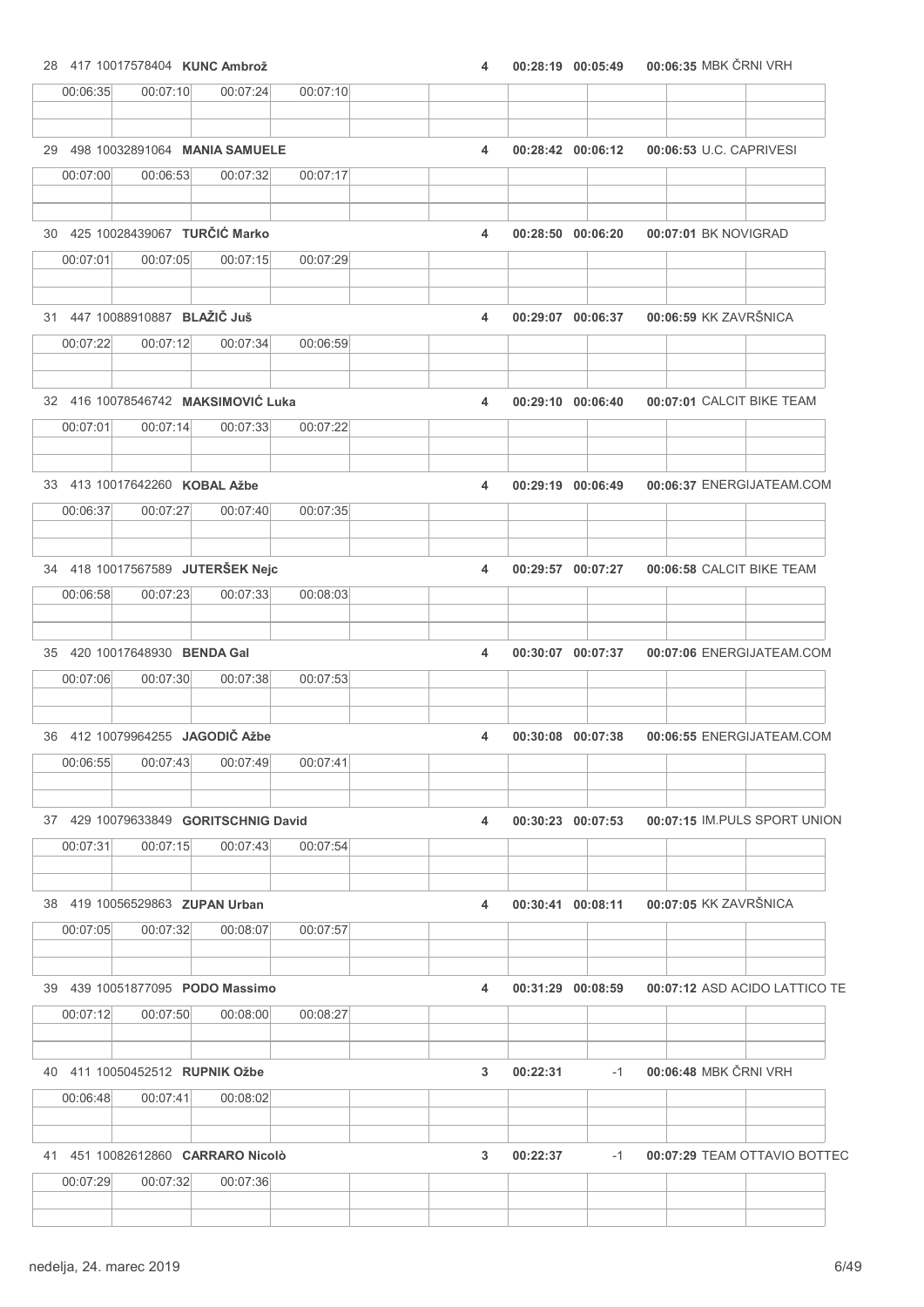| 00:07:13<br>00:07:52<br>00:07:43             |   |          |      |                           |
|----------------------------------------------|---|----------|------|---------------------------|
|                                              |   |          |      |                           |
| 43 448 10091539486 KOŠELNIK Anže             | 3 | 00:22:59 | $-1$ | 00:07:33 KK ZAVRŠNICA     |
| 00:07:46<br>00:07:33<br>00:07:40             |   |          |      |                           |
|                                              |   |          |      |                           |
| 44 452 10033905625 GRIGOLINI Filippo         | 3 | 00:23:08 | $-1$ | 00:06:41 ASD TEAM GRANZON |
| 00:06:41<br>00:08:42<br>00:07:45             |   |          |      |                           |
| 45 414 10017576582 PRELEC Žiga               | 3 | 00:23:15 | $-1$ | 00:07:21 CALCIT BIKE TEAM |
| 00:07:54<br>00:07:21<br>00:08:00             |   |          |      |                           |
| 46 445 10088907150 KNAFELJ Aljaž             | 3 | 00:23:19 | $-1$ | 00:07:38 KK ZAVRŠNICA     |
| 00:07:38<br>00:07:50<br>00:07:51             |   |          |      |                           |
| 47 409 10017617204 KOROŠEC Aljaž             | 3 | 00:23:22 | $-1$ | 00:07:20 KK ZAVRŠNICA     |
| 00:07:20<br>00:08:00<br>00:08:02             |   |          |      |                           |
| 48 407 10017576986 AUER Nik                  | 3 | 00:26:06 | $-1$ | 00:07:25 CALCIT BIKE TEAM |
| 00:07:25<br>00:09:56<br>00:08:45             |   |          |      |                           |
| 49 499<br><b>MELINK BENO</b>                 | 3 | 00:26:07 | $-1$ | 00:08:17                  |
| 00:08:17<br>00:08:33<br>00:09:17             |   |          |      |                           |
| 50 450<br><b>ZGONC Jakob</b>                 | 3 | 00:26:44 | $-1$ | 00:08:08 CALCIT BIKE TEAM |
| 00:08:08<br>00:08:58<br>00:09:38             |   |          |      |                           |
| 51 432 10091086317 JUGOVIĆ Dominik           | 3 | 00:27:07 | $-1$ | 00:08:33 BK GROBNIK       |
| 00:08:33<br>00:08:53<br>00:09:41             |   |          |      |                           |
| 52 433 10091093185 BOZANIĆ Ivano             | 3 | 00:27:51 | $-1$ | 00:08:42 BK GROBNIK       |
| 00:09:13<br>00:08:42<br>00:09:56             |   |          |      |                           |
| 53 434 10091033470 MIKULIČIĆ Nikola          | 3 | 00:28:13 | $-1$ | 00:08:46 BK GROBNIK       |
| 00:08:46<br>00:09:35<br>00:09:52             |   |          |      |                           |
| 54 449 10092441182 MOHORIČ Urban             | 3 | 00:29:32 | $-1$ | 00:08:36 MBK ČRNI VRH     |
| 00:08:36<br>00:09:58<br>00:10:58             |   |          |      |                           |
| <b>DNS</b> 435 10079891709 <b>BAN Adrien</b> |   |          |      | <b>BK GROBNIK</b>         |
| 03:44:00                                     |   |          |      |                           |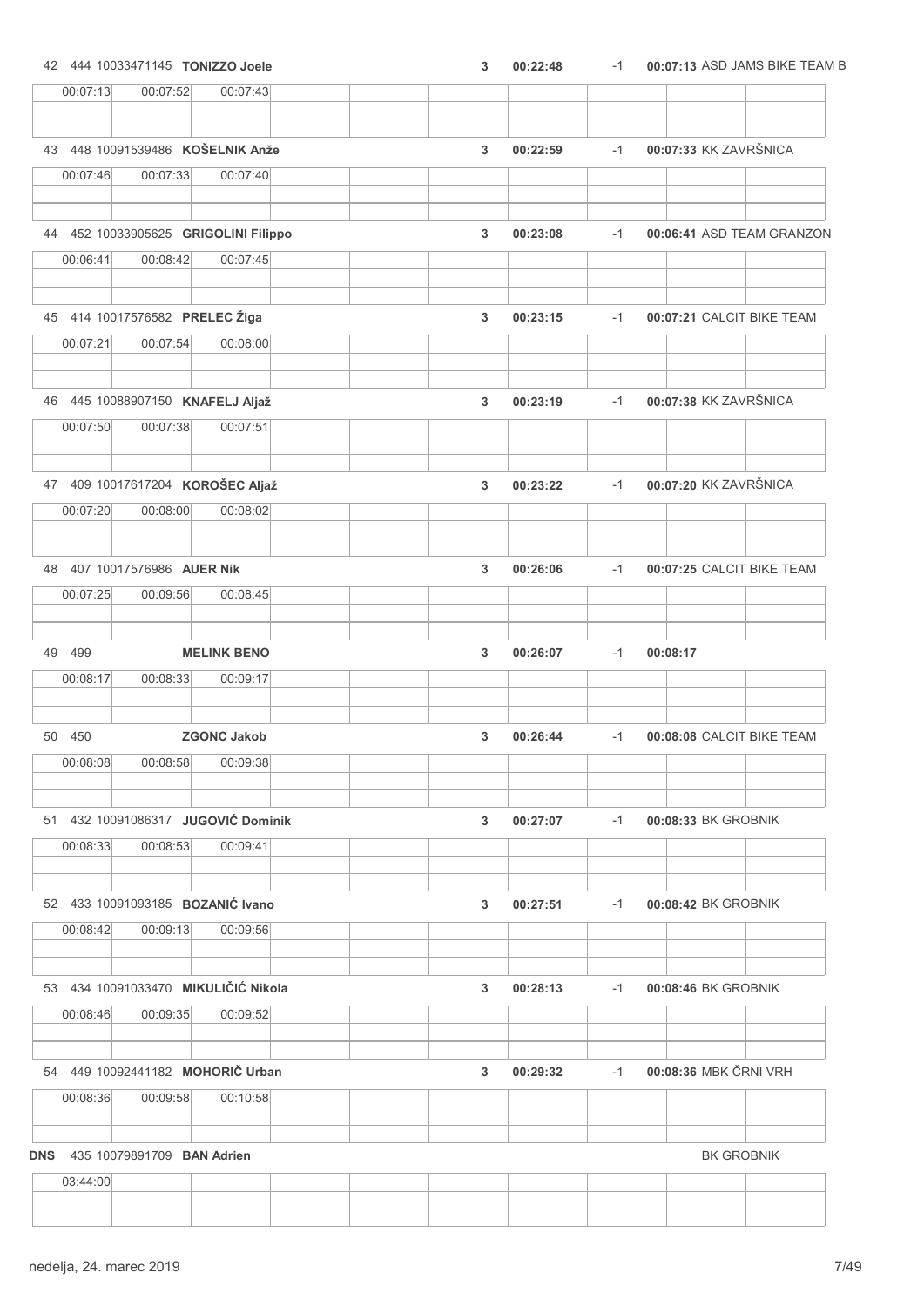### Category:

| <b>BIB UCI ID:</b><br>Coun.<br>÷ | Name:                                   |          |          | Laps: | RaceTime          | Gap:              |                 | Best lap: Club / town:        |
|----------------------------------|-----------------------------------------|----------|----------|-------|-------------------|-------------------|-----------------|-------------------------------|
|                                  | 1 464 10023647974 SZABÓ Léna            |          |          | 4     | 00:25:52 00:00:00 |                   |                 | 00:06:13 FEMAT-ZKSE           |
| 00:06:16                         | 00:06:13                                | 00:06:36 | 00:06:47 |       |                   |                   |                 |                               |
|                                  | 2 457 10075260058 ŠERKEZI Maruša Tereza |          |          | 4     | 00:26:12 00:00:20 |                   |                 | 00:06:06 CALCIT BIKE TEAM     |
| 00:06:06                         | 00:06:33                                | 00:06:48 | 00:06:45 |       |                   |                   |                 |                               |
|                                  | 3 456 10017646102 TANCIK Meta           |          |          | 4     | 00:26:37 00:00:45 |                   |                 | 00:06:10 ENERGIJATEAM.COM     |
| 00:06:10                         | 00:06:44                                | 00:07:01 | 00:06:42 |       |                   |                   |                 |                               |
|                                  | 4 461 10074570752 SADNIK Theresa        |          |          | 4     | 00:26:53 00:01:01 |                   |                 | 00:06:38 RC ARBÖ GRIFFEN      |
| 00:06:42                         | 00:06:39                                | 00:06:38 | 00:06:54 |       |                   |                   |                 |                               |
|                                  | 5 453 10017610534 GNEZDA Hana           |          |          | 4     |                   | 00:27:06 00:01:14 |                 | 00:06:15 KD SLOGA 1902 IDRIJA |
| 00:06:15                         | 00:06:59                                | 00:06:49 | 00:07:03 |       |                   |                   |                 |                               |
|                                  | 6 497 10031188009 BASSIGNANA SERENA     |          |          | 4     | 00:28:36 00:02:44 |                   |                 | 00:06:14 ROSTESE RODMAN       |
| 00:06:14                         | 00:07:14                                | 00:07:47 | 00:07:21 |       |                   |                   |                 |                               |
|                                  | 7 455 10017643876 JANEŽIČ Meta          |          |          | 4     | 00:28:38 00:02:46 |                   |                 | 00:07:00 ENERGIJATEAM.COM     |
| 00:07:03                         | 00:07:12                                | 00:07:23 | 00:07:00 |       |                   |                   |                 |                               |
|                                  | 8 463 10030949145 TAMBOSCO Ilaria       |          |          | 4     | 00:28:50 00:02:58 |                   |                 | 00:06:54 ASD JAMS BIKE TEAM B |
| 00:06:54                         | 00:07:08                                | 00:07:36 | 00:07:12 |       |                   |                   |                 |                               |
|                                  | 9 459 10061638329 AHAČIČ Nastja         |          |          | 3     | 00:22:03          | $-1$              |                 | 00:07:04 ENERGIJATEAM.COM     |
| 00:07:04                         | 00:07:18                                | 00:07:41 |          |       |                   |                   |                 |                               |
|                                  | 10 458 10087908252 PLETZER Lina         |          |          | 3     | 00:22:06          | $-1$              | 00:06:52 RC KAC |                               |
| 00:06:52                         | 00:07:28                                | 00:07:46 |          |       |                   |                   |                 |                               |
| 11                               | 460 10028426337 NADU Lena               |          |          | 3     | 00:24:30          | $-1$              |                 | 00:07:32 BK MONTES            |
| 00:07:32                         | 00:07:58                                | 00:09:00 |          |       |                   |                   |                 |                               |
|                                  | 12 462 10017653374 NOVAK Ivana Rosa     |          |          | 3     | 00:25:58          | $-1$              |                 | 00:07:59 KD SLOGA 1902 IDRIJA |
| 00:07:59                         | 00:09:03                                | 00:08:56 |          |       |                   |                   |                 |                               |
|                                  | 13 466 10017604874 KRAPEŽ Kaja          |          |          | 3     | 00:27:03          | $-1$              |                 | 00:08:12 CALCIT BIKE TEAM     |
| 00:08:12                         | 00:09:17                                | 00:09:34 |          |       |                   |                   |                 |                               |
|                                  |                                         |          |          |       |                   |                   |                 |                               |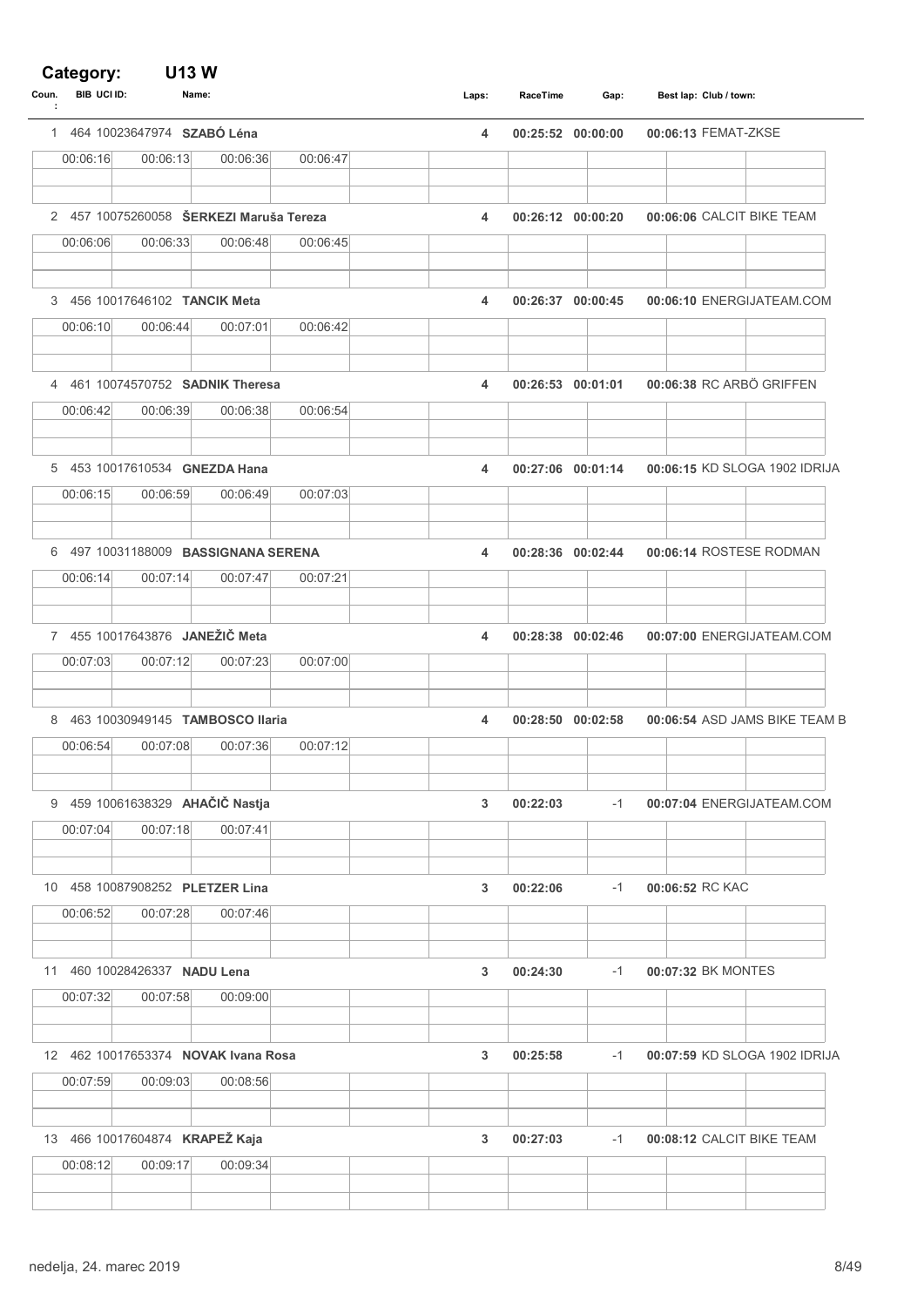# DNF 465 10052955314 BASSI Giulia ASD JAMS BIKE TEAM B 00:08:46 DNS 454 10017578505 TERPIN Eva MBK ČRNI VRH 03:43:29 Category: U11 M Coun. BIB UCI ID: Name: Club / town: Laps: RaceTime Gap: Best lap: : 1 156 FRIEDL Ruben 3 00:18:07 00:05:49 00:00:00 GIANT STATTEGG FEDE 00:06:06 00:05:49 00:06:12 2 136 10017577491 MAJNIK Maks 2 00:12:10 -1 00:06:05 CALCIT BIKE TEAM 00:06:05 00:06:05 3 150 10034727495 RENCELJ VRHUNC Jakob 2 00:12:51 00:06:19 -1 CYCLING TEAM FRIULI 00:06:19 00:06:32 4 138 10017614271 DEJAK Lenart 2 00:12:54 00:06:18 -1 ENERGIJATEAM.COM 00:06:18 00:06:36 5 148 10075246520 BERLEC Oskar 2 00:13:22 00:06:39 -1 CALCIT BIKE TEAM 00:06:39 00:06:43 6 137 10017602854 KRAPEŽ Jakob 2 00:13:23 00:06:31 -1 CALCIT BIKE TEAM 00:06:31 00:06:52 7 147 10075259553 ŠERKEZI Joža Matjaž 2 00:13:24 -1 00:06:35 CALCIT BIKE TEAM 00:06:35 00:06:49 8 153 10062189007 ANTLER Jurij 2 00:13:36 -1 00:06:47 MBK ČRNI VRH 00:06:47 00:06:49 9 159 10031899442 CROCÈ Marco 2 00:13:38 -1 00:06:49 PONTIDA MTB TEAM 00:06:49 00:06:49 10 142 10059916678 ZUPANC ANCLIN Kristjan 2 00:13:42 -1 00:06:49 CALCIT BIKE TEAM 00:06:49 00:06:53 11 146 10075260462 ŽONTA Vid 2 00:13:47 -1 00:06:51 CALCIT BIKE TEAM 00:06:51 00:06:56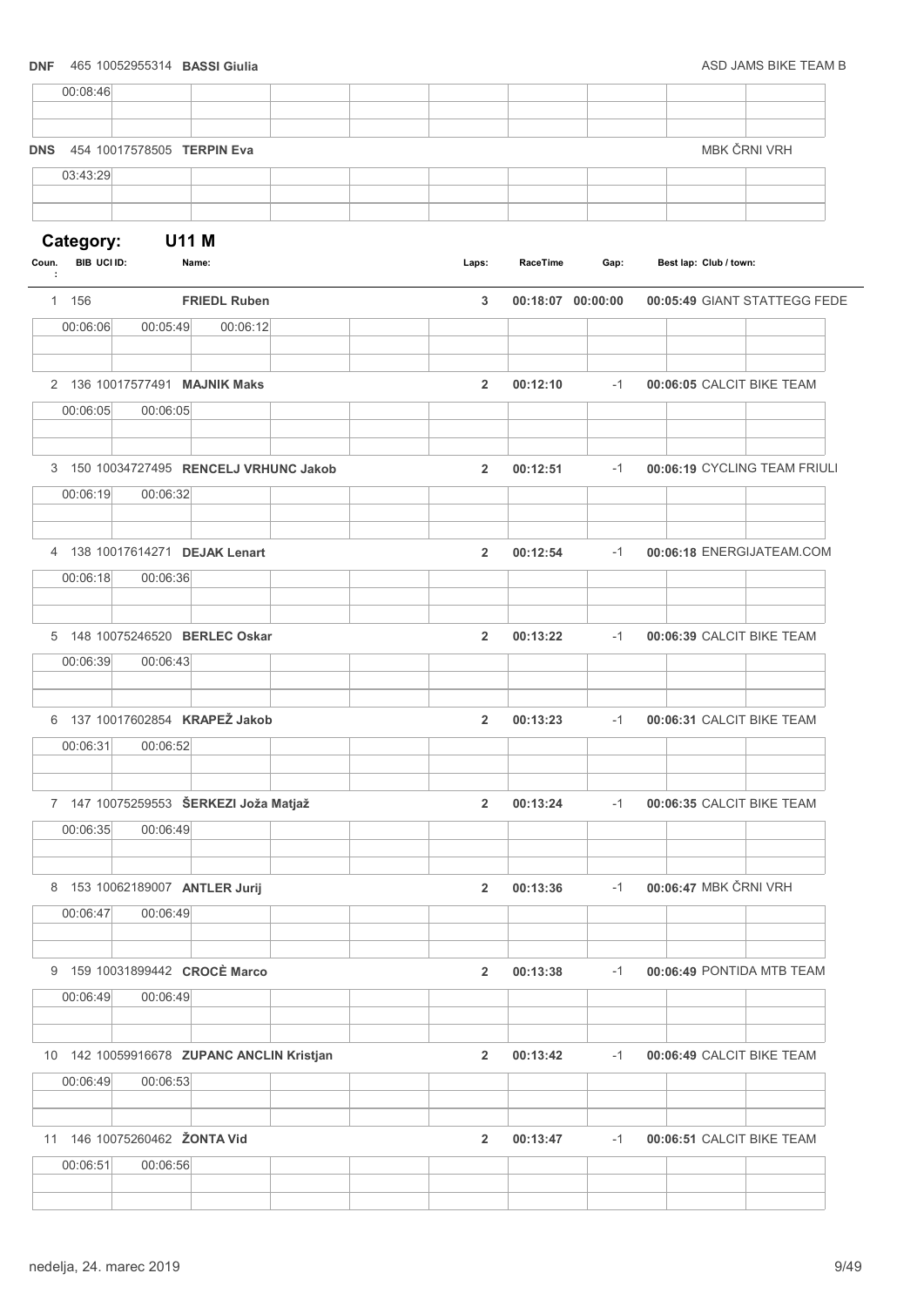|          | 12 149 10017588508 KLEMENČIČ Urban       |                        | $\overline{2}$ | 00:13:50 | $-1$ | 00:06:53 MBK ČRNI VRH         |
|----------|------------------------------------------|------------------------|----------------|----------|------|-------------------------------|
| 00:06:53 | 00:06:57                                 |                        |                |          |      |                               |
|          |                                          |                        |                |          |      |                               |
|          | 13 140 10017588407 CIGALE Amadej         |                        | $\overline{2}$ | 00:13:50 | $-1$ | 00:06:42 MBK ČRNI VRH         |
| 00:06:42 | 00:07:08                                 |                        |                |          |      |                               |
|          |                                          |                        |                |          |      |                               |
| 00:06:55 | 14 158 10091211811 GOLOB Jon<br>00:07:04 |                        | $\overline{2}$ | 00:13:59 | $-1$ | 00:06:55 CALCIT BIKE TEAM     |
|          |                                          |                        |                |          |      |                               |
|          | 15 144 10017578606 MLAKAR Jakob          |                        | $\overline{2}$ | 00:14:01 | $-1$ | 00:06:59 MBK ČRNI VRH         |
| 00:06:59 | 00:07:02                                 |                        |                |          |      |                               |
|          | 16 160 10017654182 BOŠKIN Aljaž          |                        | $\overline{2}$ | 00:14:04 | $-1$ | 00:06:55 KD SLOGA 1902 IDRIJA |
| 00:06:55 | 00:07:09                                 |                        |                |          |      |                               |
|          | 17 139 10050453421 LAMPE Urban           |                        | $\overline{2}$ | 00:14:04 | $-1$ | 00:07:01 MBK ČRNI VRH         |
| 00:07:01 | 00:07:03                                 |                        |                |          |      |                               |
| 18 169   |                                          | <b>TOFFUL Riccardo</b> | $\overline{2}$ | 00:14:14 | $-1$ | 00:06:56 GCD PEDALE MANZANE   |
| 00:06:56 | 00:07:18                                 |                        |                |          |      |                               |
|          | 19 180 10033968673 BLASEOTTO GABRIELE    |                        | $\overline{2}$ | 00:14:42 | $-1$ | 00:07:21 JAMS BIKE BUJA       |
| 00:07:21 | 00:07:21                                 |                        |                |          |      |                               |
|          | 20 154 10033367778 SIST Samuele          |                        | $\overline{2}$ | 00:15:00 | $-1$ | 00:07:30 ASD ACIDO LATTICO TE |
| 00:07:30 | 00:07:30                                 |                        |                |          |      |                               |
|          |                                          |                        |                |          |      |                               |
|          | 21 162 10082326712 TOMASI Mattia         |                        | $\overline{2}$ | 00:15:11 | $-1$ | 00:07:23 ASD JAMS BIKE TEAM B |
| 00:07:23 | 00:07:48                                 |                        |                |          |      |                               |
|          | 22 181 10051813542 SOLENNE MANUEL        |                        | $\overline{2}$ | 00:15:24 | $-1$ | 00:07:37 ASD TEAM BRAMATI     |
| 00:07:37 | 00:07:47                                 |                        |                |          |      |                               |
|          | 23 161 10082851320 ZAMBON Massimo        |                        | $\mathbf{2}$   | 00:15:28 | $-1$ | 00:07:41 ASD ACIDO LATTICO TE |
| 00:07:41 | 00:07:47                                 |                        |                |          |      |                               |
|          | 24 152 10017605379 MOČNIK Tomaž          |                        | $\overline{2}$ | 00:15:42 | $-1$ | 00:07:46 KD SLOGA 1902 IDRIJA |
| 00:07:46 | 00:07:56                                 |                        |                |          |      |                               |
|          | 25 143 10052177492 TAMBOSCO Cristian     |                        | $\overline{2}$ | 00:16:19 | $-1$ | 00:08:00 ASD JAMS BIKE TEAM B |
| 00:08:00 | 00:08:19                                 |                        |                |          |      |                               |
|          |                                          |                        |                |          |      |                               |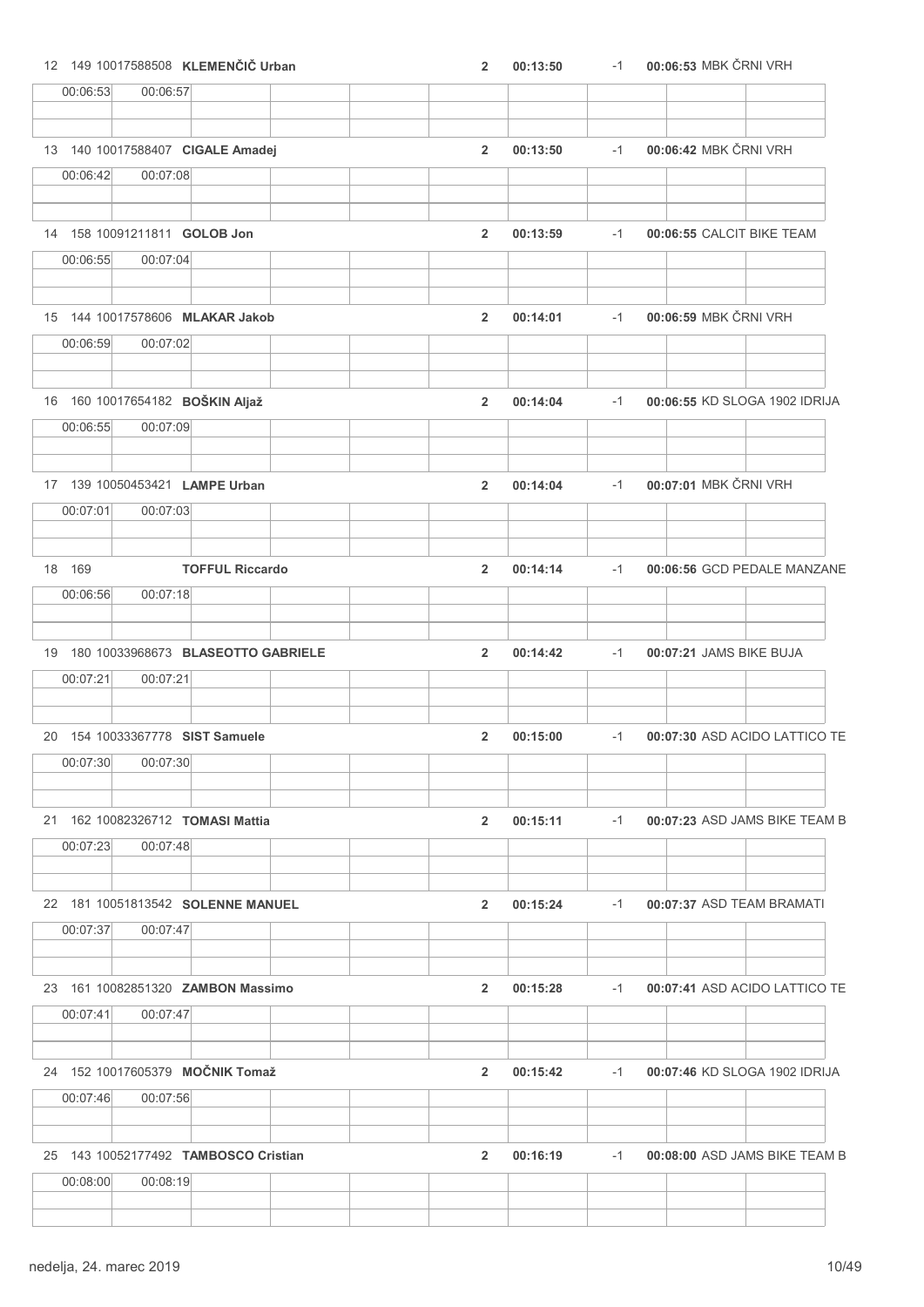| 26 145 10059916476 ROJC Žan                             | $\overline{2}$ | 00:16:27 | $-1$ | 00:07:50 CALCIT BIKE TEAM      |                         |
|---------------------------------------------------------|----------------|----------|------|--------------------------------|-------------------------|
| 00:08:37<br>00:07:50                                    |                |          |      |                                |                         |
| 27 165 10091539183 PETAČ Nejc                           | $\overline{2}$ | 00:16:34 | $-1$ | 00:08:02 KK ZAVRŠNICA          |                         |
| 00:08:02<br>00:08:32                                    |                |          |      |                                |                         |
|                                                         |                |          |      |                                |                         |
| 28 141 10050449882 RUPNIK Luka                          | $\overline{2}$ | 00:16:44 | $-1$ | 00:08:00 MBK ČRNI VRH          |                         |
| 00:08:44<br>00:08:00                                    |                |          |      |                                |                         |
| 29 179 10092680551 STRAŠEK VID                          | $\overline{2}$ | 00:16:56 | $-1$ | 00:08:12 KK BIKE-EK HALOZE 200 |                         |
| 00:08:12<br>00:08:44                                    |                |          |      |                                |                         |
| 30 167 10089667285 KOVAČIČ Patrik                       | $\overline{2}$ | 00:17:29 | $-1$ | 00:08:43 ENERGIJATEAM.COM      |                         |
| 00:08:43<br>00:08:46                                    |                |          |      |                                |                         |
| 31 164 10091479670 SAV Aljaz                            | $\overline{2}$ | 00:17:56 | $-1$ | 00:08:29 CALCIT BIKE TEAM      |                         |
| 00:08:29<br>00:09:27                                    |                |          |      |                                |                         |
| 32 168 10092440778 DAKSKOBLER Miha                      | $\overline{2}$ | 00:17:58 | $-1$ | 00:08:03 MBK ČRNI VRH          |                         |
| 00:08:03<br>00:09:55                                    |                |          |      |                                |                         |
|                                                         |                |          |      |                                |                         |
| 33 155 10083368652 GUTMAN Lovro<br>00:08:43<br>00:09:19 | $\overline{2}$ | 00:18:02 | $-1$ | 00:08:43 ENERGIJATEAM.COM      |                         |
|                                                         |                |          |      |                                |                         |
| 34 151 10017576279 KOKALJ David                         | $\overline{2}$ | 00:19:00 | $-1$ | 00:09:08 CALCIT BIKE TEAM      |                         |
| 00:09:08<br>00:09:52                                    |                |          |      |                                |                         |
| 35 157 10091036605 ABRAMOVIĆ Pavel                      | $\overline{2}$ | 00:20:24 | $-1$ | 00:10:05 BK GROBNIK            |                         |
| 00:10:05<br>00:10:19                                    |                |          |      |                                |                         |
|                                                         |                |          |      |                                |                         |
| 36 185 10079892315 PILČIĆ FILIP                         | $\overline{2}$ | 00:21:07 | $-1$ | 00:10:16 BK GROBNIK            |                         |
| 00:10:16<br>00:10:51                                    |                |          |      |                                |                         |
| 37 184 10092614469 TONETTI CARLO LUCA                   | $\overline{2}$ | 00:21:19 | $-1$ | 00:09:23 U.C. CAPRIVESI        |                         |
| 00:09:23<br>00:11:56                                    |                |          |      |                                |                         |
| 163 10031333509 MASCHIO Lorenzo<br><b>DNS</b>           |                |          |      |                                | ASD JAMS BIKE TEAM B    |
| 03:42:56                                                |                |          |      |                                |                         |
|                                                         |                |          |      |                                |                         |
| 166 10092707631 GAŠPERLIN Jaka<br><b>DNS</b>            |                |          |      |                                | <b>CALCIT BIKE TEAM</b> |
| 03:42:57                                                |                |          |      |                                |                         |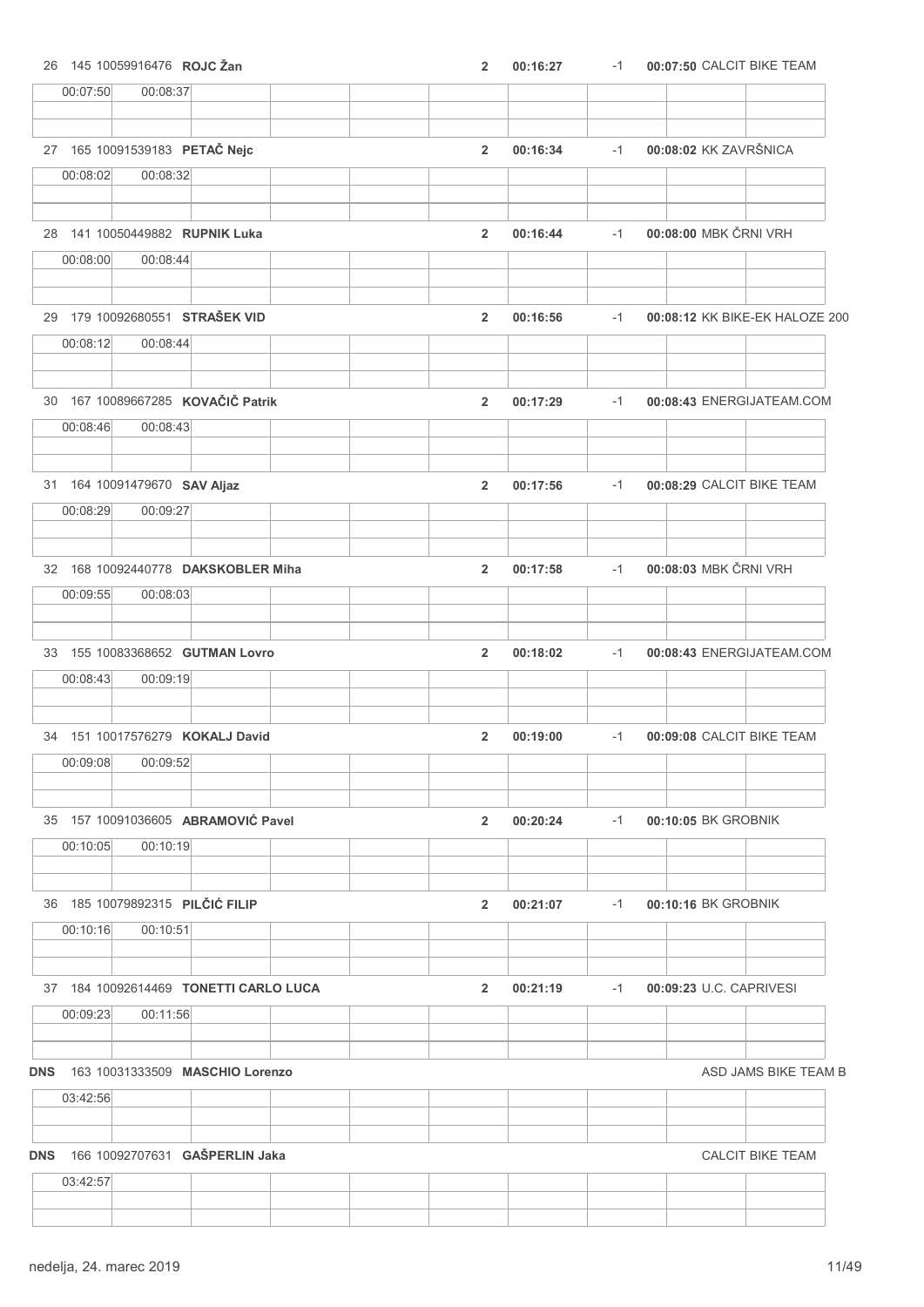### Category: U11 W

| Coun.<br>÷ | <b>BIB UCI ID:</b> |          | Name:                               | Laps:          | RaceTime | Gap:              | Best lap: Club / town:        |
|------------|--------------------|----------|-------------------------------------|----------------|----------|-------------------|-------------------------------|
|            |                    |          | 1 171 10017566781 ŠOŠTARKO Tajda    | $\overline{2}$ |          | 00:14:43 00:00:00 | 00:07:14 CALCIT BIKE TEAM     |
|            | 00:07:14           | 00:07:29 |                                     |                |          |                   |                               |
|            |                    |          |                                     |                |          |                   |                               |
|            |                    |          | 2 172 10033802965 CAFUERI Rachele   | $\overline{2}$ |          | 00:15:18 00:00:35 | 00:07:22 ASD ACIDO LATTICO TE |
|            | 00:07:22           | 00:07:56 |                                     |                |          |                   |                               |
|            |                    |          | 3 174 10080106422 MARANI Valentina  | $\overline{2}$ |          | 00:16:42 00:01:59 | 00:08:08 TEAM OTTAVIO BOTTEC  |
|            | 00:08:08           | 00:08:34 |                                     |                |          |                   |                               |
|            | 00:08:09           | 00:08:34 | 4 183 10056614133 PLANISCIG ARIANNA | $\overline{2}$ |          | 00:16:43 00:02:00 | 00:08:09 U.C. CAPRIVESI       |
|            |                    |          | 5 170 10059518271 KOBAL NeŽa        | $\overline{2}$ |          | 00:17:22 00:02:39 | 00:08:14 ENERGIJATEAM.COM     |
|            | 00:08:14           | 00:09:08 |                                     |                |          |                   |                               |
|            |                    |          | 6 173 10052075644 MRAK Metka        | $\overline{2}$ |          | 00:23:18 00:08:35 | 00:10:57 KD SLOGA 1902 IDRIJA |
|            | 00:10:57           | 00:12:21 |                                     |                |          |                   |                               |
|            |                    |          |                                     |                |          |                   |                               |

U15

## Category: U15 M

| Coun. | <b>BIB UCI ID:</b>      | Name:                           |                                 |          |          | Laps:    | <b>RaceTime</b> | Gap:              | Best lap: Club / town:        |       |
|-------|-------------------------|---------------------------------|---------------------------------|----------|----------|----------|-----------------|-------------------|-------------------------------|-------|
| 1     |                         | 520 10017649233 PAHOR Žan       |                                 |          |          | 6        |                 | 00:29:46 00:00:00 | 00:04:35 ENERGIJATEAM.COM     |       |
|       | 00:04:35                | 00:04:56                        | 00:05:03                        | 00:05:05 | 00:05:02 | 00:05:05 |                 |                   |                               |       |
| 2     |                         | 564 10032631891 BONETTO Carlo   |                                 |          |          | 6        | 00:30:26        | 00:00:40          | 00:04:52 ASD ROSTESE RODMAN   |       |
|       | 00:04:52                | 00:05:00                        | 00:05:10                        | 00:05:06 | 00:05:07 | 00:05:11 |                 |                   |                               |       |
| 3     |                         | 518 10017575673 VOVK Ambrož     |                                 |          |          | 6        | 00:30:43        | 00:00:57          | 00:04:53 CALCIT BIKE TEAM     |       |
|       | 00:04:53                | 00:04:59                        | 00:05:10                        | 00:05:10 | 00:05:15 | 00:05:16 |                 |                   |                               |       |
|       |                         | 4 516 10017588811 GLADEK Marcel |                                 |          |          | 6        |                 | 00:30:45 00:00:59 | 00:04:34 MBK ČRNI VRH         |       |
|       | 00:04:34                | 00:05:08                        | 00:05:19                        | 00:05:11 | 00:05:25 | 00:05:08 |                 |                   |                               |       |
| 5     |                         |                                 | 527 10029149591 CAFUERI Tommaso |          |          | 6        | 00:30:49        | 00:01:03          | 00:04:45 ASD ACIDO LATTICO TE |       |
|       | 00:04:45                | 00:05:08                        | 00:05:14                        | 00:05:20 | 00:05:23 | 00:04:59 |                 |                   |                               |       |
| 6     |                         | 502 10028787459 FLOCCO Alan     |                                 |          |          | 6        | 00:30:49        | 00:01:03          | 00:04:38 ASD TEAM GRANZON     |       |
|       | 00:04:38                | 00:05:14                        | 00:05:09                        | 00:05:15 | 00:05:08 | 00:05:25 |                 |                   |                               |       |
|       | nedelja, 24. marec 2019 |                                 |                                 |          |          |          |                 |                   |                               | 12/49 |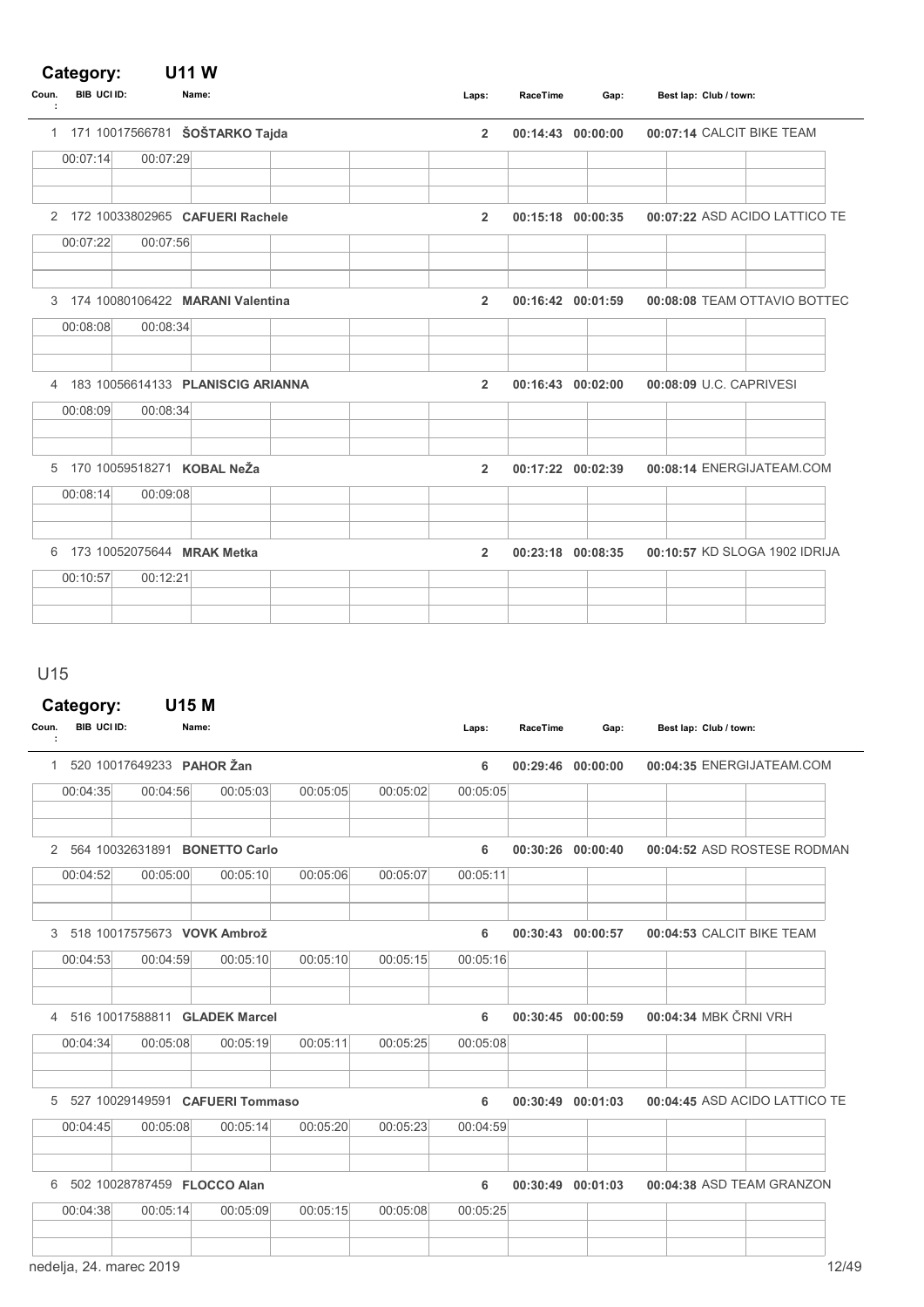|          | 7 560 10029381583 SETTIN Mattia         |                    |          |          | 6        | 00:31:52 00:02:06 |                   | 00:04:55 BETTINI BIKE TEAM     |
|----------|-----------------------------------------|--------------------|----------|----------|----------|-------------------|-------------------|--------------------------------|
| 00:04:55 | 00:05:16                                | 00:05:25           | 00:05:27 | 00:05:34 | 00:05:15 |                   |                   |                                |
|          |                                         |                    |          |          |          |                   |                   |                                |
|          | 8 534 10035133582 KOSCH Matthias        |                    |          |          | 6        | 00:31:55 00:02:09 |                   | 00:04:45 LYSIVIR RACING TEAM O |
| 00:04:45 | 00:05:25                                | 00:05:26           | 00:05:27 | 00:05:34 | 00:05:18 |                   |                   |                                |
|          | 9 553 10029237295 SCHIAVINATO Francesco |                    |          |          | 6        |                   | 00:31:59 00:02:13 | 00:04:55 ASD TEAM VELOCIRAPT   |
| 00:04:55 | 00:05:25                                | 00:05:26           | 00:05:28 | 00:05:31 | 00:05:14 |                   |                   |                                |
|          |                                         |                    |          |          |          |                   |                   |                                |
|          | 10 565 10031453343 MARES Elia           |                    |          |          | 6        |                   | 00:32:11 00:02:25 | 00:05:04 G.S WINNERBIKE        |
| 00:05:04 | 00:05:17                                | 00:05:23           | 00:05:29 | 00:05:34 | 00:05:24 |                   |                   |                                |
|          |                                         |                    |          |          |          |                   |                   |                                |
|          | 11 532 10079633546 GORITSCHNIG Marco    |                    |          |          | 6        |                   | 00:32:48 00:03:02 | 00:04:58 IM.PULS SPORT UNION   |
| 00:04:58 | 00:05:29                                | 00:05:34           | 00:05:35 | 00:05:47 | 00:05:25 |                   |                   |                                |
| 12 684   |                                         | <b>PRA' Ettore</b> |          |          | 6        | 00:33:07 00:03:21 |                   | 00:05:03 HELLAS MONTEFORTE     |
| 00:05:03 | 00:05:22                                | 00:05:27           | 00:05:26 | 00:05:51 | 00:05:58 |                   |                   |                                |
|          |                                         |                    |          |          |          |                   |                   |                                |
|          | 13 550 10030841738 SACCHET Stefano      |                    |          |          | 6        |                   | 00:33:23 00:03:37 | 00:05:08 BETTINI BIKE TEAM     |
| 00:05:08 | 00:05:26                                | 00:05:36           | 00:05:33 | 00:05:49 | 00:05:51 |                   |                   |                                |
|          |                                         |                    |          |          |          |                   |                   |                                |
|          | 14 510 10056528550 KAVČIČ Blaž          |                    |          |          | 6        | 00:33:23 00:03:37 |                   | 00:05:07 KK ZAVRŠNICA          |
| 00:05:07 | 00:05:25                                | 00:05:35           | 00:05:44 | 00:05:53 | 00:05:39 |                   |                   |                                |
|          |                                         |                    |          |          |          |                   |                   |                                |
|          | 15 501 10030893975 VIEZZI Stefano       |                    |          |          | 6        | 00:33:46 00:04:00 |                   | 00:05:07 ASD LIBERTAS CERESE   |
| 00:05:07 | 00:05:29                                | 00:05:35           | 00:05:44 | 00:05:59 | 00:05:52 |                   |                   |                                |
|          |                                         |                    |          |          |          |                   |                   |                                |
|          | 16 506 10064120822 POTOČNIK Vid         |                    |          |          | 6        |                   | 00:34:09 00:04:23 | 00:05:06 KK RAVNE              |
| 00:05:06 | 00:05:36                                | 00:05:54           | 00:05:56 | 00:05:44 | 00:05:53 |                   |                   |                                |
|          |                                         |                    |          |          |          |                   |                   |                                |
|          | 17 514 10017651556 MAROLT Jaka          |                    |          |          | 6        |                   | 00:34:13 00:04:27 | 00:05:17 KK ZAVRŠNICA          |
| 00:05:17 | 00:05:39                                | 00:05:41           | 00:05:50 | 00:05:54 | 00:05:52 |                   |                   |                                |
|          |                                         |                    |          |          |          |                   |                   |                                |
|          | 18 531 10029304084 BELLANTE Dominik     |                    |          |          | 6        |                   | 00:34:31 00:04:45 | 00:05:10 U.S. LITEGOSA         |
|          |                                         | 00:05:55           | 00:05:59 | 00:06:14 | 00:05:30 |                   |                   |                                |
| 00:05:10 | 00:05:43                                |                    |          |          |          |                   |                   |                                |
|          |                                         |                    |          |          |          |                   |                   |                                |
|          | 19 572 10028421081 ANTOLOVIĆ Noa        |                    |          |          | 6        |                   | 00:34:46 00:05:00 | 00:05:39 BGK TUŠKANAC          |
| 00:05:55 | 00:05:39                                | 00:05:48           | 00:05:52 | 00:05:47 | 00:05:45 |                   |                   |                                |
|          |                                         |                    |          |          |          |                   |                   |                                |
|          | 20 533 10032262786 DA PARÈ Alessandro   |                    |          |          | 6        |                   | 00:34:52 00:05:06 | 00:05:19 TRIVIUM FROGGY TEAM   |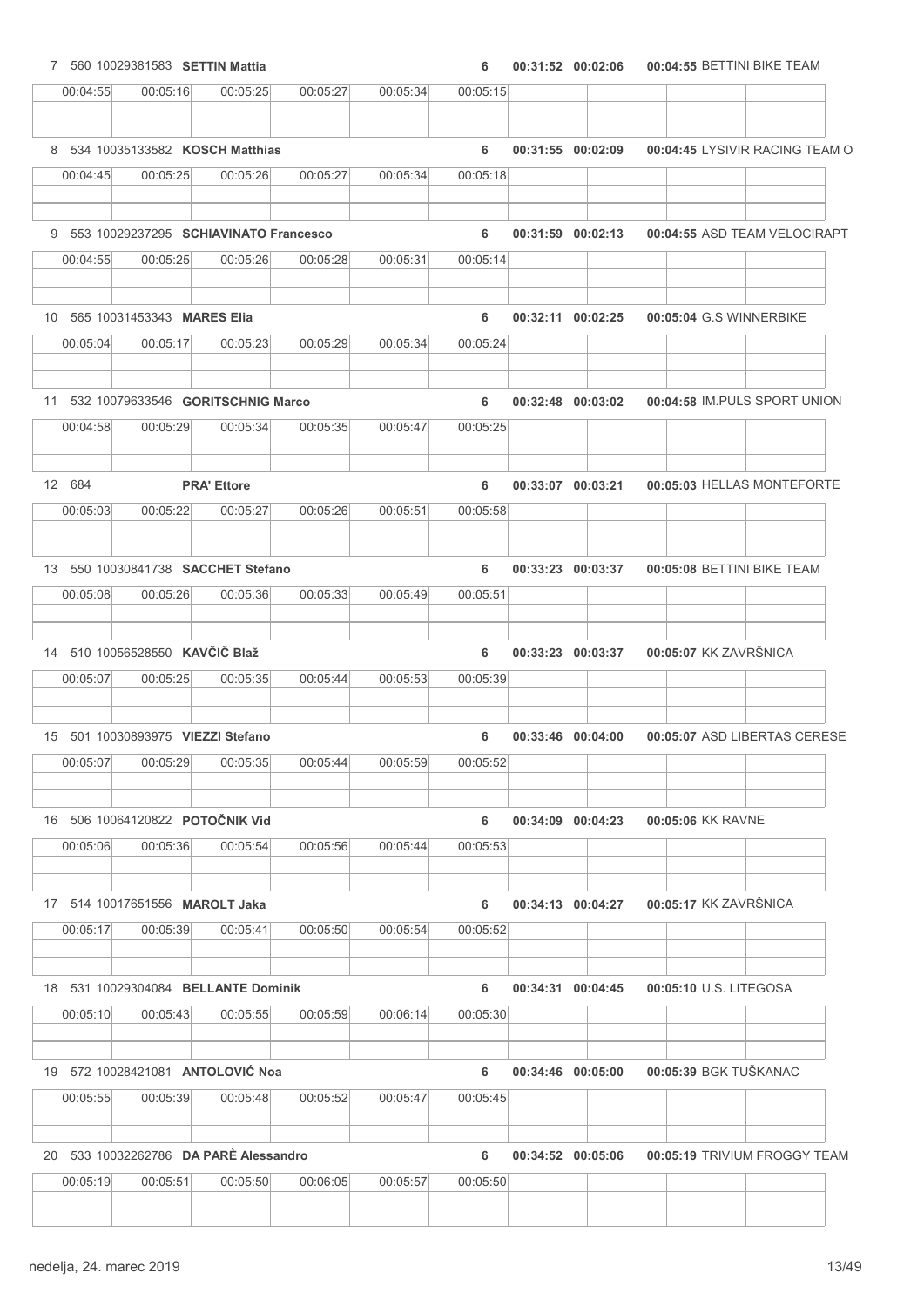21 512 10017653576 SVETLIČIČ Jošt 6 00:35:07 00:05:13 00:05:21 MBK ČRNI VRH

| 00:05:13 | 00:05:43                                             | 00:05:55 | 00:06:04 | 00:06:16 | 00:05:56 |          |                   |                    |                               |
|----------|------------------------------------------------------|----------|----------|----------|----------|----------|-------------------|--------------------|-------------------------------|
|          |                                                      |          |          |          |          |          |                   |                    |                               |
|          | 22 547 10030781518 SERAFINI Nicholas                 |          |          |          | 6        |          | 00:35:08 00:05:22 |                    | 00:05:12 ASD JAMS BIKE TEAM B |
| 00:05:12 | 00:05:30                                             | 00:05:54 | 00:06:23 | 00:06:09 | 00:06:00 |          |                   |                    |                               |
|          |                                                      |          |          |          |          |          |                   |                    |                               |
|          | 23 525 10017644381 GOMBAČ Jure                       |          |          |          | 6        |          | 00:35:12 00:05:26 |                    | 00:05:26 ENERGIJATEAM.COM     |
| 00:05:26 | 00:05:44                                             | 00:05:55 | 00:05:59 | 00:06:12 | 00:05:56 |          |                   |                    |                               |
|          | 24 523 10079230489 FELICIJAN Vid                     |          |          |          | 6        |          | 00:35:15 00:05:29 |                    | 00:05:29 ENERGIJATEAM.COM     |
| 00:05:29 | 00:05:45                                             | 00:05:52 | 00:06:09 | 00:06:14 | 00:05:46 |          |                   |                    |                               |
|          |                                                      |          |          |          |          |          |                   |                    |                               |
|          | 25 538 10030940051 ARICI Riccardo                    |          |          |          | 6        |          | 00:35:22 00:05:36 |                    | 00:05:47 ASD TEAM BRAMATI     |
| 00:05:54 | 00:05:47                                             | 00:05:49 | 00:05:59 | 00:05:58 | 00:05:55 |          |                   |                    |                               |
|          | 26 528 10056478434 KOSELJ Anže                       |          |          |          | 5        | 00:29:55 | $-1$              |                    | 00:05:32 KK ZAVRŠNICA         |
| 00:05:32 | 00:05:51                                             | 00:06:15 | 00:06:13 | 00:06:04 |          |          |                   |                    |                               |
|          |                                                      |          |          |          |          |          |                   |                    |                               |
|          | 27 515 10017627510 LIPOVŠEK Matic                    |          |          |          | 5        | 00:30:02 | $-1$              |                    | 00:05:26 ENERGIJATEAM.COM     |
| 00:05:26 | 00:05:50                                             | 00:06:08 | 00:06:15 | 00:06:23 |          |          |                   |                    |                               |
|          |                                                      |          |          |          |          |          |                   |                    |                               |
|          | 28 526 10030431914 URSELLA Leonardo                  |          |          |          | 5        | 00:30:06 | $-1$              |                    | 00:05:27 ASD JAMS BIKE TEAM B |
| 00:05:27 | 00:05:55                                             | 00:05:55 | 00:06:26 | 00:06:23 |          |          |                   |                    |                               |
|          |                                                      |          |          |          |          |          |                   |                    |                               |
|          | 29 573 10031966837 FANTUZ Matteo                     |          |          |          | 5        | 00:30:12 | $-1$              |                    | 00:05:44 ASD SANFIORESE       |
| 00:05:44 | 00:06:03                                             | 00:06:00 | 00:06:18 | 00:06:07 |          |          |                   |                    |                               |
|          | 30 517 10017641957 UTRANKER Filip                    |          |          |          | 5        | 00:30:29 | $-1$              | 00:05:42 SD 2SIMPL |                               |
| 00:05:42 | 00:05:52                                             | 00:06:07 | 00:06:23 | 00:06:25 |          |          |                   |                    |                               |
|          |                                                      |          |          |          |          |          |                   |                    |                               |
|          | 31 541 10033845809 BASSI Federico                    |          |          |          | 5        | 00:30:40 | $-1$              |                    | 00:05:37 ASD JAMS BIKE TEAM B |
| 00:05:37 | 00:05:58                                             | 00:06:33 | 00:06:22 | 00:06:10 |          |          |                   |                    |                               |
|          |                                                      |          |          |          |          |          |                   |                    |                               |
|          | 32 504 10017572340 STARMAN Gal                       |          |          |          | 5        | 00:30:40 | $-1$              |                    | 00:05:45 CALCIT BIKE TEAM     |
| 00:05:45 | 00:05:51                                             | 00:06:19 | 00:06:26 | 00:06:19 |          |          |                   |                    |                               |
|          | 33 685 10034585736 DE GASPARI Andrea                 |          |          |          | 5        | 00:30:41 | $-1$              |                    | 00:05:50 HELLAS MONTEFORTE    |
| 00:05:50 | 00:05:58                                             | 00:06:06 | 00:06:11 | 00:06:36 |          |          |                   |                    |                               |
|          |                                                      |          |          |          |          |          |                   |                    |                               |
| 00:05:56 | 34 568 10032703431 AZZINI Leonardo Maria<br>00:06:01 | 00:06:05 | 00:06:15 | 00:06:28 | 5        | 00:30:45 | $-1$              |                    | 00:05:56 ASD TEAM GRANZON     |
|          |                                                      |          |          |          |          |          |                   |                    |                               |
|          |                                                      |          |          |          |          |          |                   |                    |                               |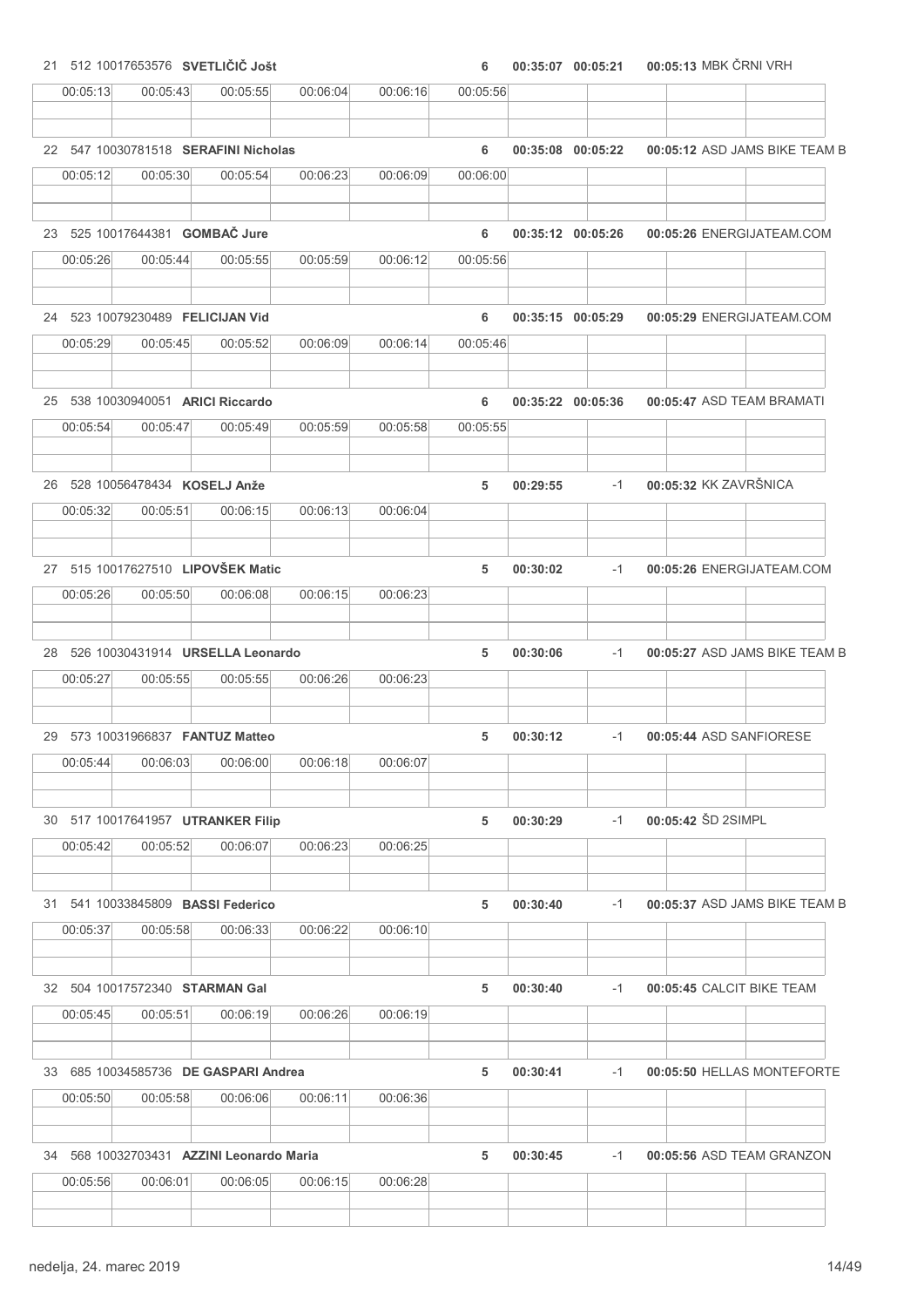| 35 563 10061626407 IVAN Borisz               |          |                                    |          |          | 5 | 00:31:19 | $-1$ | 00:06:04 FEMAT-ZKSE           |
|----------------------------------------------|----------|------------------------------------|----------|----------|---|----------|------|-------------------------------|
| 00:06:05                                     | 00:06:04 | 00:06:16                           | 00:06:29 | 00:06:25 |   |          |      |                               |
|                                              |          | 36 554 10029237194 GEROTTO Alessio |          |          | 5 | 00:31:19 | $-1$ | 00:05:42 ASD TEAM VELOCIRAPT  |
| 00:05:42                                     | 00:06:04 | 00:06:02                           | 00:06:48 | 00:06:43 |   |          |      |                               |
|                                              |          |                                    |          |          |   |          |      |                               |
| 37 557 10032702421 TOMASELLI Stefano         |          |                                    |          |          | 5 | 00:31:20 | $-1$ | 00:05:40 G.S. LAGORAI BIKE    |
| 00:05:40                                     | 00:05:59 | 00:06:14                           | 00:06:35 | 00:06:52 |   |          |      |                               |
| 38 552 10030650768 CASETTA Giacomo           |          |                                    |          |          | 5 | 00:31:24 | $-1$ | 00:05:51 ASD TEAM VELOCIRAPT  |
| 00:05:51                                     | 00:06:08 | 00:06:34                           | 00:06:27 | 00:06:24 |   |          |      |                               |
| 39 567 10030772323 SDRAULIG Andrea           |          |                                    |          |          | 5 | 00:31:47 | $-1$ | 00:05:57 ASD TEAM GRANZON     |
| 00:05:57                                     | 00:06:04 | 00:06:25                           | 00:06:43 | 00:06:38 |   |          |      |                               |
| 40 561 10029691074 MALISAN Luca              |          |                                    |          |          | 5 | 00:31:48 | $-1$ | 00:06:08 GCD PEDALE MANZANE   |
| 00:06:09                                     | 00:06:11 | 00:06:36                           | 00:06:44 | 00:06:08 |   |          |      |                               |
|                                              |          |                                    |          |          |   |          |      |                               |
| 41 521 10063523058 KRANJC Alex               |          |                                    |          |          | 5 | 00:32:11 | $-1$ | 00:05:40 KK ZAVRŠNICA         |
| 00:05:40                                     | 00:06:16 | 00:06:39                           | 00:06:55 | 00:06:41 |   |          |      |                               |
| 42 544 10031718677 SCHIFFO Massimiliano      |          |                                    |          |          | 5 | 00:32:12 | $-1$ | 00:06:01 ASD JAMS BIKE TEAM B |
| 00:06:01                                     | 00:06:18 | 00:06:31                           | 00:06:36 | 00:06:46 |   |          |      |                               |
| 43 556 10030539422 BRAMATI Alessandro        |          |                                    |          |          | 5 | 00:32:14 | $-1$ | 00:06:07 ASD TEAM BRAMATI     |
| 00:06:13                                     | 00:06:07 | 00:06:24                           | 00:06:44 | 00:06:46 |   |          |      |                               |
|                                              |          |                                    |          |          |   |          |      |                               |
| 44 549 10032375449 PEDRETTI Tommaso          |          |                                    |          |          | 5 | 00:32:19 | -1   | 00:06:08 TEAM VERONA MTB SCH  |
| 00:06:08                                     | 00:06:23 | 00:06:37                           | 00:06:39 | 00:06:32 |   |          |      |                               |
| 45 598 10079446822 SIRK ALEXANDER            |          |                                    |          |          | 5 | 00:32:37 | $-1$ | 00:06:05 U.C. CAPRIVESI       |
| 00:06:05                                     | 00:07:38 | 00:06:16                           | 00:06:24 | 00:06:14 |   |          |      |                               |
| 46 529 10028411785 ARALICA Marin             |          |                                    |          |          | 5 | 00:33:32 | $-1$ | 00:06:15 BK MONTES            |
| 00:06:15                                     | 00:06:37 | 00:06:52                           | 00:06:55 | 00:06:53 |   |          |      |                               |
| 47 511 10079425196 KOŠELJNIK Nace            |          |                                    |          |          | 5 | 00:33:36 | $-1$ | 00:05:48 KK RAVNE             |
| 00:05:48                                     | 00:06:42 | 00:07:30                           | 00:06:39 | 00:06:57 |   |          |      |                               |
|                                              |          |                                    |          |          |   |          |      |                               |
| 48 522 10044105072 VORKAPIĆ Erik<br>00:06:03 | 00:06:47 | 00:06:50                           | 00:07:04 | 00:06:52 | 5 | 00:33:36 | $-1$ | 00:06:03 BK GROBNIK           |
|                                              |          |                                    |          |          |   |          |      |                               |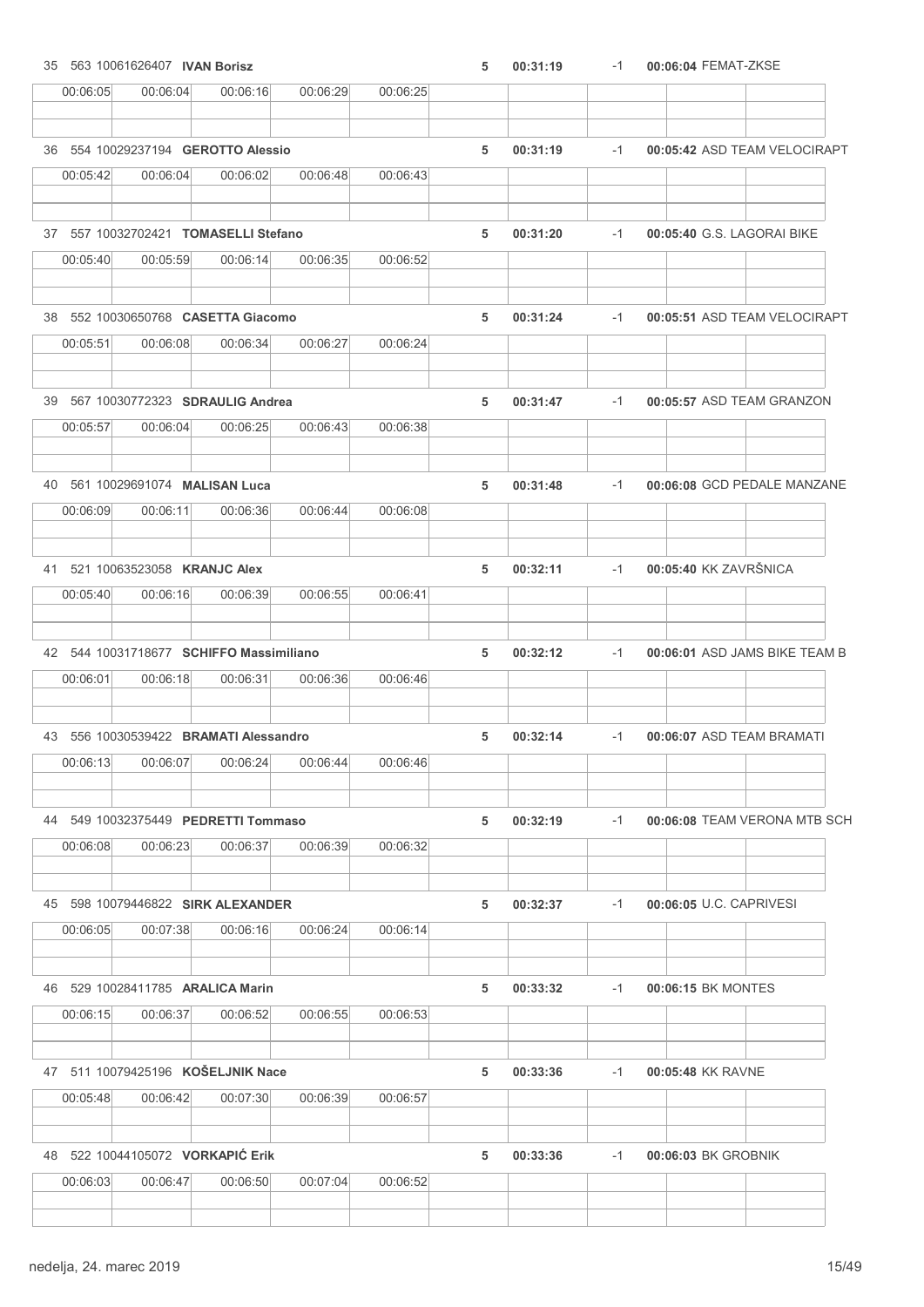|          |                                              |                                                 | 49 566 10030903675 DALLA GASPERINA Alessandro |          | 5 | 00:33:37 | $-1$ | 00:06:12 G.S WINNERBIKE       |
|----------|----------------------------------------------|-------------------------------------------------|-----------------------------------------------|----------|---|----------|------|-------------------------------|
| 00:06:12 | 00:06:29                                     | 00:06:57                                        | 00:06:59                                      | 00:07:00 |   |          |      |                               |
|          |                                              | 50 569 10083368854 DOLINŠEK Lovro Luka          |                                               |          | 5 | 00:33:38 | $-1$ | 00:06:29 ENERGIJATEAM.COM     |
| 00:06:31 | 00:06:29                                     | 00:07:01                                        | 00:07:00                                      | 00:06:37 |   |          |      |                               |
|          | 51 508 10017576481 INKRET Jan                |                                                 |                                               |          | 5 | 00:34:05 | $-1$ | 00:05:30 CALCIT BIKE TEAM     |
| 00:05:30 | 00:05:44                                     | 00:05:49                                        | 00:07:20                                      | 00:09:42 |   |          |      |                               |
|          |                                              |                                                 |                                               |          |   |          |      |                               |
| 00:05:58 | 52 524 10044106284 PEČNJAK Filip<br>00:06:40 | 00:07:04                                        | 00:07:02                                      | 00:07:25 | 5 | 00:34:09 | $-1$ | 00:05:58 BGK TUŠKANAC         |
|          |                                              | 53 540 10079315567 BORGOBELLO Tommaso           |                                               |          | 5 | 00:34:13 | $-1$ | 00:06:20 ASD JAMS BIKE TEAM B |
| 00:06:20 | 00:06:41                                     | 00:06:57                                        | 00:07:06                                      | 00:07:09 |   |          |      |                               |
|          | 54 537 10028813428 BRAMATI Marco             |                                                 |                                               |          | 5 | 00:34:36 | $-1$ | 00:06:12 ASD TEAM BRAMATI     |
| 00:06:12 | 00:06:56                                     | 00:06:56                                        | 00:07:08                                      | 00:07:24 |   |          |      |                               |
|          |                                              | 55 505 10059089552 MAVROVIĆ Mirko               |                                               |          | 5 | 00:35:15 | $-1$ | 00:06:30 BGK TUŠKANAC         |
| 00:06:30 | 00:06:54                                     | 00:07:05                                        | 00:07:13                                      | 00:07:33 |   |          |      |                               |
|          |                                              | 56 596 10064003109 BATTISTIN FEDERICO           |                                               |          | 5 | 00:35:25 | $-1$ | 00:06:49 U.C. CAPRIVESI       |
| 00:06:54 | 00:06:49                                     | 00:07:01                                        | 00:07:25                                      | 00:07:16 |   |          |      |                               |
|          |                                              |                                                 |                                               |          |   |          |      |                               |
|          |                                              |                                                 |                                               |          | 5 | 00:35:29 | $-1$ | 00:06:14 U.C. CAPRIVESI       |
| 00:06:14 | 00:07:12                                     | 57 595 10056613224 MELIS ALESSANDRO<br>00:07:23 | 00:07:21                                      | 00:07:19 |   |          |      |                               |
|          | 58 513 10017644785 <b>ŠTRIKER Tine</b>       |                                                 |                                               |          | 4 | 00:29:48 | $-2$ | 00:06:58 KK RAVNE             |
| 00:06:58 | 00:07:14                                     | 00:07:32                                        | 00:08:04                                      |          |   |          |      |                               |
|          | 59 509 10017648425 KERŽAN Žan                |                                                 |                                               |          | 4 | 00:29:51 | $-2$ | 00:06:51 ENERGIJATEAM.COM     |
| 00:06:51 | 00:07:29                                     | 00:07:53                                        | 00:07:38                                      |          |   |          |      |                               |
|          |                                              | 60 599 10033251984 ZUCCHIA VALENTINO            |                                               |          | 4 | 00:30:04 | $-2$ | 00:07:11 U.C. CAPRIVESI       |
| 00:07:11 | 00:07:19                                     | 00:07:46                                        | 00:07:48                                      |          |   |          |      |                               |
|          |                                              | 61 551 10077586543 PANDIAN Kevin Angelo         |                                               |          | 4 | 00:30:37 | $-2$ | 00:07:22 HELLAS MONTEFORTE    |
| 00:07:22 | 00:07:23                                     | 00:07:49                                        | 00:08:03                                      |          |   |          |      |                               |
|          | 62 535 10091031450 IVANOVIĆ Neo              |                                                 |                                               |          | 4 | 00:30:50 | $-2$ | 00:07:05 BK GROBNIK           |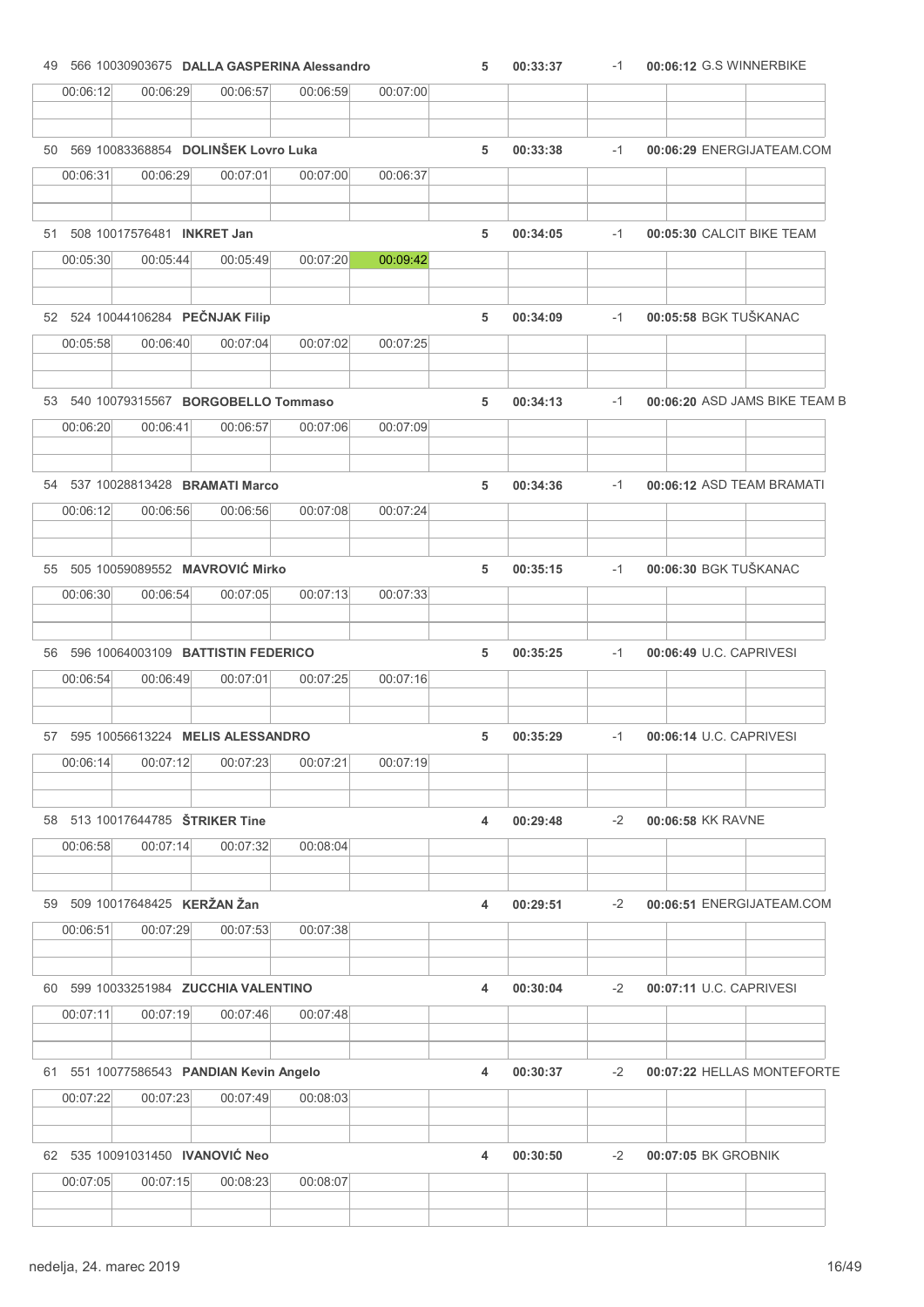| 63 562 10091212518 BABAČIČ Maj                                | 4 | 00:31:25 | $-2$ | 00:07:20 CALCIT BIKE TEAM     |
|---------------------------------------------------------------|---|----------|------|-------------------------------|
| 00:07:59<br>00:07:20<br>00:07:36<br>00:08:30                  |   |          |      |                               |
| 64 600 10091169371 ZAVADLAV MARTIN                            |   |          |      |                               |
| 00:07:30<br>00:08:04<br>00:08:08<br>00:08:13                  | 4 | 00:31:55 | $-2$ | 00:07:30 U.C. CAPRIVESI       |
|                                                               |   |          |      |                               |
| 65 571 10089676682 SEMPRIMOŽNIK Matic                         | 4 | 00:32:09 | $-2$ | 00:07:13 ENERGIJATEAM.COM     |
| 00:07:13<br>00:07:50<br>00:08:21<br>00:08:45                  |   |          |      |                               |
| 66 503 10079247263 GUTMAN OŽbej                               | 4 | 00:34:49 | $-2$ | 00:08:02 ENERGIJATEAM.COM     |
| 00:08:52<br>00:08:02<br>00:08:48<br>00:09:07                  |   |          |      |                               |
| 67 548 10091029834 PAVUŠEK Bartol                             | 4 | 00:37:25 | $-2$ | 00:08:50 BK GROBNIK           |
| 00:08:50<br>00:09:50<br>00:09:40<br>00:09:05                  |   |          |      |                               |
| 68 559 10089534620 TESOLAT Matteo                             | 4 |          | $-2$ | 00:08:37 ASD ACIDO LATTICO TE |
| 00:08:37<br>00:09:15<br>00:10:26<br>00:11:11                  |   | 00:39:29 |      |                               |
|                                                               |   |          |      |                               |
| 69 536 10091037716 GRUBIŠIĆ Patrik                            | 3 | 00:32:28 | $-3$ | 00:09:10 BK GROBNIK           |
| 00:09:10<br>00:11:14<br>00:12:04                              |   |          |      |                               |
| 70 558 10033337264 LOVINO Marco                               | 3 | 00:34:37 | $-3$ | 00:08:43 ASD ACIDO LATTICO TE |
| 00:08:43<br>00:10:22<br>00:15:32                              |   |          |      |                               |
| DNF 519 10017583252 TERPIN Tine                               |   |          |      | MBK ČRNI VRH                  |
| 00:05:28                                                      |   |          |      |                               |
|                                                               |   |          |      |                               |
| DNS 507 10059597891 MUŠIČ Marko<br>02:53:17                   |   |          |      | ENERGIJATEAM.COM              |
|                                                               |   |          |      |                               |
| <b>DNS</b> 530 10030789602 SIST Andrea                        |   |          |      | ASD ACIDO LATTICO TE          |
| 02:53:21                                                      |   |          |      |                               |
| DNS 539 10084215582 ADRIANO Massimiliano                      |   |          |      | ASD JAMS BIKE TEAM B          |
| 02:53:24                                                      |   |          |      |                               |
|                                                               |   |          |      |                               |
| <b>DNS</b> 542 10091652048 <b>MONINO Riccardo</b><br>02:53:35 |   |          |      | ASD JAMS BIKE TEAM B          |
|                                                               |   |          |      |                               |
| <b>DNS</b> 543 10033452755 LOVO Michele                       |   |          |      | ASD JAMS BIKE TEAM B          |
| 02:53:39                                                      |   |          |      |                               |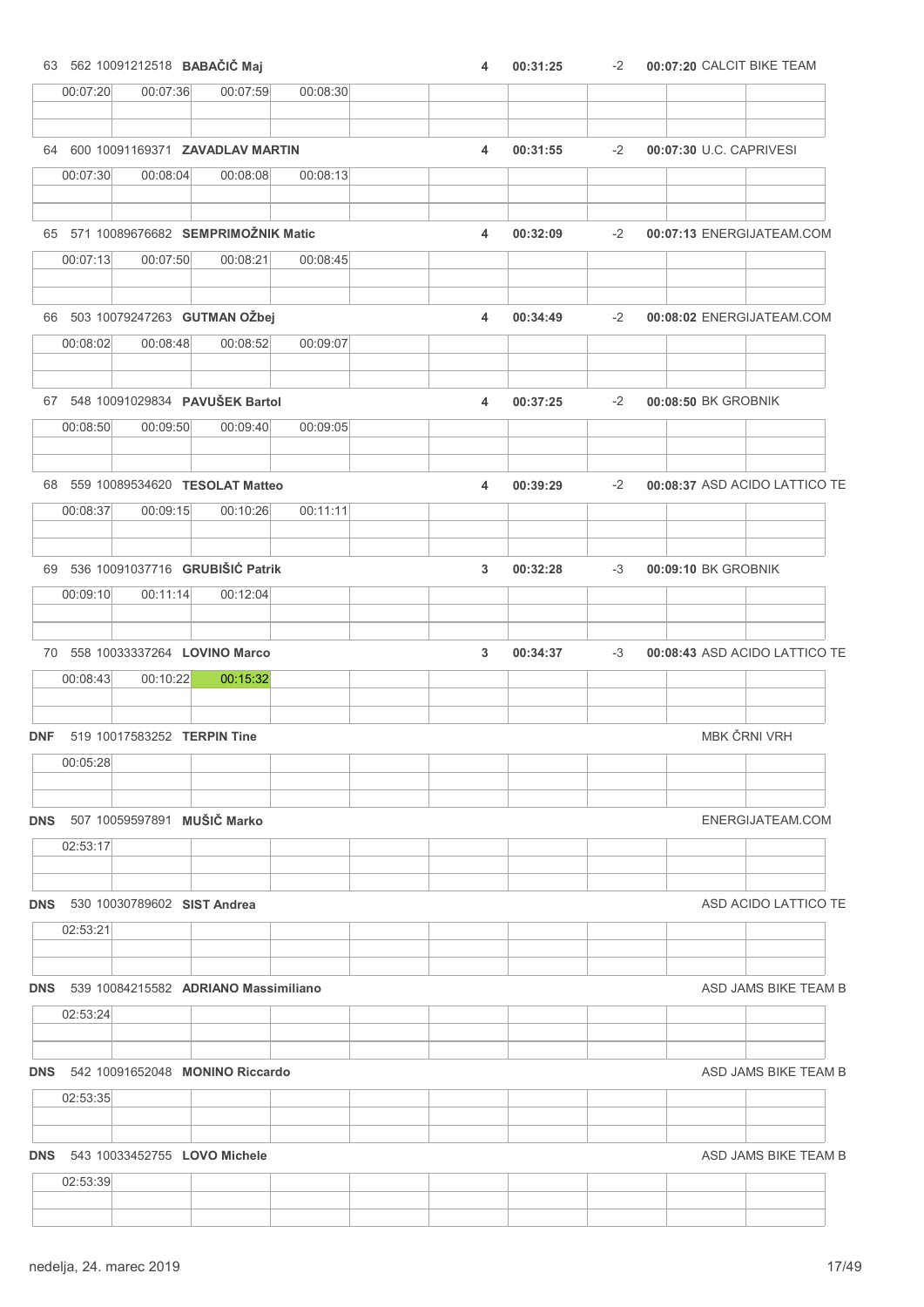### **DNS** 546 10060744717 **TORCUTTI Matteo** ASD JAMS BIKE TEAM B

|                    | 02:53:41    |          |                                       |          |          |          |          |                   |                              |  |
|--------------------|-------------|----------|---------------------------------------|----------|----------|----------|----------|-------------------|------------------------------|--|
|                    |             |          |                                       |          |          |          |          |                   |                              |  |
| <b>DNS</b>         |             |          | 555 10030841738 SACCHET Stefano       |          |          |          |          |                   | <b>BETTINI BIKE TEAM</b>     |  |
|                    | 02:53:44    |          |                                       |          |          |          |          |                   |                              |  |
|                    |             |          |                                       |          |          |          |          |                   |                              |  |
| <b>DNS</b>         |             |          | 570 10088904928 ZUPAN Julij           |          |          |          |          |                   | <b>KK ZAVRŠNICA</b>          |  |
|                    | 02:53:48    |          |                                       |          |          |          |          |                   |                              |  |
|                    |             |          |                                       |          |          |          |          |                   |                              |  |
| <b>DNS</b>         |             |          | 574 10031706452 STEFFAN Lorenzo       |          |          |          |          |                   | <b>ASD SANFIORESE</b>        |  |
|                    | 02:53:51    |          |                                       |          |          |          |          |                   |                              |  |
|                    |             |          |                                       |          |          |          |          |                   |                              |  |
| Category:<br>Coun. | BIB UCI ID: |          | <b>U15W</b><br>Name:                  |          |          | Laps:    | RaceTime | Gap:              | Best lap: Club / town:       |  |
| ÷                  |             |          |                                       |          |          |          |          |                   |                              |  |
|                    |             |          | 1 586 10017554455 KRANJEC ŽAGAR Hana  |          |          | 6        |          | 00:34:17 00:00:00 | 00:05:31 CALCIT BIKE TEAM    |  |
|                    | 00:05:31    | 00:05:38 | 00:05:45                              | 00:05:50 | 00:05:55 | 00:05:38 |          |                   |                              |  |
|                    |             |          | 2 589 10030952983 TURINA Matilde      |          |          | 5        | 00:30:09 | $-1$              | 00:05:45 TEAM VERONA MTB SCH |  |
|                    | 00:05:45    | 00:06:05 | 00:06:05                              | 00:06:07 | 00:06:07 |          |          |                   |                              |  |
|                    |             |          |                                       |          |          |          |          |                   |                              |  |
|                    |             |          | 3 582 10017579010 KLEMENČIČ Ivana     |          |          | 5        | 00:30:37 | -1                | 00:05:37 MBK ČRNI VRH        |  |
|                    | 00:05:37    | 00:06:05 | 00:06:18                              | 00:06:19 | 00:06:18 |          |          |                   |                              |  |
|                    |             |          |                                       |          |          |          |          |                   |                              |  |
|                    |             |          | 4 588 10029506774 PERUSIN Bianca      |          |          | 5        | 00:31:07 | $-1$              | 00:05:56 GCD PEDALE MANZANE  |  |
|                    | 00:05:56    | 00:06:02 | 00:06:03                              | 00:06:15 | 00:06:51 |          |          |                   |                              |  |
|                    |             |          |                                       |          |          |          |          |                   |                              |  |
|                    |             |          | 5 587 10023585431 BRUCHNER Regina     |          |          | 5        | 00:31:17 | $-1$              | 00:05:57 FEMAT-ZKSE          |  |
|                    | 00:05:57    | 00:06:04 | 00:06:33                              | 00:06:22 | 00:06:21 |          |          |                   |                              |  |
|                    |             |          | 6 585 10058281725 PUŠEC Mirta         |          |          | 5        | 00:32:07 | -1                | 00:05:50 BK MONTES           |  |
|                    | 00:05:50    | 00:06:16 | 00:06:36                              | 00:06:49 | 00:06:36 |          |          |                   |                              |  |
|                    |             |          |                                       |          |          |          |          |                   |                              |  |
|                    |             |          | 7 577 10057781365 VITKOVICS Vanda     |          |          | 5        | 00:33:42 | -1                | 00:05:59 FEMAT-ZKSE          |  |
|                    | 00:05:59    | 00:06:44 | 00:07:12                              | 00:07:06 | 00:06:41 |          |          |                   |                              |  |
|                    |             |          |                                       |          |          |          |          |                   |                              |  |
|                    |             |          | 8 590 10030922974 MENGOTTI Giorgia    |          |          | 5        | 00:33:44 | -1                | 00:06:00 CONEGLIANO BIKE TEA |  |
|                    | 00:06:00    | 00:06:56 | 00:07:02                              | 00:06:52 | 00:06:54 |          |          |                   |                              |  |
|                    |             |          | 9 576 10028447555 ČOGA SPASOVSKI Dora |          |          | 5        | 00:34:15 | $-1$              | 00:06:28 BK MONTES           |  |
|                    | 00:06:28    | 00:06:45 | 00:06:44                              | 00:07:01 | 00:07:17 |          |          |                   |                              |  |
|                    |             |          |                                       |          |          |          |          |                   |                              |  |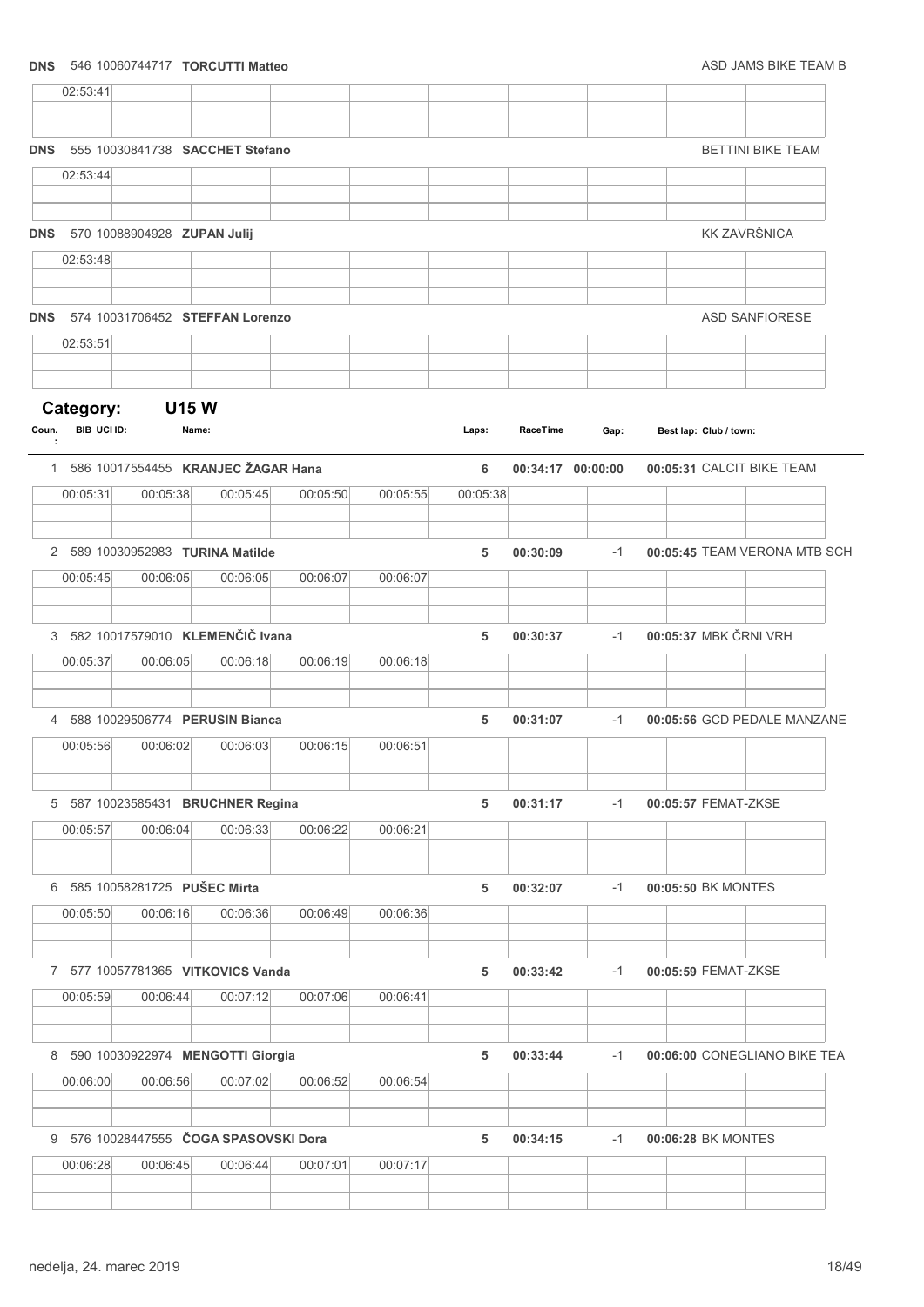|                  |          |                              | 10 584 10017582646 SMRDEL Tina    |          |          | 5 | 00:35:22 | $-1$ | 00:05:50 MBK ČRNI VRH         |                            |
|------------------|----------|------------------------------|-----------------------------------|----------|----------|---|----------|------|-------------------------------|----------------------------|
|                  | 00:05:50 | 00:07:56                     | 00:06:49                          | 00:07:20 | 00:07:27 |   |          |      |                               |                            |
|                  |          |                              |                                   |          |          |   |          |      |                               |                            |
|                  |          | 11 597 10061554160 DOSE GIDA |                                   |          |          | 5 | 00:36:52 | $-1$ | 00:06:39 U.C. CAPRIVESI       |                            |
|                  | 00:06:39 | 00:07:05                     | 00:07:35                          | 00:07:41 | 00:07:52 |   |          |      |                               |                            |
|                  |          |                              | 12 581 10028408149 LIPOVAC Amelie |          |          | 4 | 00:29:13 | $-2$ | 00:06:11 BK MONTES            |                            |
|                  | 00:06:11 | 00:07:20                     | 00:07:25                          | 00:08:17 |          |   |          |      |                               |                            |
|                  |          |                              | 13 580 10017564862 KRANJEC Zoja   |          |          | 4 | 00:29:51 | $-2$ | 00:06:34 CALCIT BIKE TEAM     |                            |
|                  | 00:06:34 | 00:07:23                     | 00:07:49                          | 00:08:05 |          |   |          |      |                               |                            |
|                  |          |                              | 14 575 10031621778 SABATINO Alice |          |          | 4 | 00:30:50 | $-2$ | 00:06:42 ASD JAMS BIKE TEAM B |                            |
|                  | 00:06:42 | 00:07:18                     | 00:08:03                          | 00:08:47 |          |   |          |      |                               |                            |
|                  |          |                              | 15 592 10029430992 DAL BEN Elena  |          |          | 4 | 00:31:57 | $-2$ | 00:07:12 TEAM VERONA MTB SCH  |                            |
|                  | 00:07:12 | 00:07:54                     | 00:08:10                          | 00:08:41 |          |   |          |      |                               |                            |
|                  |          |                              | 16 579 10075258846 SUŠNIK Tjaša   |          |          | 4 | 00:33:46 | $-2$ | 00:07:20 CALCIT BIKE TEAM     |                            |
|                  | 00:07:20 | 00:08:31                     | 00:09:06                          | 00:08:49 |          |   |          |      |                               |                            |
| <b>DNF</b>       |          |                              | 591 10033060008 SANTIN Gaia       |          |          |   |          |      |                               | ASD TEAM VELOCIRAPT        |
|                  | 00:06:05 | 00:06:45                     |                                   |          |          |   |          |      |                               |                            |
| <b>DNS</b>       |          |                              | 578 10035134390 REINBACHER Helene |          |          |   |          |      |                               | <b>AUTOHOME RACING TEA</b> |
|                  | 02:53:21 |                              |                                   |          |          |   |          |      |                               |                            |
| <b>DNS</b>       |          | 593 10089524516 PODO Gaia    |                                   |          |          |   |          |      |                               | ASD ACIDO LATTICO TE       |
|                  | 02:53:24 |                              |                                   |          |          |   |          |      |                               |                            |
|                  |          |                              |                                   |          |          |   |          |      |                               |                            |
|                  |          |                              |                                   |          |          |   |          |      |                               |                            |
|                  |          |                              |                                   |          |          |   |          |      |                               |                            |
| U17<br>Category: |          | <b>U17 M</b>                 |                                   |          |          |   |          |      |                               |                            |

## 2 619 10017582848 RUS Jure 12 00:50:16 00:50:16 00:00:40 00:08:27 MBK ČRNI VRH 00:08:27 00:13:55 00:13:56 00:13:58

00:08:21 00:13:24 00:13:56 00:13:55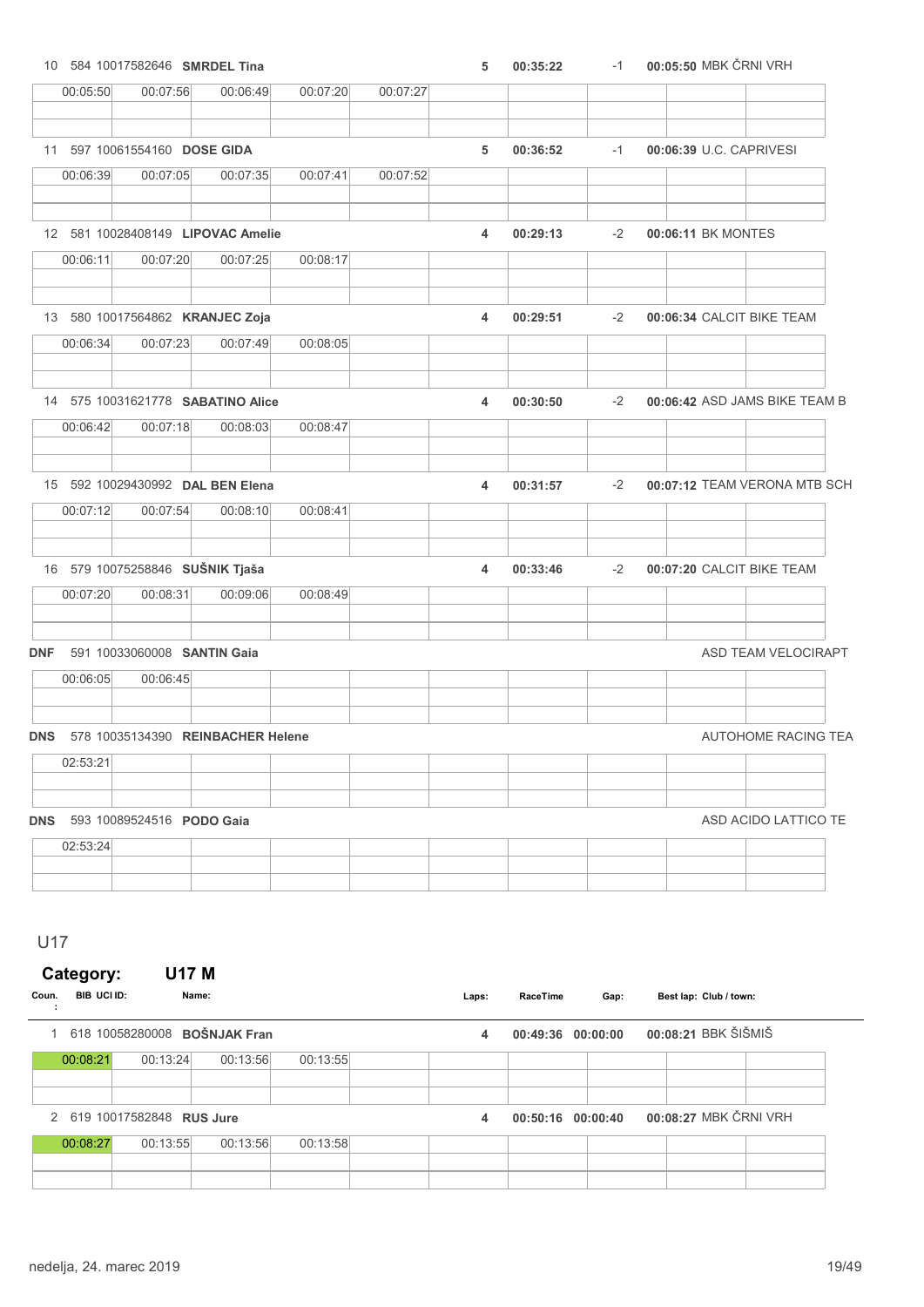|          | 3 668 10030058664 SOLENNE Gioele             |          |          | 4 | 00:50:50 00:01:14     | 00:08:25 TEAM BRAMATI PIEMON  |
|----------|----------------------------------------------|----------|----------|---|-----------------------|-------------------------------|
| 00:08:25 | 00:14:05                                     | 00:14:14 | 00:14:06 |   |                       |                               |
|          | 4 644 10035134491 REINBACHER Valentin        |          |          | 4 | 00:51:00 00:01:24     | 00:08:29 AUTOHOME RACING TEA  |
| 00:08:29 | 00:13:53                                     | 00:14:23 | 00:14:15 |   |                       |                               |
|          |                                              |          |          |   |                       |                               |
|          | 5 637 10047985476 VOŽENÍLEK Martin           |          |          | 4 | 00:51:13 00:01:37     | 00:08:37 HEAD PRO TEAM OPAVA  |
| 00:08:37 | 00:13:55                                     | 00:14:19 | 00:14:22 |   |                       |                               |
|          | 6 672 10056250078 RENNA Edoardo              |          |          | 4 | 00:51:40 00:02:04     | 00:08:51 TEAM BRAMATI PIEMON  |
| 00:08:51 | 00:13:57                                     | 00:14:19 | 00:14:33 |   |                       |                               |
|          | 7 620 10017654586 GNEZDA Nace                |          |          | 4 | 00:52:41 00:03:05     | 00:08:41 MBK ČRNI VRH         |
| 00:08:41 | 00:14:23                                     | 00:14:58 | 00:14:39 |   |                       |                               |
|          |                                              |          |          |   |                       |                               |
|          | 8 664 10032498923 PIVATO Riccardo            |          |          | 4 | 00:53:11 00:03:35     | 00:09:45 ASD SANFIORESE       |
| 00:09:45 | 00:14:24                                     | 00:14:30 | 00:14:32 |   |                       |                               |
|          | 9 677 10056004346 SPORYSCH Daniel            |          |          | 4 | 00:53:17 00:03:41     | 00:09:14 EXPRES CZ-TUFO TEAM  |
| 00:09:14 | 00:14:21                                     | 00:15:05 | 00:14:37 |   |                       |                               |
|          | 10 623 10035128330 HAUSER Theo               |          |          | 4 | 00:53:33 00:03:57     | 00:08:35 LRV STEIERMARK       |
| 00:08:35 | 00:14:48                                     | 00:15:25 | 00:14:45 |   |                       |                               |
|          | 11 640 10055882185 LEPKA Filip               |          |          | 4 | 00:54:27 00:04:51     | 00:09:20 SPORTUNION HINTERBR  |
| 00:09:20 | 00:14:55                                     | 00:15:02 | 00:15:10 |   |                       |                               |
|          |                                              |          |          |   |                       |                               |
| 00:09:08 | 12 652 10030953084 TURINA Davide<br>00:15:02 | 00:15:23 | 00:15:06 | 4 | $00:54:39$ $00:05:03$ | 00:09:08 TEAM VERONA MTB SCH  |
|          |                                              |          |          |   |                       |                               |
|          | 13 669 10028900627 BASSIGNANA Fabio          |          |          | 4 | 00:55:08 00:05:32     | 00:09:14 TEAM BRAMATI PIEMON  |
| 00:09:14 | 00:15:23                                     | 00:15:10 | 00:15:21 |   |                       |                               |
|          | 14 662 10030764845 PERIN Fabrizio            |          |          | 4 | 00:55:19 00:05:43     | 00:09:35 ASD SANFIORESE       |
| 00:09:35 | 00:14:55                                     | 00:15:13 | 00:15:36 |   |                       |                               |
|          | 15 642 10047319917 DUBČÁK Pavel              |          |          | 4 | 00:55:34 00:05:58     | 00:09:33 4EVER CYKLO BULIS BY |
| 00:09:33 | 00:15:15                                     | 00:15:20 | 00:15:26 |   |                       |                               |
|          |                                              |          |          |   |                       |                               |
|          | 16 616 10017649637 JEREB Tine                |          |          | 4 | 00:55:51 00:06:15     | 00:09:07 MBK ČRNI VRH         |
| 00:09:07 | 00:15:22                                     | 00:15:37 | 00:15:45 |   |                       |                               |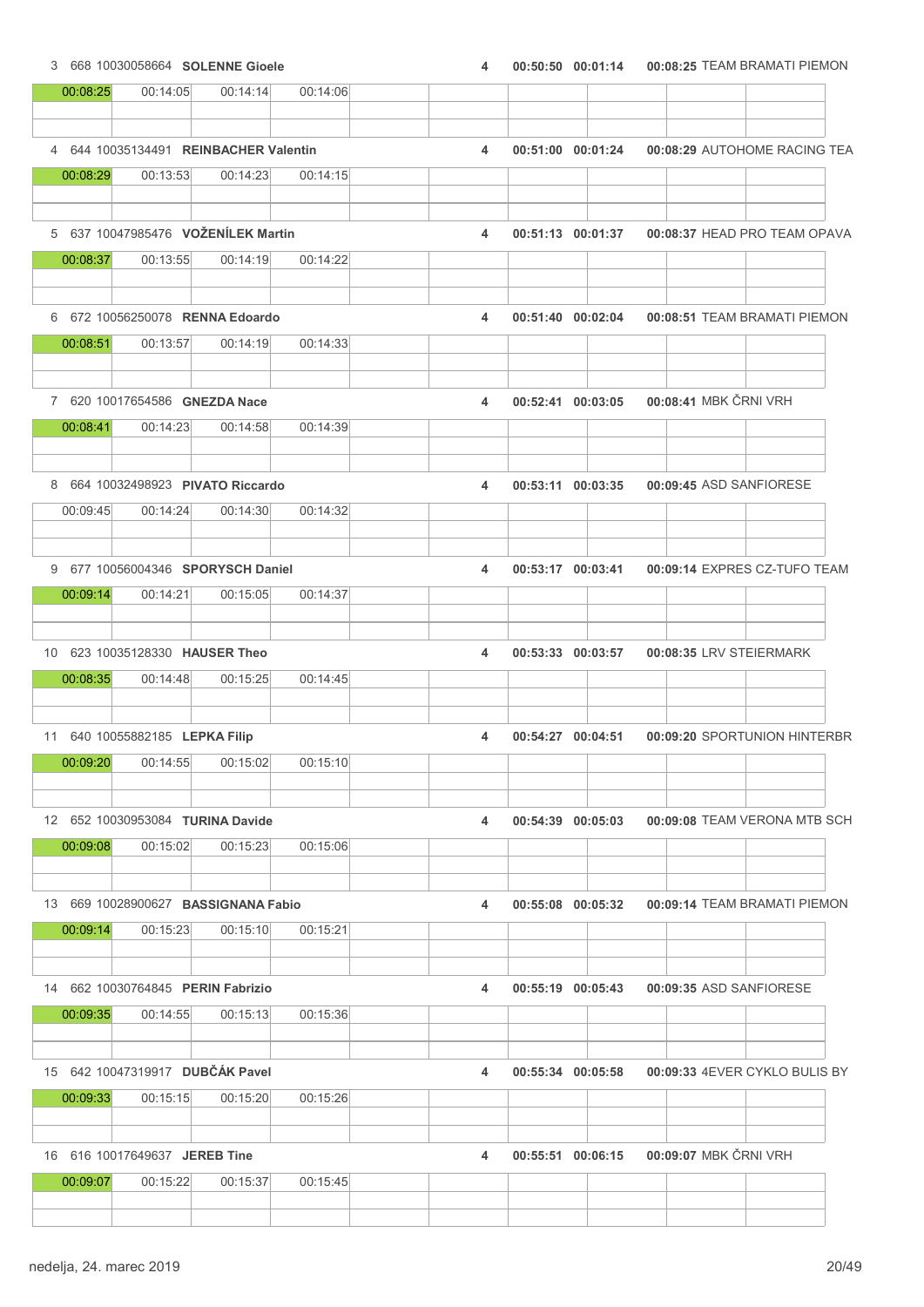### 17 674 10028786752 **BOLZAN Edoardo** 17 674 100:56:20 00:06:44 00:09:35 G.S WINNERBIKE 00:09:35 00:15:14 00:15:39 00:15:52  $\top$  $\top$ Τ

| 00:09:35 | 00:15:14                                     | 00:15:39                                       | 00:15:52 |   |                   |                   |                               |                               |
|----------|----------------------------------------------|------------------------------------------------|----------|---|-------------------|-------------------|-------------------------------|-------------------------------|
|          |                                              |                                                |          |   |                   |                   |                               |                               |
|          |                                              | 18 626 10030718466 SACCON Federico             |          | 4 |                   | 00:56:26 00:06:50 | 00:08:51 CONEGLIANO BIKE TEA  |                               |
| 00:08:51 | 00:16:25                                     | 00:15:49                                       | 00:15:21 |   |                   |                   |                               |                               |
|          |                                              |                                                |          |   |                   |                   |                               |                               |
|          |                                              | 19 638 10060087440 SZCZEPANSKI Lukáš           |          | 4 |                   | 00:57:03 00:07:27 |                               | 00:09:03 HEAD PRO TEAM OPAVA  |
| 00:09:03 | 00:15:20                                     | 00:15:52                                       | 00:16:48 |   |                   |                   |                               |                               |
|          |                                              |                                                |          |   |                   |                   |                               |                               |
|          |                                              | 20 665 10030642886 FERRONI Lorenzo             |          | 4 |                   | 00:57:46 00:08:10 | 00:09:27 ASD SANFIORESE       |                               |
| 00:09:27 | 00:15:47                                     | 00:16:10                                       | 00:16:22 |   |                   |                   |                               |                               |
|          |                                              |                                                |          |   |                   |                   |                               |                               |
|          |                                              | 21 686 10028878904 CURIDORI Simone             |          | 4 |                   | 00:57:51 00:08:15 | 00:10:00 ASD ACIDO LATTICO TE |                               |
| 00:10:00 | 00:15:56                                     | 00:15:52                                       | 00:16:03 |   |                   |                   |                               |                               |
|          |                                              |                                                |          |   |                   |                   |                               |                               |
|          |                                              | 22 622 10033718089 ROSSI Lorenzo               |          | 4 |                   | 00:57:59 00:08:23 | 00:09:23 ASD TEAM VELOCIRAPT  |                               |
| 00:09:23 | 00:16:19                                     | 00:16:16                                       | 00:16:01 |   |                   |                   |                               |                               |
|          |                                              |                                                |          |   |                   |                   |                               |                               |
|          | 23 617 10017582747 SMRDEL Miha               |                                                |          | 4 |                   | 00:58:25 00:08:49 | 00:09:09 MBK ČRNI VRH         |                               |
| 00:09:09 | 00:16:04                                     | 00:16:19                                       | 00:16:53 |   |                   |                   |                               |                               |
|          |                                              |                                                |          |   |                   |                   |                               |                               |
|          |                                              | 24 630 10035133986 KUMMERER Kilian             |          | 4 | 00:58:27 00:08:51 |                   | 00:09:25 RC KAC               |                               |
| 00:09:25 | 00:16:04                                     | 00:16:09                                       | 00:16:49 |   |                   |                   |                               |                               |
|          |                                              |                                                |          |   |                   |                   |                               |                               |
|          | 25 634 10064051710 FREY Valentin             |                                                |          | 4 |                   | 00:58:45 00:09:09 |                               | 00:09:44 IM.PULS SPORT KLAGEN |
| 00:09:44 | 00:15:46                                     | 00:16:03                                       | 00:17:12 |   |                   |                   |                               |                               |
|          |                                              |                                                |          |   |                   |                   |                               |                               |
|          |                                              | 26 667 10030791218 <b>BARAZZUOL Enrico</b>     |          | 4 |                   | 00:58:47 00:09:11 | 00:09:41 ASD SANFIORESE       |                               |
| 00:09:41 | 00:15:50                                     | 00:16:47                                       | 00:16:29 |   |                   |                   |                               |                               |
|          |                                              |                                                |          |   |                   |                   |                               |                               |
|          | 00:16:11                                     | 27 663 10030915395 ZANELLA Alberto<br>00:16:23 |          | 4 |                   | 00:59:00 00:09:24 | 00:09:51 ASD SANFIORESE       |                               |
| 00:09:51 |                                              |                                                | 00:16:35 |   |                   |                   |                               |                               |
|          |                                              |                                                |          |   |                   |                   |                               |                               |
| 00:09:12 | 28 613 10017613665 KAVČIČ Jernej<br>00:15:56 | 00:16:58                                       | 00:17:13 | 4 |                   | 00:59:19 00:09:43 | 00:09:12 KD SLOGA 1902 IDRIJA |                               |
|          |                                              |                                                |          |   |                   |                   |                               |                               |
|          | 29 611 10017644078 JANEŽIČ Luka              |                                                |          |   |                   |                   |                               |                               |
| 00:09:42 | 00:16:16                                     | 00:17:13                                       | 00:16:31 | 4 |                   | 00:59:42 00:10:06 | 00:09:42 ENERGIJATEAM.COM     |                               |
|          |                                              |                                                |          |   |                   |                   |                               |                               |
|          |                                              | 30 636 10062801218 KOLLER Šimon                |          | 4 |                   |                   |                               |                               |
| 00:09:52 | 00:16:40                                     | 00:16:18                                       | 00:16:58 |   |                   | 00:59:48 00:10:12 |                               | 00:09:52 HEAD PRO TEAM OPAVA  |
|          |                                              |                                                |          |   |                   |                   |                               |                               |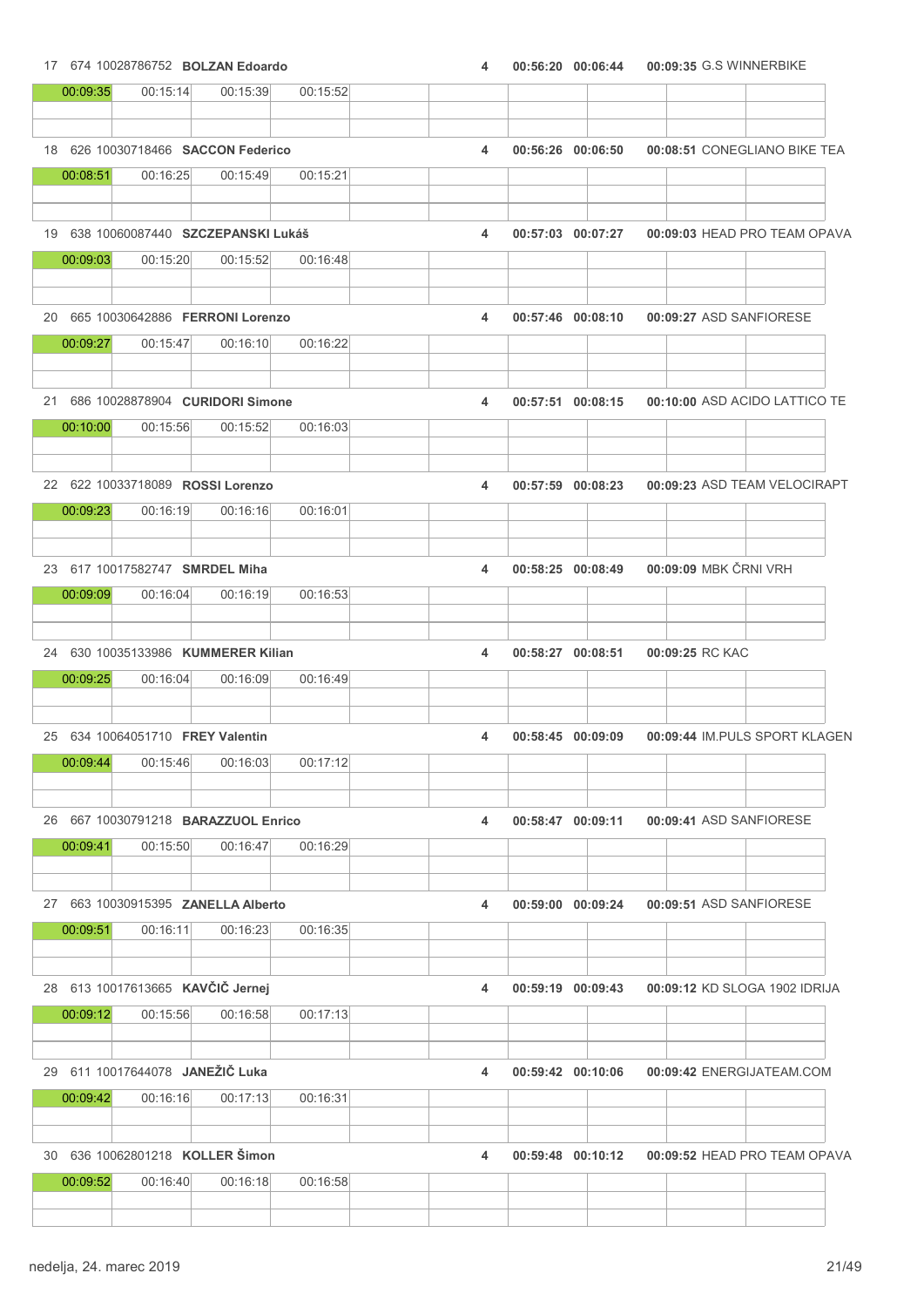31 632 10030893167 DELLA MEA Assi <br>4 01:00:08 00:10:32 00:09:33 ASD JAMS BIKE TEAM B

| 00:09:33 | 00:16:43                                   | 00:16:56 | 00:16:56 |   |                   |                       |                               |
|----------|--------------------------------------------|----------|----------|---|-------------------|-----------------------|-------------------------------|
|          | 32 610 10073869827 BRUS Jakob              |          |          | 4 | 01:00:12 00:10:36 | 00:09:58 IZVIR VIPAVA |                               |
| 00:09:58 | 00:16:55                                   | 00:16:33 | 00:16:46 |   |                   |                       |                               |
|          | 33 609 10017573047 JAGODIČ David           |          |          | 4 | 01:00:57 00:11:21 |                       | 00:09:20 CALCIT BIKE TEAM     |
| 00:09:20 | 00:17:02                                   | 00:17:20 | 00:17:15 |   |                   |                       |                               |
|          | 34 653 10084871950 RICCARDO Bertagnin      |          |          | 4 | 01:01:09 00:11:33 |                       | 00:09:53 HELLAS MONTEFORTE    |
| 00:09:53 | 00:16:27                                   | 00:16:53 | 00:17:56 |   |                   |                       |                               |
|          |                                            |          |          |   |                   |                       |                               |
|          | 35 647 10030702504 MENGHINI Alessio        |          |          | 4 | 01:01:21 00:11:45 |                       | 00:09:22 GCD PEDALE MANZANE   |
| 00:09:22 | 00:16:08                                   | 00:17:24 | 00:18:27 |   |                   |                       |                               |
|          | 36 643 10047317489 CHOVANEC Tomáš          |          |          | 4 | 01:01:24 00:11:48 |                       | 00:09:42 4EVER CYKLO BULIS BY |
| 00:09:42 | 00:16:41                                   | 00:17:19 | 00:17:42 |   |                   |                       |                               |
|          | 37 625 10029255685 PADOIN Telemaco         |          |          | 4 | 01:01:26 00:11:50 |                       | 00:10:14 FOUR ES RACING TEAM  |
| 00:10:14 | 00:16:47                                   | 00:17:26 | 00:16:59 |   |                   |                       |                               |
|          |                                            |          |          |   |                   |                       |                               |
|          | 38 615 10017564963 DEČMAN Jaka             |          |          | 4 | 01:01:47 00:12:11 |                       | 00:09:36 CALCIT BIKE TEAM     |
| 00:09:36 | 00:16:46                                   | 00:17:01 | 00:18:24 |   |                   |                       |                               |
|          | 39 602 10029409774 FLOCCO Kevin            |          |          | 4 | 01:02:11 00:12:35 |                       | 00:09:14 ASD TEAM GRANZON     |
| 00:09:14 | 00:16:18                                   | 00:17:43 | 00:18:56 |   |                   |                       |                               |
|          |                                            |          |          |   |                   |                       |                               |
| 00:10:08 | 40 607 10017651859 MARKELJ Tim<br>00:17:02 | 00:17:32 | 00:17:51 | 4 | 01:02:33 00:12:57 | 00:10:08 KK ZAVRŠNICA |                               |
|          |                                            |          |          |   |                   |                       |                               |
|          | 41 649 10031158909 CROCÉ Nicolò Mattia     |          |          | 4 | 01:02:40 00:13:04 |                       | 00:09:39 ASD TEAM BRAMATI     |
| 00:09:39 | 00:17:13                                   | 00:18:36 | 00:17:12 |   |                   |                       |                               |
|          | 42 612 10017613362 MRAK Matevž             |          |          | 4 | 01:03:14 00:13:38 | 00:10:13 MBK ČRNI VRH |                               |
| 00:10:13 | 00:17:13                                   | 00:18:15 | 00:17:33 |   |                   |                       |                               |
|          | 43 641 10035134592 SACHSE Simeon           |          |          | 4 | 01:03:14 00:13:38 |                       | 00:09:54 ALTIS THE BIKE TEAM  |
| 00:09:54 | 00:16:45                                   | 00:18:06 | 00:18:29 |   |                   |                       |                               |
|          |                                            |          |          |   |                   |                       |                               |
|          | 44 658 10030689164 DAL BEN Enrico          |          |          | 4 | 01:03:22 00:13:46 |                       | 00:10:14 TEAM VERONA MTB SCH  |
| 00:10:14 | 00:17:13                                   | 00:18:00 | 00:17:55 |   |                   |                       |                               |
|          |                                            |          |          |   |                   |                       |                               |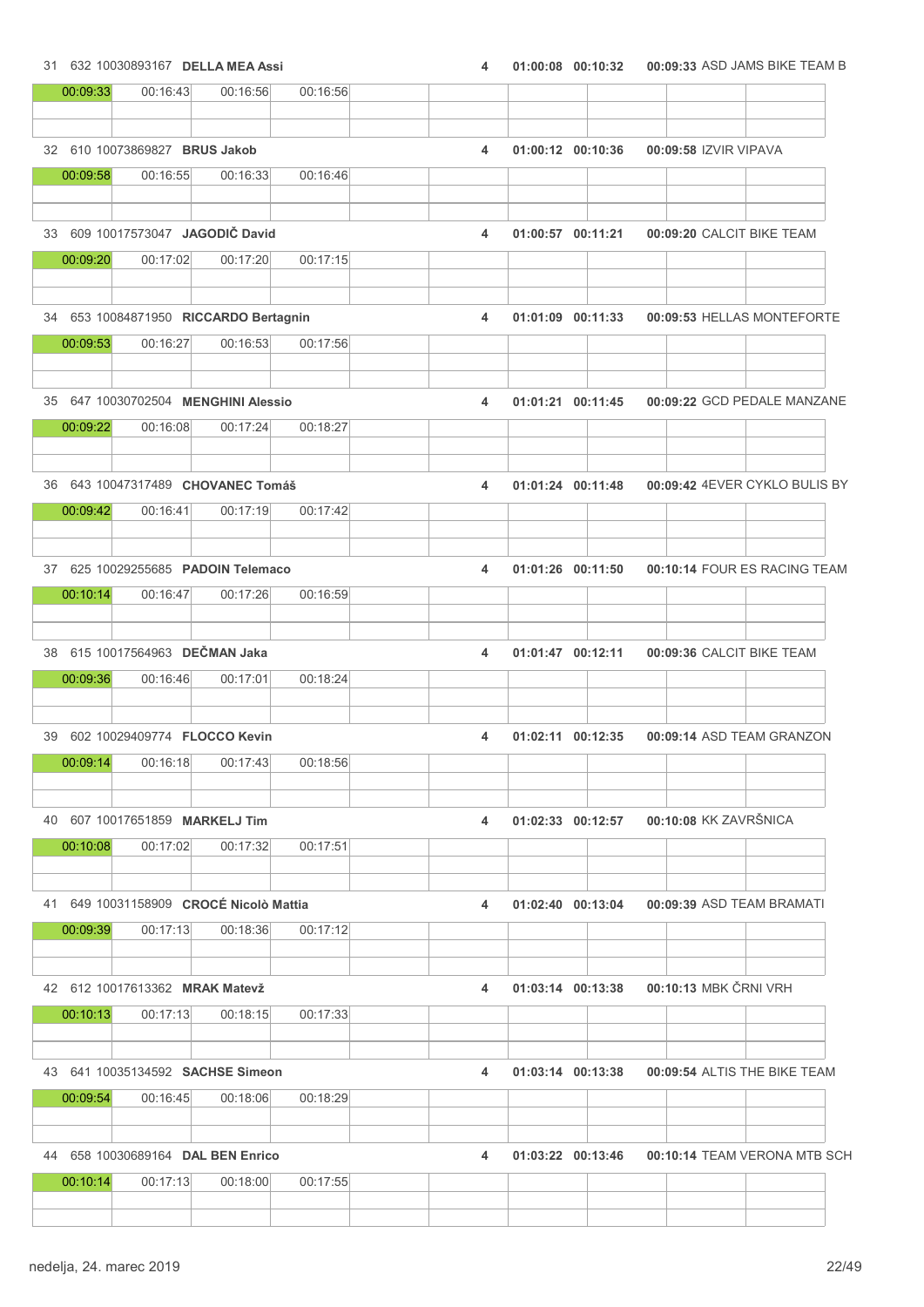45 655 10031736663 PIAN Kirill 4 01:03:53 00:14:17 00:10:18 TEAM RUDY PROJECT X

| 00:10:18 | 00:17:49                                    | 00:17:31 | 00:18:15 |   |                   |                     |                              |
|----------|---------------------------------------------|----------|----------|---|-------------------|---------------------|------------------------------|
|          |                                             |          |          |   |                   |                     |                              |
|          | 46 605 10017625385 AHAČIČ Gašper            |          |          | 4 | 01:04:16 00:14:40 |                     | 00:10:31 ENERGIJATEAM.COM    |
| 00:10:31 | 00:17:37                                    | 00:17:30 | 00:18:38 |   |                   |                     |                              |
|          | 47 629 10028923562 KALTAK Giorgio           |          |          | 4 | 01:04:20 00:14:44 |                     | 00:09:56 G.S WINNERBIKE      |
| 00:09:56 | 00:17:45                                    | 00:18:26 | 00:18:13 |   |                   |                     |                              |
|          |                                             |          |          |   |                   |                     |                              |
|          | 48 603 10017645290 ZUPAN Benjamin           |          |          | 4 | 01:04:46 00:15:10 |                     | 00:10:32 KK ZAVRŠNICA        |
| 00:10:32 | 00:17:37                                    | 00:18:46 | 00:17:51 |   |                   |                     |                              |
|          | 49 651 10029916804 MENEGATTI Matteo         |          |          | 4 | 01:04:46 00:15:10 |                     | 00:09:41 TEAM VERONA MTB SCH |
| 00:09:41 | 00:17:01                                    | 00:18:45 | 00:19:19 |   |                   |                     |                              |
|          | 50 639 10030654509 DOLIANA Lorenzo          |          |          | 4 | 01:05:08 00:15:32 |                     | 00:10:09 U.S. LITEGOSA       |
| 00:10:09 | 00:17:40                                    | 00:18:42 | 00:18:37 |   |                   |                     |                              |
|          | 51 631 10077184500 AHOLA Ruben              |          |          | 4 | 01:05:31 00:15:55 | 00:10:21 BBK ŠIŠMIŠ |                              |
|          |                                             |          |          |   |                   |                     |                              |
| 00:10:21 | 00:17:59                                    | 00:19:08 | 00:18:03 |   |                   |                     |                              |
|          | 52 624 10064832356 SVILOKOS Jakov           |          |          | 4 | 01:06:06 00:16:30 | 00:10:01 BK MONTES  |                              |
| 00:10:01 | 00:16:55                                    | 00:17:37 | 00:21:33 |   |                   |                     |                              |
|          | 53 676 10055040208 OLIOSI Enrico Leon       |          |          | 4 | 01:06:19 00:16:43 |                     | 00:10:27 ASD TEAM GRANZON    |
| 00:10:27 | 00:17:32                                    | 00:18:48 | 00:19:32 |   |                   |                     |                              |
|          | 54 614 10017575976 AUER Nal                 |          |          | 4 | 01:06:27 00:16:51 |                     | 00:09:33 CALCIT BIKE TEAM    |
| 00:09:33 | 00:16:33                                    | 00:19:20 | 00:21:01 |   |                   |                     |                              |
|          | 55 606 10076674339 BAKOŠ Matej              |          |          | 4 | 01:06:53 00:17:17 |                     | 00:10:30 KK ZAVRŠNICA        |
| 00:10:30 | 00:18:03                                    | 00:18:21 | 00:19:59 |   |                   |                     |                              |
|          |                                             |          |          |   |                   |                     |                              |
| 00:10:27 | 56 670 10079139553 MIANI Pietro<br>00:17:48 | 00:19:31 | 00:19:16 | 4 | 01:07:02 00:17:26 |                     | 00:10:27 ASD TEAM GRANZON    |
|          |                                             |          |          |   |                   |                     |                              |
|          | 57 654 10091492606 GIURIATO Andrea          |          |          | 4 | 01:07:13 00:17:37 |                     | 00:10:45 HELLAS MONTEFORTE   |
| 00:10:45 | 00:17:55                                    | 00:19:00 | 00:19:33 |   |                   |                     |                              |
|          | 58 675 10085106164 SPAHIČ Aljaž             |          |          | 4 | 01:08:09 00:18:33 |                     | 00:10:36 ENERGIJATEAM.COM    |
| 00:10:36 | 00:17:47                                    | 00:19:09 | 00:20:37 |   |                   |                     |                              |
|          |                                             |          |          |   |                   |                     |                              |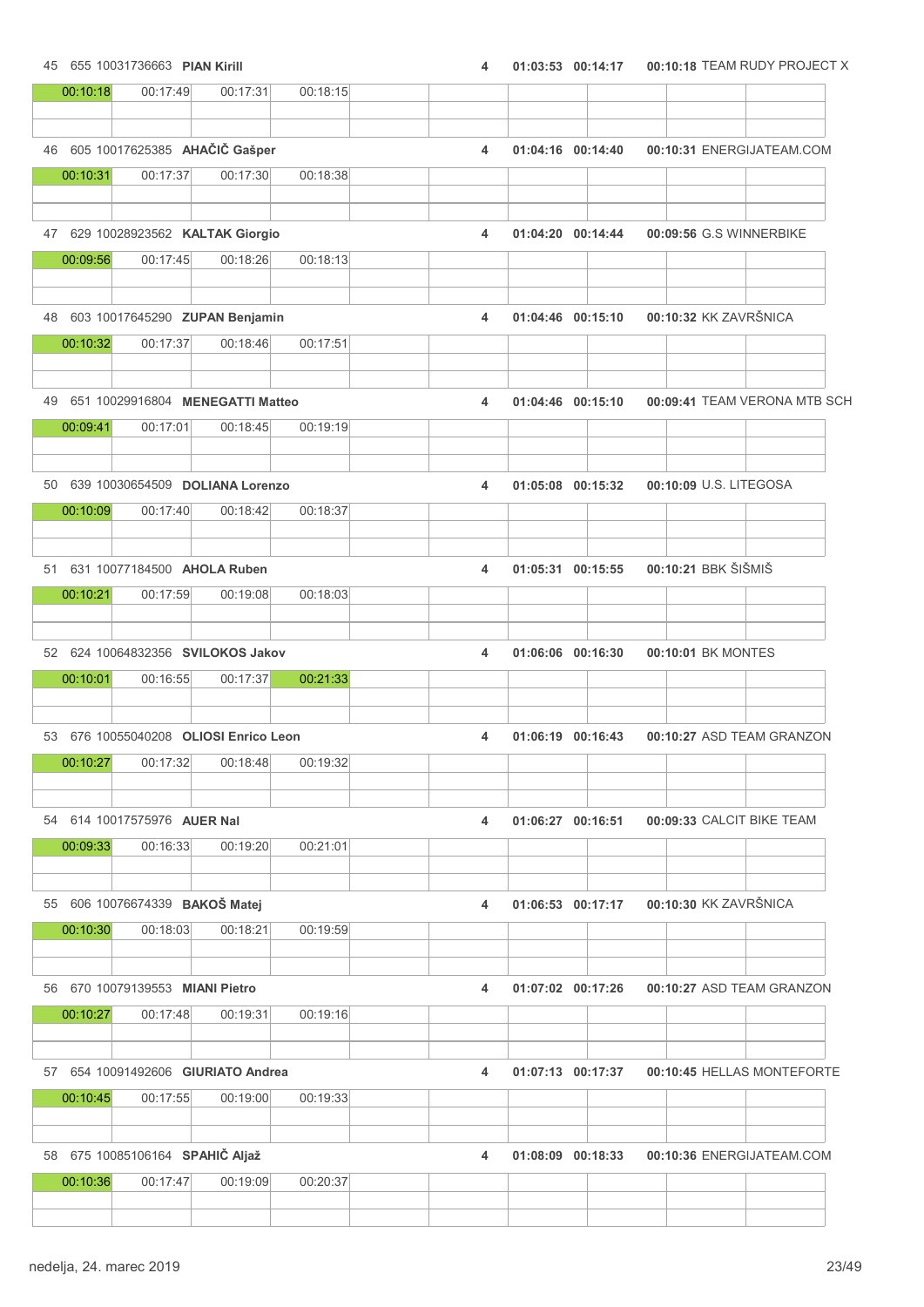|            |          | 59 601 10075250055 BREZAR Vid |                                         |  | 3              | 00:50:11 | $-1$ |                         | 00:10:33 CALCIT BIKE TEAM    |
|------------|----------|-------------------------------|-----------------------------------------|--|----------------|----------|------|-------------------------|------------------------------|
|            | 00:10:33 | 00:19:44                      | 00:19:54                                |  |                |          |      |                         |                              |
|            |          |                               |                                         |  |                |          |      |                         |                              |
|            |          |                               | 60 661 10033905322 DI GASPERO Cristiano |  | 3              | 00:50:28 | $-1$ |                         | 00:10:07 ASD TEAM GRANZON    |
|            | 00:10:07 | 00:20:09                      | 00:20:12                                |  |                |          |      |                         |                              |
|            |          |                               |                                         |  |                |          |      |                         |                              |
|            |          |                               | 61 633 10073725845 GREINER Ivan         |  | 3              | 00:53:04 | $-1$ | 00:10:56 BGK TUŠKANAC   |                              |
|            | 00:10:56 | 00:20:33                      | 00:21:35                                |  |                |          |      |                         |                              |
|            |          |                               |                                         |  |                |          |      |                         |                              |
|            |          |                               |                                         |  |                |          |      |                         |                              |
|            |          |                               | 62 657 10028920835 BUONOCORE Alessandro |  | 3              | 00:53:07 | $-1$ |                         | 00:10:56 CONEGLIANO BIKE TEA |
|            | 00:10:56 | 00:20:17                      | 00:21:54                                |  |                |          |      |                         |                              |
|            |          |                               |                                         |  |                |          |      |                         |                              |
|            |          |                               | 63 671 10059004272 VERLINŠEK Žiga       |  | 3              | 00:57:04 | $-1$ |                         | 00:11:54 CALCIT BIKE TEAM    |
|            | 00:11:54 | 00:22:24                      | 00:22:46                                |  |                |          |      |                         |                              |
|            |          |                               |                                         |  |                |          |      |                         |                              |
|            |          |                               | 64 182 10089681433 UGHI FILIPPO         |  | 3              | 00:58:47 | $-1$ | 00:11:43 U.C. CAPRIVESI |                              |
|            | 00:11:43 | 00:23:32                      | 00:23:32                                |  |                |          |      |                         |                              |
|            |          |                               |                                         |  |                |          |      |                         |                              |
|            |          |                               | 65 659 10090857456 MARKOVINA Dominic    |  | 3              | 01:02:03 | $-1$ | 00:12:26 BK MONTES      |                              |
|            | 00:12:26 | 00:22:41                      | 00:26:56                                |  |                |          |      |                         |                              |
|            |          |                               |                                         |  |                |          |      |                         |                              |
|            |          |                               |                                         |  |                |          |      |                         |                              |
|            |          |                               | 66 645 10079892416 PAŠKVAN Matija       |  | 3              | 01:04:09 | $-1$ | 00:14:08 BK GROBNIK     |                              |
|            | 00:14:08 | 00:25:36                      | 00:24:25                                |  |                |          |      |                         |                              |
|            |          |                               |                                         |  |                |          |      |                         |                              |
|            |          | 67 635 10075952293 RNJAK Toma |                                         |  | 3              | 01:04:51 | $-1$ | 00:12:02 BK MONTES      |                              |
|            | 00:12:02 | 00:23:36                      | 00:29:13                                |  |                |          |      |                         |                              |
|            |          |                               |                                         |  |                |          |      |                         |                              |
|            |          |                               | 68 646 10091080657 MARGETIĆ Matko       |  | 3              | 01:05:41 | $-1$ | 00:12:34 BK GROBNIK     |                              |
|            | 00:12:34 | 00:25:35                      | 00:27:32                                |  |                |          |      |                         |                              |
|            |          |                               |                                         |  |                |          |      |                         |                              |
|            |          |                               |                                         |  |                |          |      |                         |                              |
|            |          |                               | 69 648 10091032359 BUDISELIĆ Sandro     |  | $\overline{2}$ | 00:52:02 | $-2$ | 00:15:24 BK GROBNIK     |                              |
|            | 00:15:24 | 00:36:38                      |                                         |  |                |          |      |                         |                              |
|            |          |                               |                                         |  |                |          |      |                         |                              |
| <b>DNF</b> |          |                               | 673 10064297947 NEUGEBAUER Michal       |  |                |          |      |                         | SPORTOVNIKURZY.CZ            |
|            | 00:09:26 | 00:14:55                      | 00:21:00                                |  |                |          |      |                         |                              |
|            |          |                               |                                         |  |                |          |      |                         |                              |
| <b>DNF</b> |          |                               | 604 10028449373 KROBOT Mihael           |  |                |          |      |                         | BK MURA AVANTURA             |
|            | 00:10:18 | 00:16:19                      | 00:31:09                                |  |                |          |      |                         |                              |
|            |          |                               |                                         |  |                |          |      |                         |                              |
| <b>DNF</b> |          |                               | 656 10029042386 ZAVAN Martino           |  |                |          |      |                         | <b>CONEGLIANO BIKE TEA</b>   |
|            | 00:10:23 | 00:18:07                      |                                         |  |                |          |      |                         |                              |
|            |          |                               |                                         |  |                |          |      |                         |                              |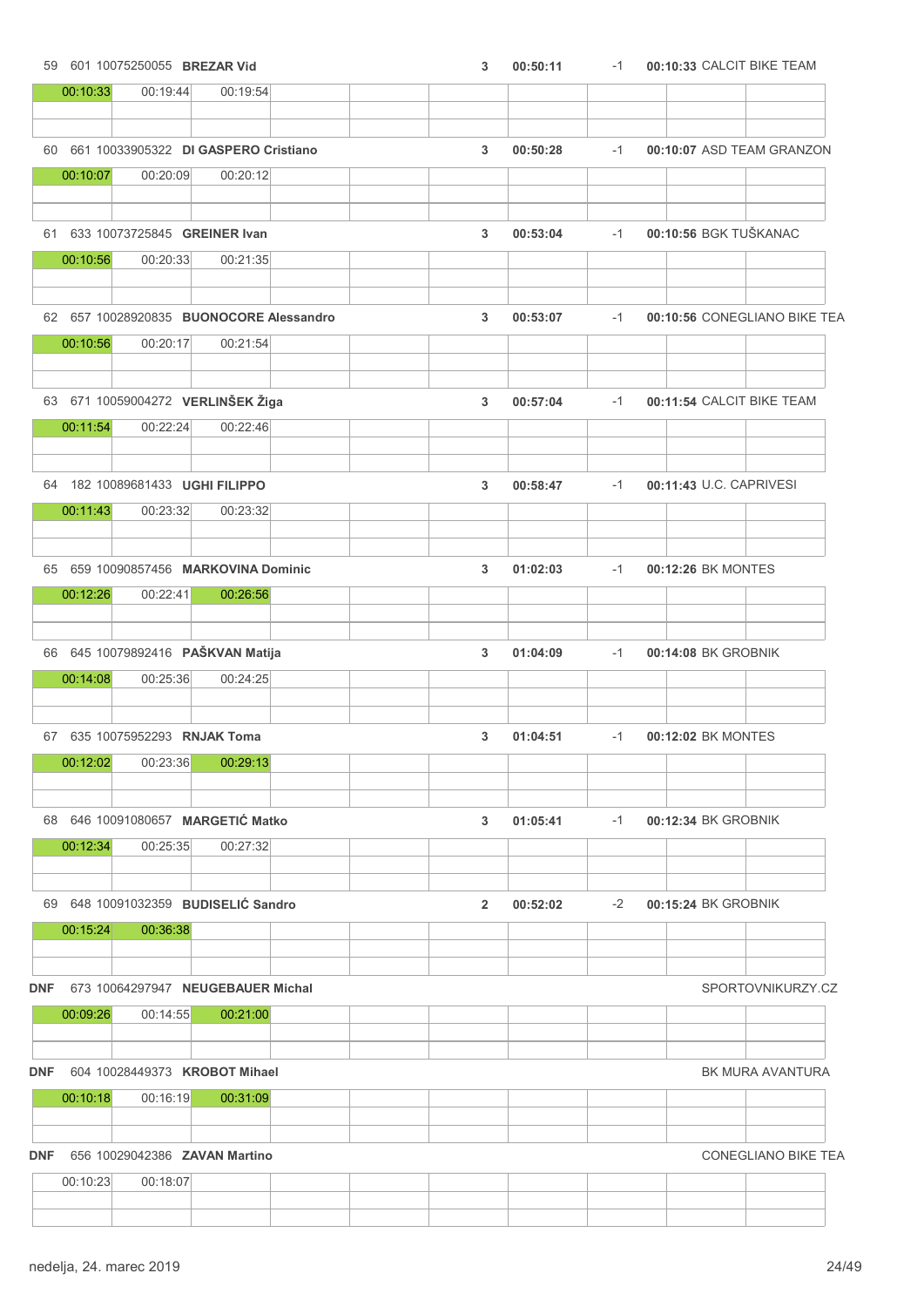### DNF 660 10028861625 MAZZUCCO Gabriele BETTINI BIKE TEAM

|            | 00:09:37                 |          |                                                |  |                |          |                   |                       |                        |                                             |
|------------|--------------------------|----------|------------------------------------------------|--|----------------|----------|-------------------|-----------------------|------------------------|---------------------------------------------|
| <b>DNS</b> |                          |          | 608 10017650445 ŠTERN Nejc                     |  |                |          |                   |                       | <b>KK RAVNE</b>        |                                             |
|            | 00:47:24                 |          |                                                |  |                |          |                   |                       |                        |                                             |
|            |                          |          | DNS 621 10029161921 RIVA Manuel                |  |                |          |                   |                       |                        | ASD JAMS BIKE TEAM B                        |
|            | 01:39:10                 |          |                                                |  |                |          |                   |                       |                        |                                             |
| <b>DNS</b> |                          |          | 627 10034676874 TONEATTI Luca                  |  |                |          |                   |                       |                        | ASD JAMS BIKE TEAM B                        |
|            | 01:39:13                 |          |                                                |  |                |          |                   |                       |                        |                                             |
|            |                          |          | DNS 628 10079963346 VRHOVNIK Žan               |  |                |          |                   |                       |                        | ENERGIJATEAM.COM                            |
|            | 01:39:15                 |          |                                                |  |                |          |                   |                       |                        |                                             |
| <b>DNS</b> |                          |          | 650 10084785054 DRUSIN Fabio                   |  |                |          |                   |                       |                        | ASD JAMS BIKE TEAM B                        |
|            | 01:39:18                 |          |                                                |  |                |          |                   |                       |                        |                                             |
| Coun.<br>÷ | Category:<br>BIB UCI ID: |          | <b>U17W</b><br>Name:                           |  | Laps:          | RaceTime | Gap:              |                       | Best lap: Club / town: |                                             |
|            | 00:09:53                 | 00:16:41 | 1 470 10035125906 SADNIK Katharina<br>00:17:09 |  | 3              |          | 00:43:43 00:00:00 |                       |                        | 00:09:53 RADCLUB ARBÖ GRIFFE                |
|            |                          |          | 2 369 10028924774 BRAIDA Lucrezia              |  | 3              |          | 00:45:11 00:01:28 |                       |                        | 00:09:57 ASD TEAM GRANZON                   |
|            | 00:09:57                 | 00:17:12 | 00:18:02                                       |  |                |          |                   |                       |                        |                                             |
|            |                          |          |                                                |  |                |          |                   |                       |                        |                                             |
|            | 00:09:57                 | 00:17:59 | 3 384 10030539523 BRAMATI Lucia<br>00:17:59    |  | $3^{\circ}$    |          |                   |                       |                        | 00:45:55 00:02:12 00:09:57 ASD TEAM BRAMATI |
|            |                          |          | 4 390 10035126108 GRUBER Valentina             |  | 3 <sup>1</sup> |          | 00:46:56 00:03:13 |                       |                        | 00:10:43 LRV STEIERMARK                     |
|            | 00:10:43                 | 00:18:35 | 00:17:38                                       |  |                |          |                   |                       |                        |                                             |
|            |                          |          | 5 368 10035138131 LACKNER Annabell             |  | 3              |          | 00:47:08 00:03:25 |                       |                        | 00:11:02 RC ARBÖ GRIFFEN                    |
|            | 00:11:02                 | 00:17:45 | 00:18:21                                       |  |                |          |                   |                       |                        |                                             |
|            | 00:10:32                 | 00:18:22 | 6 367 10035142070 JACOB Klara<br>00:18:31      |  | 3              |          | 00:47:25 00:03:42 |                       |                        | 00:10:32 ALTIS THE BIKE TEAM                |
|            |                          |          | 7 377 10017582949 MLAKAR Daša                  |  | 3              |          | 00:47:27 00:03:44 | 00:10:09 MBK ČRNI VRH |                        |                                             |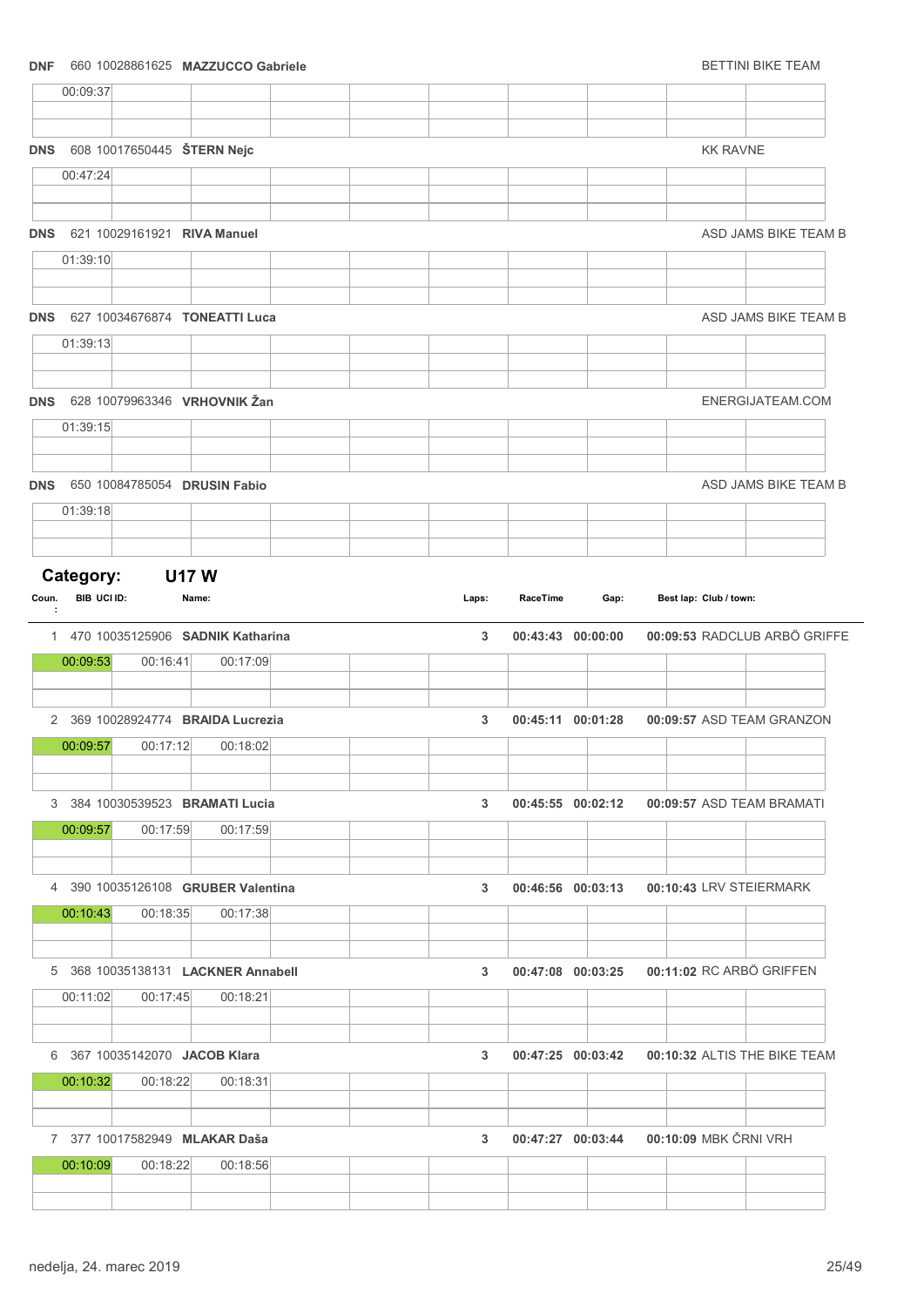8 365 10053334220 CANCIANI Lisa 3 00:47:30 00:47:30 00:03:47 00:10:49 ASD JAMS BIKE TEAM B 00:10:49 00:18:07 00:18:34 9 385 10032014125 ARICI Sofia 3 3 00:47:32 00:03:49 00:10:33 ASD TEAM BRAMATI 00:10:33 00:18:51 00:18:08 10 383 10047396305 BRTNÍČKOVÁ Michaela 3 00:47:53 00:10:40 00:04:10 4EVER CYKLO BULIS BY 00:10:40 00:18:39 00:18:34 11 378 10028452609 **NADU Anja** 3 00:48:29 00:48:29 00:04:46 00:10:53 BK MONTES 00:10:53 00:18:27 00:19:09 12 382 10055850055 KREBS Sarah 3 00:49:21 00:05:38 00:11:10 RC KAC 00:11:10 00:19:05 00:19:06 13 373 10017653273 MOROZ Nuša 3 00:49:48 00:10:41 00:06:05 KD SLOGA 1902 IDRIJA 00:10:41 00:19:44 00:19:23 14 371 10028919926 TOMASELLA Elena 3 00:50:31 00:11:00 00:06:48 CONEGLIANO BIKE TEA 00:11:00 00:19:21 00:20:10 15 372 10028984085 **RUMAC Elisa** 3 00:50:38 00:06:38 00:06:55 00:10:09 ASD JAMS BIKE TEAM B 00:10:09 00:19:13 00:21:16 16 391 10029239622 FONTANA Beatrice 3 00:51:58 00:10:52 00:08:15 ASD SANFIORESE 00:10:52 00:19:54 00:21:12 17 375 10017644179 MOVRIN Ema 3 00:52:29 00:52:29 00:08:46 00:11:31 ENERGIJATEAM.COM 00:11:31 00:20:04 00:20:54 18 380 10077193792 BINDEROVA Petra 3 00:52:43 00:11:32 00:09:00 HEAD PRO TEAM OPAVA 00:11:32 00:20:24 00:20:47 19 381 10029208805 ROSSO Arianna 3 00:53:36 00:11:08 00:09:53 U.S. LITEGOSA 00:11:08 00:20:56 00:21:32 20 392 10029239723 FONTANA Camilla 3 00:55:36 00:11:46 00:11:53 ASD SANFIORESE 00:11:46 00:21:47 00:22:03 21 376 10082556478 TEPIĆ Klara 3 01:00:55 00:12:54 00:17:12 BBK ŠIŠMIŠ 00:12:54 00:22:35 00:25:26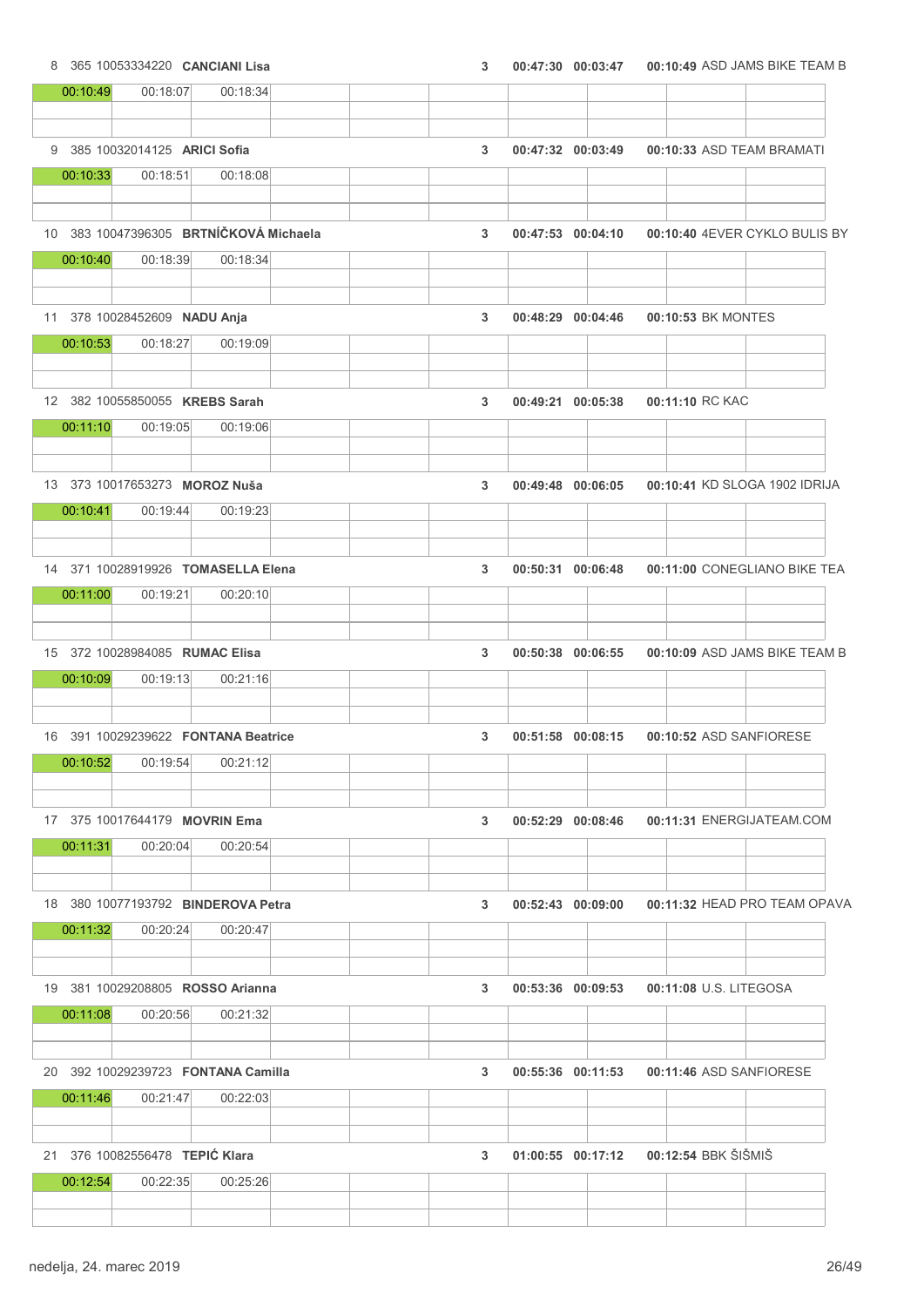|            |                            | 22 388 10029042689 BARDELLE Anna        | 3              | 01:01:48 00:18:05 |      |                     | 00:13:21 TEAM RUDY PROJECT X |
|------------|----------------------------|-----------------------------------------|----------------|-------------------|------|---------------------|------------------------------|
| 00:13:21   | 00:23:06                   | 00:25:21                                |                |                   |      |                     |                              |
|            |                            | 23 389 10031732320 D'ESTE Camilla       | $\mathbf{3}$   | 01:07:28 00:23:45 |      |                     | 00:13:07 CONEGLIANO BIKE TEA |
| 00:13:07   | 00:25:34                   | 00:28:47                                |                |                   |      |                     |                              |
|            |                            | 24 387 10091090761 PILČIĆ Valentina     | $\overline{2}$ | 00:50:29          | $-1$ | 00:20:04 BK GROBNIK |                              |
| 00:20:04   | 00:30:25                   |                                         |                |                   |      |                     |                              |
| <b>DNF</b> | 374 10030630863 PAPO Alice |                                         |                |                   |      |                     | ASD JAMS BIKE TEAM B         |
| 00:10:52   | 00:21:58                   |                                         |                |                   |      |                     |                              |
|            |                            | DNF 379 10077199250 HOLOUBKOVÁ Silvie   |                |                   |      |                     | <b>HEAD PRO TEAM OPAVA</b>   |
| 00:12:37   |                            |                                         |                |                   |      |                     |                              |
| <b>DNS</b> |                            | 366 10031325627 BORGHESE Chiara Martina |                |                   |      |                     | ASD JAMS BIKE TEAM B         |
| 01:38:06   |                            |                                         |                |                   |      |                     |                              |
|            |                            | DNS 386 10031767682 MICHELETTO Victoria |                |                   |      |                     | ASD JAMS BIKE TEAM B         |
|            |                            |                                         |                |                   |      |                     |                              |
| 01:38:09   |                            |                                         |                |                   |      |                     |                              |

## Elite W, Junior W, Masters, Amaters

|       | Category:   |                 | U23+Elite W                   |          |          |          |          |          |                        |                               |
|-------|-------------|-----------------|-------------------------------|----------|----------|----------|----------|----------|------------------------|-------------------------------|
| Coun. | BIB UCI ID: |                 | Name:                         |          |          | Laps:    | RaceTime | Gap:     | Best lap: Club / town: |                               |
| 1.    |             | 101 10006646100 | <b>BELOMOINA Yana</b>         |          |          | 6        | 01:22:08 | 00:00:00 |                        | 00:08:59 CST SANDD, BAFANG M  |
|       | 00:08:59    | 00:14:28        | 00:14:41                      | 00:14:42 | 00:14:42 | 00:14:36 |          |          |                        |                               |
| 2     |             |                 | 115 10048435114 BERTA Martina |          |          | 6        | 01:22:43 | 00:00:35 | 00:08:37 TORPADO URSUS |                               |
|       | 00:08:37    | 00:13:59        | 00:14:37                      | 00:14:54 | 00:15:13 | 00:15:23 |          |          |                        |                               |
| 3     |             | 109 10009354420 | <b>KOLLER Nicole</b>          |          |          | 6        | 01:22:59 | 00:00:51 |                        | 00:08:57 MöBEL MäRKI MTB PRO  |
|       | 00:08:57    | 00:14:20        | 00:14:41                      | 00:15:01 | 00:15:03 | 00:14:57 |          |          |                        |                               |
| 4     |             |                 | 102 10004604450 ŽAKELJ Tanja  |          |          | 6        | 01:23:21 | 00:01:13 |                        | 00:08:54 UNIOR DEVINCI FACTOR |
|       | 00:08:54    | 00:14:30        | 00:14:30                      | 00:15:09 | 00:15:12 | 00:15:06 |          |          |                        |                               |
| 5     |             |                 | 104 10011219042 TOVO Marika   |          |          | 6        | 01:23:49 | 00:01:41 |                        | 00:08:46 GHOST FACTORY RACIN  |
|       | 00:08:46    | 00:14:43        | 00:14:54                      | 00:15:09 | 00:15:12 | 00:15:05 |          |          |                        |                               |
|       |             |                 |                               |          |          |          |          |          |                        |                               |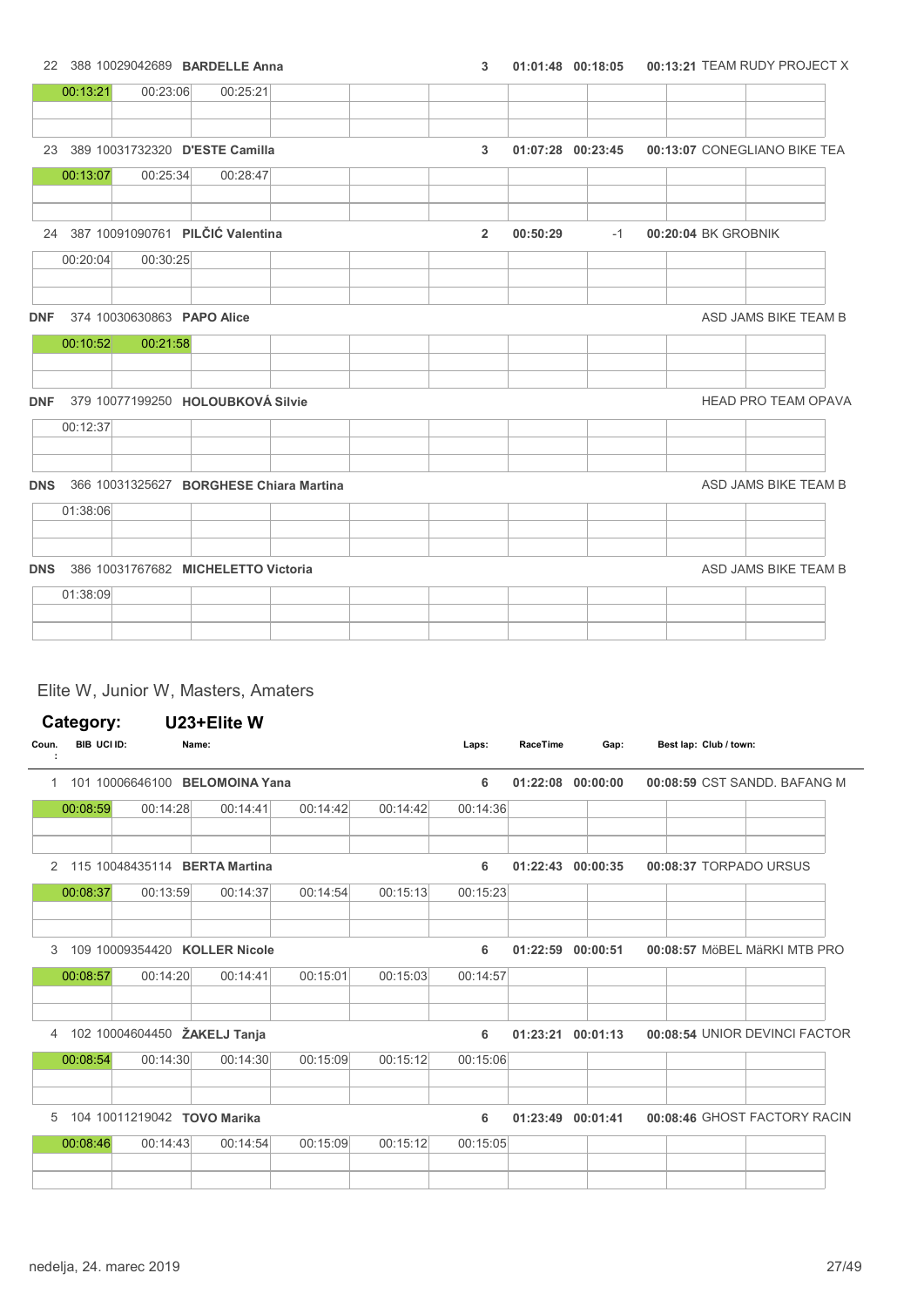6 107 10008817280 TEOCCHI Chiara 6 01:24:54 00:08:53 00:02:46 BIANCHI COUNTERVAIL 00:08:53 00:14:42 00:15:11 00:15:15 00:15:17 00:15:36 7 108 10011048987 PASTEINER Lisa 6 01:25:15 00:08:47 00:03:07 GHOST FACTORY RACIN 00:08:47 00:14:31 00:14:56 00:15:25 00:15:41 00:15:55 8 105 10003279085 LECHNER Eva 6 01:25:37 00:03:29 00:08:54 TORPADO-SÜDTIROL MT 00:08:54 00:15:01 00:15:09 00:15:31 00:15:43 00:15:19 9 131 10011144270 MARCHET Giorgia **6 01:25:45 00:03:37 00:09:04 TEAM RUDY PROJECT X** 00:09:04 00:14:48 00:15:13 00:15:36 00:15:43 00:15:21 10 103 10006049043 ČÁBELICKÁ Jitka 6 01:27:20 00:08:56 00:05:12 GAPP SYSTEM - CABTEC 00:08:56 00:14:50 00:15:20 00:15:19 00:16:40 00:16:15 11 112 10009838612 SPIELMANN Anna 6 01:28:12 00:09:06 00:06:04 KTM MTB FACTORY TEA 00:09:06 00:15:49 00:15:20 00:15:51 00:16:03 00:16:03 12 118 10048171392 SÁSKOVÁ Tereza 6 01:28:36 00:08:55 00:06:28 CESKA SPORITELNA SP 00:08:55 00:15:15 00:15:44 00:15:55 00:15:57 00:16:50 13 135 10006448662 CALVETTI Serena 6 01:28:57 00:06:49 00:09:13 KTM PROTEK DAMA 00:09:13 00:15:37 00:15:48 00:15:50 00:16:11 00:16:18 14 124 10030420800 SPECIA Giada 6 01:29:14 00:07:06 00:09:05 TEAM RUDY PROJECT X 00:09:05 00:15:19 00:16:00 00:16:06 00:16:18 00:16:26 15 119 10011150233 DRUML Corina 6 01:29:34 00:07:26 00:09:08 KTM MTB FACTORY TEA 00:09:08 00:15:32 00:15:48 00:16:18 00:16:31 00:16:17 16 114 10011015746 DETILLEUX Emeline 6 01:30:30 00:09:07 00:08:22 TEAM MERIDA WALLONI 00:09:07 00:15:26 00:16:19 00:16:35 00:16:48 00:16:15 17 111 10009547612 WOJTYLA Gabriela 6 01:30:47 00:08:39 00:09:23 POLISH NATIONAL TEAM 00:09:23 00:15:25 00:15:27 00:15:47 00:18:05 00:16:40 18 120 10011219951 ZIELINSKA Magdalena 6 01:32:23 00:09:18 00:10:15 POLISH NATIONAL TEAM 00:09:18 00:16:10 00:16:44 00:16:34 00:16:36 00:17:01 19 106 10002825512 KALENTYEVA Irina 6 01:33:00 00:09:30 00:10:52 MöBEL MäRKI MTB PRO 00:09:30 00:16:07 00:16:29 00:16:48 00:16:58 00:17:08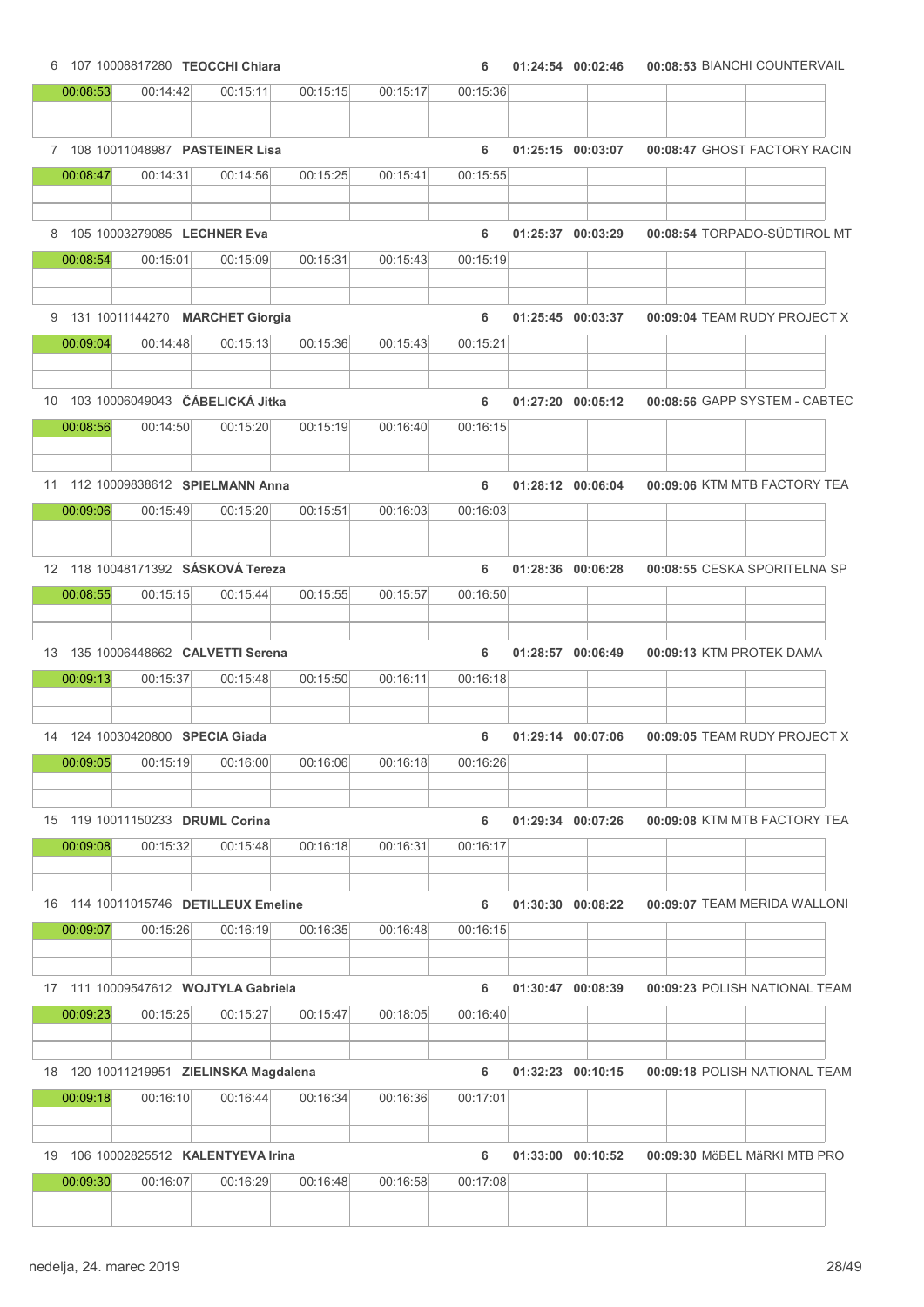|            | 00:09:16<br>21 113 10006828578 JEŽKOVÁ Hana | 00:15:22                                         | 00:16:31 | 00:17:33 | 00:17:31 | 00:18:07 |          |                   |                           |                              |
|------------|---------------------------------------------|--------------------------------------------------|----------|----------|----------|----------|----------|-------------------|---------------------------|------------------------------|
|            |                                             |                                                  |          |          |          |          |          |                   |                           |                              |
|            |                                             |                                                  |          |          |          |          |          |                   |                           |                              |
|            |                                             |                                                  |          |          |          | 6        |          | 01:35:37 00:13:29 |                           | 00:09:44 GT OPPORTUNITY BRNO |
|            | 00:09:44                                    | 00:16:33                                         | 00:17:00 | 00:17:20 | 00:17:31 | 00:17:29 |          |                   |                           |                              |
|            |                                             | 22 116 10004280411 VESELÁ Lucie                  |          |          |          | 6        |          | 01:37:33 00:15:25 |                           | 00:10:03 GT OPPORTUNITY BRNO |
|            | 00:10:03                                    | 00:16:33                                         | 00:17:00 | 00:17:44 | 00:18:03 | 00:18:10 |          |                   |                           |                              |
|            |                                             |                                                  |          |          |          |          |          |                   |                           |                              |
|            |                                             | 23 134 10015495530 BOLZAN Matilde                |          |          |          | 6        |          | 01:40:03 00:17:55 | 00:10:39 G.S WINNERBIKE   |                              |
|            | 00:10:39                                    | 00:17:22                                         | 00:17:02 | 00:18:01 | 00:18:20 | 00:18:39 |          |                   |                           |                              |
|            |                                             | 24 125 10011006551 STEGAGNOLO Giorgia            |          |          |          | 5        | 01:22:33 | $-1$              |                           | 00:10:07 FOUR ES RACING TEAM |
|            | 00:10:07                                    | 00:18:20                                         | 00:17:37 | 00:18:07 | 00:18:22 |          |          |                   |                           |                              |
|            |                                             | 25 126 10015787136 PIANA Federica                |          |          |          | 5        | 01:23:22 | -1                | 00:10:01 VALLERBIKE ASD   |                              |
|            | 00:10:01                                    | 00:17:06                                         | 00:18:15 | 00:19:10 | 00:18:50 |          |          |                   |                           |                              |
|            |                                             | 26 128 10011144371 PILAT Noemi                   |          |          |          | 5        | 01:25:19 | $-1$              |                           | 00:10:10 CUBE CRAZY VICTORIA |
|            | 00:10:10                                    | 00:17:51                                         | 00:18:20 | 00:19:12 | 00:19:46 |          |          |                   |                           |                              |
|            |                                             |                                                  |          |          |          |          |          |                   |                           |                              |
|            |                                             | 27 129 10011006349 SACCU Francesca               |          |          |          | 5        | 01:26:48 | $-1$              | 00:09:55 TREK MARCHISIO   |                              |
|            | 00:09:55                                    | 00:18:04                                         | 00:19:08 | 00:19:38 | 00:20:03 |          |          |                   |                           |                              |
|            |                                             | 28 132 10053587632 MOSSER Nina                   |          |          |          | 5        | 01:30:54 | $-1$              |                           | 00:10:47 ASVÖ ÖAMTC SC HERM  |
|            | 00:10:47                                    | 00:18:54                                         | 00:20:00 | 00:20:48 | 00:20:25 |          |          |                   |                           |                              |
|            |                                             |                                                  |          |          |          |          |          |                   |                           |                              |
|            |                                             | 29 121 10075257230 KNAP Maruša                   |          |          |          | 5        | 01:45:15 | $-1$              | 00:11:47 CALCIT BIKE TEAM |                              |
|            | 00:11:47                                    | 00:20:51                                         | 00:25:42 | 00:22:54 | 00:24:01 |          |          |                   |                           |                              |
| <b>DNF</b> |                                             | 127 10017590124 <b>MOVRIN Vita</b>               |          |          |          |          |          |                   |                           | ENERGIJATEAM.COM             |
|            | 00:09:12                                    | 00:15:52                                         | 00:17:22 | 00:39:22 |          |          |          |                   |                           |                              |
| <b>DNF</b> |                                             | 130 10054835801 KUČEROVÁ Monika                  |          |          |          |          |          |                   |                           | <b>HEAD PRO TEAM OPAVA</b>   |
|            | 00:09:46                                    | 00:16:51                                         | 00:17:54 | 00:42:11 |          |          |          |                   |                           |                              |
|            |                                             |                                                  |          |          |          |          |          |                   |                           |                              |
|            | 01:47:39                                    | <b>DNS</b> 117 10056060425 <b>SOSNA Katazina</b> |          |          |          |          |          |                   |                           | <b>TORPADO-SÜDTIROL MT</b>   |
|            |                                             |                                                  |          |          |          |          |          |                   |                           |                              |
| <b>DNS</b> |                                             | 122 10011008268 KRUPOVÁ Lucie                    |          |          |          |          |          |                   |                           | <b>EXPRES CZ-TUFO TEAM</b>   |
|            | 01:47:41                                    |                                                  |          |          |          |          |          |                   |                           |                              |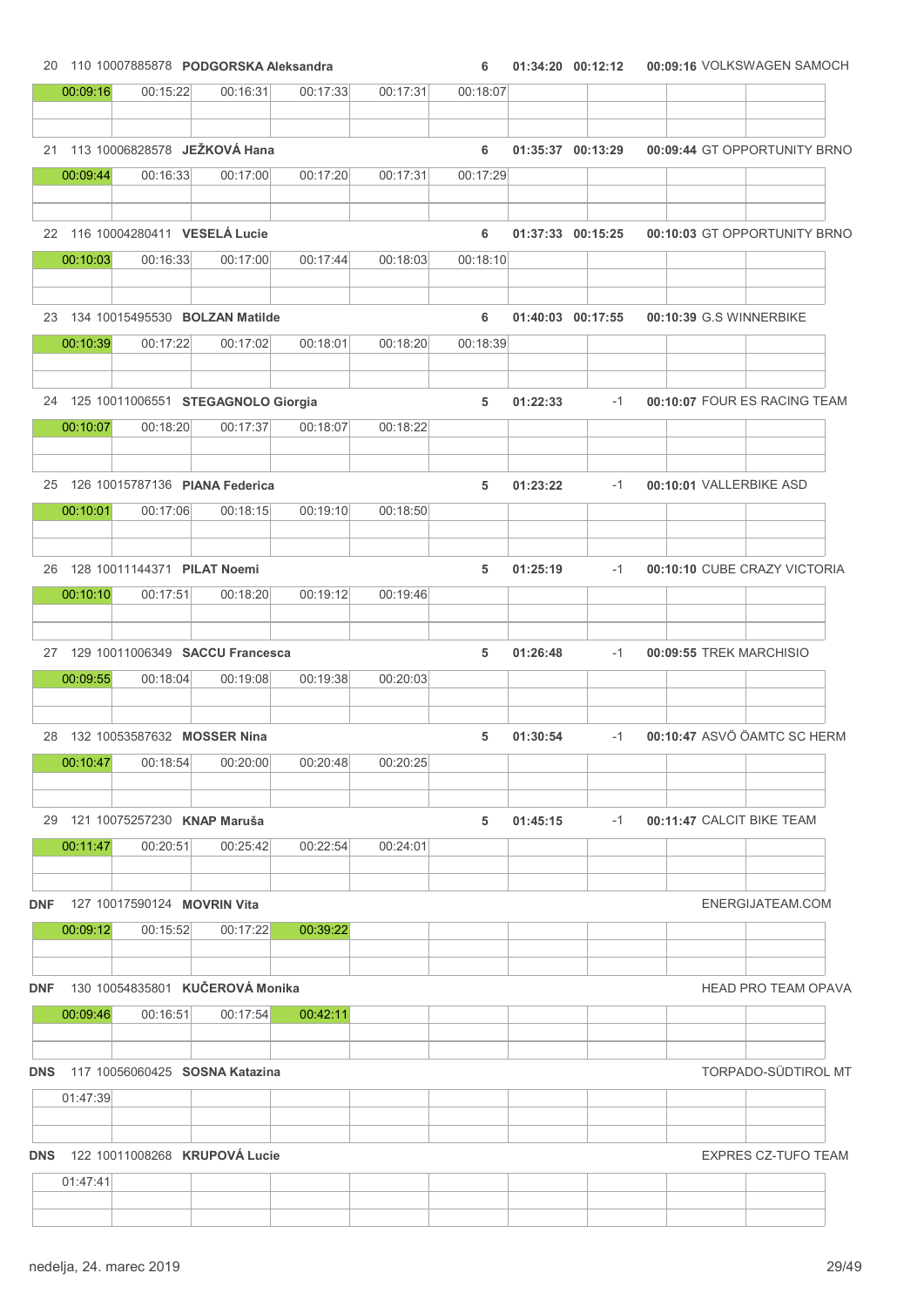# DNS 123 10010128295 VERRANDO Alessia VALLERBIKE ASD 01:47:42 **DNS** 133 10023490754 **PAGOTTO Gaia** ASD TEAM VELOCIRAPT 01:47:43 Category: U19 W Coun. BIB UCI ID: Name: Name: Name: Name: Coun. BIB UCI ID: Name: Club / town: : RaceTime 1 89 10030392306 PESSE Nicole 5 01:19:01 00:09:41 00:00:00 RDR FACTORY TEAM 00:09:41 00:16:49 00:17:19 00:18:14 00:16:58 2 84 10017643169 HOMAR Tamara 5 01:19:26 00:10:01 00:00:25 ENERGIJATEAM.COM 00:10:01 00:17:33 00:17:30 00:17:07 00:17:15 3 85 10017643977 JANEŽIČ Ana 5 01:20:30 00:10:00 00:01:29 ENERGIJATEAM.COM 00:10:00 00:17:17 00:17:46 00:17:43 00:17:44 4 80 10035128431 WAGNER Anna Lena 6 1 121:31 00:02:30 00:02:30 00:09:55 LRV STEIERMARK 00:09:55 00:16:57 00:17:59 00:18:05 00:18:35 5 82 10030380077 ZONTONE Asia 6 01:23:28 00:04:27 00:09:50 ASD JAMS BIKE TEAM B 00:09:50 00:17:36 00:18:43 00:18:55 00:18:24 6 81 10047317388 PRCHALOVÁ Libuše 5 01:25:37 00:10:21 00:06:36 4EVER CYKLO BULIS BY 00:10:21 00:18:34 00:18:22 00:19:09 00:19:11 7 79 10058285361 BOŠNJAK Larisa 6 1 126:53 00:07:52 00:10:18 BBK ŠIŠMIŠ 00:10:18 00:18:17 00:18:56 00:19:30 00:19:52 8 83 10030364620 ZANGA Marta 1 1 1 27:21 00:08:20 00:09:59 KTM PROTEK DAMA 00:09:59 00:18:40 00:19:41 00:19:36 00:19:25 9 87 10054910771 VELLO Margherita 6 1:27:32 00:127:32 00:08:31 00:11:02 A.S.D. TEAM FRIULI SAN 00:11:02 00:19:31 00:19:21 00:19:00 00:18:38 10 92 10030287424 CASSOL Camilla 5 01:30:30 00:11:23 00:11:29 SSD PEDALE FELTRINO 00:11:23 00:18:41 00:19:30 00:20:30 00:20:26 11 88 10066711227 JUNG Rosine 5 01:31:06 00:10:43 00:12:05 VTT FUN CLUB 00:10:43 00:19:25 00:20:03 00:20:46 00:20:09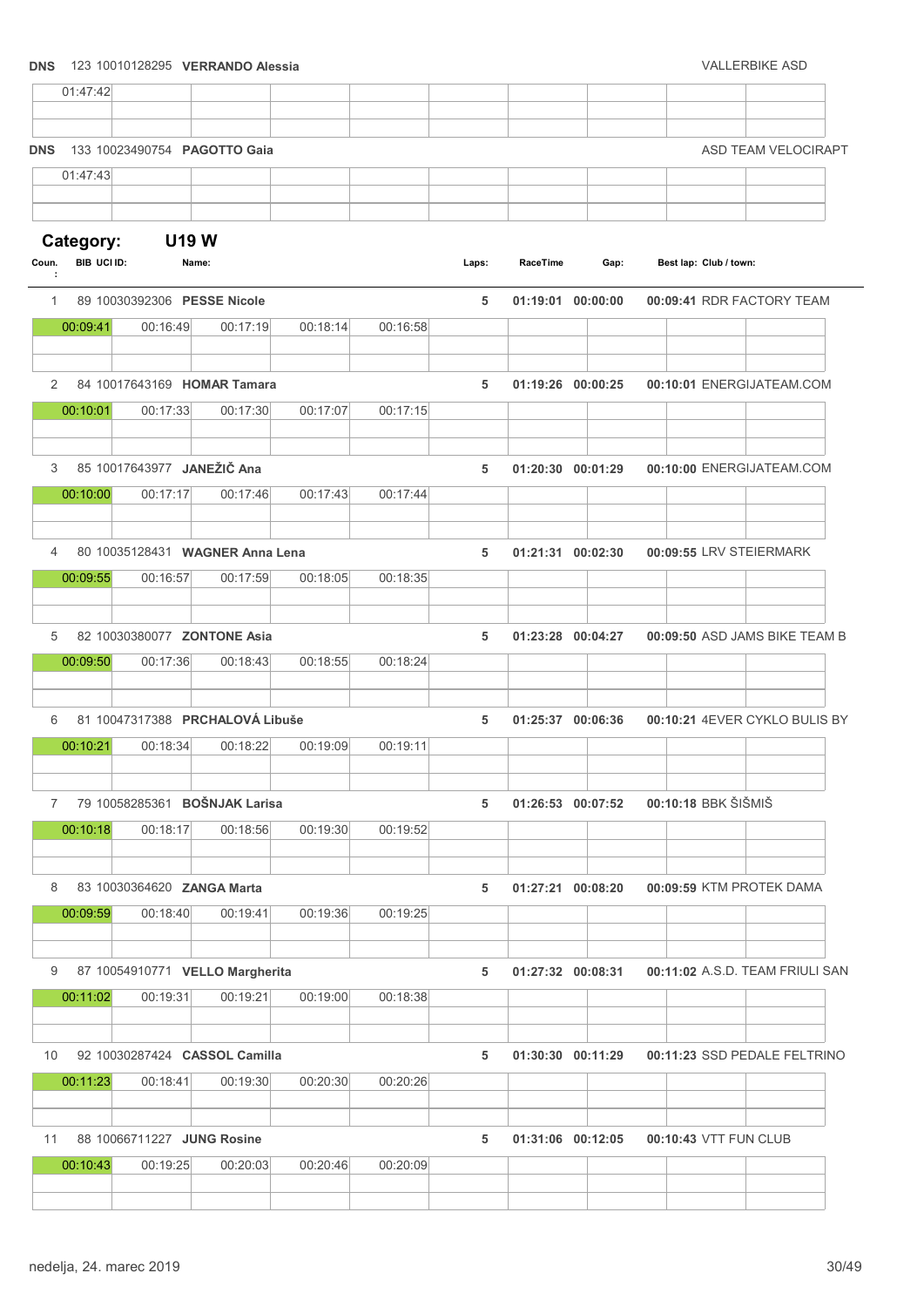12 86 10028428963 FILIPOVIĆ Jana 5 01:32:33 00:13:32 00:11:17 BK BIKER

|            | 00:11:17                 | 00:19:30                                    | 00:20:01   | 00:20:34 | 00:21:11 |       |          |                   |                        |                                |
|------------|--------------------------|---------------------------------------------|------------|----------|----------|-------|----------|-------------------|------------------------|--------------------------------|
|            |                          |                                             |            |          |          |       |          |                   |                        |                                |
| 13         |                          | 90 10088406184 ESPOSITO Rachele             |            |          |          | 4     | 01:21:28 | $-1$              | 00:12:12 BICICAMOGLI   |                                |
|            | 00:12:12                 | 00:22:00                                    | 00:23:24   | 00:23:52 |          |       |          |                   |                        |                                |
| <b>DNS</b> |                          | 91 10035128936 HÖLLER Lena                  |            |          |          |       |          |                   |                        | <b>LRV STEIERMARK</b>          |
|            | 01:47:04                 |                                             |            |          |          |       |          |                   |                        |                                |
|            |                          |                                             |            |          |          |       |          |                   |                        |                                |
| Coun.      | Category:<br>BIB UCI ID: | Name:                                       | Veterani 1 |          |          | Laps: | RaceTime | Gap:              | Best lap: Club / town: |                                |
| ÷          |                          |                                             |            |          |          |       |          |                   |                        |                                |
|            | 00:08:42                 | 1 305 10006573247 BRAVIN Andrea<br>00:13:37 | 00:13:51   | 00:13:47 | 00:13:50 | 5     |          | 01:03:47 00:00:00 | 00:08:42 CAPRIVESI     |                                |
|            |                          |                                             |            |          |          |       |          |                   |                        |                                |
|            |                          | 2 309 10059836149 ČRETNIK Marko             |            |          |          | 5     |          | 01:06:30 00:02:43 |                        | 00:08:47 GANESHA TEAM          |
|            | 00:08:47                 | 00:14:25                                    | 00:14:30   | 00:14:19 | 00:14:29 |       |          |                   |                        |                                |
|            |                          |                                             |            |          |          |       |          |                   |                        |                                |
| 3          |                          | 302 10007400979 JURAK Primož                |            |          |          | 5     |          | 01:09:35 00:05:48 | 00:08:48 ŠD 2SIMPL     |                                |
|            | 00:08:48                 | 00:14:45                                    | 00:15:16   | 00:15:23 | 00:15:23 |       |          |                   |                        |                                |
| 4          |                          | 307 10006955385 VODOPIVEC Luka              |            |          |          | 5     |          | 01:09:48 00:06:01 |                        | 00:08:50 MBK ČRNI VRH          |
|            | 00:08:50                 | 00:15:30                                    | 00:15:00   | 00:15:16 | 00:15:12 |       |          |                   |                        |                                |
|            |                          |                                             |            |          |          |       |          |                   |                        |                                |
| 5          |                          | 306 10017595174 PODGORNIK Tadej             |            |          |          | 5     |          | 01:11:28 00:07:41 |                        | 00:09:02 MBK ČRNI VRH          |
|            | 00:09:02                 | 00:15:21                                    | 00:15:21   | 00:15:53 | 00:15:51 |       |          |                   |                        |                                |
|            |                          | 6 310 10017614170 DEJAK Janez               |            |          |          | 5     |          | 01:11:40 00:07:53 |                        | 00:09:13 ENERGIJATEAM.COM      |
|            | 00:09:13                 | 00:15:39                                    | 00:15:37   | 00:15:32 | 00:15:39 |       |          |                   |                        |                                |
|            |                          |                                             |            |          |          |       |          |                   |                        |                                |
|            |                          | 7 312 10081513629 STRASEK Ales              |            |          |          | 5     |          | 01:13:27 00:09:40 |                        | 00:09:18 KK BIKE-EK HALOZE 200 |
|            | 00:09:18                 | 00:16:00                                    | 00:16:05   | 00:16:02 | 00:16:02 |       |          |                   |                        |                                |
|            |                          |                                             |            |          |          |       |          |                   |                        |                                |
|            |                          | 8 318 10053619358 PAVAN Valerio             |            |          |          | 5     |          | 01:13:27 00:09:40 |                        | 00:09:08 LA ROCCIA TEAM        |
|            | 00:09:08                 | 00:15:45                                    | 00:15:57   | 00:16:31 | 00:16:06 |       |          |                   |                        |                                |
|            |                          | 9 308 10004070243 PREŠEREN Jure             |            |          |          | 5     |          | 01:13:57 00:10:10 |                        | 00:09:46 KK ZAVRŠNICA          |
|            | 00:09:46                 | 00:16:08                                    | 00:16:01   | 00:16:07 | 00:15:55 |       |          |                   |                        |                                |
|            |                          |                                             |            |          |          |       |          |                   |                        |                                |
|            |                          | 10 304 10017641654 JAZBEC Matic             |            |          |          | 5     |          | 01:14:54 00:11:07 | 00:09:34 ŠD 2SIMPL     |                                |
|            | 00:09:34                 | 00:15:48                                    | 00:16:10   | 00:16:39 | 00:16:43 |       |          |                   |                        |                                |
|            |                          |                                             |            |          |          |       |          |                   |                        |                                |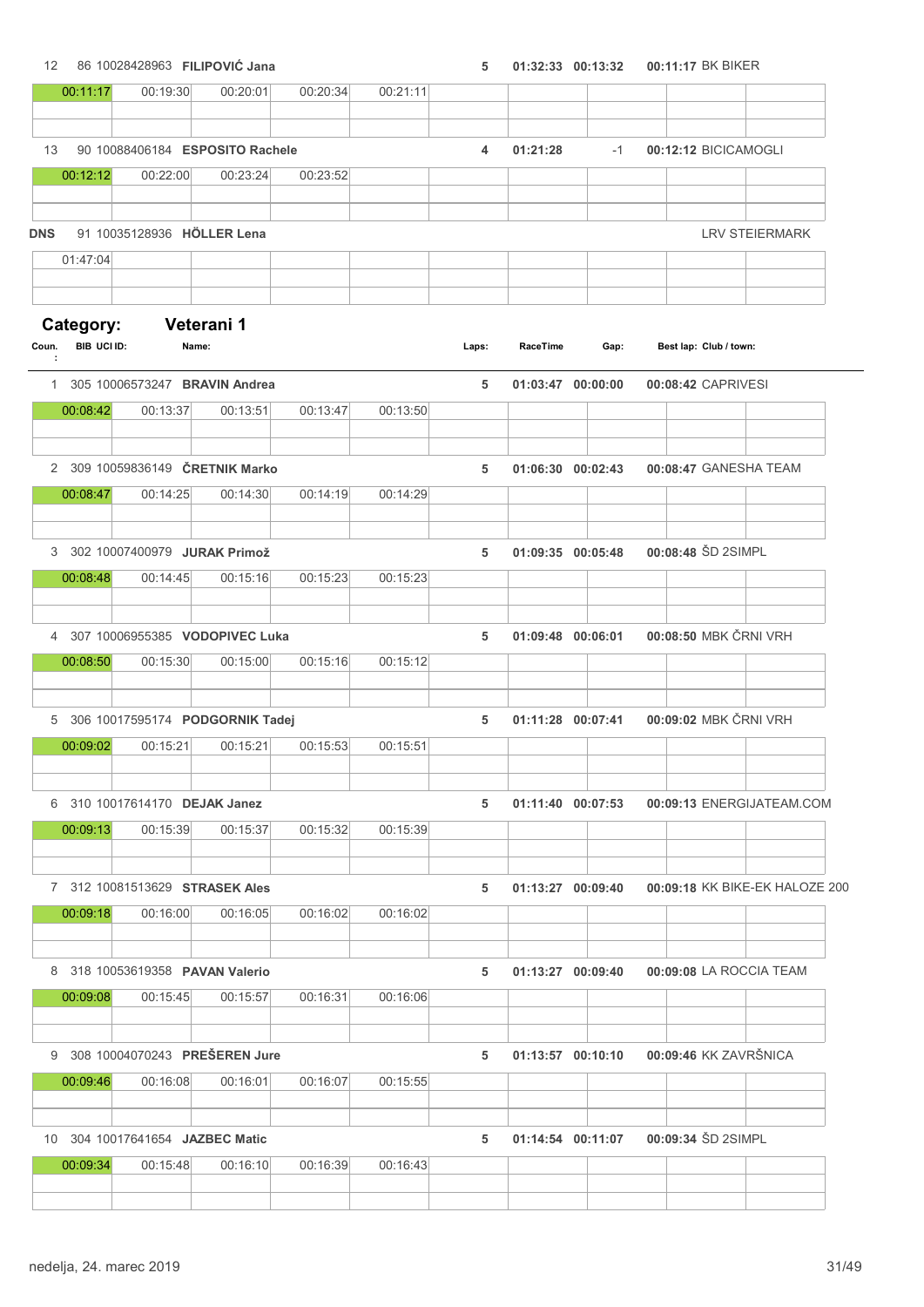11 300 10007459280 MIKELJ Uroš **5 01:15:13 00:11:26 00:10:43** CALCIT BIKE TEAM

|            | 00:10:43                 | 00:15:44                                    | 00:16:01   | 00:16:13 | 00:16:32 |       |                   |      |                           |                                |
|------------|--------------------------|---------------------------------------------|------------|----------|----------|-------|-------------------|------|---------------------------|--------------------------------|
|            |                          | 12 319 10056474996 KAVČIČ Jure              |            |          |          | 5     | 01:18:04 00:14:17 |      | 00:09:54 KK ZAVRŠNICA     |                                |
|            | 00:09:54                 | 00:16:26                                    | 00:17:17   | 00:17:32 | 00:16:55 |       |                   |      |                           |                                |
|            |                          | 13 313 10053622186 ARMELLIN Stefano         |            |          |          | 5     | 01:20:45 00:16:58 |      | 00:09:36 LA ROCCIA TEAM   |                                |
|            | 00:09:36                 | 00:17:19                                    | 00:17:08   | 00:17:29 | 00:19:13 |       |                   |      |                           |                                |
|            |                          | 14 301 10017655192 BLATNIK Žiga             |            |          |          | 5     | 01:23:00 00:19:13 |      | 00:09:59 KK ZAVRŠNICA     |                                |
|            | 00:09:59                 | 00:16:55                                    | 00:17:41   | 00:18:18 | 00:20:07 |       |                   |      |                           |                                |
|            |                          | 15 303 10017612251 DEBELJAK Miha            |            |          |          | 4     | 01:05:25          | $-1$ | 00:09:40 ENERGIJATEAM.COM |                                |
|            | 00:09:40                 | 00:17:36                                    | 00:19:24   | 00:18:45 |          |       |                   |      |                           |                                |
|            |                          | 16 316 10029883458 MACAN Stefano            |            |          |          |       | 01:05:42          | $-1$ |                           | 00:10:11 TRIVIUM FROGGY TEAM   |
|            | 00:10:11                 | 00:17:55                                    | 00:18:45   | 00:18:51 |          | 4     |                   |      |                           |                                |
|            |                          |                                             |            |          |          |       |                   |      |                           |                                |
|            | 00:10:29                 | 17 315 10080156740 ZAGOZDA Miha<br>00:17:36 | 00:18:48   | 00:19:46 |          | 4     | 01:06:39          | $-1$ |                           | 00:10:29 KK BIKE-EK HALOZE 200 |
|            |                          |                                             |            |          |          |       |                   |      |                           |                                |
|            |                          | 18 320 10053619055 FLORIO Marco             |            |          |          | 4     | 01:08:58          | $-1$ | 00:10:27 LA ROCCIA TEAM   |                                |
|            | 00:10:27                 | 00:18:00                                    | 00:19:38   | 00:20:53 |          |       |                   |      |                           |                                |
|            |                          | 19 311 10017602046 ROBIČ Matic              |            |          |          | 4     | 01:09:43          | $-1$ |                           | 00:10:33 KD BIKE EK HALOZE 200 |
|            | 00:10:33                 | 00:18:54                                    | 00:19:42   | 00:20:34 |          |       |                   |      |                           |                                |
| 20         |                          | 321 10030823348 CAMPAGNOLO Marcello         |            |          |          | 3     | 01:30:53          | $-2$ |                           | 00:09:08 A.S.D. FEDERCLUB TRST |
|            | 00:09:08                 | 00:15:33                                    | 01:06:12   |          |          |       |                   |      |                           |                                |
| <b>DNS</b> |                          | 314 10028431387 SVITIĆ Dean                 |            |          |          |       |                   |      |                           | ADRENALINA MTB TEAM            |
|            | 01:45:35                 |                                             |            |          |          |       |                   |      |                           |                                |
|            |                          |                                             |            |          |          |       |                   |      |                           |                                |
| DNS        | 01:45:36                 | 317 10015039630 BRUNA Diego                 |            |          |          |       |                   |      |                           | ASD ACIDO LATTICO TE           |
|            |                          |                                             |            |          |          |       |                   |      |                           |                                |
| Coun.<br>÷ | Category:<br>BIB UCI ID: | Name:                                       | Veterani 2 |          |          | Laps: | RaceTime          | Gap: | Best lap: Club / town:    |                                |
|            |                          | 1 341 10028497368 DAPRETTO Gianpiero        |            |          |          | 5     | 01:07:21 00:00:00 |      |                           | 00:08:44 ASD FEDERCLUBTRIEST   |
|            | 00:08:44                 | 00:14:33                                    | 00:14:35   | 00:14:48 | 00:14:41 |       |                   |      |                           |                                |
|            |                          |                                             |            |          |          |       |                   |      |                           |                                |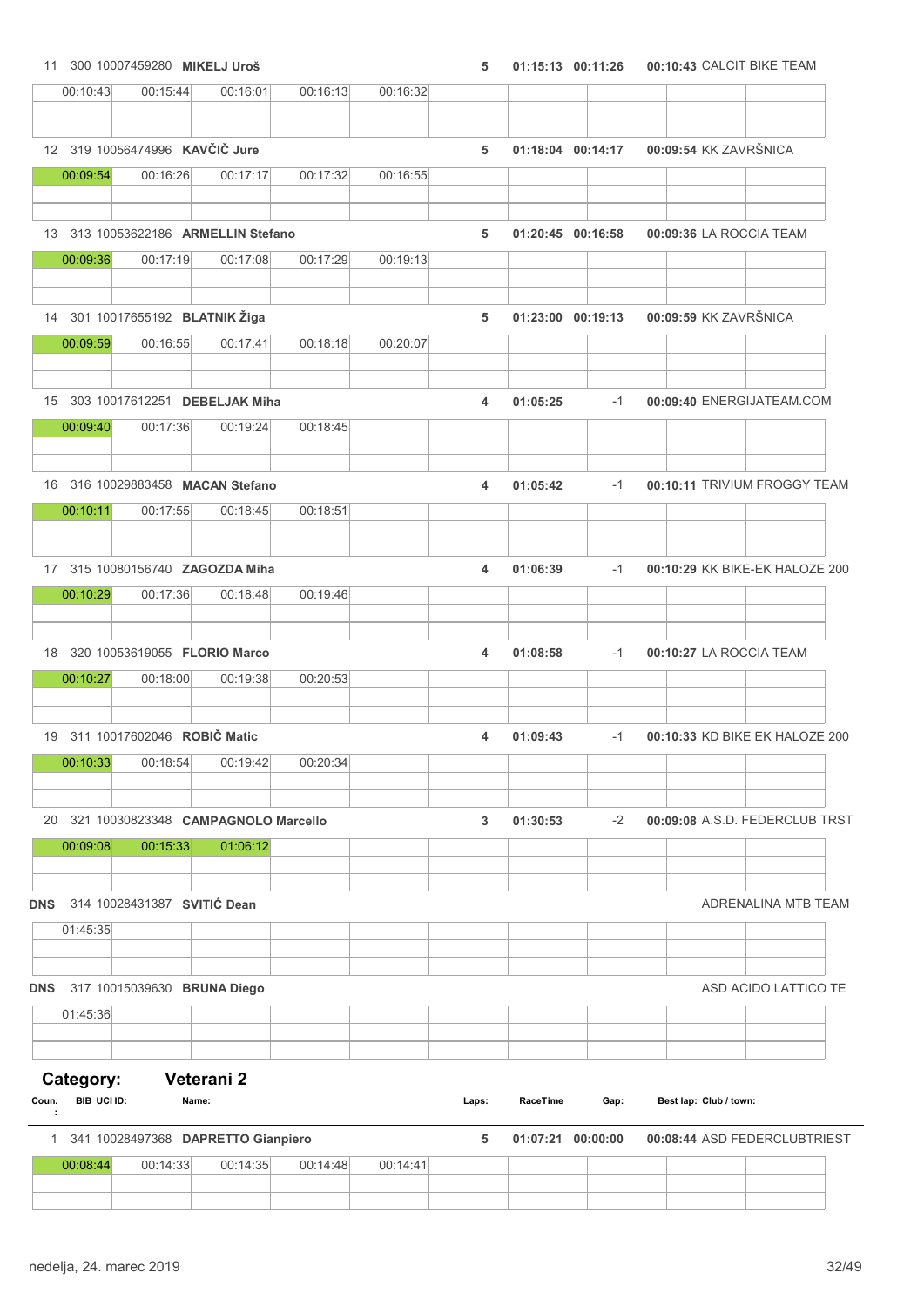2 322 10004224029 TANCIK Mitja 5 01:07:25 00:09:13 00:00:04 ENERGIJATEAM.COM

| 00:09:13 | 00:14:39                              | 00:14:34 | 00:14:36 | 00:14:23 |   |                   |                       |                            |
|----------|---------------------------------------|----------|----------|----------|---|-------------------|-----------------------|----------------------------|
|          |                                       |          |          |          |   |                   |                       |                            |
|          | 3 324 10003481270 BLAZNIK Robert      |          |          |          | 5 | 01:08:08 00:00:47 | 00:09:26 MBK ČRNI VRH |                            |
| 00:09:26 | 00:14:36                              | 00:14:24 | 00:14:48 | 00:14:54 |   |                   |                       |                            |
|          |                                       |          |          |          |   |                   |                       |                            |
|          | 4 326 10003492586 BOŠKIN Aleš         |          |          |          | 5 | 01:08:48 00:01:27 | 00:09:24 MBK ČRNI VRH |                            |
| 00:09:24 | 00:14:59                              | 00:14:49 | 00:14:47 | 00:14:49 |   |                   |                       |                            |
|          |                                       |          |          |          |   |                   |                       |                            |
|          | 5 331 10003953136 MIKLIČ Gregor       |          |          |          | 5 | 01:09:23 00:02:02 |                       | 00:09:04 CALCIT BIKE TEAM  |
| 00:09:04 | 00:15:17                              | 00:14:53 | 00:15:13 | 00:14:56 |   |                   |                       |                            |
|          |                                       |          |          |          |   |                   |                       |                            |
|          | 6 334 10017642058 UTRANKER Damjan     |          |          |          | 5 | 01:10:49 00:03:28 | 00:09:22 ŠD 2SIMPL    |                            |
| 00:09:22 | 00:14:53                              | 00:15:09 | 00:15:30 | 00:15:55 |   |                   |                       |                            |
|          |                                       |          |          |          |   |                   |                       |                            |
|          | 7 342 10017604773 ERJAVEC Rok         |          |          |          | 5 | 01:11:15 00:03:54 |                       | 00:09:32 GANESHA TEAM      |
| 00:09:32 | 00:15:32                              | 00:15:11 | 00:15:30 | 00:15:30 |   |                   |                       |                            |
|          |                                       |          |          |          |   |                   |                       |                            |
|          | 8 337 10003924440 MARTINJAŠ Aljoša    |          |          |          | 5 | 01:12:08 00:04:47 |                       | 00:09:08 CALCIT BIKE TEAM  |
| 00:09:08 | 00:15:30                              | 00:15:38 | 00:15:55 | 00:15:57 |   |                   |                       |                            |
|          |                                       |          |          |          |   |                   |                       |                            |
|          | 9 328 10017611241 ČERNE Mitja         |          |          |          | 5 | 01:12:44 00:05:23 | 00:09:21 DEŠ FLEŠ     |                            |
| 00:09:21 | 00:15:38                              | 00:15:36 | 00:15:57 | 00:16:12 |   |                   |                       |                            |
|          |                                       |          |          |          |   |                   |                       |                            |
|          | 10 330 10017574461 PIRC Tomaž         |          |          |          | 5 | 01:13:16 00:05:55 |                       | 00:09:46 CALCIT BIKE TEAM  |
| 00:09:46 | 00:15:30                              | 00:15:55 | 00:16:10 | 00:15:55 |   |                   |                       |                            |
|          |                                       |          |          |          |   |                   |                       |                            |
|          | 11 327 10017599117 DAKSKOBLER Matej   |          |          |          | 5 | 01:13:16 00:05:55 | 00:09:20 KK PANTAL    |                            |
| 00:09:20 | 00:15:55                              | 00:15:58 | 00:16:15 | 00:15:48 |   |                   |                       |                            |
|          |                                       |          |          |          |   |                   |                       |                            |
|          | 12 332 10014497238 <b>TOMAT Loris</b> |          |          |          | 5 | 01:14:13 00:06:52 |                       | 00:09:40 A.S.D. VALCHIARO' |
| 00:09:40 | 00:15:38                              | 00:15:58 | 00:16:08 | 00:16:49 |   |                   |                       |                            |
|          |                                       |          |          |          |   |                   |                       |                            |
|          | 13 323 10017642563 PEVEC Evgen        |          |          |          | 5 | 01:17:24 00:10:03 |                       | 00:09:55 ENERGIJATEAM.COM  |
| 00:09:55 | 00:16:26                              | 00:16:56 | 00:17:07 | 00:17:00 |   |                   |                       |                            |
|          |                                       |          |          |          |   |                   |                       |                            |
|          | 14 340 10088173990 COCEANO Lorenzo    |          |          |          | 5 | 01:18:39 00:11:18 |                       | 00:09:58 ASD VALCHIARÓ     |
| 00:09:58 | 00:16:39                              | 00:17:02 | 00:17:26 | 00:17:34 |   |                   |                       |                            |
|          |                                       |          |          |          |   |                   |                       |                            |
|          | 15 343 10073402914 KOVAČ Tihomir      |          |          |          | 5 | 01:18:55 00:11:34 |                       | 00:10:26 BK OSIJEK 2010    |
| 00:10:26 | 00:16:32                              | 00:17:16 | 00:17:09 | 00:17:32 |   |                   |                       |                            |
|          |                                       |          |          |          |   |                   |                       |                            |
|          |                                       |          |          |          |   |                   |                       |                            |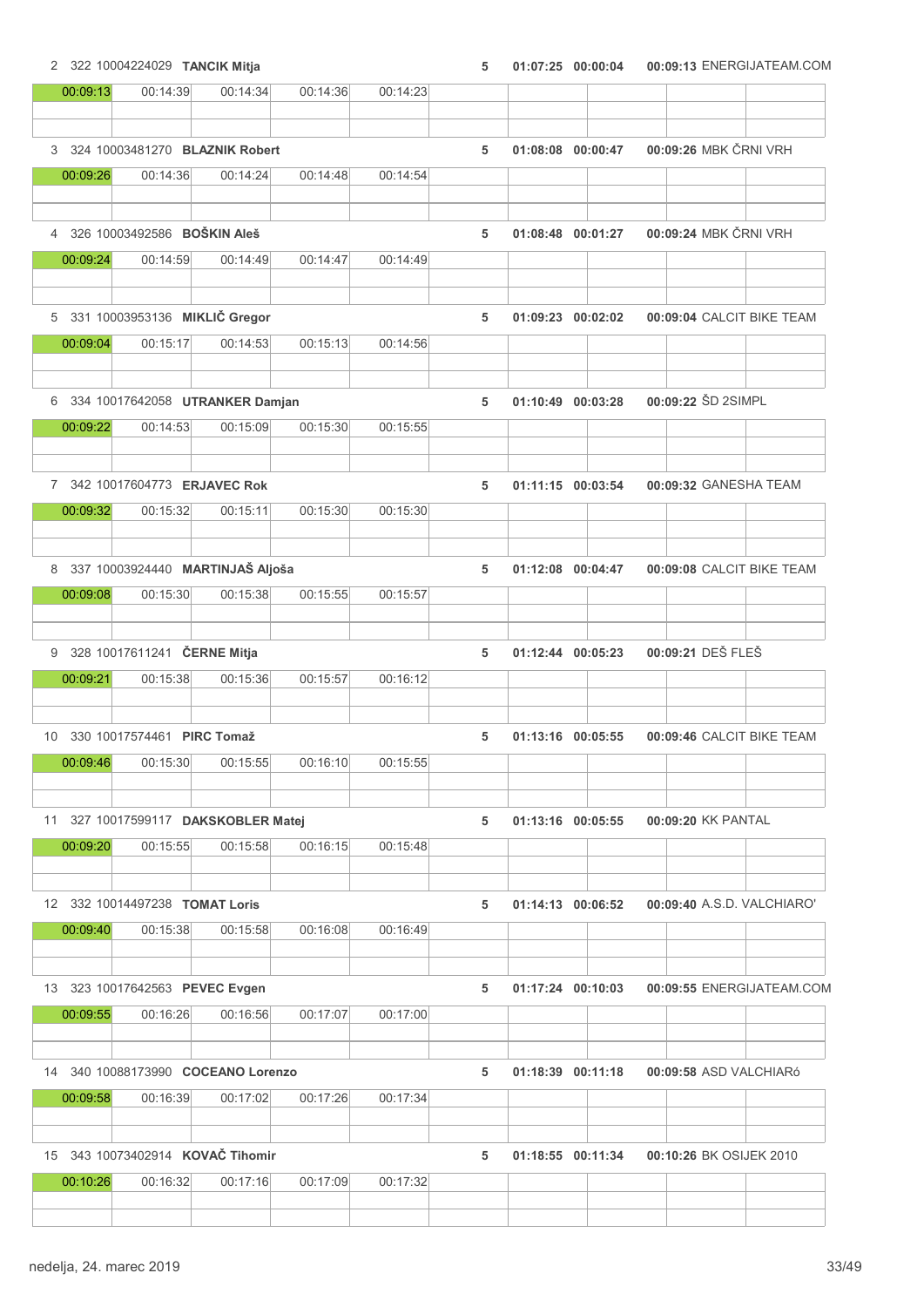16 339 10017586080 LOČNIKAR Bojan 5 01:21:30 00:09:45 00:14:09 BIKEREPUBLIC

|                      | 00:09:45                 | 00:16:42                            | 00:17:41   | 00:18:23 | 00:18:59 |       |                   |      |                       |                        |                              |
|----------------------|--------------------------|-------------------------------------|------------|----------|----------|-------|-------------------|------|-----------------------|------------------------|------------------------------|
|                      |                          | 17 344 10017614372 RIJAVEC Aleš     |            |          |          | 4     | 00:57:43          | $-1$ |                       |                        | 00:09:39 ENERGIJATEAM.COM    |
|                      | 00:09:39                 | 00:15:28                            | 00:15:59   | 00:16:37 |          |       |                   |      |                       |                        |                              |
|                      |                          |                                     |            |          |          |       |                   |      |                       |                        |                              |
|                      |                          | 18 336 10017604470 STARMAN Jan      |            |          |          | 4     | 01:08:17          | $-1$ |                       |                        | 00:10:26 CALCIT BIKE TEAM    |
|                      | 00:10:26                 | 00:18:57                            | 00:19:18   | 00:19:36 |          |       |                   |      |                       |                        |                              |
|                      |                          |                                     |            |          |          |       |                   |      |                       |                        |                              |
|                      |                          | 19 335 10035770247 KALTAK Sanel     |            |          |          | 4     | 01:10:12          | $-1$ |                       |                        | 00:10:53 G.S WINNERBIKE      |
|                      | 00:10:53                 | 00:18:51                            | 00:20:13   | 00:20:15 |          |       |                   |      |                       |                        |                              |
|                      |                          |                                     |            |          |          |       |                   |      |                       |                        |                              |
|                      |                          | 20 338 10091543530 KOSELNIK Ludvik  |            |          |          | 4     | 01:15:48          | $-1$ | 00:11:28 KK ZAVRŠNICA |                        |                              |
|                      | 00:11:28                 | 00:20:26                            | 00:21:14   | 00:22:40 |          |       |                   |      |                       |                        |                              |
|                      |                          |                                     |            |          |          |       |                   |      |                       |                        |                              |
|                      |                          | 21 325 10017643371 KERŽAN Peter     |            |          |          | 4     | 01:16:53          | $-1$ |                       |                        | 00:11:59 ENERGIJATEAM.COM    |
|                      | 00:11:59                 | 00:21:16                            | 00:21:42   | 00:21:56 |          |       |                   |      |                       |                        |                              |
|                      |                          |                                     |            |          |          |       |                   |      |                       |                        |                              |
| DNS                  |                          | 329 10003008600 CZARNOTA Bogdan     |            |          |          |       |                   |      |                       |                        | <b>VOLKSWAGEN SAMOCH</b>     |
|                      | 01:45:38                 |                                     |            |          |          |       |                   |      |                       |                        |                              |
|                      |                          |                                     |            |          |          |       |                   |      |                       |                        |                              |
|                      |                          |                                     |            |          |          |       |                   |      |                       |                        |                              |
| DNS                  |                          | 333 10077390220 LOVINO Marcello     |            |          |          |       |                   |      |                       |                        |                              |
|                      | 01:45:39                 |                                     |            |          |          |       |                   |      |                       |                        |                              |
|                      |                          |                                     |            |          |          |       |                   |      |                       |                        |                              |
|                      |                          |                                     |            |          |          |       |                   |      |                       |                        |                              |
|                      | Category:<br>BIB UCI ID: | Name:                               | Veterani 3 |          |          | Laps: | RaceTime          | Gap: |                       | Best lap: Club / town: | ASD ACIDO LATTICO TE         |
| $\ddot{\phantom{1}}$ |                          | 1 348 10012200762 ROLLAND Christian |            |          |          | 5     | 01:11:49 00:00:00 |      | 00:09:46 SC BRIANCON  |                        |                              |
|                      | 00:09:46                 | 00:15:27                            | 00:15:22   | 00:15:30 | 00:15:44 |       |                   |      |                       |                        |                              |
|                      |                          |                                     |            |          |          |       |                   |      |                       |                        |                              |
|                      | 00:09:27                 | 2 359 10028659339 PENDINI Andrea    |            |          |          | 5     | 01:12:07 00:00:18 |      |                       |                        |                              |
|                      |                          | 00:15:34                            | 00:15:42   | 00:15:27 | 00:15:57 |       |                   |      |                       |                        |                              |
|                      |                          |                                     |            |          |          |       |                   |      |                       |                        |                              |
|                      |                          | 3 394 10029093516 MANIACCO RENZO    |            |          |          | 5     | 01:14:26 00:02:37 |      |                       |                        | 00:10:02 U.C. CAPRIVESI      |
|                      | 00:10:02                 | 00:15:56                            | 00:15:58   | 00:16:14 | 00:16:16 |       |                   |      |                       |                        |                              |
|                      |                          | 4 346 10017647819 ZUPAN Tine        |            |          |          | 5     | 01:16:48 00:04:59 |      | 00:09:48 SCOTT TEAM   |                        |                              |
|                      | 00:09:48                 | 00:16:27                            | 00:16:49   | 00:16:48 | 00:16:56 |       |                   |      |                       |                        |                              |
| Coun.                |                          |                                     |            |          |          |       |                   |      |                       |                        | 00:09:27 CORRATEC MTB RACING |
|                      |                          | 5 345 10017572643 KEMPERL Bojan     |            |          |          | 5     | 01:19:50 00:08:01 |      |                       |                        | 00:10:31 CALCIT BIKE TEAM    |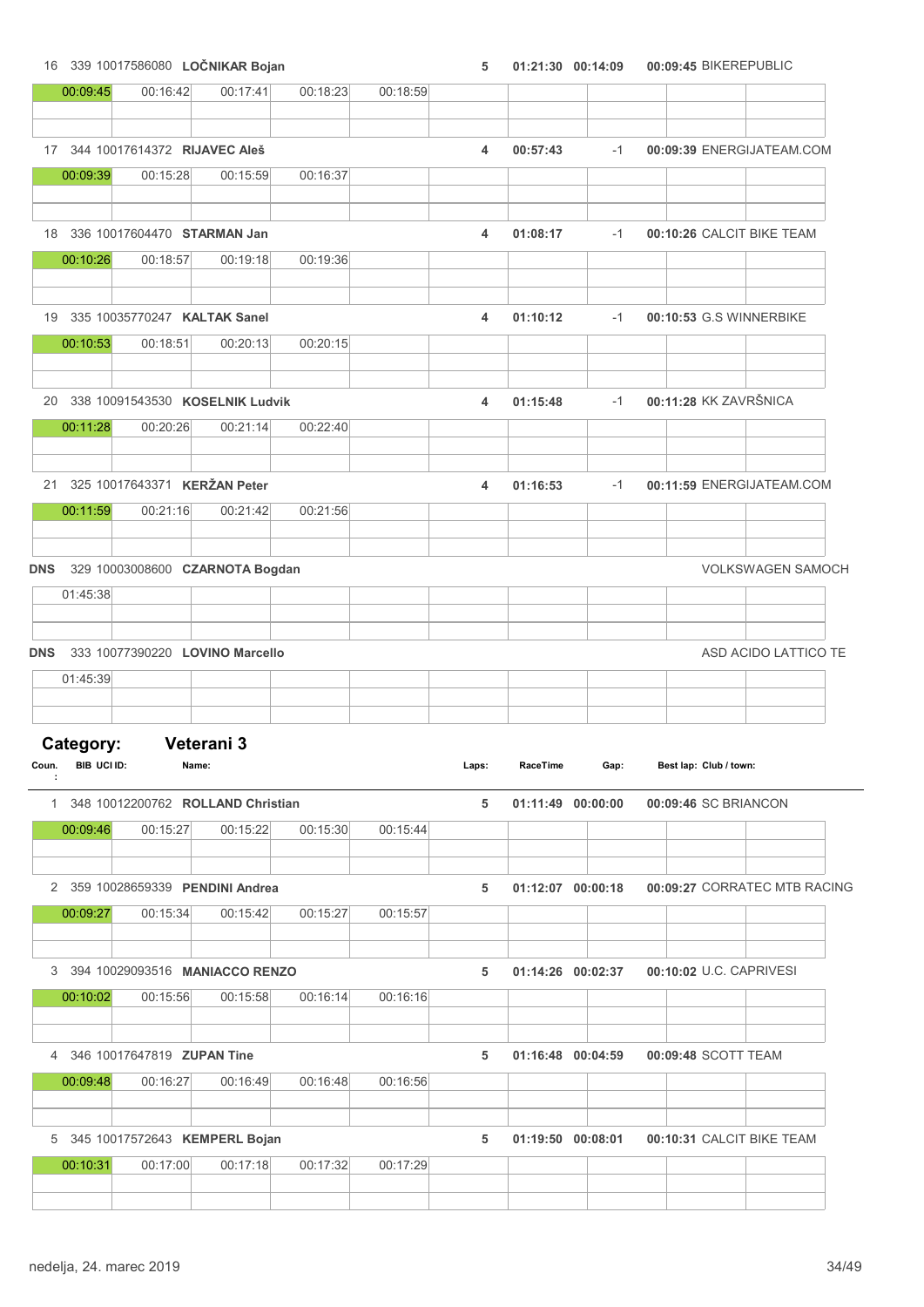6 351 10029513242 BELLANTE Dario 5 01:21:47 00:10:31 00:09:58 U.S. LITEGOSA

|            | 00:10:31           | 00:16:47                                  | 00:17:56         | 00:18:20 | 00:18:13 |       |                   |      |                           |                                 |
|------------|--------------------|-------------------------------------------|------------------|----------|----------|-------|-------------------|------|---------------------------|---------------------------------|
|            |                    | 7 350 10028566884 BRANCATI Giuliano       |                  |          |          | 4     | 01:03:51          | $-1$ | 00:09:59 U.C. CAPRIVESI   |                                 |
|            | 00:09:59           | 00:17:39                                  | 00:17:56         | 00:18:17 |          |       |                   |      |                           |                                 |
|            |                    |                                           |                  |          |          |       |                   |      |                           |                                 |
|            | 00:10:30           | 8 355 10049006202 LEWIS Clive<br>00:17:16 | 00:17:56         | 00:18:19 |          | 4     | 01:04:01          | $-1$ | 00:10:30 MTB TABY         |                                 |
|            |                    |                                           |                  |          |          |       |                   |      |                           |                                 |
|            |                    | 9 354 10028638929 FONTANA Giorgio         |                  |          |          | 4     | 01:04:40          | $-1$ | 00:11:13 ADS KAISER TEAM  |                                 |
|            | 00:11:13           | 00:18:42                                  | 00:17:17         | 00:17:28 |          |       |                   |      |                           |                                 |
|            |                    | 10 352 10032785980 VELLO Francesco        |                  |          |          | 4     | 01:08:07          | $-1$ |                           | 00:10:44 A.S.D. TEAM FRIULI SAN |
|            | 00:10:44           | 00:18:26                                  | 00:19:15         | 00:19:42 |          |       |                   |      |                           |                                 |
|            |                    |                                           |                  |          |          |       |                   |      |                           |                                 |
|            |                    | 11 353 10030952377 BARILANI Gianluca      |                  |          |          | 4     | 01:08:43          | $-1$ | 00:11:15 TEAM TODESCO ASD |                                 |
|            | 00:11:15           | 00:18:33                                  | 00:19:07         | 00:19:48 |          |       |                   |      |                           |                                 |
|            |                    |                                           |                  |          |          |       |                   |      |                           |                                 |
|            | 00:11:17           | 12 347 10017576178 VOVK Janez<br>00:19:33 | 00:19:34         | 00:19:58 |          | 4     | 01:10:22          | $-1$ | 00:11:17 CALCIT BIKE TEAM |                                 |
|            |                    |                                           |                  |          |          |       |                   |      |                           |                                 |
|            |                    | 13 357 10031056956 BOLZAN Riccardo        |                  |          |          | 4     | 01:11:11          | $-1$ | 00:11:35 G.S WINNERBIKE   |                                 |
|            | 00:11:35           | 00:19:21                                  | 00:19:56         | 00:20:19 |          |       |                   |      |                           |                                 |
|            |                    |                                           |                  |          |          |       |                   |      |                           |                                 |
|            |                    | 14 356 10029683293 FINOTTO Fabio          |                  |          |          | 4     | 01:28:03          | $-1$ |                           | 00:12:24 ASD CICLISTI EUROVEL   |
|            | 00:12:24           | 00:23:11                                  | 00:25:31         | 00:26:57 |          |       |                   |      |                           |                                 |
| DNS        |                    | 349 10029544564 BRAIDOT Mauro             |                  |          |          |       |                   |      |                           | <b>U.C. CAPRIVESI</b>           |
|            | 01:45:40           |                                           |                  |          |          |       |                   |      |                           |                                 |
|            |                    | 358 10030647031 CATTARUZZI Paolo          |                  |          |          |       |                   |      |                           | A.S.D. FEDERCLUB TRST           |
| DNS        | 01:45:42           |                                           |                  |          |          |       |                   |      |                           |                                 |
|            |                    |                                           |                  |          |          |       |                   |      |                           |                                 |
|            | Category:          |                                           | Veterani 4       |          |          |       |                   |      |                           |                                 |
| Coun.      | <b>BIB UCI ID:</b> | Name:                                     |                  |          |          | Laps: | RaceTime          | Gap: | Best lap: Club / town:    |                                 |
|            |                    | 1 678 10028501412 PEZZIN Claudio          |                  |          |          | 4     | 01:08:06 00:00:00 |      |                           | 00:11:26 CUBE CRAZY VICTORIA    |
|            | 00:11:26           | 00:18:01                                  | 00:18:32         | 00:20:07 |          |       |                   |      |                           |                                 |
|            |                    |                                           |                  |          |          |       |                   |      |                           |                                 |
|            | Category:          |                                           | <b>Veteranke</b> |          |          |       |                   |      |                           |                                 |
| Coun.<br>÷ | BIB UCI ID:        | Name:                                     |                  |          |          | Laps: | RaceTime          | Gap: | Best lap: Club / town:    |                                 |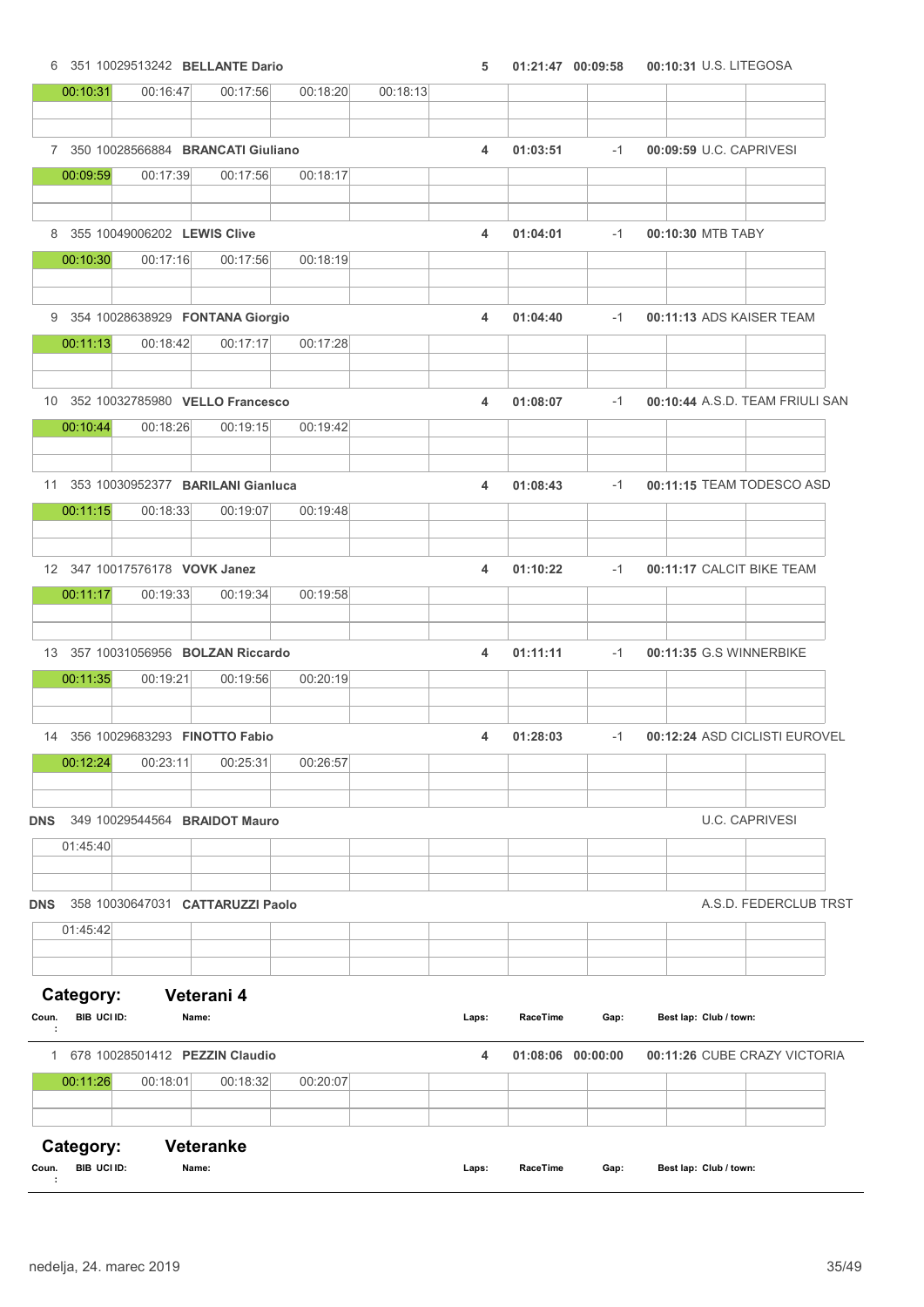| 1 361 10008853656 SELVA Chiara |  | 5  01:19:11  00:00:00  00:10:32  SPEZZOTTO BIKE TEAM |
|--------------------------------|--|------------------------------------------------------|
|                                |  |                                                      |

|                | 00:10:32                        | 00:16:32                                 | 00:17:10 | 00:17:22 | 00:17:35 |       |                   |      |                               |
|----------------|---------------------------------|------------------------------------------|----------|----------|----------|-------|-------------------|------|-------------------------------|
|                |                                 |                                          |          |          |          |       |                   |      |                               |
|                |                                 | 2 363 10029689155 ROCCA Valentina        |          |          |          | 4     | 01:13:08          | $-1$ | 00:12:21 TEAM TODESCO         |
|                | 00:12:21                        | 00:20:09                                 | 00:20:31 | 00:20:07 |          |       |                   |      |                               |
| 3              |                                 | 360 10059078842 PODPEČAN Ana             |          |          |          | 4     | 01:13:25          | $-1$ | 00:11:47 CALCIT BIKE TEAM     |
|                | 00:11:47                        | 00:20:32                                 | 00:20:16 | 00:20:50 |          |       |                   |      |                               |
|                |                                 |                                          |          |          |          |       |                   |      |                               |
| $\overline{4}$ |                                 | 362 10058948294 UTRANKER Martina         |          |          |          | 4     | 01:24:54          | $-1$ | 00:13:08 ŠD 2SIMPL            |
|                | 00:13:08                        | 00:22:41                                 | 00:24:39 | 00:24:26 |          |       |                   |      |                               |
|                |                                 |                                          |          |          |          |       |                   |      |                               |
| 5              |                                 | 364 10017572845 KRANJEC Mira             |          |          |          | 4     | 01:24:55          | $-1$ | 00:13:02 CALCIT BIKE TEAM     |
|                | 00:13:02                        | 00:23:03                                 | 00:24:14 | 00:24:36 |          |       |                   |      |                               |
|                |                                 |                                          |          |          |          |       |                   |      |                               |
| Coun.          | Category:<br><b>BIB UCI ID:</b> | Amaterji<br>Name:                        |          |          |          | Laps: | RaceTime          | Gap: | Best lap: Club / town:        |
| ÷              |                                 |                                          |          |          |          |       |                   |      |                               |
|                | 00:08:17                        | 1 289 10076313217 DA ROS Ivo<br>00:14:09 | 00:14:21 | 00:14:21 | 00:14:55 | 5     | 01:06:03 00:00:00 |      | 00:08:17 LA ROCCIA TEAM       |
|                |                                 |                                          |          |          |          |       |                   |      |                               |
|                |                                 | 2 693 10032966745 WAYER Benjamin         |          |          |          | 5     | 01:08:55 00:02:52 |      | 00:08:56 CYCLING TEAM FRIULI  |
|                | 00:08:56                        | 00:14:37                                 | 00:15:08 | 00:15:08 | 00:15:06 |       |                   |      |                               |
|                |                                 |                                          |          |          |          |       |                   |      |                               |
|                |                                 | 3 290 10007662273 URŠIČ Blaž             |          |          |          | 5     | 01:09:20 00:03:17 |      | 00:08:55 KK PANTAL            |
|                | 00:08:55                        | 00:14:42                                 | 00:15:08 | 00:15:15 | 00:15:20 |       |                   |      |                               |
|                |                                 |                                          |          |          |          |       |                   |      |                               |
|                |                                 | 4 296 10014302228 LAVRENČIČ Mihael       |          |          |          | 5     | 01:10:07 00:04:04 |      | 00:08:58 CYCLING TEAM FRIULI  |
|                | 00:08:58                        | 00:14:56                                 | 00:15:17 | 00:15:21 | 00:15:35 |       |                   |      |                               |
|                |                                 |                                          |          |          |          |       |                   |      |                               |
|                |                                 | 5 287 10014692652 ERJAVEC Simon          |          |          |          | 5     | 01:11:10 00:05:07 |      | 00:08:56 CALCIT BIKE TEAM     |
|                | 00:08:56                        | 00:15:08                                 | 00:15:27 | 00:15:42 | 00:15:57 |       |                   |      |                               |
|                |                                 |                                          |          |          |          |       |                   |      |                               |
|                |                                 | 6 292 10031616425 PETRUSSA Davide        |          |          |          | 5     | 01:12:29 00:06:26 |      | 00:09:24 VALCHIARO            |
|                | 00:09:24                        | 00:15:46                                 | 00:15:39 | 00:16:04 | 00:15:36 |       |                   |      |                               |
|                |                                 | 7 291 10030066849 CELEGHIN Davide        |          |          |          |       |                   |      |                               |
|                | 00:09:04                        | 00:15:25                                 | 00:15:53 | 00:16:23 | 00:16:24 | 5     | 01:13:09 00:07:06 |      | 00:09:04 BIKE CLUB 2000       |
|                |                                 |                                          |          |          |          |       |                   |      |                               |
|                |                                 | 8 294 10006905168 SLÁMA Michal           |          |          |          | 5     | 01:13:50 00:07:47 |      | 00:09:03 4EVER CYKLO BULIS BY |
|                | 00:09:03                        | 00:15:24                                 | 00:16:17 | 00:16:52 | 00:16:14 |       |                   |      |                               |
|                |                                 |                                          |          |          |          |       |                   |      |                               |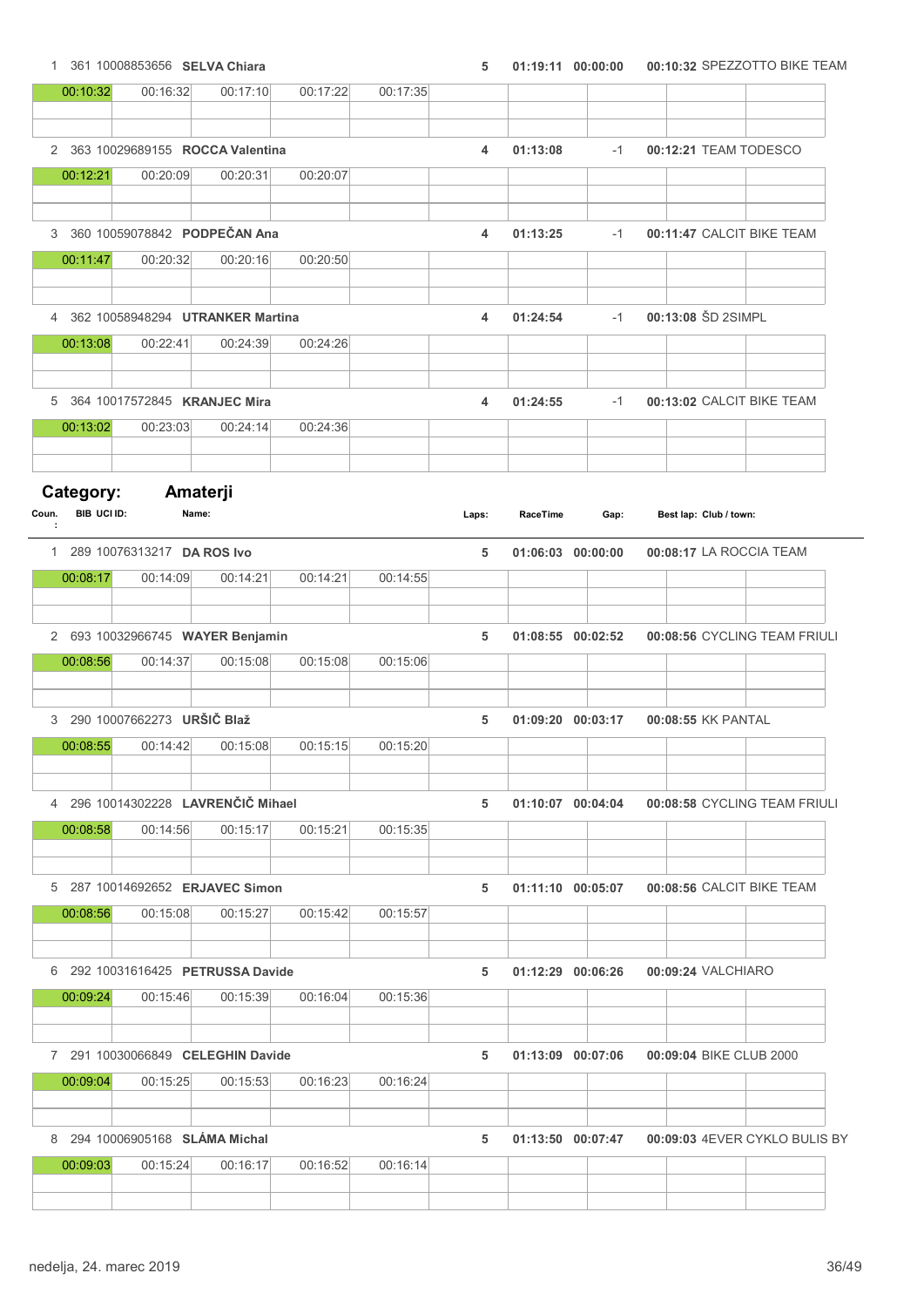# 9 393 10080439757 KIDRIČ JAKOB 19 393 10080439757 KIDRIČ JAKOB 5 01:15:08 00:09:05 00:09:05 00:09:22 KK BIKE-EK HALOZE 200 00:09:22 00:15:58 00:16:28 00:17:14 00:16:06 10 295 10056474188 RAZINGAR Matej 5 01:18:28 00:09:40 00:12:25 KK ZAVRŠNICA 00:09:40 00:16:22 00:16:33 00:17:38 00:18:15 11 395 10034289682 PEZZIN Federico 5 01:21:47 00:09:39 00:15:44 ASD ACIDO LATTICO TE 00:09:39 00:17:18 00:17:58 00:18:10 00:18:42 12 286 10058947688 ŽELIMORSKI Luka 5 01:23:00 00:16:57 00:09:44 ŠD 2SIMPL 00:09:44 00:16:16 00:17:01 00:18:36 00:21:23 DNF 288 10028903455 VOGRIG Flavio VALCHIARÓ 00:08:33 00:14:31 DNF 293 10017592851 GERGOLET Gregor KK DJAK 00:20:53 Category: Amaterke Coun. BIB UCI ID: Name: Name: Council Daps: RaceTime Gap: Best lap: Club / town: : RaceTime 1 298 10012247747 RUCCO Tamara 1 1 298 100101010111:44 BIKE TEAM 53.3 00:11:44 00:20:20 00:19:49 00:20:38 2 297 10091493717 MARKIČ Urška 4 01:17:01 00:11:36 00:04:30 CALCIT BIKE TEAM 00:11:36 00:19:55 00:23:05 00:22:25 Category: Hobi - moški Coun. BIB UCI ID: Name: Name: Council Description Cap: Best lap: Club / town: : RaceTime 1 594 JAUERNEGGER PAUL 3 00:40:56 00:09:42 00:00:00 VELDENAM WORTHER S 00:09:42 00:15:23 00:15:51 **DNS 400 PAGANO Matteo PAGANO Matteo PAGANO MBC TRIESTE** 01:45:44

DNS 401 GRIGOLINI Andrea

 $01.45.45$ 

Elite M, Junior M

|       | Category:<br>U23+Elite M |       |       |          |      |                        |
|-------|--------------------------|-------|-------|----------|------|------------------------|
| Coun. | BIB UCI ID:              | Name: | Laps: | RaceTime | Gap: | Best lap: Club / town: |
|       |                          |       |       |          |      |                        |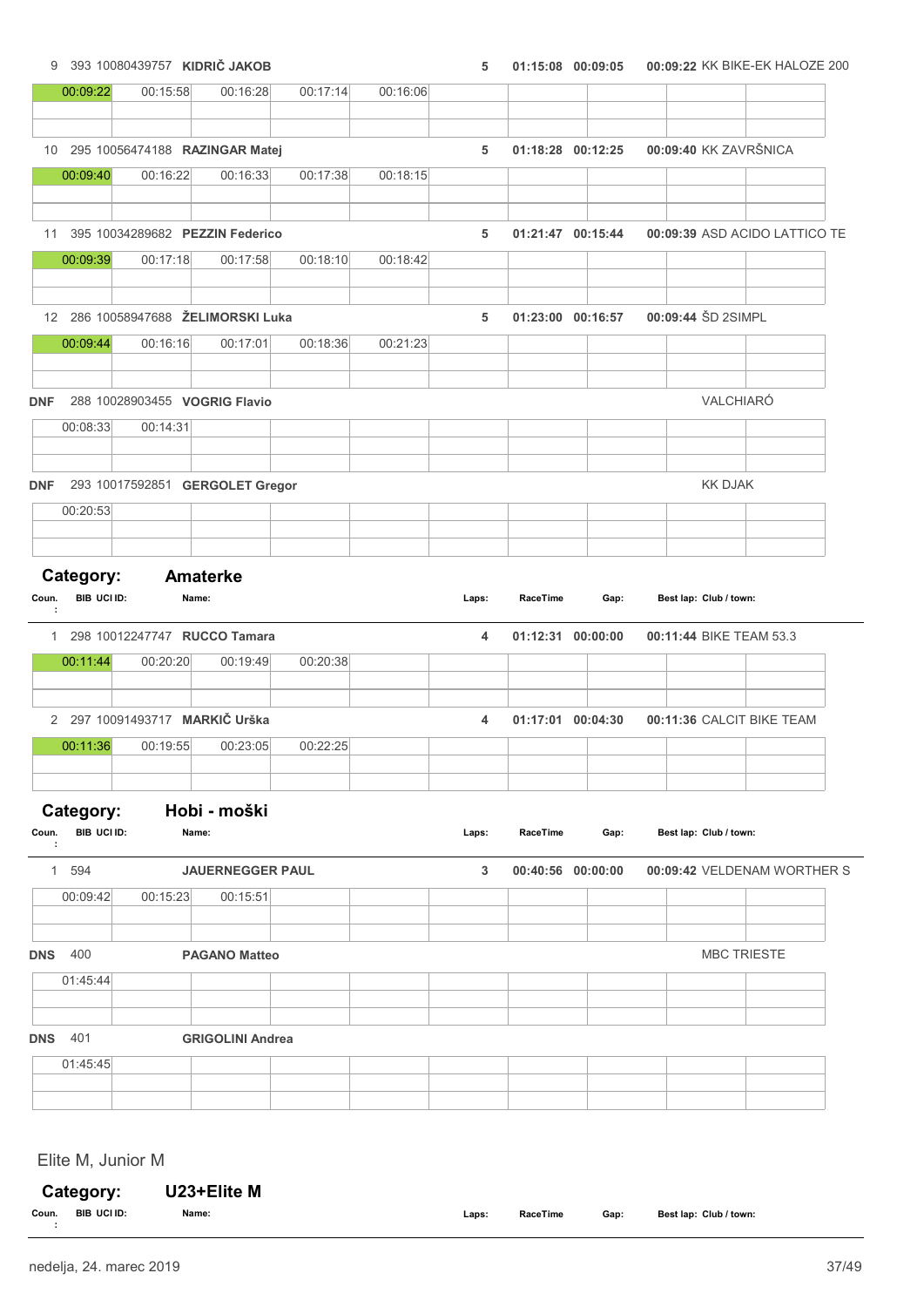| $\mathbf{1}$    |          |                             | 8 10007946001 COLLEDANI Nadir      |          |          | $\overline{7}$ |          | 01:20:37 00:00:00 | 00:07:31 BIANCHI COUNTERVAIL  |
|-----------------|----------|-----------------------------|------------------------------------|----------|----------|----------------|----------|-------------------|-------------------------------|
|                 | 00:07:31 | 00:11:51                    | 00:12:06                           | 00:12:06 | 00:12:13 | 00:12:25       | 00:12:25 |                   |                               |
| $\overline{2}$  |          |                             | 2 10006120074 BRAIDOT Luca         |          |          | $\overline{7}$ |          | 01:21:05 00:00:28 | 00:07:30 C.S. CARABINIERI     |
|                 | 00:07:30 | 00:11:52                    | 00:12:16                           | 00:12:14 | 00:12:23 | 00:12:25       | 00:12:25 |                   |                               |
|                 |          |                             |                                    |          |          |                |          |                   |                               |
| 3               |          |                             | 10 10006447248 PETTINA' Nicholas   |          |          | $\overline{7}$ |          | 01:21:32 00:00:55 | 00:07:44 C.S. CARABINIERI     |
|                 | 00:07:44 | 00:12:04                    | 00:12:20                           | 00:12:35 | 00:12:13 | 00:12:22       | 00:12:14 |                   |                               |
| 4               |          |                             | 1 10006446137 KERSCHBAUMER Gerhard |          |          | $\overline{7}$ |          | 01:21:33 00:00:56 | 00:07:29 TORPADO URSUS        |
|                 | 00:07:29 | 00:11:53                    | 00:12:15                           | 00:12:24 | 00:12:45 | 00:12:34       | 00:12:13 |                   |                               |
|                 |          |                             |                                    |          |          |                |          |                   |                               |
| 5               |          |                             | 12 10006914060 TABACCHI Mirko      |          |          | $\overline{7}$ |          | 01:22:21 00:01:44 | 00:07:33 KTM PROTEK DAMA      |
|                 | 00:07:33 | 00:12:10                    | 00:12:25                           | 00:12:34 | 00:12:16 | 00:12:23       | 00:13:00 |                   |                               |
|                 |          |                             |                                    |          |          |                |          |                   |                               |
| 6               |          | 4 10003917366 MARKT Karl    |                                    |          |          | $\overline{7}$ |          | 01:22:34 00:01:57 | 00:07:36 MöBEL MäRKI MTB PRO  |
|                 | 00:07:36 | 00:12:14                    | 00:12:19                           | 00:12:42 | 00:12:33 | 00:12:42       | 00:12:28 |                   |                               |
|                 |          |                             |                                    |          |          |                |          |                   |                               |
| $\overline{7}$  |          | 22 10011009581 ZANOTTI Juri |                                    |          |          | $\overline{7}$ |          | 01:23:28 00:02:51 | 00:07:36 TORPADO URSUS        |
|                 | 00:07:36 | 00:12:18                    | 00:12:15                           | 00:12:35 | 00:12:40 | 00:12:52       | 00:13:12 |                   |                               |
|                 |          |                             |                                    |          |          |                |          |                   |                               |
| 8               |          |                             | 7 10006801906 RAGGL Gregor         |          |          | $\overline{7}$ |          | 01:24:56 00:04:19 | 00:07:32 MöBEL MäRKI MTB PRO  |
|                 | 00:07:32 | 00:12:22                    | 00:12:45                           | 00:13:04 | 00:13:02 | 00:12:59       | 00:13:12 |                   |                               |
|                 |          |                             |                                    |          |          |                |          |                   |                               |
| 9               |          |                             | 13 10009544780 PRŮDEK Matěj        |          |          | $\overline{7}$ |          | 01:25:38 00:05:01 | 00:07:37 GAPP SYSTEM - CABTEC |
|                 | 00:07:37 | 00:12:35                    | 00:12:47                           | 00:13:11 | 00:13:10 | 00:13:21       | 00:12:57 |                   |                               |
|                 |          |                             |                                    |          |          |                |          |                   |                               |
| 10              |          |                             | 26 10008822435 KOBES Lukáš         |          |          | $\overline{7}$ |          | 01:25:53 00:05:16 | 00:07:41 SKIBIKECENTRUM.CZ TE |
|                 | 00.07:41 | 00:12:31                    | 00:12:46                           | 00:13:13 | 00:13:09 | 00:13:21       | 00:13:12 |                   |                               |
|                 |          |                             |                                    |          |          |                |          |                   |                               |
|                 |          |                             | 15 10011133459 AGOSTINELLI Alessio |          |          | $\overline{7}$ |          | 01:26:06 00:05:29 | 00:07:51 SUPERBIKE BRAVI PLAT |
| 11              | 00:07:51 | 00:12:54                    |                                    | 00:12:56 |          |                |          |                   |                               |
|                 |          |                             | 00:12:50                           |          | 00:13:13 | 00:13:10       | 00:13:12 |                   |                               |
|                 |          |                             |                                    |          |          |                |          |                   |                               |
| 12 <sup>2</sup> |          |                             | 6 10006444723 BRAIDOT Daniele      |          |          | $\overline{7}$ |          | 01:26:45 00:06:08 | 00:07:40 C.S. CARABINIERI     |
|                 | 00:07:40 | 00:13:11                    | 00:12:44                           | 00:12:55 | 00:13:14 | 00:13:22       | 00:13:39 |                   |                               |
|                 |          |                             |                                    |          |          |                |          |                   |                               |
| 13              |          |                             | 42 10033096582 TRABALZA Alessio    |          |          | $\overline{7}$ |          | 01:26:53 00:06:16 | 00:08:03 VALLERBIKE ASD       |
|                 | 00:08:03 | 00:12:41                    | 00:13:08                           | 00:13:05 | 00:13:21 | 00:13:28       | 00:13:07 |                   |                               |
|                 |          |                             |                                    |          |          |                |          |                   |                               |
| 14              |          |                             | 20 10008078464 TRIGO Florian       |          |          | $\overline{7}$ |          | 01:27:15 00:06:38 | 00:07:45 TEAM MERIDA WALLONI  |
|                 | 00:07:45 | 00:13:14                    | 00:13:09                           | 00:12:49 | 00:13:25 | 00:13:23       | 00:13:30 |                   |                               |
|                 |          |                             |                                    |          |          |                |          |                   |                               |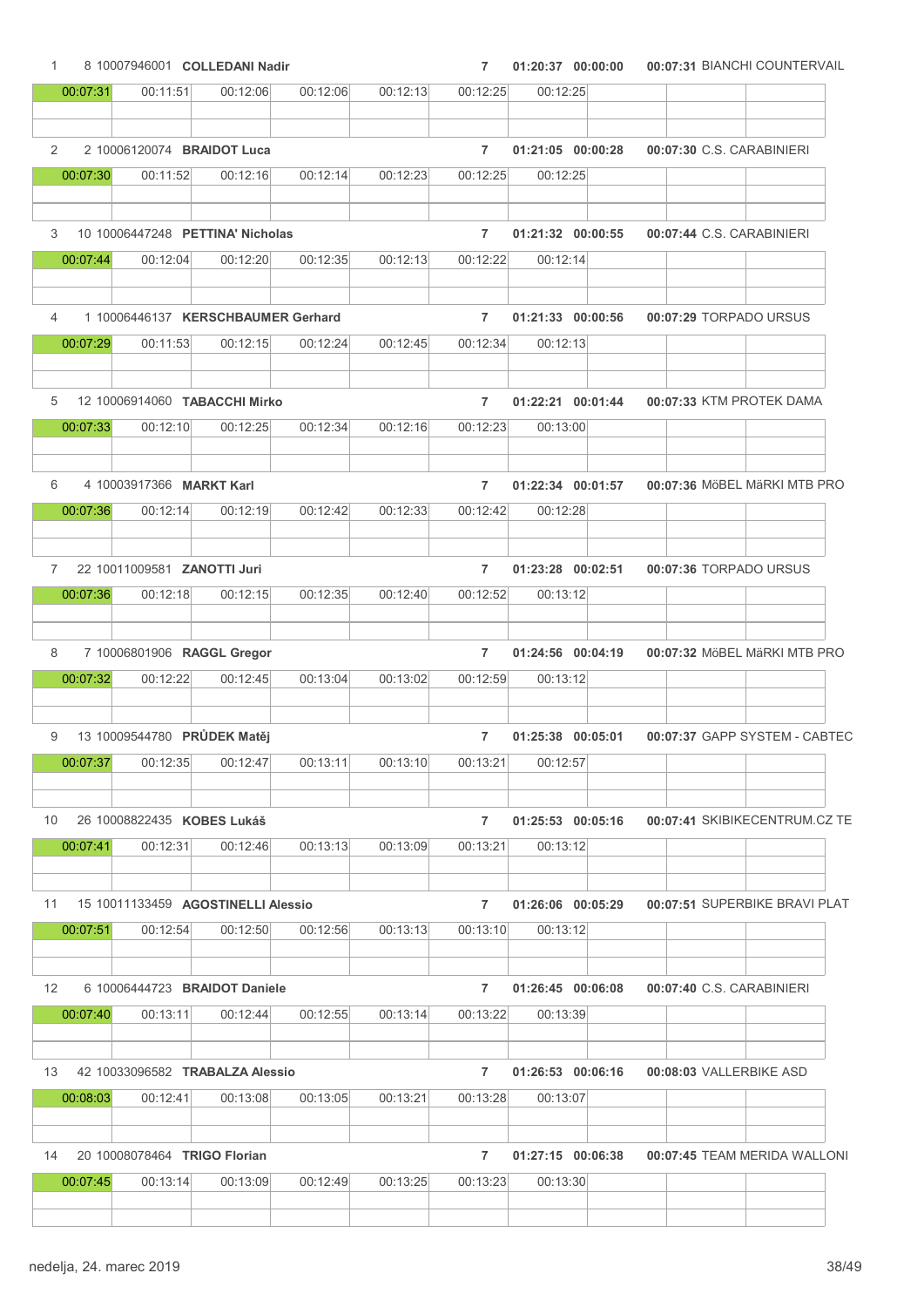| 15 |          | 14 10007434830 BELL Tom      |                                  |          |          | $\overline{7}$ | 01:27:28 00:06:51 | 00:08:03 TRILUX                |  |
|----|----------|------------------------------|----------------------------------|----------|----------|----------------|-------------------|--------------------------------|--|
|    | 00:08:03 | 00:12:47                     | 00:13:06                         | 00:13:18 | 00:13:42 | 00:13:28       | 00:13:04          |                                |  |
|    |          |                              |                                  |          |          |                |                   |                                |  |
| 16 |          |                              | 56 10016518878 FONTANA Filippo   |          |          | $\overline{7}$ | 01:27:57 00:07:20 | 00:08:07 C.S. CARABINIERI      |  |
|    | 00:08:07 | 00:12:52                     | 00:13:03                         | 00:13:13 | 00:13:35 | 00:13:28       | 00:13:39          |                                |  |
|    |          |                              |                                  |          |          |                |                   |                                |  |
| 17 |          |                              | 23 10007423110 BONETTO Edoardo   |          |          | $\overline{7}$ | 01:28:36 00:07:59 | 00:07:48 VITTORIA-BRIGHT RACIN |  |
|    | 00:07:48 | 00:12:45                     | 00:13:17                         | 00:13:21 | 00:13:40 | 00:13:43       | 00:14:02          |                                |  |
|    |          |                              |                                  |          |          |                |                   |                                |  |
| 18 |          | 11 10009079180 NAGLIČ Rok    |                                  |          |          | $\overline{7}$ | 01:28:55 00:08:18 | 00:07:48 CALCIT BIKE TEAM      |  |
|    | 00:07:48 | 00:13:00                     | 00:13:20                         | 00:13:07 | 00:13:36 | 00:14:09       | 00:13:55          |                                |  |
|    |          |                              |                                  |          |          |                |                   |                                |  |
| 19 |          |                              | 19 10017604571 HRIBOVŠEK Boštjan |          |          | $\overline{7}$ | 01:28:56 00:08:19 | 00:08:15 CALCIT BIKE TEAM      |  |
|    | 00:08:15 | 00:13:11                     | 00:13:26                         | 00:13:27 | 00:13:45 | 00:13:54       | 00:12:58          |                                |  |
| 20 |          | 76 10023559866 ROTA Luciano  |                                  |          |          | $\overline{7}$ | 01:29:42 00:09:05 | 00:08:32 SCUOLA MTB SAN PAOL   |  |
|    | 00:08:32 | 00:12:55                     | 00:13:04                         | 00:13:36 | 00:13:56 | 00:13:55       | 00:13:44          |                                |  |
|    |          |                              |                                  |          |          |                |                   |                                |  |
| 21 |          | 33 10009745652 JELÍNEK Josef |                                  |          |          | $\overline{7}$ | 01:30:22 00:09:45 | 00:08:04 MITAS MERCEDES-BENZ   |  |
|    | 00:08:04 | 00:13:22                     | 00:13:43                         | 00:13:37 | 00:13:42 | 00:14:03       | 00:13:51          |                                |  |
|    |          |                              |                                  |          |          |                |                   |                                |  |
| 22 |          |                              | 49 10017582444 GOVEKAR Matevž    |          |          | $\overline{7}$ | 01:30:38 00:10:01 | 00:08:07 MBK ČRNI VRH          |  |
|    | 00:08:07 | 00:13:19                     | 00:13:45                         | 00:13:56 | 00:13:54 | 00:13:50       | 00:13:47          |                                |  |
|    |          |                              |                                  |          |          |                |                   |                                |  |
| 23 |          |                              | 43 10015495025 MARTINELLI Andrea |          |          | $\overline{7}$ | 01:30:44 00:10:07 | 00:08:12 ARCOBALENO CARRAR     |  |
|    | 00:08:12 | 00:13:10                     | 00:13:23                         | 00:13:44 | 00:13:59 | 00:14:04       | 00:14:12          |                                |  |
|    |          |                              |                                  |          |          |                |                   |                                |  |
| 24 |          |                              | 37 10011064246 BRANCATI Alberto  |          |          | $\overline{7}$ | 01:30:49 00:10:12 | 00:08:04 U.C. CAPRIVESI        |  |
|    | 00:08:04 | 00:13:05                     | 00:13:39                         | 00:13:57 | 00:13:54 | 00:14:19       | 00:13:51          |                                |  |
|    |          |                              |                                  |          |          |                |                   |                                |  |
| 25 |          |                              | 25 10009838410 BONETTO Francesco |          |          | $\overline{7}$ | 01:30:55 00:10:18 | 00:08:01 VITTORIA-BRIGHT RACIN |  |
|    | 00:08:01 | 00:13:08                     | 00:13:44                         | 00:14:46 | 00:14:23 | 00:13:32       | 00:13:21          |                                |  |
|    |          |                              |                                  |          |          |                |                   |                                |  |
| 26 |          | 21 10007708046 DIMIC Gregor  |                                  |          |          | $\overline{7}$ | 01:31:26 00:10:49 | 00:07:49 ENERGIJATEAM.COM      |  |
|    | 00:07:49 | 00:13:09                     | 00:13:33                         | 00:13:48 | 00:14:10 | 00:14:21       | 00:14:36          |                                |  |
|    |          |                              |                                  |          |          |                |                   |                                |  |
| 27 |          |                              | 74 10011183171 TAUCERI Federico  |          |          | $\overline{7}$ | 01:31:48 00:11:11 | 00:08:21 ASD SALESE FACTORY    |  |
|    | 00:08:21 | 00:13:41                     | 00:14:03                         | 00:13:49 | 00:13:58 | 00:14:10       | 00:13:46          |                                |  |
|    |          |                              |                                  |          |          |                |                   |                                |  |
| 28 |          |                              | 50 10015632340 SIFFREDI Andrea   |          |          | $\overline{7}$ | 01:31:49 00:11:12 | 00:08:19 VALLERBIKE ASD        |  |
|    | 00:08:19 | 00:13:38                     | 00:14:01                         | 00:13:53 | 00:13:59 | 00:14:12       | 00:13:47          |                                |  |
|    |          |                              |                                  |          |          |                |                   |                                |  |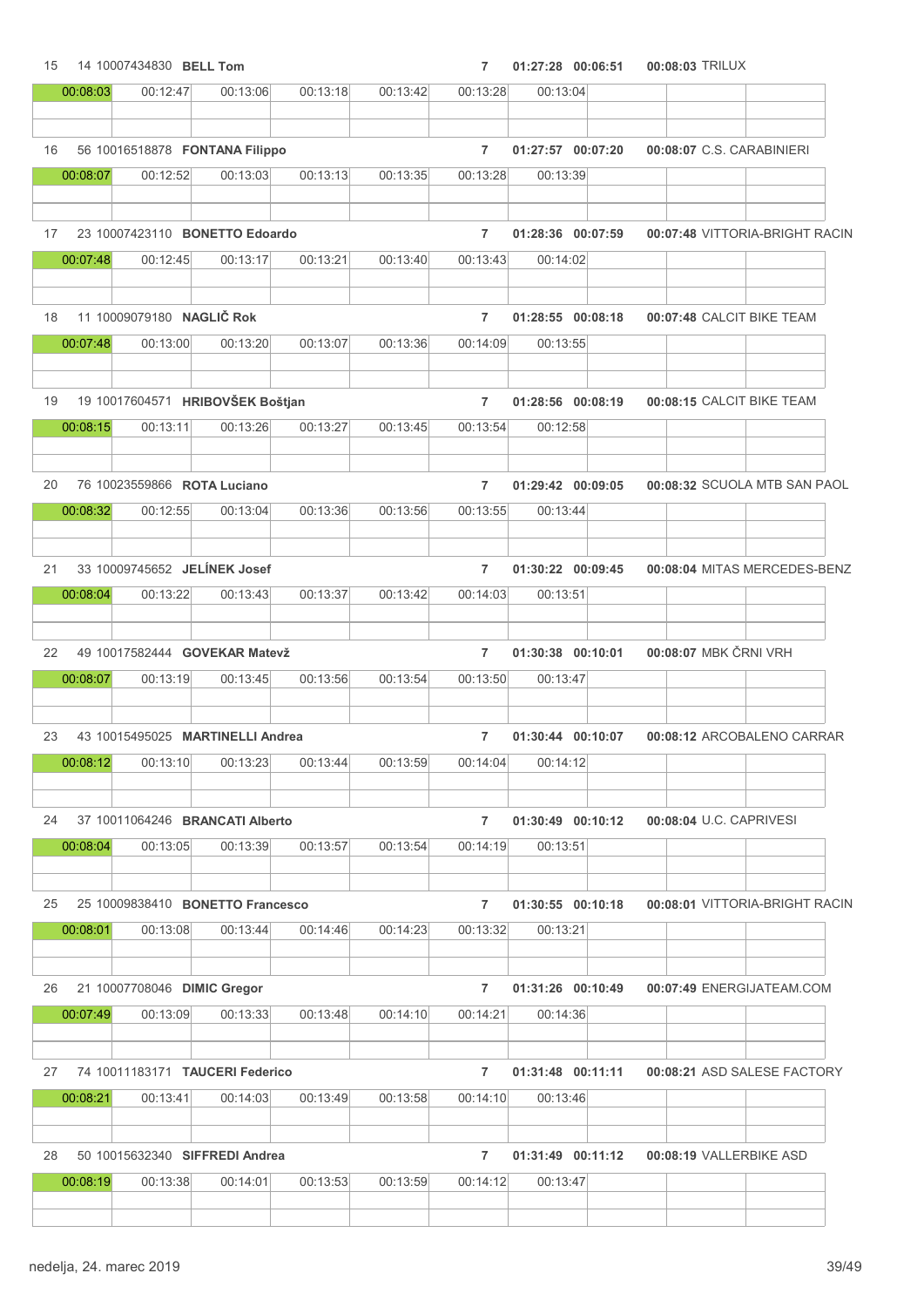| 29 |          | 51 10030362091 VANTAGGIATO Ramon    |          |          |          | $\overline{7}$ | 01:32:01 00:11:24 |      | 00:08:23 ASD TEAM VELOCIRAPT |  |
|----|----------|-------------------------------------|----------|----------|----------|----------------|-------------------|------|------------------------------|--|
|    | 00:08:23 | 00:13:09                            | 00:13:49 | 00:14:02 | 00:13:51 | 00:14:26       | 00:14:21          |      |                              |  |
|    |          |                                     |          |          |          |                |                   |      |                              |  |
| 30 |          | 29 10012287961 ROLLAND Bastien      |          |          |          | $\overline{7}$ | 01:32:11 00:11:34 |      | 00:08:22 SC BRIANCON         |  |
|    | 00:08:22 | 00:13:29                            | 00:13:57 | 00:14:05 | 00:14:06 | 00:14:06       | 00:14:06          |      |                              |  |
|    |          |                                     |          |          |          |                |                   |      |                              |  |
| 31 |          | 17 10008196783 KRAJNC Gregor        |          |          |          | $\overline{7}$ | 01:32:26 00:11:49 |      | 00:08:02 CALCIT BIKE TEAM    |  |
|    | 00:08:02 | 00:13:28                            | 00:13:40 | 00:14:12 | 00:14:26 | 00:14:36       | 00:14:02          |      |                              |  |
|    |          |                                     |          |          |          |                |                   |      |                              |  |
| 32 |          | 27 10016125222 IVARTNIK David       |          |          |          | $\overline{7}$ | 01:32:34 00:11:57 |      | 00:08:03 ENERGIJATEAM.COM    |  |
|    | 00:08:03 | 00:13:21                            | 00:13:46 | 00:13:57 | 00:13:54 | 00:14:40       | 00:14:53          |      |                              |  |
|    |          |                                     |          |          |          |                |                   |      |                              |  |
| 33 |          | 35 10008832943 DAL PIVA Lorenzo     |          |          |          | $\overline{7}$ | 01:32:46 00:12:09 |      | 00:08:12 TEAM RUDY PROJECT X |  |
|    | 00:08:12 | 00:13:34                            | 00:14:02 | 00:14:02 | 00:14:15 | 00:14:19       | 00:14:22          |      |                              |  |
|    |          |                                     |          |          |          |                |                   |      |                              |  |
|    |          |                                     |          |          |          |                |                   |      |                              |  |
| 34 |          | 39 10048206455 JIROUŠ Samuel        |          |          |          | $\overline{7}$ | 01:32:58 00:12:21 |      | 00:08:06 CESKA SPORITELNA SP |  |
|    | 00:08:06 | 00:13:31                            | 00:14:09 | 00:13:58 | 00:14:15 | 00:14:42       | 00:14:17          |      |                              |  |
|    |          |                                     |          |          |          |                |                   |      |                              |  |
| 35 |          | 47 10017564458 STAJNAR Mihael       |          |          |          | $\overline{7}$ | 01:33:28 00:12:51 |      | 00:08:15 CALCIT BIKE TEAM    |  |
|    | 00:08:15 | 00:13:23                            | 00:13:55 | 00:14:18 | 00:14:18 | 00:14:25       | 00:14:54          |      |                              |  |
|    |          |                                     |          |          |          |                |                   |      |                              |  |
| 36 |          | 45 10017578000 KLEMENČIČ Miha       |          |          |          | $\overline{7}$ | 01:34:31 00:13:54 |      | 00:08:05 MBK ČRNI VRH        |  |
|    | 00:08:05 | 00:13:27                            | 00:14:15 | 00:14:40 | 00:14:29 | 00:14:18       | 00:15:17          |      |                              |  |
|    |          |                                     |          |          |          |                |                   |      |                              |  |
| 37 |          | 67 10092366010 HOŘÁK Radek          |          |          |          | $\overline{7}$ | 01:34:41 00:14:04 |      | 00:08:32 HEAD PRO TEAM OPAVA |  |
|    | 00:08:32 | 00:13:52                            | 00:14:32 | 00:14:12 | 00:14:22 | 00:14:48       | 00:14:23          |      |                              |  |
|    |          |                                     |          |          |          |                |                   |      |                              |  |
| 38 |          | 59 10023479034 TOMÁŠEK Alvin        |          |          |          | $\overline{7}$ | 01:34:45 00:14:08 |      | 00:08:34 EXPRES CZ-TUFO TEAM |  |
|    | 00:08:34 | 00:13:39                            | 00:14:10 | 00:14:45 | 00:14:21 | 00:14:48       | 00:14:28          |      |                              |  |
|    |          |                                     |          |          |          |                |                   |      |                              |  |
|    |          | 72 10077580782 ELIPANNI Lorenzo     |          |          |          |                | 01:35:13 00:14:36 |      |                              |  |
| 39 | 00:08:33 |                                     |          |          |          | $\overline{7}$ |                   |      | 00:08:33 KTM TORRE BIKE      |  |
|    |          | 00:13:26                            | 00:14:16 | 00:14:15 | 00:14:28 | 00:14:47       | 00:15:28          |      |                              |  |
|    |          |                                     |          |          |          |                |                   |      |                              |  |
| 40 |          | 41 10011037469 TAFFAREL Nicola      |          |          |          | $\overline{7}$ | 01:35:45 00:15:08 |      | 00:08:13 TORPADO URSUS       |  |
|    | 00:08:13 | 00:13:34                            | 00:14:00 | 00:13:58 | 00:14:50 | 00:15:31       | 00:15:39          |      |                              |  |
|    |          |                                     |          |          |          |                |                   |      |                              |  |
| 41 |          | 75 10029882953 MARTINUZZI Christian |          |          |          | 6              | 01:21:05          | $-1$ | 00:08:33 ASD TEAM VELOCIRAPT |  |
|    | 00:08:33 | 00:13:26                            | 00:14:00 | 00:14:17 | 00:14:25 | 00:16:24       |                   |      |                              |  |
|    |          |                                     |          |          |          |                |                   |      |                              |  |
| 42 |          | 77 10090223017 BANDINI Giacomo      |          |          |          | 6              | 01:21:24          | $-1$ | 00:08:50 TORPADO-SÜDTIROL MT |  |
|    | 00:08:50 | 00:13:42                            | 00:14:30 | 00:14:46 | 00:14:34 | 00:15:02       |                   |      |                              |  |
|    |          |                                     |          |          |          |                |                   |      |                              |  |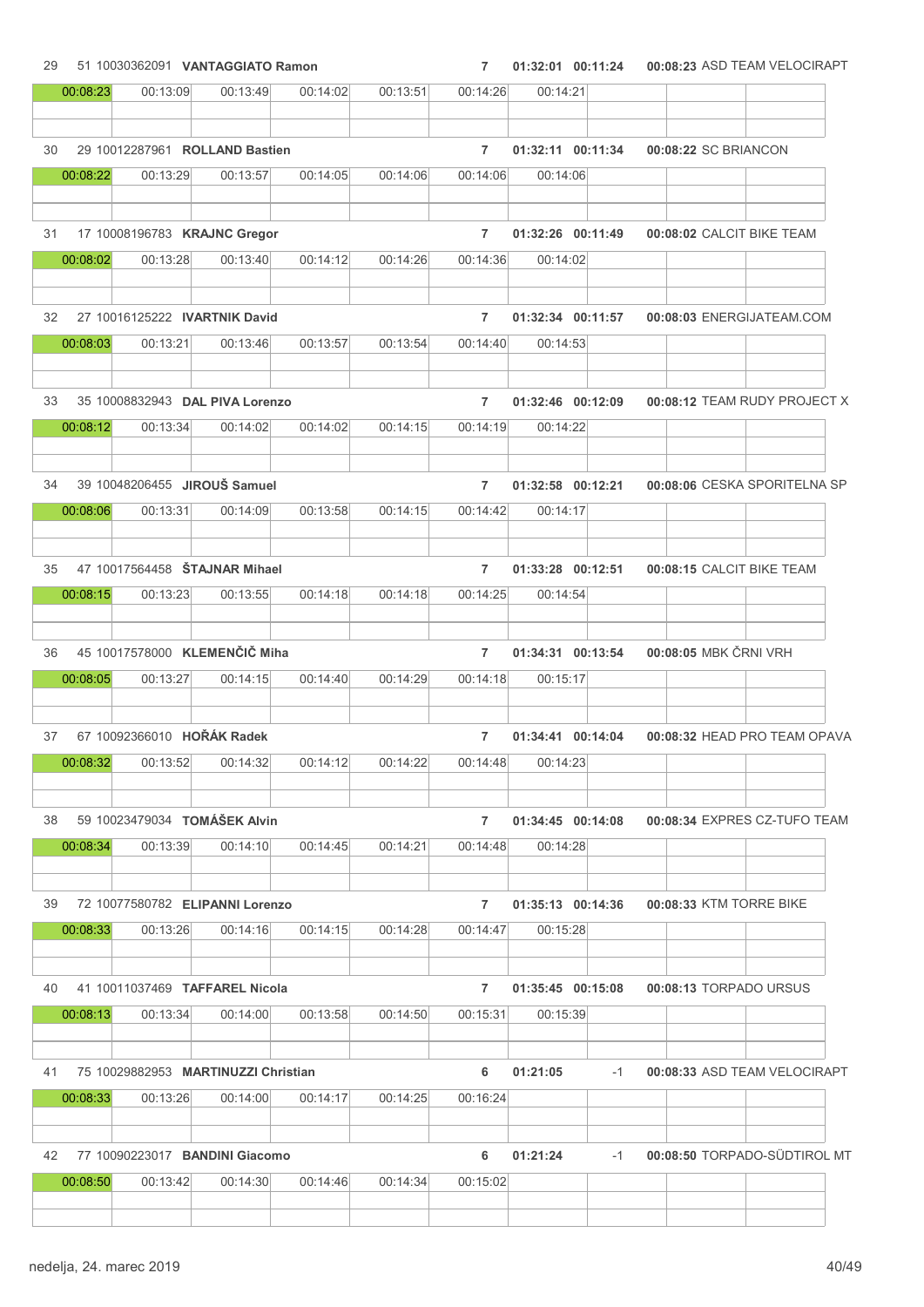| 43 |          | 44 10010904194 DRAGAR Blaž       |          |          |          | 6        | 01:21:50 | $-1$ | 00:08:44 ENERGIJATEAM.COM        |
|----|----------|----------------------------------|----------|----------|----------|----------|----------|------|----------------------------------|
|    | 00:08:44 | 00:14:18                         | 00:14:30 | 00:14:21 | 00:14:51 | 00:15:06 |          |      |                                  |
| 44 |          | 32 10009164359 BELAK Jure        |          |          |          | 6        | 01:22:17 | $-1$ | 00:08:35 CALCIT BIKE TEAM        |
|    | 00:08:35 | 00:13:46                         | 00:14:34 | 00:14:33 | 00:15:01 | 00:15:48 |          |      |                                  |
| 45 |          | 71 10014349920 LIEVORE Daniele   |          |          |          | 6        | 01:23:08 | $-1$ | 00:08:33 KTM TORRE BIKE          |
|    | 00:08:33 | 00:13:45                         | 00:14:25 | 00:15:32 | 00:15:06 | 00:15:47 |          |      |                                  |
| 46 |          | 57 10030359061 BRAIDA Edoardo    |          |          |          | 6        | 01:23:45 | $-1$ | 00:08:50 TRIVIUM FROGGY TEAM     |
|    | 00:08:50 | 00:14:17                         | 00:15:01 | 00:15:02 | 00:14:56 | 00:15:39 |          |      |                                  |
| 47 |          | 31 10008063411 KUBÍN Filip       |          |          |          | 6        | 01:24:04 | $-1$ | 00:08:18 GT OPPORTUNITY BRNO     |
|    | 00:08:18 | 00:14:39                         | 00:14:54 | 00:15:09 | 00:15:35 | 00:15:29 |          |      |                                  |
| 48 |          | 70 10030096252 CASTELLANI Mattia |          |          |          | 6        | 01:26:24 | $-1$ | 00:08:54 A.S.D. TEAM FRIULI - SA |
|    | 00:08:54 | 00:14:36                         | 00:14:52 | 00:15:45 | 00:16:05 | 00:16:12 |          |      |                                  |
| 49 |          | 66 10047392665 TVARÓG Martin     |          |          |          | 6        | 01:26:33 | $-1$ | 00:08:44 HEAD PRO TEAM OPAVA     |
|    | 00:08:44 | 00:14:16                         | 00:15:18 | 00:15:20 | 00:16:34 | 00:16:21 |          |      |                                  |
| 50 |          | 54 10017583757 LOZAR Matjaž      |          |          |          | 6        | 01:26:36 | $-1$ | 00:08:55 MBK ČRNI VRH            |
|    | 00:08:55 | 00:15:22                         | 00:15:21 | 00:15:13 | 00:15:33 | 00:16:12 |          |      |                                  |
| 51 |          | 34 10059240914 TOLJAN Josip      |          |          |          | 6        | 01:28:10 | $-1$ | 00:08:50 BBK ORLOV KRUG          |
|    | 00:08:50 | 00:15:23                         | 00:15:34 | 00:15:56 | 00:16:34 | 00:15:53 |          |      |                                  |
| 52 |          | 48 10015801785 FEDRIGO Elia      |          |          |          | 6        | 01:28:24 | $-1$ | 00:08:55 FOUR ES RACING TEAM     |
|    | 00:08:55 | 00:14:52                         | 00:15:18 | 00:15:43 | 00:16:08 | 00:17:28 |          |      |                                  |
| 53 |          | 68 10032587839 VELLO Damiano     |          |          |          | 6        | 01:28:46 | $-1$ | 00:08:47 A.S.D TEAM FRIULI SANV  |
|    | 00:08:47 | 00:15:00                         | 00:15:31 | 00:16:15 | 00:15:59 | 00:17:14 |          |      |                                  |
| 54 |          | 52 10017649334 KERŽAN Žiga       |          |          |          | 6        | 01:30:11 | $-1$ | 00:08:54 ENERGIJATEAM.COM        |
|    | 00:08:54 | 00:15:55                         | 00:16:21 | 00:16:02 | 00:16:30 | 00:16:29 |          |      |                                  |
| 55 |          | 55 10030190626 BERTON Alessandro |          |          |          | 6        | 01:31:58 | $-1$ | 00:08:32 ASD TEAM VELOCIRAPT     |
|    | 00:08:32 | 00:15:45                         | 00:16:19 | 00:17:27 | 00:16:16 | 00:17:39 |          |      |                                  |
|    |          |                                  |          |          |          |          |          |      |                                  |
| 56 |          | 53 10017574562 JAGODIČ Tilen     |          |          |          | 6        | 01:37:49 | $-1$ | 00:09:12 CALCIT BIKE TEAM        |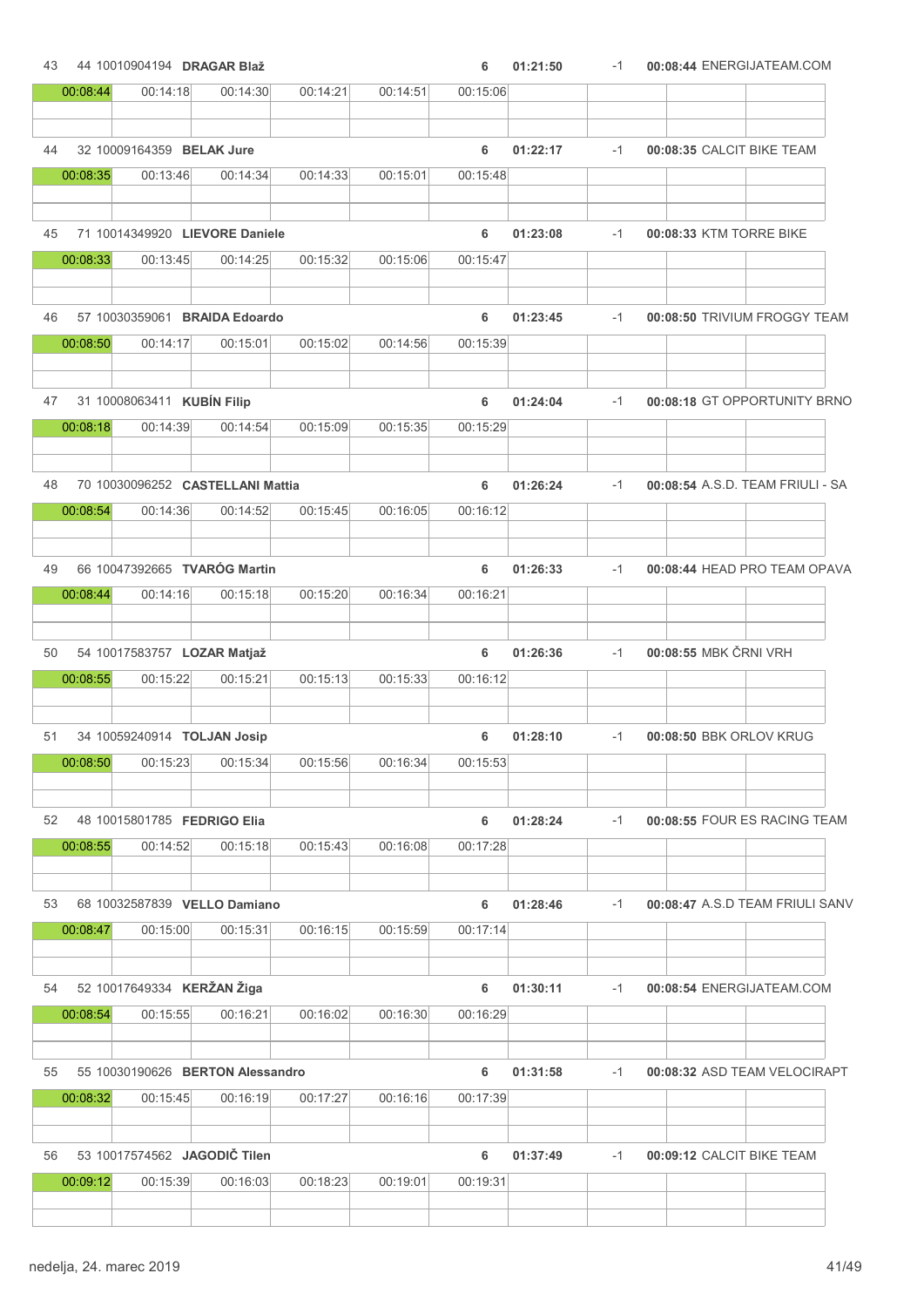# 00:09:38 00:17:05 00:18:58 00:18:34 00:21:46 58 60 10059002050 MANCU Benjamin 6 01:34:58 -2 00:10:50 CALCIT BIKE TEAM 00:10:50 00:18:42 00:19:35 00:21:46 00:24:05 DNF 18 10009547410 HELTA Filip POLISH NATIONAL TEAM 00:07:48 00:12:50 00:13:32 00:14:46 00:13:53 DNF 64 10006905067 BULIS Roman 4EVER CYKLO BULIS BY 00:08:40 00:17:32 00:14:41 00:15:24 00:16:11 DNF 36 10011219850 TOPOR Michal POLISH NATIONAL TEAM 00:08:05 00:12:43 00:13:05 DNF 28 10054063134 PACURAR Vlad-Lucian ACS SPORT COMPETITI 00:08:36 00:14:53 00:15:43 DNF 5 10007312366 WAWAK Bartlomiej VOLKSWAGEN SAMOCH 00:07:29 00:12:25 00:48:56 DNF 40 10011012918 VAIRETTI Oscar VELO CLUB MONTE TAM 00:07:49 00:13:12 DNF 69 10011182060 CANAL Adolfo TEAM TODESCO 00:08:20 00:13:42 **DNF** 65 10015635572 FURLANI Gialuca A.S.D. FEDERCLUB TRIE 00:08:53 00:15:03 DNF 78 10017603359 GALIČ Jan ENERGIJATEAM.COM 00:10:40 DNF 3 10004229382 TEMPIER Stephane BIANCHI COUNTERVAIL 01:47:04

57 73 10047350128 VÍCH Michal 5 01:26:01 5 01:26:01 -2 00:09:38 HEAD PRO TEAM OPAVA

### DNS 9 10008079979 FOIDL Maximilian JB BRUNEX FELT FACTO

| 01:47:05   |                              |  |  |  |                            |
|------------|------------------------------|--|--|--|----------------------------|
|            |                              |  |  |  |                            |
|            |                              |  |  |  |                            |
| <b>DNS</b> | 16 10010127588 ZEŤÁK Michael |  |  |  | <b>EXPRES CZ-TUFO TEAM</b> |
| 01:47:07   |                              |  |  |  |                            |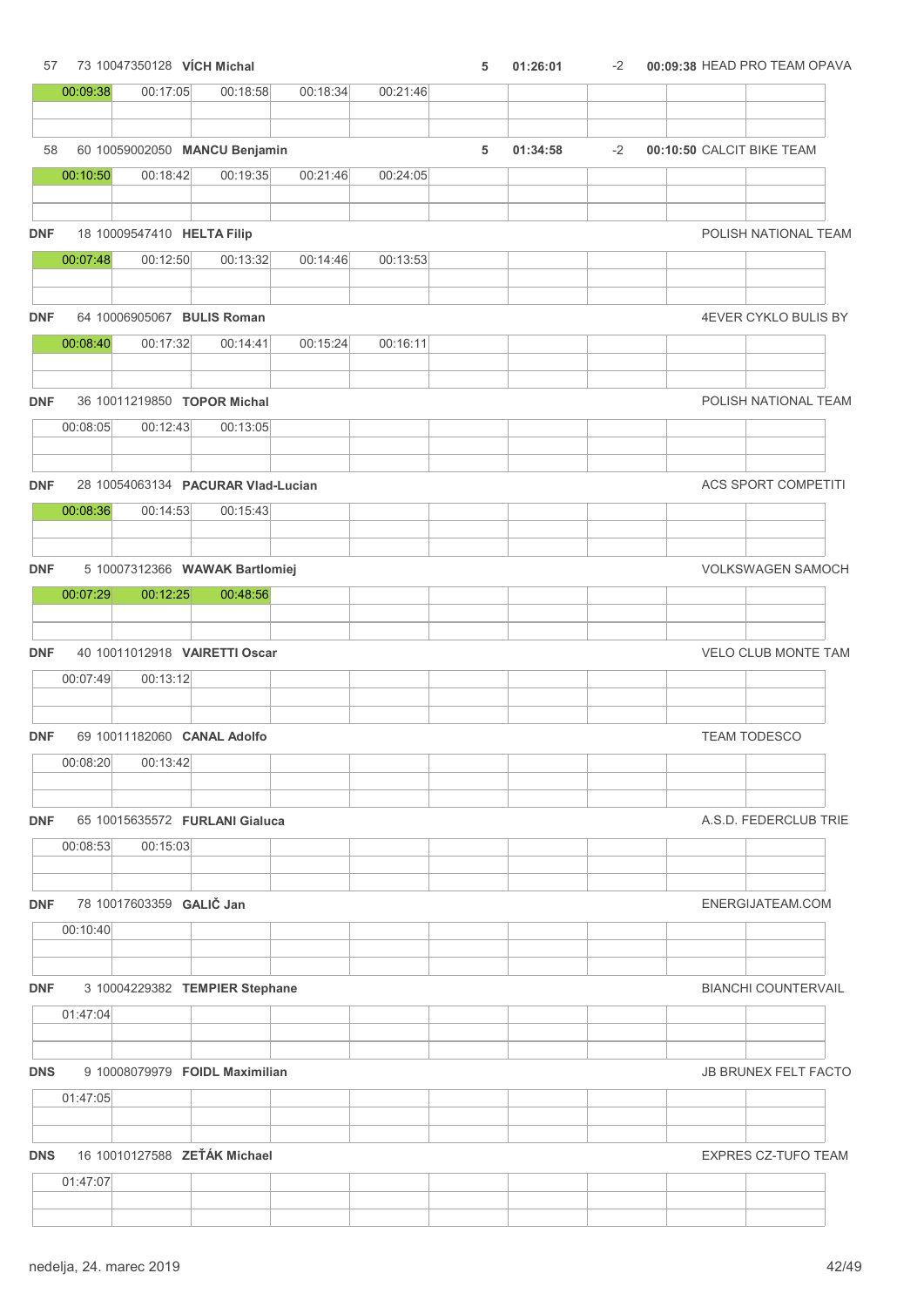### DNS 24 10013492478 PELLEGRINI Lorenzo VALLERBIKE ASD

|            | 01:47:07                        |                                          |                                               |          |          |       |                   |      |                        |                               |
|------------|---------------------------------|------------------------------------------|-----------------------------------------------|----------|----------|-------|-------------------|------|------------------------|-------------------------------|
| <b>DNS</b> |                                 |                                          | 30 10030600753 TOCCOLI Zaccaria               |          |          |       |                   |      |                        | SANTA CRUZ FSA MTB P          |
|            | 01:47:09                        |                                          |                                               |          |          |       |                   |      |                        |                               |
| <b>DNS</b> |                                 |                                          | 38 10032574503 BARBERINI Alessandro           |          |          |       |                   |      |                        | <b>VALLERBIKE ASD</b>         |
|            | 01:47:10                        |                                          |                                               |          |          |       |                   |      |                        |                               |
|            |                                 |                                          |                                               |          |          |       |                   |      |                        |                               |
| <b>DNS</b> |                                 |                                          | 46 10009824060 OLIVETTI Simone                |          |          |       |                   |      |                        | <b>VALLERBIKE ASD</b>         |
|            | 01:47:12                        |                                          |                                               |          |          |       |                   |      |                        |                               |
| <b>DNS</b> |                                 |                                          | 58 10029857388 CASPANI Riccardo               |          |          |       |                   |      |                        | <b>VELO CLUB MONTE TAM</b>    |
|            | 01:47:13                        |                                          |                                               |          |          |       |                   |      |                        |                               |
| <b>DNS</b> |                                 |                                          | 63 10007386128 KOROŠEC Rok                    |          |          |       |                   |      |                        | LJUBLJANA GUSTO SAN           |
|            | 01:47:15                        |                                          |                                               |          |          |       |                   |      |                        |                               |
|            |                                 |                                          |                                               |          |          |       |                   |      |                        |                               |
| Coun.<br>÷ | Category:<br><b>BIB UCI ID:</b> |                                          | <b>U19 M</b><br>Name:                         |          |          | Laps: | RaceTime          | Gap: | Best lap: Club / town: |                               |
|            | 00:07:59                        | 1 200 10035124185 BAIR Mario<br>00:12:33 | 00:12:46                                      | 00:12:47 | 00:13:01 | 5     | 00:59:06 00:00:00 |      |                        | 00:07:59 RACING TEAM HAIMING  |
|            |                                 |                                          |                                               |          |          |       |                   |      |                        |                               |
|            |                                 |                                          | 2 202 10030256809 CHERCHI Dario               |          |          | 5     | 01:01:54 00:02:48 |      | 00:08:05 BICICAMOGLI   |                               |
|            | 00:08:05                        | 00:13:41                                 | 00:13:15                                      | 00:13:23 | 00:13:30 |       |                   |      |                        |                               |
|            |                                 |                                          | 3 212 10032190644 PEDERIVA Simone             |          |          | 5     | 01:02:50 00:03:44 |      |                        | 00:07:59 CUBE CRAZY VICTORIA  |
|            | 00:07:59                        | 00:13:19                                 | 00:13:41                                      | 00:13:46 | 00:14:05 |       |                   |      |                        |                               |
|            |                                 |                                          |                                               |          |          |       |                   |      |                        |                               |
|            | 00:07:55                        | 00:13:23                                 | 4 201 10030330668 HUEZ Emanuele<br>00:13:41   | 00:14:32 | 00:13:29 | 5     | 01:03:00 00:03:54 |      |                        | 00:07:55 KTM PROTEK DAMA      |
|            |                                 |                                          |                                               |          |          |       |                   |      |                        |                               |
|            |                                 |                                          | 5 208 10030685831 BERGAGNA Tommaso            |          |          | 5     | 01:03:29 00:04:23 |      |                        | 00:08:00 ASD JAMS BIKE TEAM B |
|            | 00:08:00                        | 00:13:47                                 | 00:13:50                                      | 00:13:54 | 00:13:58 |       |                   |      |                        |                               |
|            |                                 |                                          | 6 215 10047288288 KUČERA Jakub                |          |          | 5     | 01:04:29 00:05:23 |      |                        | 00:08:16 EXPRES CZ-TUFO TEAM  |
|            | 00:08:16                        | 00:14:07                                 | 00:14:14                                      | 00:13:56 | 00:13:56 |       |                   |      |                        |                               |
|            |                                 |                                          |                                               |          |          |       |                   |      |                        |                               |
|            | 00:08:15                        | 00:14:07                                 | 7 219 10017582545 KLEMENČIČ Jakob<br>00:14:08 | 00:14:03 | 00:13:59 | 5     | 01:04:32 00:05:26 |      | 00:08:15 MBK ČRNI VRH  |                               |
|            |                                 |                                          |                                               |          |          |       |                   |      |                        |                               |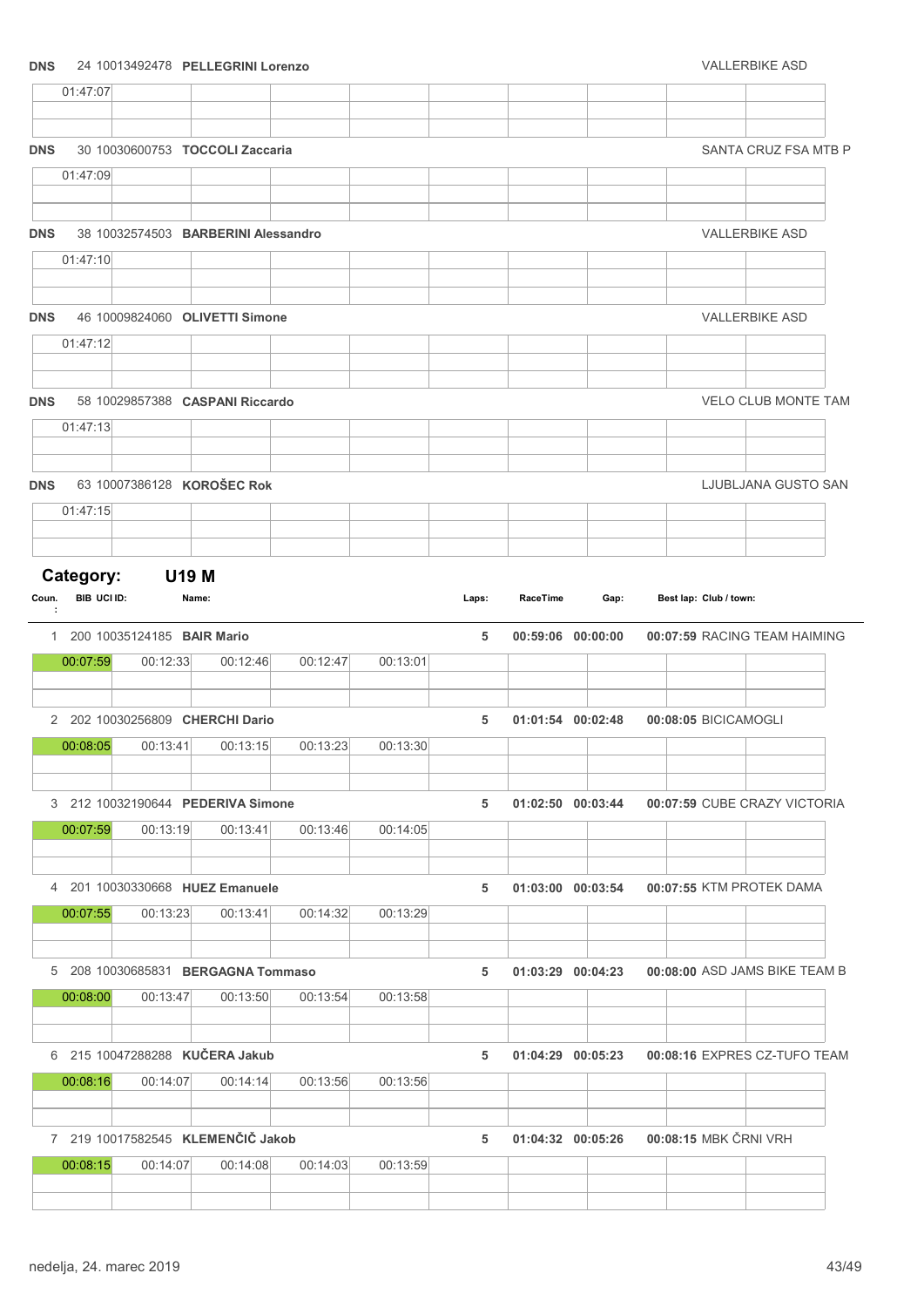# 8 233 10051224165 SØLVHØJ Oliver Vedersø 6 100 100 1004:35 00:05:29 00:08:01 MTB7130+ 00:08:01 00:13:45 00:14:10 00:14:25 00:14:14 9 213 10035135303 FIGOUTZ Matthias 5 01:04:43 00:08:05 00:05:37 LRV STEIERMARK 00:08:05 00:13:50 00:14:02 00:14:23 00:14:23 10 220 10017622860 ŽLE Blaž 5 01:04:59 00:08:30 00:05:53 CALCIT BIKE TEAM 00:08:30 00:14:22 00:14:07 00:14:02 00:13:58 11 249 10028799381 BERNARDI Cristian 5 01:05:02 00:08:26 00:05:56 MTB CLUB GAERNE 00:08:26 00:14:08 00:14:02 00:14:11 00:14:15 12 229 10030071192 TRINCHERI Lorenzo 5 01:05:16 00:09:01 00:06:10 UCLA1991 00:09:01 00:14:02 00:14:04 00:14:02 00:14:07 13 257 10030827388 CANDEAGO Andrea 5 01:05:23 00:06:17 00:09:03 BETTINI BIKE TEAM 00:09:03 00:14:18 00:14:13 00:14:02 00:13:47 14 251 10055551375 REVELCHIONE Matteo 5 01:05:50 00:08:45 00:06:44 VITTORIA-BRIGHT RACIN 00:08:45 00:14:08 00:14:11 00:14:30 00:14:16 15 274 10030656529 BERETTA Mattia 5 01:06:03 00:08:50 00:06:57 KTM PROTEK DAMA 00:08:50 00:14:25 00:14:25 00:14:21 00:14:02 16 273 10030714224 RIGANO Marco 5 01:06:07 00:08:48 00:07:01 RACING TEAM RIVE ROS

| 00:08:48 | 00:13:57 | 00:14:20                           | 00:15:05 | 00:13:57 |   |                       |  |                              |  |
|----------|----------|------------------------------------|----------|----------|---|-----------------------|--|------------------------------|--|
|          |          |                                    |          |          |   |                       |  |                              |  |
|          |          |                                    |          |          |   |                       |  |                              |  |
|          |          | 17 214 10030379471 CASASOLA Manuel |          |          | 5 | $01:06:09$ $00:07:03$ |  | 00:08:26 ASD LIBERTAS CERESE |  |
| 00:08:26 | 00:14:21 | 00:14:20                           | 00:14:39 | 00:14:23 |   |                       |  |                              |  |
|          |          |                                    |          |          |   |                       |  |                              |  |
|          |          |                                    |          |          |   |                       |  |                              |  |

18 206 10017649435 SMOLNIKAR Jakob 5 01:06:13 00:08:15 00:07:07 ENERGIJATEAM.COM 00:08:15 00:14:36 00:14:31 00:14:51 00:14:00

19 264 10035121862 CHURFÜRST Daniel 5 01:06:34 00:09:01 00:07:28 UNION RC BIKEREI

00:09:01 00:14:23 00:14:29 00:14:28 00:14:13 20 250 10032749204 ROSSI Giovanni 5 01:06:42 00:08:49 00:07:36 FOUR ES RACING TEAM 00:08:49 00:14:16 00:14:40 00:14:41 00:14:16

21 218 10030282976 MAZZUCCO Loris 6 01:06:47 00:07:41 00:08:31 TEAM RUDY PROJECT X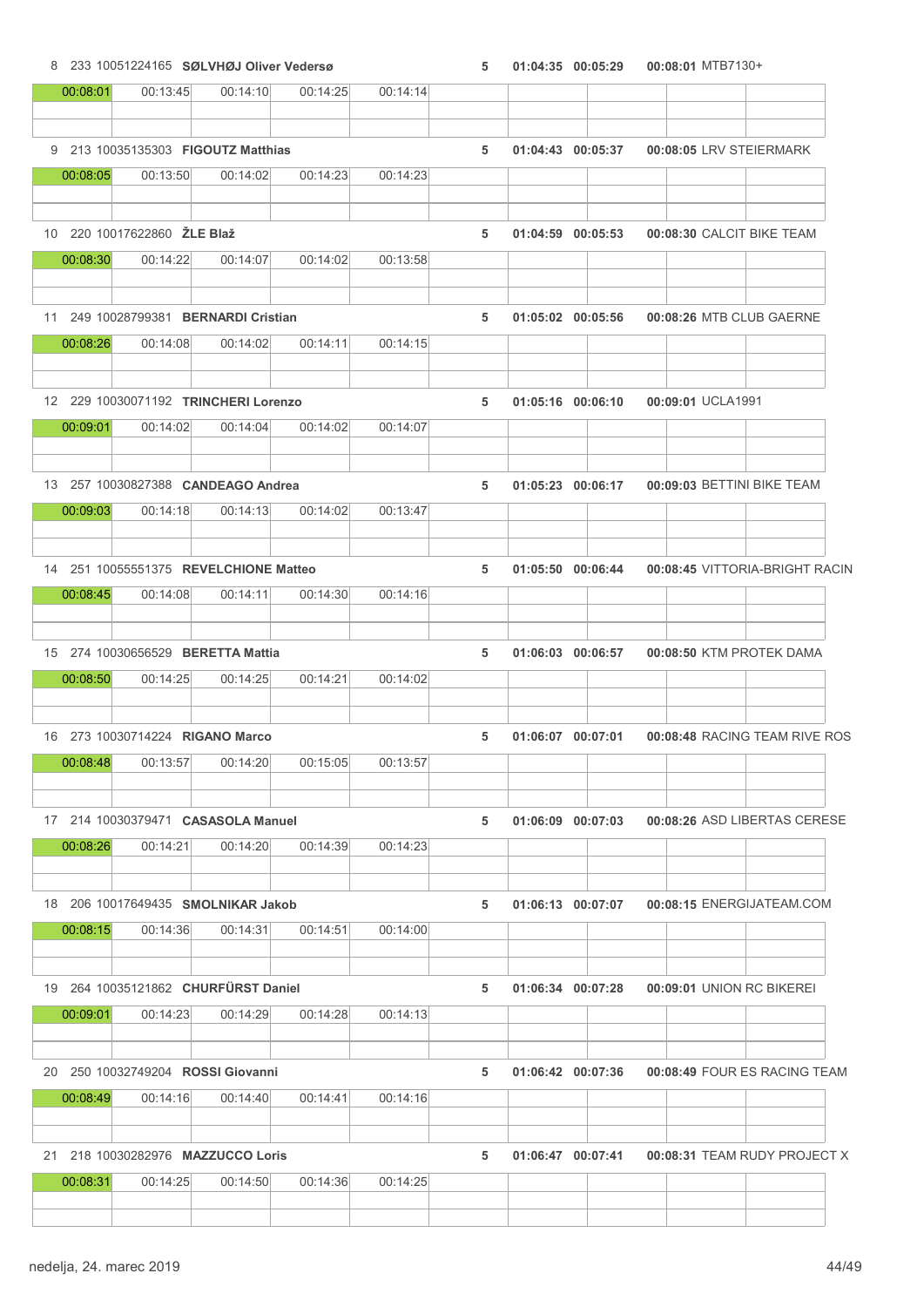22 211 10058329013 SÁSKA Jan 5 01:06:57 00:07:51 00:08:15 CESKA SPORITELNA SP

| 00:08:15 | 00:14:22                               | 00:14:32 | 00:14:48 | 00:15:00 |   |                       |                        |                                |
|----------|----------------------------------------|----------|----------|----------|---|-----------------------|------------------------|--------------------------------|
|          |                                        |          |          |          |   |                       |                        |                                |
|          | 23 271 10029315909 ANDRIOLLO Elia      |          |          |          | 5 | 01:07:42 00:08:36     |                        | 00:08:33 G.S. LAGORAI BIKE     |
| 00:08:33 | 00:14:33                               | 00:15:02 | 00:14:40 | 00:14:54 |   |                       |                        |                                |
|          |                                        |          |          |          |   |                       |                        |                                |
|          |                                        |          |          |          |   |                       |                        |                                |
|          | 24 238 10034801358 DAL FARRA Loris     |          |          |          | 5 | 01:07:52 00:08:46     |                        | 00:08:27 BSK GRAF MTB          |
| 00:08:27 | 00:14:28                               | 00:14:42 | 00:15:16 | 00:14:59 |   |                       |                        |                                |
|          |                                        |          |          |          |   |                       |                        |                                |
|          | 25 239 10047236960 ŠINDELÁŘ Jan        |          |          |          | 5 | 01:07:56 00:08:50     |                        | 00:08:38 HEAD PRO TEAM OPAVA   |
| 00:08:38 | 00:14:42                               | 00:14:33 | 00:15:17 | 00:14:46 |   |                       |                        |                                |
|          |                                        |          |          |          |   |                       |                        |                                |
|          |                                        |          |          |          |   |                       |                        |                                |
|          | 26 221 10017554556 KRANJEC ŽAGAR Matic |          |          |          | 5 | 01:08:14 00:09:08     |                        | 00:09:01 CALCIT BIKE TEAM      |
| 00:09:01 | 00:14:29                               | 00:14:38 | 00:14:56 | 00:15:10 |   |                       |                        |                                |
|          |                                        |          |          |          |   |                       |                        |                                |
|          | 27 216 10030695935 FAORO Lorenzo       |          |          |          | 5 | 01:08:14 00:09:08     |                        | 00:08:31 TEAM RUDY PROJECT X   |
| 00:08:31 | 00:14:24                               | 00:14:37 | 00:15:22 | 00:15:20 |   |                       |                        |                                |
|          |                                        |          |          |          |   |                       |                        |                                |
|          |                                        |          |          |          |   |                       |                        |                                |
|          | 28 246 10035119337 ATTWENGER Moritz    |          |          |          | 5 | $01:08:45$ $00:09:39$ |                        | 00:08:37 LYSIVIR RACING TEAM O |
| 00:08:37 | 00:14:38                               | 00:14:54 | 00:15:10 | 00:15:26 |   |                       |                        |                                |
|          |                                        |          |          |          |   |                       |                        |                                |
|          | 29 240 10047697510 VÍTEK Tomáš         |          |          |          | 5 | 01:08:48 00:09:42     |                        | 00:08:47 HEAD PRO TEAM OPAVA   |
| 00:08:47 | 00:14:33                               | 00:14:33 | 00:15:42 | 00:15:13 |   |                       |                        |                                |
|          |                                        |          |          |          |   |                       |                        |                                |
|          | 30 232 10030425951 ROSSO Mattias       |          |          |          | 5 | 01:08:58 00:09:52     | 00:08:39 U.S. LITEGOSA |                                |
| 00:08:39 | 00:14:45                               | 00:15:06 | 00:15:22 | 00:15:06 |   |                       |                        |                                |
|          |                                        |          |          |          |   |                       |                        |                                |
|          |                                        |          |          |          |   |                       |                        |                                |
|          | 31 209 10032901572 CHIUMENTI Giacomo   |          |          |          | 5 | 01:09:13 00:10:07     |                        | 00:08:04 ASD TEAM VELOCIRAPT   |
| 00:08:04 | 00:14:03                               | 00:16:39 | 00:15:32 | 00:14:55 |   |                       |                        |                                |
|          |                                        |          |          |          |   |                       |                        |                                |
|          | 32 270 10029390172 GAVARDI Luca        |          |          |          | 5 | 01:09:13 00:10:07     |                        | 00:08:58 SCUOLA MTB SAN PAOL   |
| 00:08:58 | 00:14:42                               | 00:15:25 | 00:15:31 | 00:14:37 |   |                       |                        |                                |
|          |                                        |          |          |          |   |                       |                        |                                |
|          |                                        |          |          |          |   |                       |                        |                                |
|          | 33 228 10050146152 <b>HATZ Lukas</b>   |          |          |          | 5 | 01:09:30 00:10:24     |                        | 00:08:36 LRV STEIERMARK        |
| 00:08:36 | 00:14:49                               | 00:15:07 | 00:15:27 | 00:15:31 |   |                       |                        |                                |
|          |                                        |          |          |          |   |                       |                        |                                |
|          | 34 222 10017564559 HRIBAR Jernej       |          |          |          | 5 | 01:10:01 00:10:55     |                        | 00:08:52 CALCIT BIKE TEAM      |
| 00:08:52 | 00:15:01                               | 00:15:09 | 00:15:38 | 00:15:21 |   |                       |                        |                                |
|          |                                        |          |          |          |   |                       |                        |                                |
|          |                                        |          |          |          |   |                       |                        |                                |
|          | 35 275 10031732522 LAZZARETTI Lorenzo  |          |          |          | 5 | 01:10:06 00:11:00     |                        | 00:08:59 SSD PEDALE FELTRINO   |
| 00:08:59 | 00:15:00                               | 00:15:22 | 00:15:14 | 00:15:31 |   |                       |                        |                                |
|          |                                        |          |          |          |   |                       |                        |                                |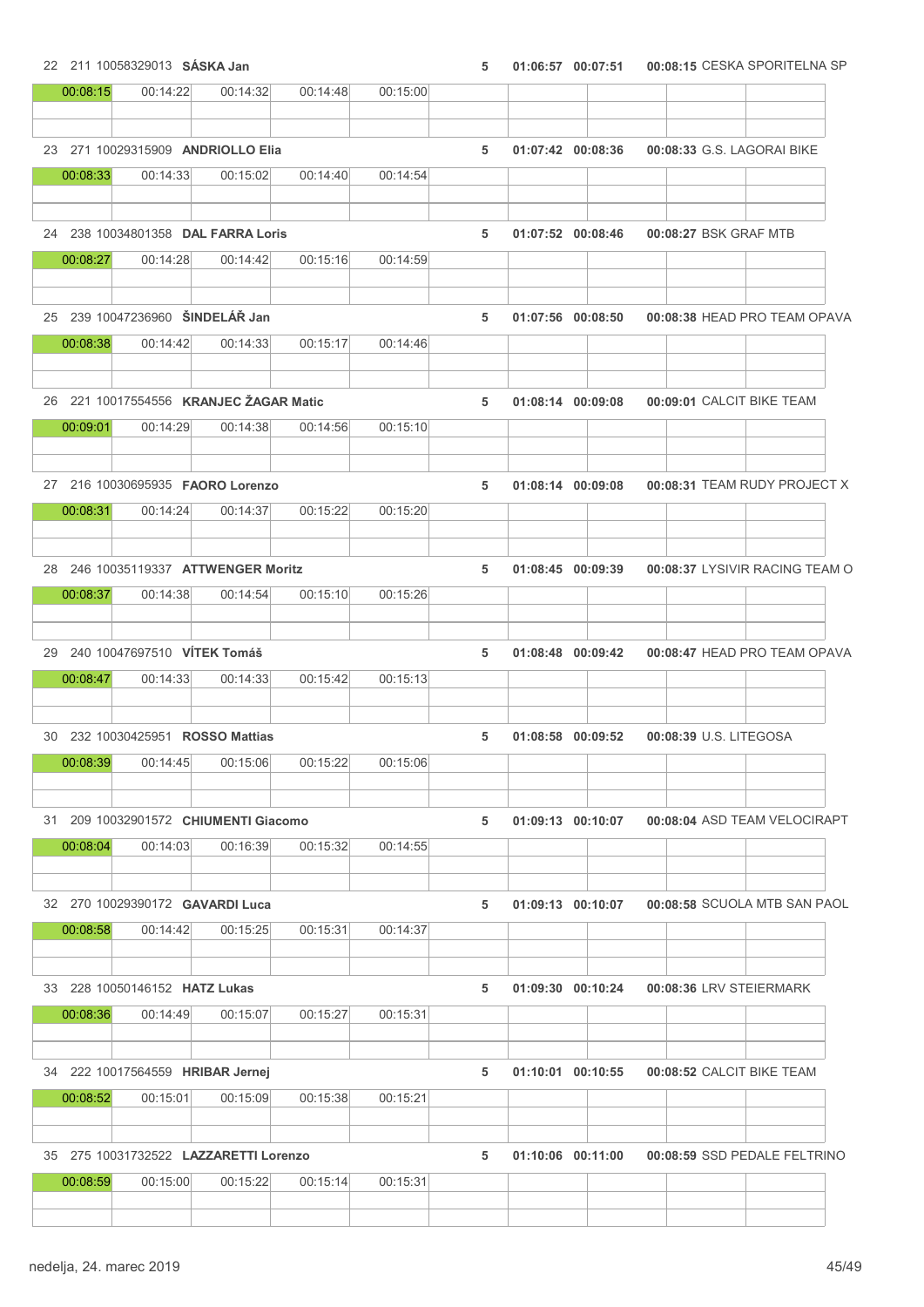# 00:09:22 00:15:20 00:15:31 00:15:02 00:15:12 37 223 10017651253 JEREB Jan 5 01:10:29 00:08:53 00:11:23 MBK ČRNI VRH 00:08:53 00:14:54 00:15:27 00:15:38 00:15:37 38 225 10017572441 VOVK Peter 6 01:00:00 1:10:32 00:11:26 00:09:02 CALCIT BIKE TEAM 00:09:02 00:15:07 00:15:42 00:15:40 00:15:01 39 237 10066707082 JUNG Théo 5 01:11:11 00:08:50 00:12:05 VTT FUN CLUB 00:08:50 00:14:59 00:15:49 00:15:51 00:15:42 40 205 10028437350 HUNJAK Stjepan 5 01:11:31 00:08:48 00:12:25 BK MURA AVANTURA 00:08:48 00:15:37 00:15:58 00:15:34 00:15:34 41 248 10080830080 VARNI Niccolo' 5 01:12:12 00:09:10 00:13:06 VALLERBIKE ASD 00:09:10 00:14:50 00:15:51 00:15:59 00:16:22 42 276 10057170063 LANTHALER Jonas 5 01:12:47 00:09:11 00:13:41 SPORT AM WOERTHERS 00:09:11 00:15:25 00:15:42 00:15:42 00:16:47 43 235 10030934290 ZANETTE Alessandro 5 01:13:05 00:08:36 00:13:59 ASD ACIDO LATTICO TE 00:08:36 00:16:06 00:15:55 00:16:12 00:16:16 44 224 10017647617 DOLENŠEK Anže 5 01:13:56 00:09:09 00:14:50 CALCIT BIKE TEAM 00:09:09 00:15:52 00:16:08 00:16:35 00:16:12 45 243 10049006505 LEWIS William 5 01:13:59 00:09:13 00:14:53 HEAD PRO TEAM OPAVA 00:09:13 00:15:13 00:16:02 00:16:44 00:16:47 46 203 10048898387 LÄSSER Franz-Josef 5 01:14:04 00:08:49 00:14:58 LRV STEIERMARK 00:08:49 00:17:17 00:15:18 00:16:09 00:16:31 47 258 10047317186 VINKLÁREK František 6 12 12 12 12 13 13 14:44 17 14:44 17 15:38 17 16:09:07 16:08 17 16:08 1 00:09:07 00:16:04 00:16:59 00:16:18 00:16:16 48 231 10035129643 ERTL Marco 5 01:15:48 00:09:09 00:16:42 LRV STEIERMARK

36 277 10030901251 MENON Catalin 36 01:10:27 00:11:21 00:09:22 RACING TEAM RIVE ROS

# 00:09:09 00:16:01 00:16:16 00:16:21 00:18:01 49 265 10031714233 CANCELLIER Davide 6 01:15:52 00:16:46 00:09:35 ASD SANFIORESE 00:09:35 00:16:00 00:16:35 00:16:57 00:16:45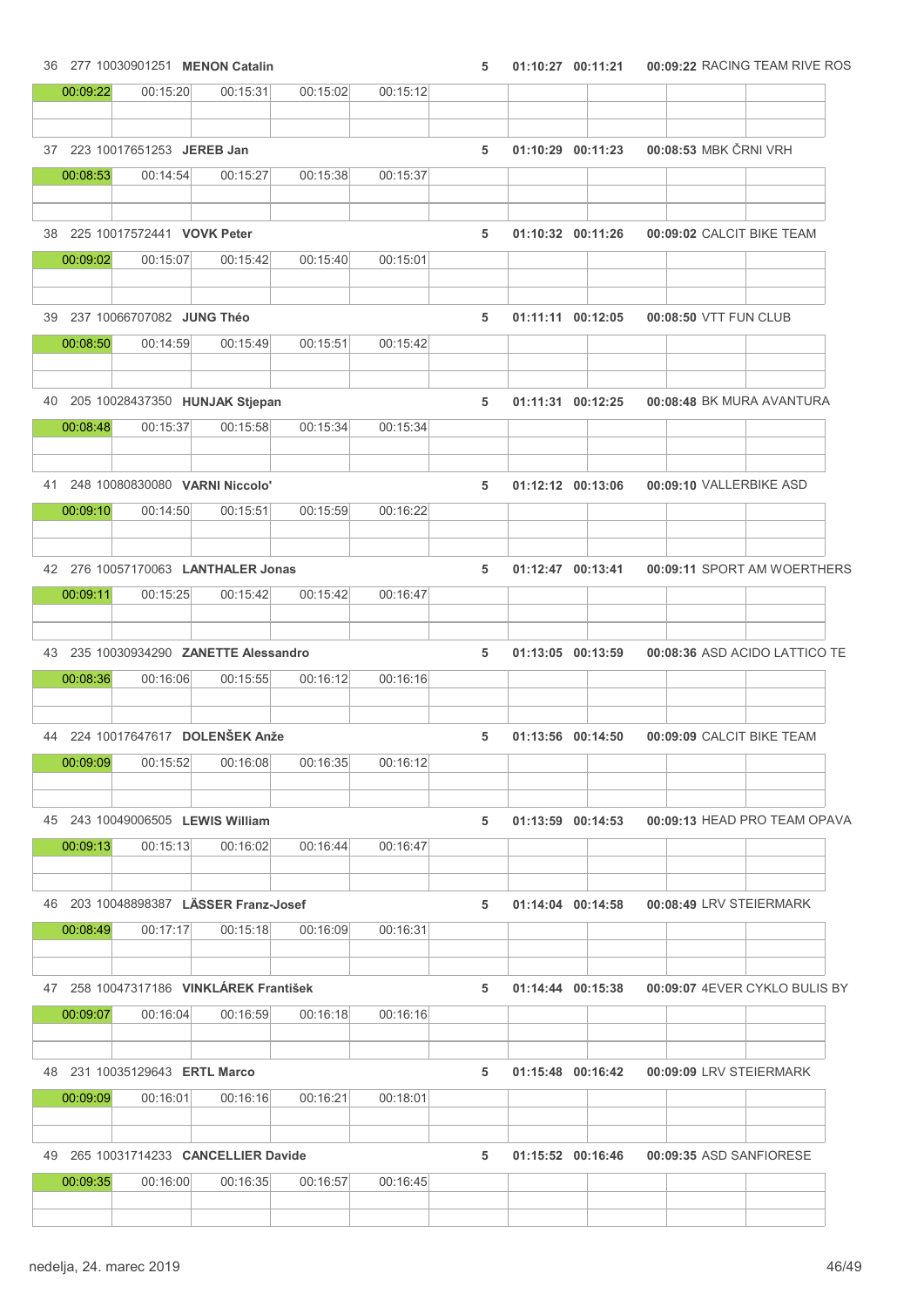50 262 10054903903 SZABO Levente 5 01:16:52 00:09:10 00:17:46 INTERCYCLING TEAM

| 00:09:10 | 00:15:28                                   | 00:17:10 | 00:16:48 | 00:18:16 |   |                   |      |  |                               |
|----------|--------------------------------------------|----------|----------|----------|---|-------------------|------|--|-------------------------------|
|          | 51 261 10035129340 POSCH Erik              |          |          |          | 5 | 01:17:24 00:18:18 |      |  | 00:09:27 LRV STEIERMARK       |
| 00:09:27 | 00:15:44                                   | 00:16:19 | 00:17:31 | 00:18:23 |   |                   |      |  |                               |
|          | 52 241 10048190085 <b>BOHDALOVSKÝ JIří</b> |          |          |          | 5 | 01:18:42 00:19:36 |      |  | 00:09:20 HEAD PRO TEAM OPAVA  |
| 00:09:20 | 00:15:50                                   | 00:16:06 | 00:17:35 | 00:19:51 |   |                   |      |  |                               |
|          | 53 210 10035133077 BRUNNER Dominik         |          |          |          | 4 | 00:59:15          | $-1$ |  | 00:09:21 LRV STEIERMARK       |
| 00:09:21 | 00:15:51                                   | 00:16:44 | 00:17:19 |          |   |                   |      |  |                               |
|          | 54 253 10053611880 FIORIO Nicolas          |          |          |          | 4 | 00:59:15          | $-1$ |  | 00:09:21 TEAM VERONA MTB SCH  |
| 00:09:21 | 00:16:02                                   | 00:16:47 | 00:17:05 |          |   |                   |      |  |                               |
|          | 55 256 10030310157 GASPERIN Simone         |          |          |          | 4 | 00:59:16          | $-1$ |  | 00:09:22 BETTINI BIKE TEAM    |
| 00:09:22 | 00:16:04                                   | 00:16:46 | 00:17:04 |          |   |                   |      |  |                               |
|          | 56 226 10079794608 PAVLIČ Gaj              |          |          |          | 4 | 00:59:27          | $-1$ |  | 00:09:41 CALCIT BIKE TEAM     |
| 00:09:41 | 00:15:55                                   | 00:16:48 | 00:17:03 |          |   |                   |      |  |                               |
|          | 57 244 10073403621 KOVAČ Luka              |          |          |          | 4 | 00:59:48          | -1   |  | 00:09:36 BK OSIJEK 2010       |
| 00:09:36 | 00:15:59                                   | 00:16:41 | 00:17:32 |          |   |                   |      |  |                               |
|          | 58 255 10030697147 RABENSTEINER Alex       |          |          |          | 4 | 01:00:25          | $-1$ |  | 00:09:26 RH RACING KRONPLATZ  |
| 00:09:26 | 00:16:20                                   | 00:17:13 | 00:17:26 |          |   |                   |      |  |                               |
|          | 59 268 10033837725 SANCASSANI Matteo       |          |          |          | 4 | 01:00:27          | $-1$ |  | 00:09:54 ASD ACIDO LATTICO TE |
| 00:09:54 | 00:16:24                                   | 00:17:00 | 00:17:09 |          |   |                   |      |  |                               |
|          | 60 242 10062677845 PIETROŇ Filip           |          |          |          | 4 | 01:01:07          | $-1$ |  | 00:09:41 HEAD PRO TEAM OPAVA  |
| 00:09:41 | 00:16:42                                   | 00:17:05 | 00:17:39 |          |   |                   |      |  |                               |
|          | 61 269 10031742727 GHILARDI Cristian       |          |          |          | 4 | 01:01:49          | $-1$ |  | 00:09:51 SCUOLA MTB SAN PAOL  |
| 00:09:51 | 00:16:27                                   | 00:17:29 | 00:18:02 |          |   |                   |      |  |                               |
|          | 62 254 10032461537 FABRETTI Matteo         |          |          |          | 4 | 01:04:53          | $-1$ |  | 00:10:30 ASD TEAM VELOCIRAPT  |
| 00:10:30 | 00:18:01                                   | 00:18:27 | 00:17:55 |          |   |                   |      |  |                               |
|          | 63 263 10030647839 DE NARDI Juri           |          |          |          | 4 | 01:06:48          | $-1$ |  | 00:09:51 ASD SANFIORESE       |
| 00:09:51 | 00:16:47                                   | 00:17:57 | 00:22:13 |          |   |                   |      |  |                               |
|          |                                            |          |          |          |   |                   |      |  |                               |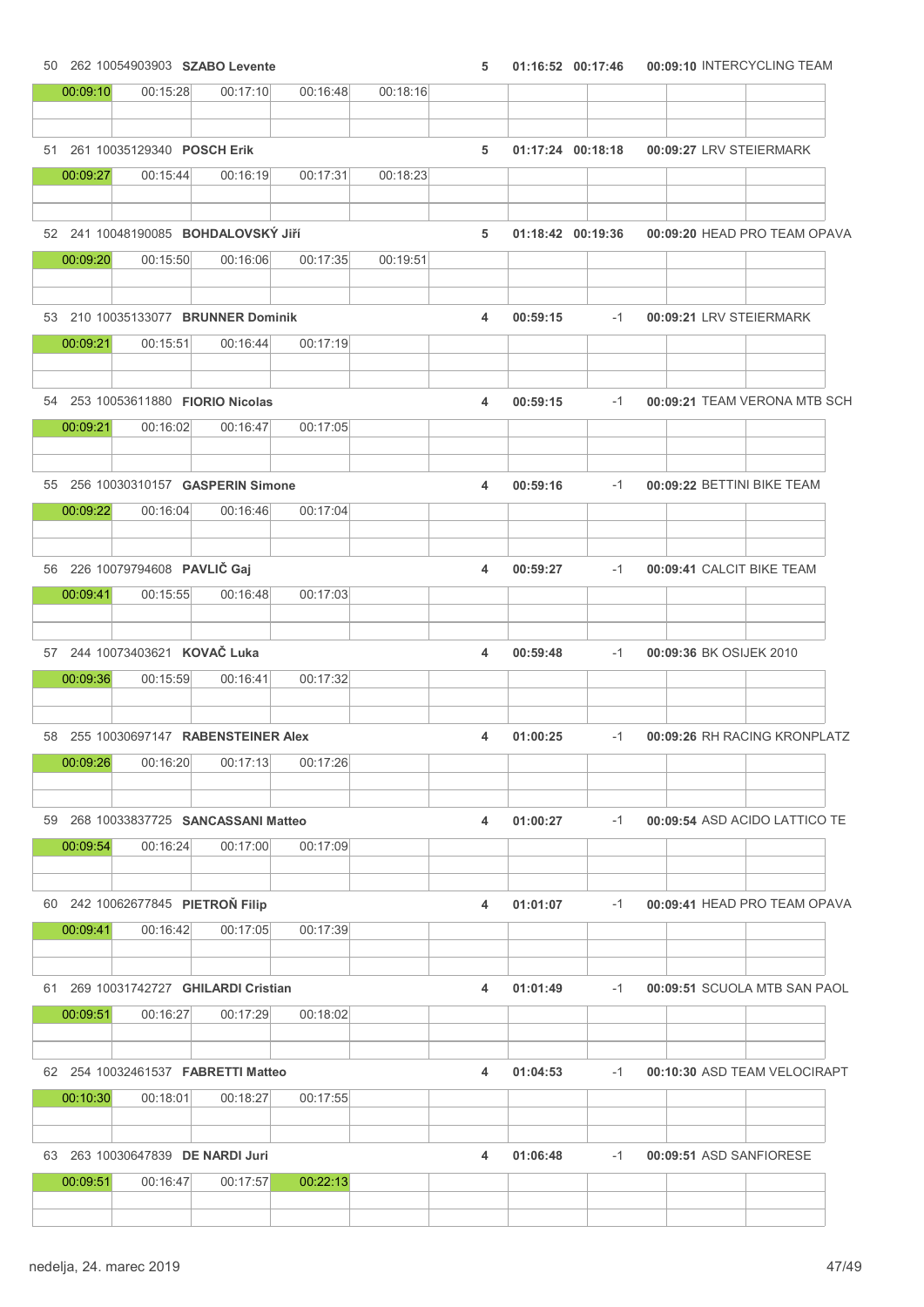|          |          | 64 259 10091893033 <b>IACOLETTIG Francesco</b>    |          | 4 | 01:08:58 | $-1$ | 00:09:36 ASD TEAM GRANZON |                             |
|----------|----------|---------------------------------------------------|----------|---|----------|------|---------------------------|-----------------------------|
| 00:09:36 | 00:16:57 | 00:19:56                                          | 00:22:29 |   |          |      |                           |                             |
|          |          |                                                   |          |   |          |      |                           |                             |
|          |          | 65 260 10034729115 GRANZIERA Matteo               |          | 4 | 01:12:08 | $-1$ | 00:09:51 ASD TEAM GRANZON |                             |
| 00:09:51 | 00:18:25 | 00:21:22                                          | 00:22:30 |   |          |      |                           |                             |
|          |          |                                                   |          |   |          |      |                           |                             |
|          |          | DNF 227 10030897514 VAZZOLA Gianni                |          |   |          |      |                           | CUBE CRAZY VICTORIA         |
| 00:08:55 | 00:14:54 | 00:16:55                                          |          |   |          |      |                           |                             |
|          |          |                                                   |          |   |          |      |                           |                             |
|          |          | DNF 217 10017651051 PEČNIK Teo                    |          |   |          |      | <b>KK RAVNE</b>           |                             |
| 00:08:05 | 00:14:25 |                                                   |          |   |          |      |                           |                             |
|          |          |                                                   |          |   |          |      |                           |                             |
|          |          | DNF 272 10029409067 MANTINGER Peter               |          |   |          |      |                           | ASD PROFI BIKE TEAM         |
| 00:08:50 | 00:26:32 |                                                   |          |   |          |      |                           |                             |
|          |          |                                                   |          |   |          |      |                           |                             |
|          |          | DNF 230 10029227902 CAPRA Manuel                  |          |   |          |      |                           | G.S. LAGORAI BIKE           |
| 00:08:17 |          |                                                   |          |   |          |      |                           |                             |
|          |          |                                                   |          |   |          |      |                           |                             |
|          |          | DNS 252 10033415470 MECCHIA Lorenzo               |          |   |          |      |                           | ASD JAMS BIKE TEAM B        |
| 00:49:11 |          |                                                   |          |   |          |      |                           |                             |
|          |          |                                                   |          |   |          |      |                           |                             |
|          |          | DNS 204 10030672491 TONEATTI Davide               |          |   |          |      |                           | ASD JAMS BIKE TEAM B        |
| 01:46:20 |          |                                                   |          |   |          |      |                           |                             |
|          |          |                                                   |          |   |          |      |                           |                             |
|          |          | DNS 207 10047262626 PONÍŽIL Karel                 |          |   |          |      |                           | 4EVER CYKLO BULIS BY        |
| 01:46:23 |          |                                                   |          |   |          |      |                           |                             |
|          |          |                                                   |          |   |          |      |                           |                             |
|          |          | DNS 234 10030678252 VUERICH Luca                  |          |   |          |      |                           | U.S. LITEGOSA               |
| 01:46:24 |          |                                                   |          |   |          |      |                           |                             |
|          |          |                                                   |          |   |          |      |                           |                             |
|          |          | <b>DNS</b> 236 10047213823 <b>SULC David</b>      |          |   |          |      |                           | <b>IVAR CS - AUTHOR TEA</b> |
| 01:46:26 |          |                                                   |          |   |          |      |                           |                             |
|          |          |                                                   |          |   |          |      |                           |                             |
|          |          | DNS 245 10029182129 CAMPANA Daniele               |          |   |          |      |                           | U.S. LITEGOSA               |
| 01:46:28 |          |                                                   |          |   |          |      |                           |                             |
|          |          |                                                   |          |   |          |      |                           |                             |
|          |          | DNS 247 10030148287 GRIVEL Thierry                |          |   |          |      |                           | RDR FACTORY TEAM            |
| 01:46:32 |          |                                                   |          |   |          |      |                           |                             |
|          |          |                                                   |          |   |          |      |                           |                             |
|          |          | <b>DNS</b> 266 10032449514 <b>BIASUTTO Mattia</b> |          |   |          |      |                           | ASD ACIDO LATTICO TE        |
| 01:46:35 |          |                                                   |          |   |          |      |                           |                             |
|          |          |                                                   |          |   |          |      |                           |                             |